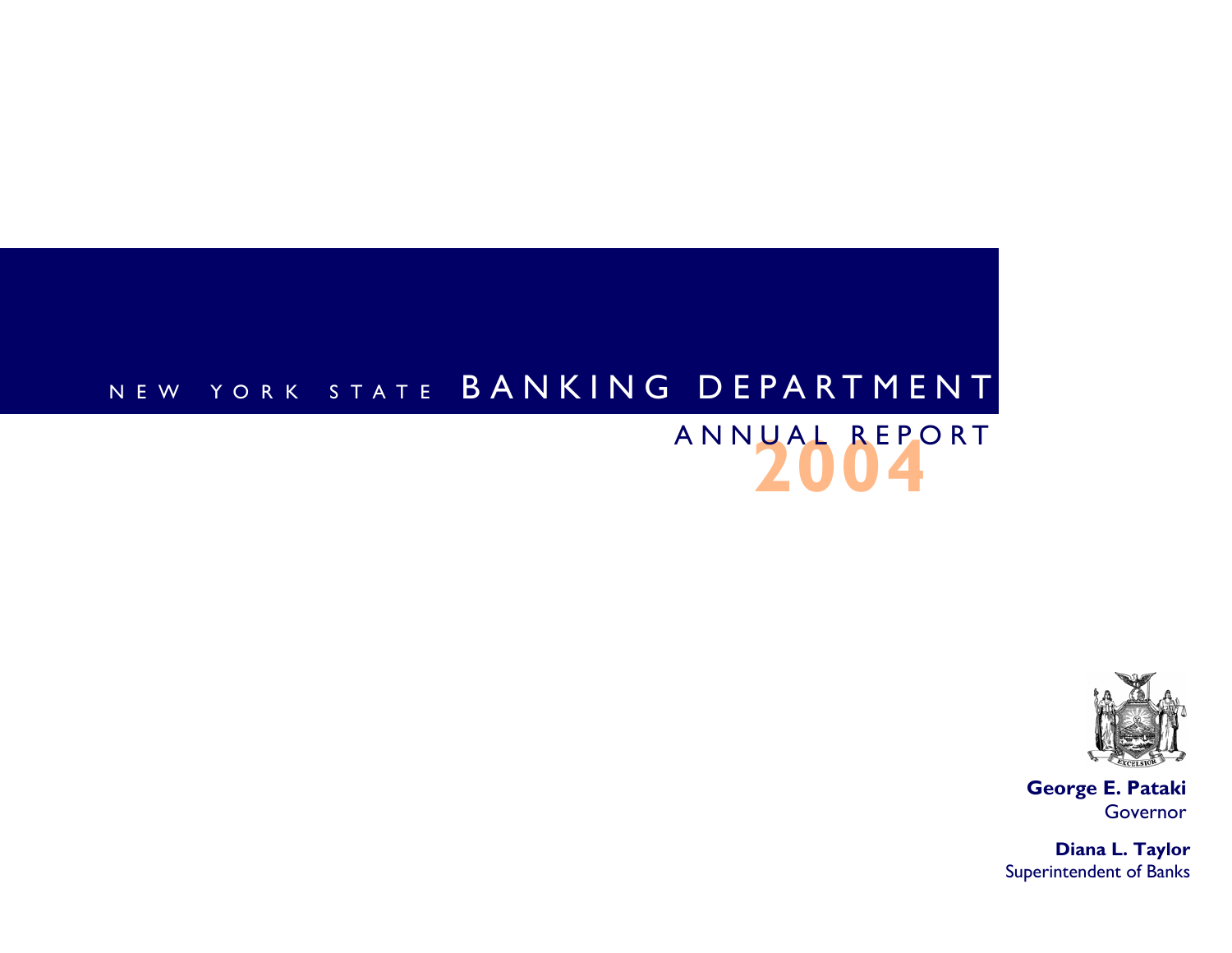# *Table of Contents*

Letter from the Superintendent

State of the Financial Services Industry

Department Revenue Summary

Selected Enforcement Actions

Regulatory Amendments

Members of the Banking Board

Office Locations

Index of Schedules

Schedule A

Schedule B

Schedule C

Schedule D

Schedule E

Schedule F

Schedule G

Schedule H



 $Our Mission$  To allow the financial industry to EXPAND and PROS-PER through judicious regulation and vigilant supervision, to EDUCATE and PROTECT consumers while promoting economic growth and ensuring that the financial system is SAFE and ACCESSIBLE to all.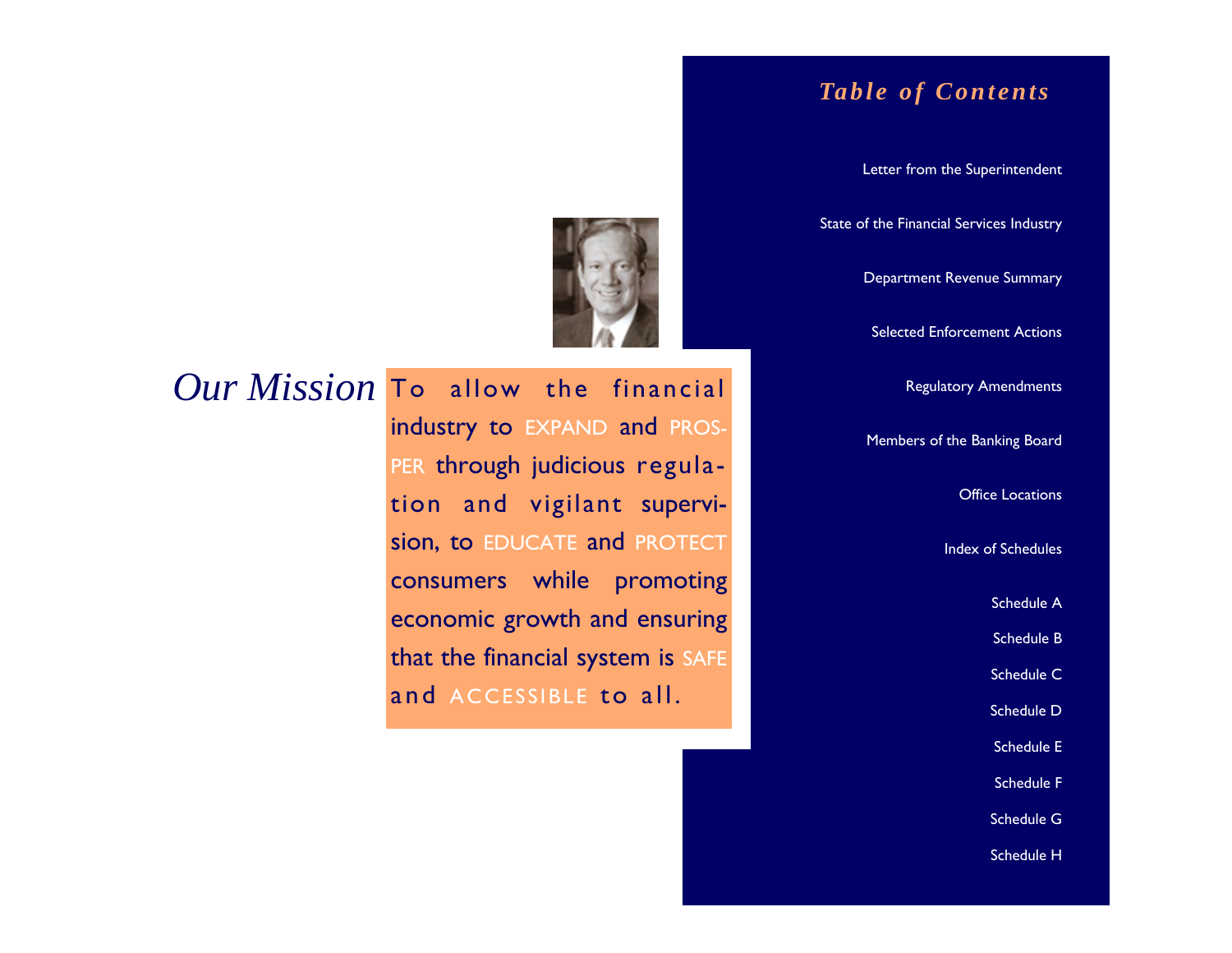

**Letter from the Superintendent…** 

To the Honorable George E. Pataki and Members of the Legislature:

I hereby transmit the annual report of the New York State Banking Department for the year 2004 pursuant to Section 43 of the Banking Law.

I am pleased to report that the financial services industry in New York State is thriving. New York is the financial capital of the world and its institutions play a critical role in providing essential services to people not only in this state but around the globe.

The New York State Banking Department is the regulator for more than 3,400 financial entities, including all state-chartered domestic banking institutions, virtually all of the United States offices of international banking institutions, and all of the mortgage brokers, mortgage bankers, check cashers and budget planners operating in New York State. The total assets of the depositary companies and institutions supervised by the Banking Department exceed \$1.3 trillion. Please refer Schedule B, Part 1 for a complete list of supervised entities, by sector.

At year-end 2004 there were 133 state chartered domestic banks and thrifts with total assets of \$394 billion and 32 state chartered credit unions with assets of \$3.6 billion

The foreign banking community in New York includes the world's largest global banking enterprises. The Banking Department is the primary regulator of U.S. branches and agencies of foreign banking organizations, supervising more than 80 percent of the nationwide assets held by such entities. At year-end, the Banking Department supervised a total of 111 branches, agencies and representative offices of foreign banks with assets of \$925 billion from more than 40 countries. The Banking Department also has oversight of a number of banks owned by foreign banking organizations. The Department is the only state regulator with a representative office overseas, including an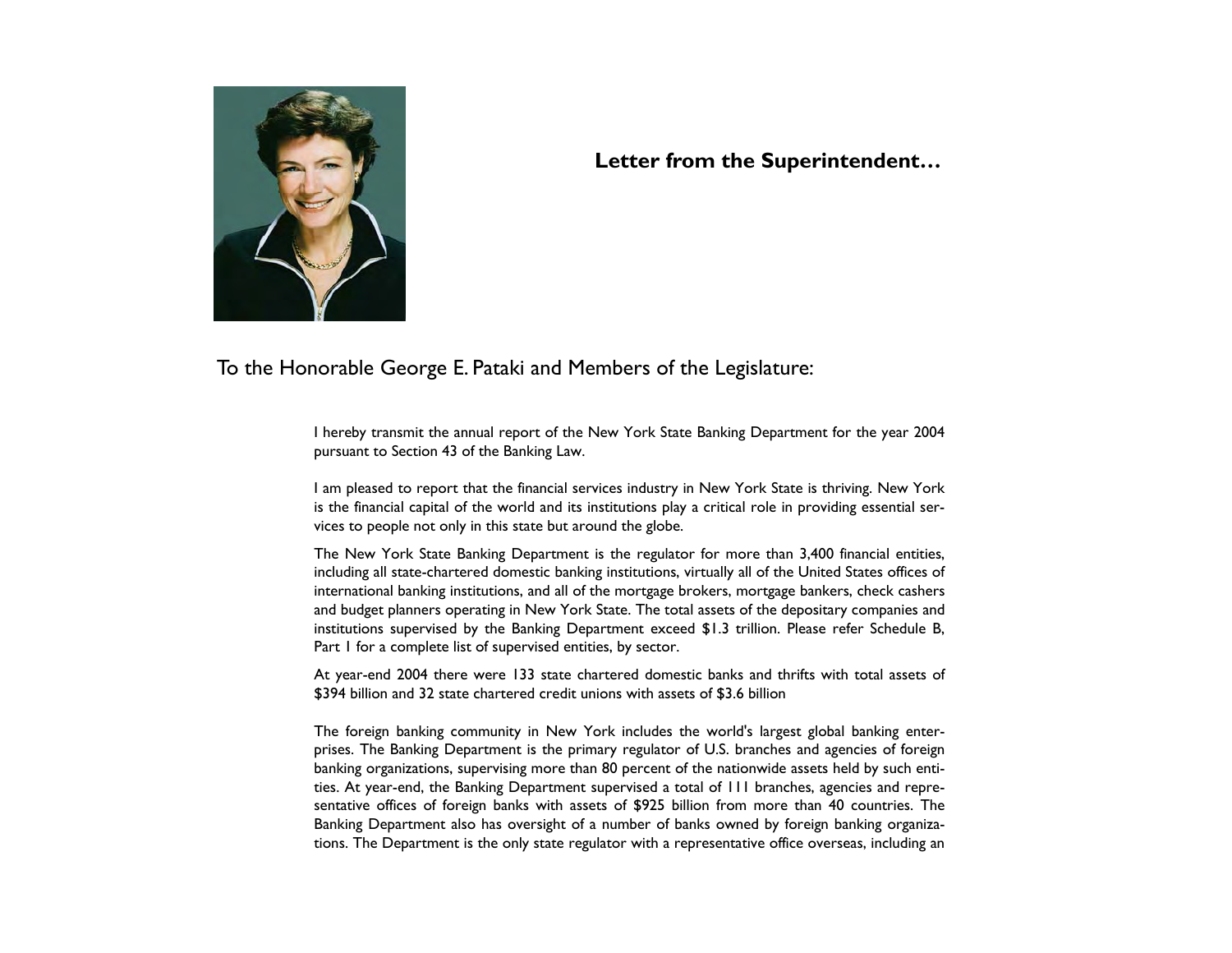office in Tokyo and an office in London. In 2004, we closed the Tokyo office, and our overseas operations are now run out of London and New York City.

In addition to our responsibilities for depository institutions, the Department is responsible for licensing and supervising several other growing areas of financial services. These include 54 budget planners; 211 check cashers; 14 licensed lenders; 73 money transmitters; 273 mortgage bankers; 2,162 mortgage brokers; 60 Premium Finance Companies and 110 Sales Finance Companies.

I am pleased to report that at year end, the state's banking sector reported higher capital and a return on assets roughly in line with returns over the prior four years, despite rising costs and tightening net interest margins. Past due loans were modestly down and charge-offs remained in a range similar to the prior four years. However, although overall employment levels statewide improved in 2004 for the first time since 2000, the financial sector did not experience the same gains. Industry consolidation, combined with industry cost cutting resulted in a relatively flat year in terms of employment.

The major risk to the financial sector in the coming year is the potential for an increase in interest rates. Were this to occur, the risk could be manifested in the following ways: (1) interest margins could be compressed particularly for residential lenders. These lenders tend to be subject to a greater degree of net interest margin compression in a rising rate environment; (2) debt service safety margins could erode as payments increase on new and adjustable borrowings, and (3) the resulting increase in mortgage rates could reduce the affordability of housing and thus the demand. Reduced demand could in turn slow or potentially reverse housing price gains and collateral values for mortgage lenders.

Financial performance aside, this was a year of fundamental and tumultuous change in the regulation of the financial industry. The year began with the OCC making permanent its preemption of lending and deposit laws for national banks; exempting them from the enforcement of any consumer protection laws by any entity other than itself; and granting operating subsidiaries the same preemption rights and visitorial immunity as the parent banks.

For the Department this was troubling: for consumers, the news could not have been worse. The effect of this ruling is that national banks and their operating subsidiaries no longer have to obey state consumer protection laws and no entity other than the OCC has the right to go into a nationally chartered bank or its operating subsidiaries to enforce any of those laws. The result is that a consumer is protected to a different standard depending on which institution they go to for a financial product, such as a mortgage loan. In New York, that standard is significantly lower for nationally chartered banks than for those chartered by the state.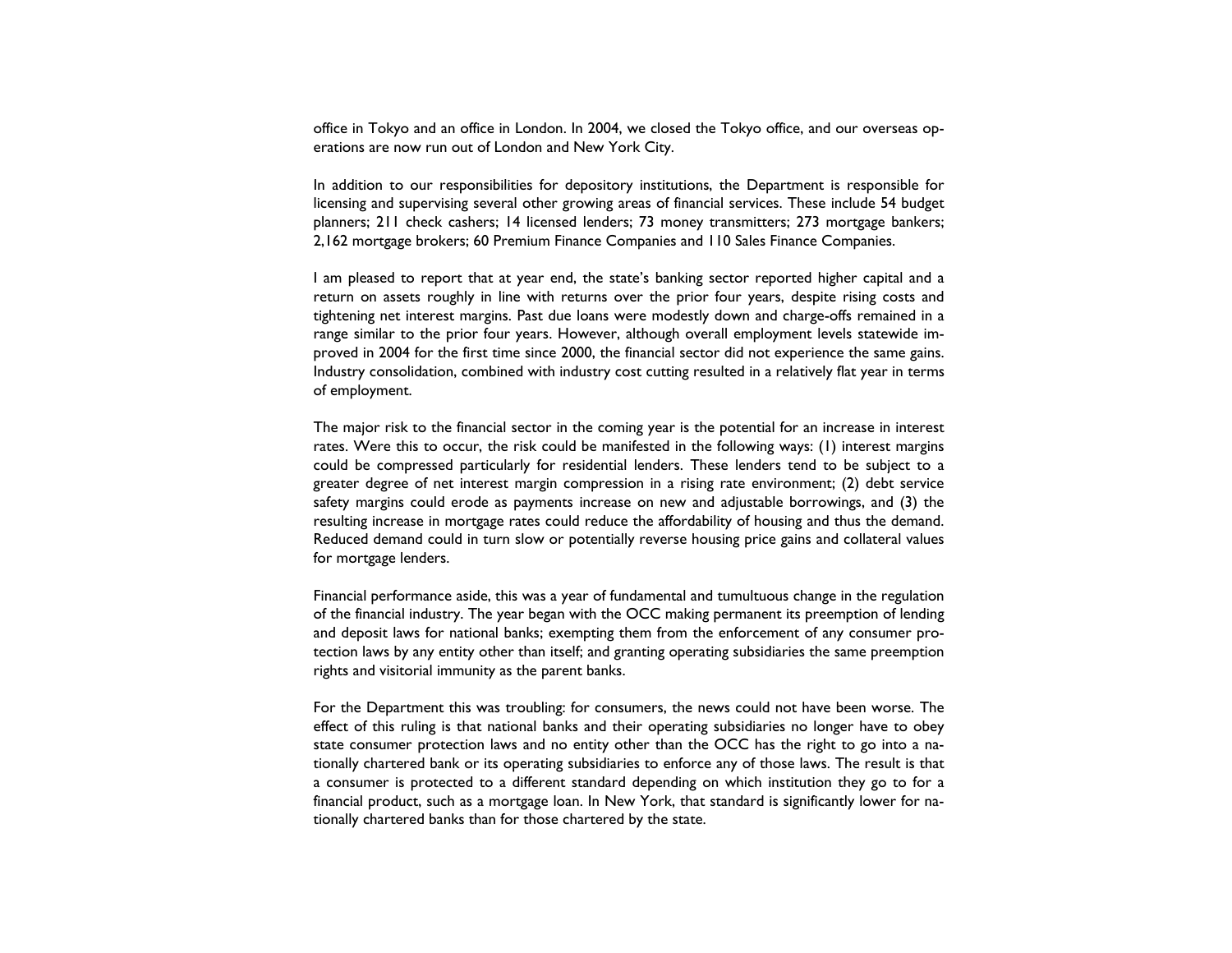The nationwide reaction was swift and intense. Both the Senate and House Banking Committees held hearings at which the New York State Banking Department played a lead role, providing testimony and arguing the case against the preemption on behalf of the Conference of State Bank Supervisors, the regulators' industry group that represents all fifty states and the District of Columbia.

The OCC preemption has highlighted the fact that we state regulators operate in a competitive environment, and we need to add value in our examinations. Additionally, the preemption has spurred several fundamental changes in the financial regulatory environment, and has required that we sharpen our focus on our organizational and operational structure, and philosophical outlook.

The first and most critical upshot was to accelerate change in the Department's revenue structure. The entire operating budget for the Department has historically been collected through assessments levied solely on chartered depository entities, which represent approximately 10 percent of the total number of institutions we regulate.

While plans to address this inequity were taking shape, the Department's two largest banks — HSBC and JPMorgan Chase — switched to federal charters; decisions, that while not solely inspired by the preemption, certainly were made easier as a result. Because those two banks provided a full 30 percent of the Department's operating budget, the planned restructuring of our revenue stream was necessarily speeded up. This required legislation to grant the Superintendent the ability to assess all the entities the Department regulates while Department staff simultaneously developed the rationale for the billing structure.

With the invaluable assistance of the Assembly and Senate Banking Committee Chairs Cathy Nolan and Hugh Farley; the legislation passed and the revenue restructuring, including outreach to the affected industries, was complete in time for the beginning of 2005 and the new billing cycle.

Over the last two years, in light of the growing numbers of institutions in non-depository sectors which are now being assessed for our work, and the fact that we need to ensure that we are examining all our entities efficiently and effectively, it became increasingly clear that the Department needed to take steps to improve and make more relevant the examination procedures for licensed entities. While ensuring the safety and soundness of our depository institutions and foreign banking organization licensees remains a core mission, the Department has taken affirmative steps to tighten and improve examination protocol in the licensed financial sectors. To that end, we have adopted a similar safety and soundness model that will go farther in protecting consumers from predatory practices and unscrupulous behavior.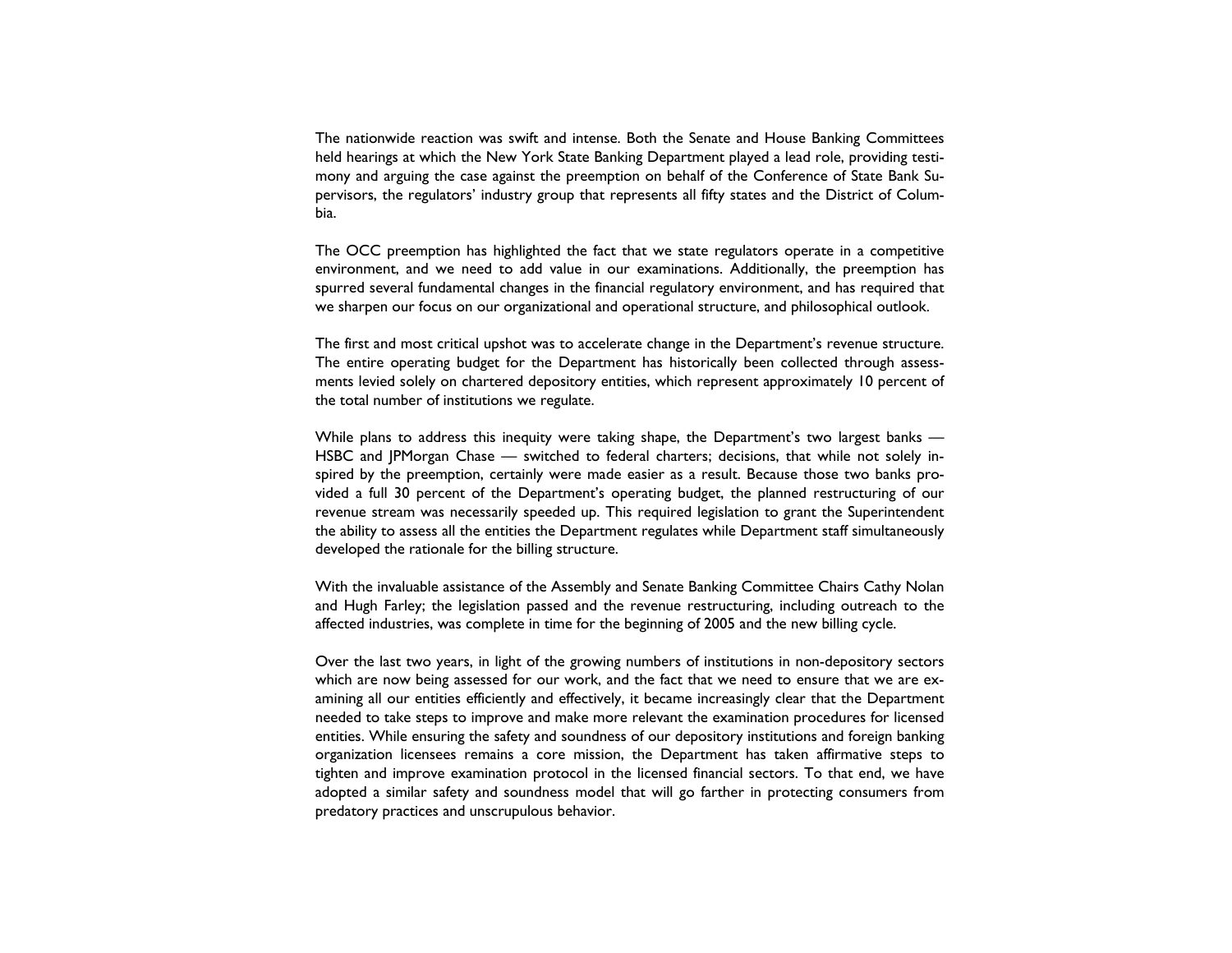Unfortunately, our concern about the safety and soundness of at least one entity was justified: in the spring of 2004, irregularities at a large money transmitter, CashPoint Network Services, Inc., caused the Department to suspend its license. The repercussions of the CashPoint failure were felt nationwide. As a result, the Licensed Financial Services Division was reorganized, and with fresh leadership in place, a new examination protocol, known as FILMS was implemented for all check cashers and money transmitters.

F is for Financial Condition. Our examiners look at balance sheets, levels of permissible investment, level and quality of capital, the quality and quantity of earnings, trends and stability and they analyze liquidity, profitability and leverage.

I stands for Internal Controls and Auditing. How effective are the MSB's controls and overall internal control environment?

L is for Legal and Regulatory Compliance. This is critical — how good is the business at adhering to applicable state and federal laws and regulations? How effective is compliance and can management spot and correct any compliance issues or gaps? Is the BSA/AML program effective or deficient?

M is for Management. Examiners look at the overall performance and the licensee's ability to identify, measure and monitor risks. Succession plans are also important as is responsiveness to recommendations by auditors and supervisors.

S stands for Systems and Technology. An important part of the exam, particularly for money transmitters, is the IT audit, testing the management, development and support of information systems.

Over this last year, we also have begun a similar transformation of the Mortgage Banking Division (MBD) to address backlogs in processing applications. We are working with a national task force to create a universal licensing application to allow mortgage companies operating across state lines a simplified and cost-efficient way to expand their businesses. At the same time, the MBD's operating model shifted to one more attuned to the risks faced by consumers in a volatile mortgage market. Often working with the Department's Criminal Investigations Bureau (CIB), the MBD initiated a number of enforcement actions on behalf of consumers that resulted in penalties and restitution of excess payments. Some of these are listed in the pages that follow under Enforcement Actions.

In addition to their efforts to combat mortgage fraud, the CIB participated in a wide range of activities related to anti-money laundering efforts and issues related to identifying and freezing funds linked to terrorist organizations. Forging close ties with federal, state and local law enforcement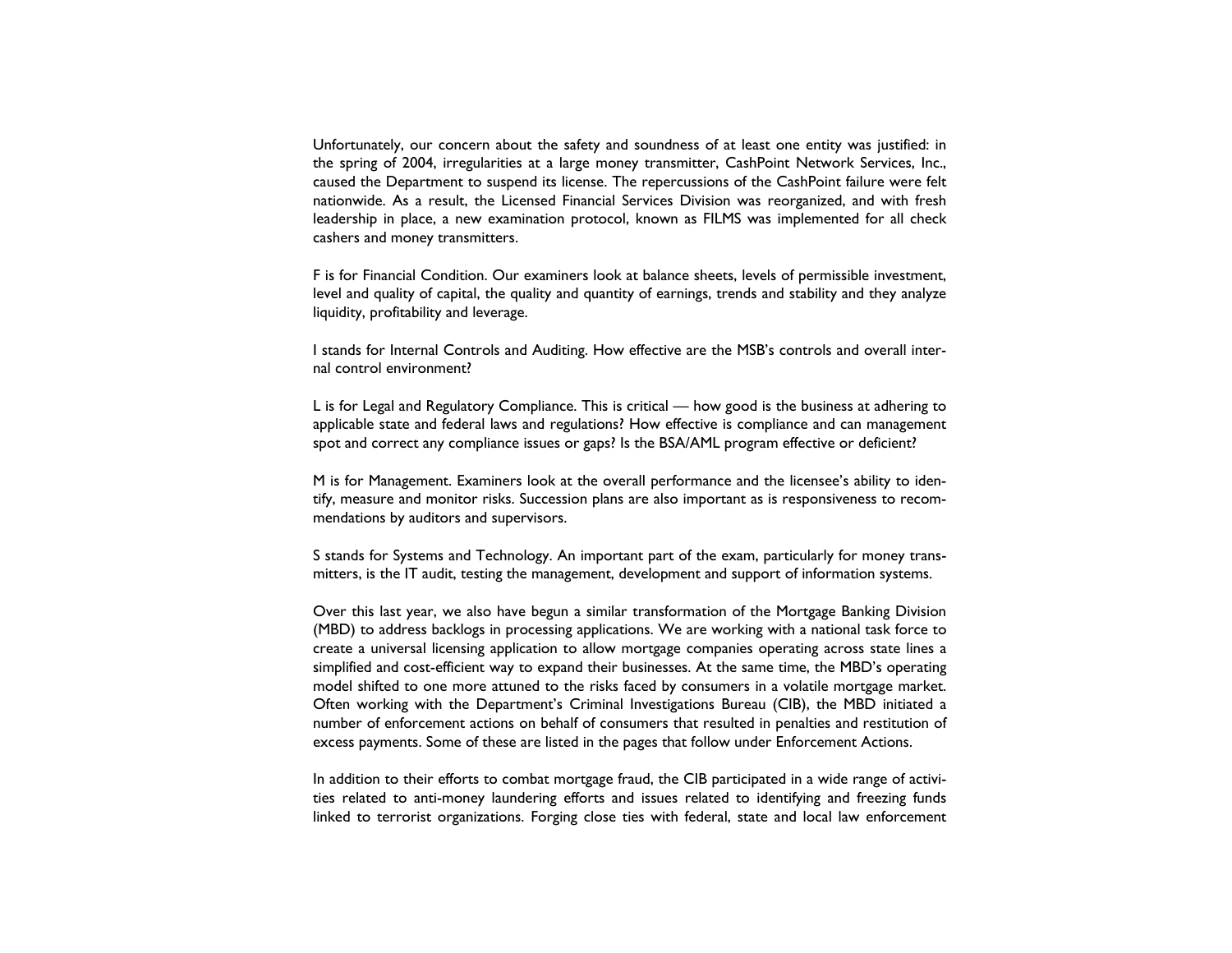agencies, CIB personnel were active in various anti-terrorist initiatives involving the Bank Secrecy Act and the USA Patriot Act.

Just as the CIB is unique in the state banking regulatory world, so is the Holocaust Claims Processing Office (HCPO), which was created in June of 1997 by Governor Pataki. The mission of the Office includes accepting Holocaust-era claims against European banks, claims against insurance companies on unpaid policies and claims seeking the recovery of lost or looted art. Since the Office's inception, it has responded to more than ten thousand inquiries resulting in claims from 44 states and 34 countries. As of 2004, HCPO staff have handled more than 2300 bank claims, 2,300 insurance claims and 120 art claims. In 2004 alone, the they secured the return of \$16.5 million and two paintings. Through the first quarter of 2005 they have secured a lifetime total of \$41 million for claimants, of which \$28.5 million for bank claims and \$12.5 million for insurance claims.

The depository divisions at the Department have not been exempt from change and streamlining. These divisions have now been reorganized in a way that is defined by service area, type and size of institution. The US Financial Services Division became the Large Complex Banks (LCB) Division. Large domestic and foreign banks are part of this division, as is the Capital Markets team. The rationale for assigning institutions to this division is based on their size and complexity and integral role in world markets.

The Foreign Financial Services Division is now renamed the Foreign and Wholesale Banks (FWB) Division. This division oversees all of the smaller foreign branches and agencies, as well as the limited purpose trust companies. The Trust team is part of this group.

On the domestic scene, the Community Financial Services Division, was renamed the Community and Regional Banks (CRB) Division, and retained most of its former responsibilities.

Education and outreach efforts are increasingly relevant to consumers across the state. As safety and soundness of all our supervised entities is our core mission, the Department has taken affirmative steps to strengthen its efforts to inform the public at large about the workings of licensed entities, from mortgage brokers and bankers to check cashers, money transmitters and budget planners.

In keeping with our mission "to educate and protect consumers" we have increased our outreach efforts Statewide and have made it easier for consumers to reach us with their concerns and problems. In 2004, we consolidated our consumer, mortgage and ATM phone lines into a single number — 877-BANK-NYS and are handling calls in four languages — English, Spanish, Russian and Cantonese. To announce the change, the Department sent 4,000 letters to elected officials, the regulated entities, consumer groups and others, letting them know about this new service.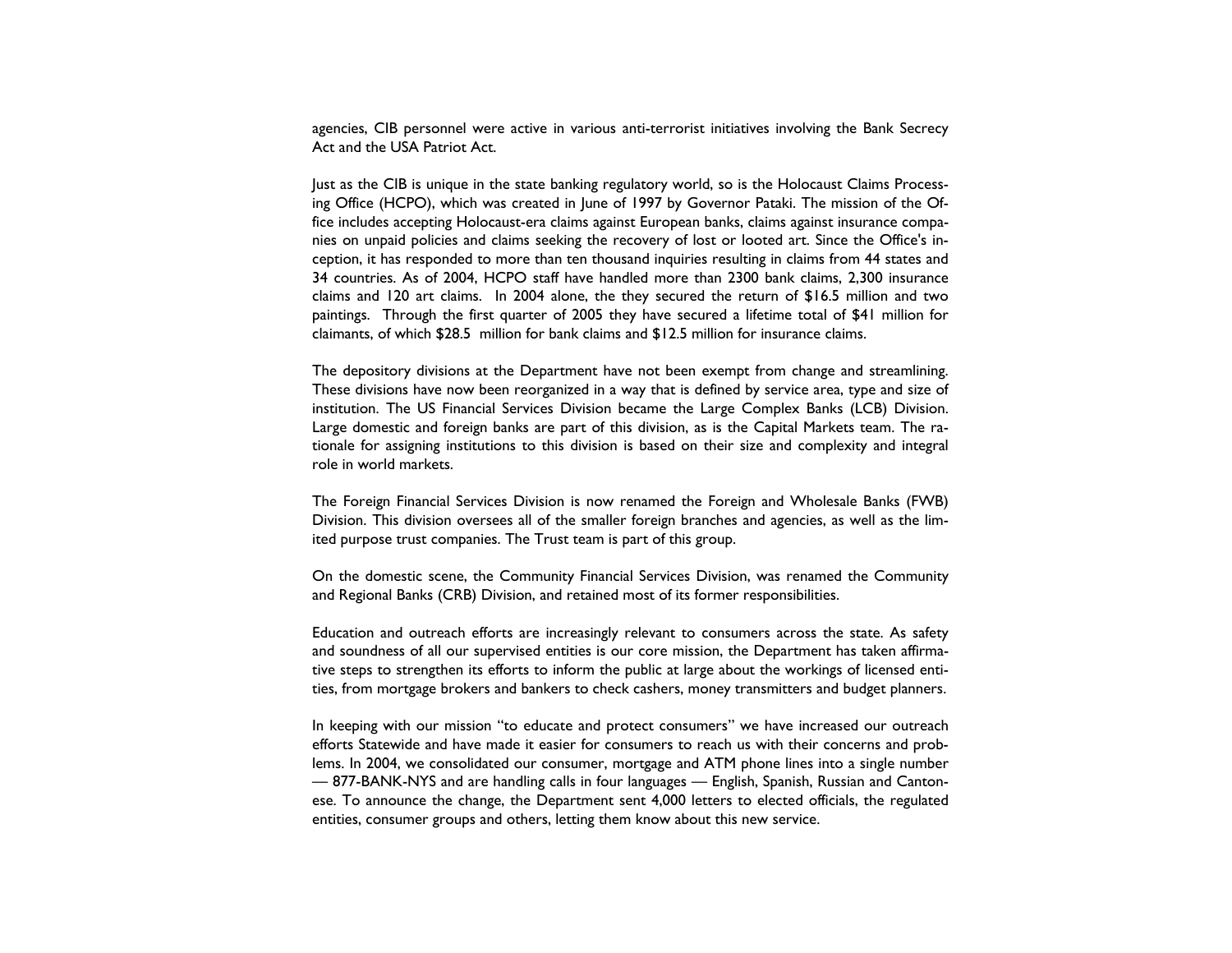In other organizational shifts, the Communications & Media Relations Division (CMR) took charge of all consumer outreach efforts, including those that had been handled by the Consumer Division. CMR now runs the Speakers Bureau, consumer and community group outreach and education, and has expanded the Department's efforts to create new materials and outreach programs that extend and focus financial education efforts on regional issues and special needs. CMR is reaching out more intensively to advocates and consumer groups to support their specific needs for educational and promotional materials.

One of the reasons that the provision of basic financial education is so important is there are an estimated 800,000 New Yorkers who are unbanked. There are myriad reasons for this being the case and they range from lack of knowledge to fear of deportation. The Banking Department is taking affirmative steps to bring banking services to communities where they are inadequate or altogether lacking. One way to alleviate this problem is through the promotion of the Banking Development District (BDD) program signed into law by the Governor in 1997. This is a powerful economic development tool that promises great results. In November 2004, I convened a Working Group of state and city agencies with the goal of strengthening and enriching the program for the benefit of both the banks and the communities. Working together, we are convinced that we can make this program better and easier to access and we look forward to a number of new branch openings in New York City in 2005. Next year, the Department will make a concerted effort to expand the enriched BDD program upstate, bringing needed banking services to unbanked New Yorkers statewide.

If anything, the past year was one of fundamental change for the banking industry and for the Department. I believe that the changes that we have made internally and the initiatives that we have taken will go a long way to making the Banking Department a more effective regulator and supervisor and more relevant to the every day lives of all New Yorkers.

Diac L'Toylor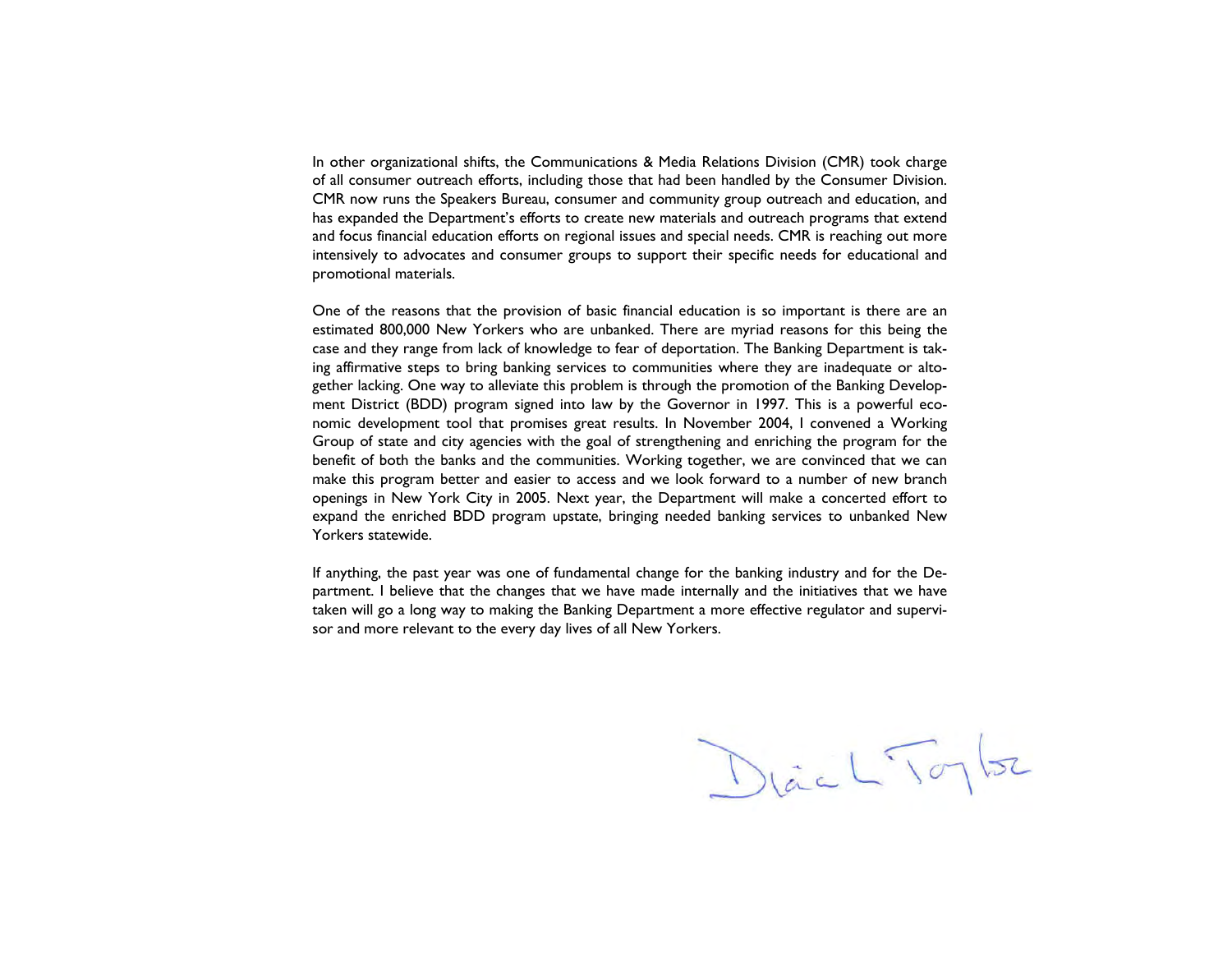| Depository Institutions (292 Total)                                                                                                                                                                                       | #                                                      | <b>Approximate</b><br>Worth                                               |
|---------------------------------------------------------------------------------------------------------------------------------------------------------------------------------------------------------------------------|--------------------------------------------------------|---------------------------------------------------------------------------|
| <b>Article XII Investment Companies</b>                                                                                                                                                                                   | 3<br>Т                                                 | $<$ \$150M<br>> \$150M                                                    |
| <b>Commercial Banks</b>                                                                                                                                                                                                   | $\overline{10}$<br>8<br>30<br>9<br>8<br>$\overline{2}$ | $<$ \$50M<br>\$50-100M<br>\$100-500M<br>\$500M-\$1B<br>$$I-5B$<br>\$5-50B |
| <b>Credit Unions</b>                                                                                                                                                                                                      | 23 <sup>°</sup><br>5<br>$\overline{\mathbf{4}}$        | $<$ \$50M<br>\$50-300M<br>>\$300M                                         |
| <b>Foreign Banking Organizations</b>                                                                                                                                                                                      | 36 <sub>1</sub><br>9<br>$\overline{13}$<br>10          | $<$ \$2B<br>$$2-5B$<br>\$5-10B<br>> \$10B                                 |
| Foreign Representative Offices                                                                                                                                                                                            | 48                                                     |                                                                           |
| Institutions under Continuous Supervision Some institutions in<br>this category have multiple entities regulated by the Banking<br>Department. Institutions will receive one bill covering all costs for<br>all entities. | $\overline{10}$<br>5                                   | $<$ \$40B<br>> \$40B                                                      |
| Institutions under Modified Continuous Supervision                                                                                                                                                                        | П                                                      |                                                                           |
| <b>Limited Purpose Trust Companies</b>                                                                                                                                                                                    | $\overline{2}$<br>3                                    | $<$ \$10M<br>> \$10M                                                      |
| <b>Safe Deposit Companies</b>                                                                                                                                                                                             | Т<br>3                                                 | $<$ \$500K<br>>\$500K                                                     |
| <b>Savings Institutions</b>                                                                                                                                                                                               | 3<br>15<br>5<br>5                                      | $<$ \$100M<br>\$100-500M<br>\$500M-\$2B<br>> \$2B                         |
| Non-Depository Institutions (2.981 Total)                                                                                                                                                                                 |                                                        |                                                                           |
| <b>Budget Planners</b>                                                                                                                                                                                                    | 35<br>$ 9\rangle$                                      | $<$ \$250K<br>> \$250K                                                    |
| <b>Check Cashers</b>                                                                                                                                                                                                      | 4<br>$\overline{2}$<br>70                              | $<$ \$50M<br>$>$ \$50M                                                    |
| <b>Licensed Lenders</b>                                                                                                                                                                                                   | 7<br>3<br>4                                            | $<$ \$5M<br>\$5-100M<br>> \$100M                                          |
| <b>Money Transmitters</b>                                                                                                                                                                                                 | 68<br>4                                                | $<$ \$1B<br>> \$IB                                                        |
| <b>Mortgage Bankers</b>                                                                                                                                                                                                   | 61<br>$\overline{10}$<br>6<br>$\overline{10}$<br>8     | $<$ \$5M<br>\$5-100M<br>> \$100M                                          |
| Mortgage Brokers                                                                                                                                                                                                          | 2,2<br>02<br>5                                         | $<$ \$1B<br>> \$IB                                                        |
| <b>Premium Finance Companies</b>                                                                                                                                                                                          | 40<br>21                                               | $<$ \$5M<br>> \$5M                                                        |
| <b>Sales Finance Companies</b>                                                                                                                                                                                            | 48<br>38                                               | $<$ \$IM<br>> \$1M                                                        |

## **STATE OF THE FINANCIAL SERVICES INDUSTRY**

# **Median Performance of New York State Financial Institutions**

|                                   | 2004      | 2003   | 2002   | 2001     | 2000   |
|-----------------------------------|-----------|--------|--------|----------|--------|
| Tier   Capital - Leverage Ratio   | 9.08%     | 8.72%  | 8.51%  | 8.85%    | 8.96%  |
| Net Int. Margin                   | 3.77%     | 3.78%  | 4.03%  | 3.96%    | 4.14%  |
| State Personal Income Growth      | <b>NA</b> | 4.60%  | 0.80%  | $-0.08%$ | 8.80%  |
| <b>State House Price Change</b>   | 12.56%    | 12.20% | 11.42% | 9.61%    | 9.50%  |
| Nassau/Suffolk House Price Change | 14.79%    | 13.80% | 14.88% | 12.15%   | 13.22% |
| National House Price Change       | 11.17%    | 8.18%  | 7.55%  | 7.54%    | 7.61%  |

## **Commercial Banks & Thrifts**

|                                   | 2004  | 2003  | 2002  | 2001  | 2000  |
|-----------------------------------|-------|-------|-------|-------|-------|
| CAPITAL - Total (\$ Billions)     | Ш     | 139   | 126   | 126   | 119   |
| CAPITAL - Federal (\$ Billions)   | 63    | 54    | 48    | 48    | 46    |
| CAPITAL - State (\$ Billions)     | 49    | 85    | 78    | 78    | 73    |
|                                   |       |       |       |       |       |
| Return on Assets - Total          | 1.36% | 1.14% | 0.84% | 0.81% | 1.14% |
| Return on Assets - Federal        | 1.44% | 1.42% | 1.32% | 1.25% | l.29% |
| Return on Assets - State          | 1.20% | 0.97% | 0.57% | 0.59% | 1.06% |
|                                   |       |       |       |       |       |
| Loan Charge Off % Loans - Total   | 1.01% | 1.11% | 1.36% | 0.77% | 0.43% |
| Loan Charge Off % Loans - Federal | 1.36% | 1.76% | 1.92% | 0.88% | 0.57% |
| Loan Charge Off % Loans - State   | 0.25% | 0.53% | 0.89% | 0.68% | 0.33% |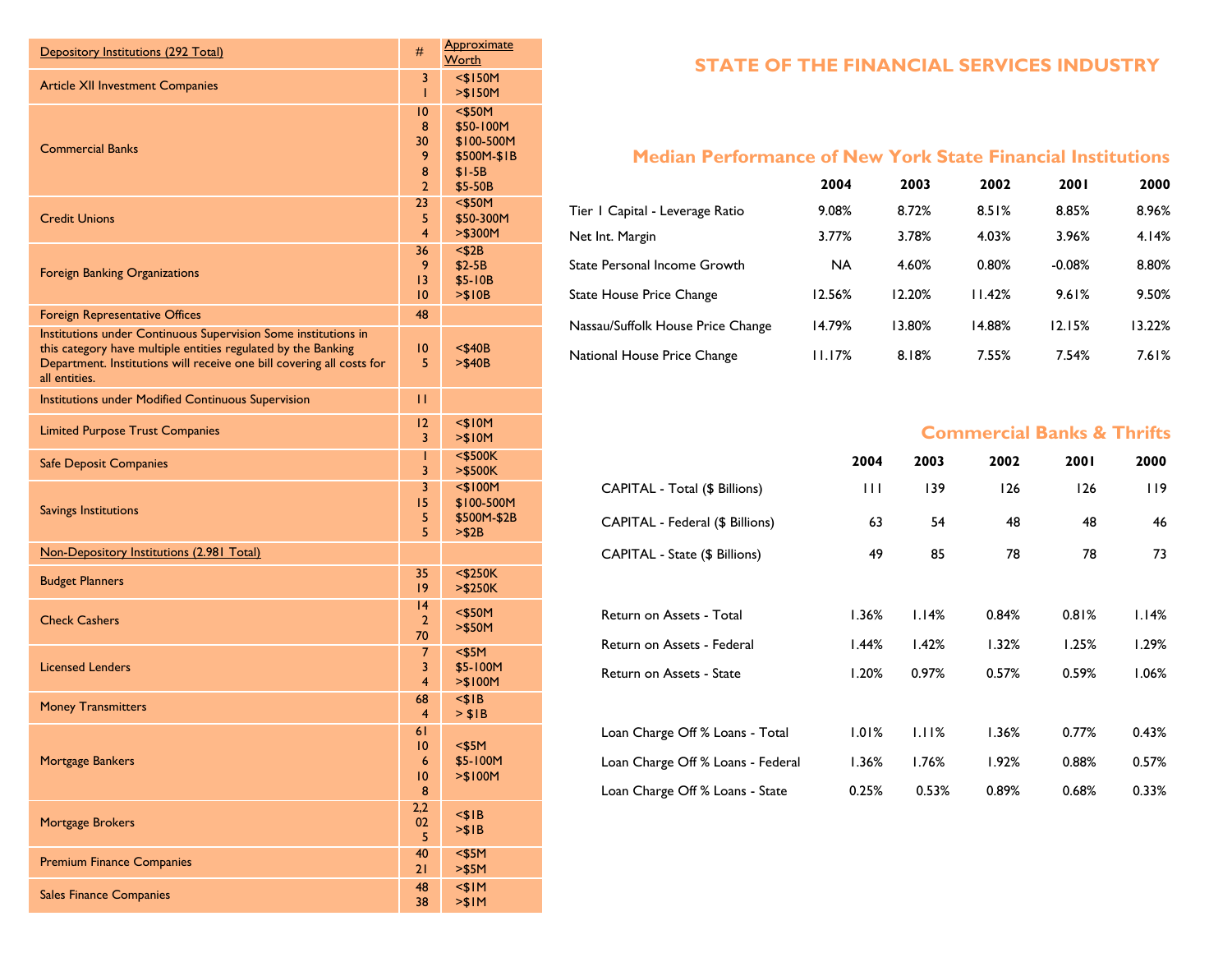| <b>DEPARTMENT</b>      | <b>FAS activity</b>             | <b>Type of Institution</b>     |                 | <b>General Assessment Examination Assessment</b> | <b>Travel Fees</b> | <b>Total</b>  |
|------------------------|---------------------------------|--------------------------------|-----------------|--------------------------------------------------|--------------------|---------------|
| <b>REVENUE SUMMARY</b> | CSAR10                          | <b>Banks</b>                   | 683,995.18      | 877,496.00                                       | 0.00               | 1,561,491.18  |
| $2003 - 04$            | <b>CSARII</b>                   | <b>Trust Companies</b>         | 26,501,516.51   | 2,766,468.09                                     | 35,700.35          | 29,303,684.95 |
| FISCAL YEAR            | CSAR12                          | <b>Private Bankers</b>         | 77,471.96       | 159,747.20                                       | 21.00              | 237,240.16    |
|                        | CSAR13                          | Safe Deposit Companies         | 2,000.00        | 4,590.20                                         | 0.00               | 6,590.20      |
|                        | CSAR14                          | Mutual Trust Inv Cos           | 0.00            | 0.00                                             |                    | 0.00          |
|                        | CSAR15                          | Savings Banks                  | 2,236,884.49    | 759,164.65                                       | 712.00             | 2,996,761.14  |
|                        | CSAR16                          | Life Insurance Cos             | 0.00            | 0.00                                             |                    | 0.00          |
|                        | CSAR17                          | Savings & Loan Assoc's         | 11,275.27       | 35,566.70                                        | 0.00               | 46,841.97     |
|                        | CSAR18                          | <b>Credit Unions</b>           | 96,093.09       | 238,513.60                                       | 0.00               | 334,606.69    |
|                        | CSAR19                          | Foreign Agencies               | 1,699,549.62    | 707,027.75                                       | 0.00               | 2,406,577.37  |
|                        | CSAR <sub>20</sub>              | Foreign Branches               | 20, 197, 118.01 | 5,013,922.41                                     | 1,800.96           | 25,212,841.38 |
|                        | CSAR21                          | <b>Investment Companies</b>    | 2,089,081.14    | 1,013,912.55                                     | 150,101.70         | 3,253,095.39  |
|                        | CSAR47                          | Foreign Rep Offices            | 25,500.00       | 16,228.80                                        | 0.00               | 41,728.80     |
|                        | CSAR48                          | Regional Admin Offices         | 0.00            | 0.00                                             |                    | 0.00          |
|                        | CSAR40                          | <b>Bank Holding Co's</b>       |                 | 1,743,428.05                                     | 3,518.21           | 1,746,946.26  |
|                        | CSAR41                          | <b>Common Trust Funds</b>      |                 | 16,489.70                                        | 0.00               | 16,489.70     |
|                        | CSAR42                          | Merchant Banks                 |                 | 298,484.60                                       | 55,094.04          | 353,578.64    |
|                        | CSAR44                          | <b>Subsidiaries</b>            |                 | 6,222.30                                         | 0.00               | 6,222.30      |
|                        | CSAR49                          | Miscellaneous                  |                 | 522,786.20                                       | 110,962.82         | 633,749.02    |
|                        | CSAR51                          | Charitable Organizations       |                 | 11,765.20                                        |                    | 11,765.20     |
|                        | CSAR52                          | Mutual Holding Co's            |                 | 0.00                                             |                    | 0.00          |
|                        |                                 | <b>Subtotal Depository</b>     | 53,620,485.27   | 14,191,814.00                                    | 357,911.08         | 68,170,210.35 |
|                        | CSAR30                          | Premium Finance Co's           | 13,000.00       | 47,723.25                                        | 5,818.24           | 66,541.49     |
|                        | CSAR31                          | Sales Finance Co's             | 30,800.00       | 112,581.20                                       | 33,531.59          | 176,912.79    |
|                        | CSAR32                          | <b>Licensed Lenders</b>        |                 | 21,610.00                                        | 7,182.41           | 28,792.41     |
|                        | CSAR33                          | <b>Transmitters of Money</b>   |                 | 188,587.87                                       | 29,584.71          | 218,172.58    |
|                        | CSAR34                          | <b>Licensed Check Cashers</b>  | 95,250.00       | 332,471.65                                       | 0.00               | 427,721.65    |
|                        | CSAR46                          | <b>Budget Planners</b>         |                 | 24,532.00                                        | 0.00               | 24,532.00     |
|                        | CSAR35                          | Lic Mortgage Bankers           |                 | 353,984.80                                       | 81,827.71          | 435,812.51    |
|                        | CSAR36                          | Mortgage Brokers               |                 | 318,097.15                                       | 13,844.32          | 331,941.47    |
|                        |                                 | <b>Subtotal non Depository</b> | 139,050.00      | 1,399,587.92                                     | 171,788.98         | 1,710,426.90  |
|                        | <b>Total Assessments</b>        |                                | 53,759,535.27   | 15,591,401.92                                    | 529,700.06         | 69,880,637.25 |
|                        | Misc Fees & Adjustments         |                                |                 |                                                  |                    |               |
|                        | <b>LFGA10-47</b>                | Late GA Fees                   | 1,811.56        |                                                  |                    | 1,811.56      |
|                        | LFSA10-52                       | Late SA Fees                   |                 | 3,230.02                                         |                    | 3,230.02      |
|                        | <b>RTCKSA</b>                   | <b>Returned Check Fees</b>     | 80.00           |                                                  |                    | 80.00         |
|                        | <b>FACADJ</b>                   | Final Assmt Adjustments        | (40,571.24)     |                                                  |                    | (40,571.24)   |
|                        | Total Misc Fees & Adjustments   |                                | (38, 679.68)    | 3,230.02                                         | 0.00               | (35, 449.66)  |
|                        | <b>Total Department Revenue</b> |                                | 53,720,855.59   | 15,594,631.94                                    | 529,700.06         | 69,845,187.59 |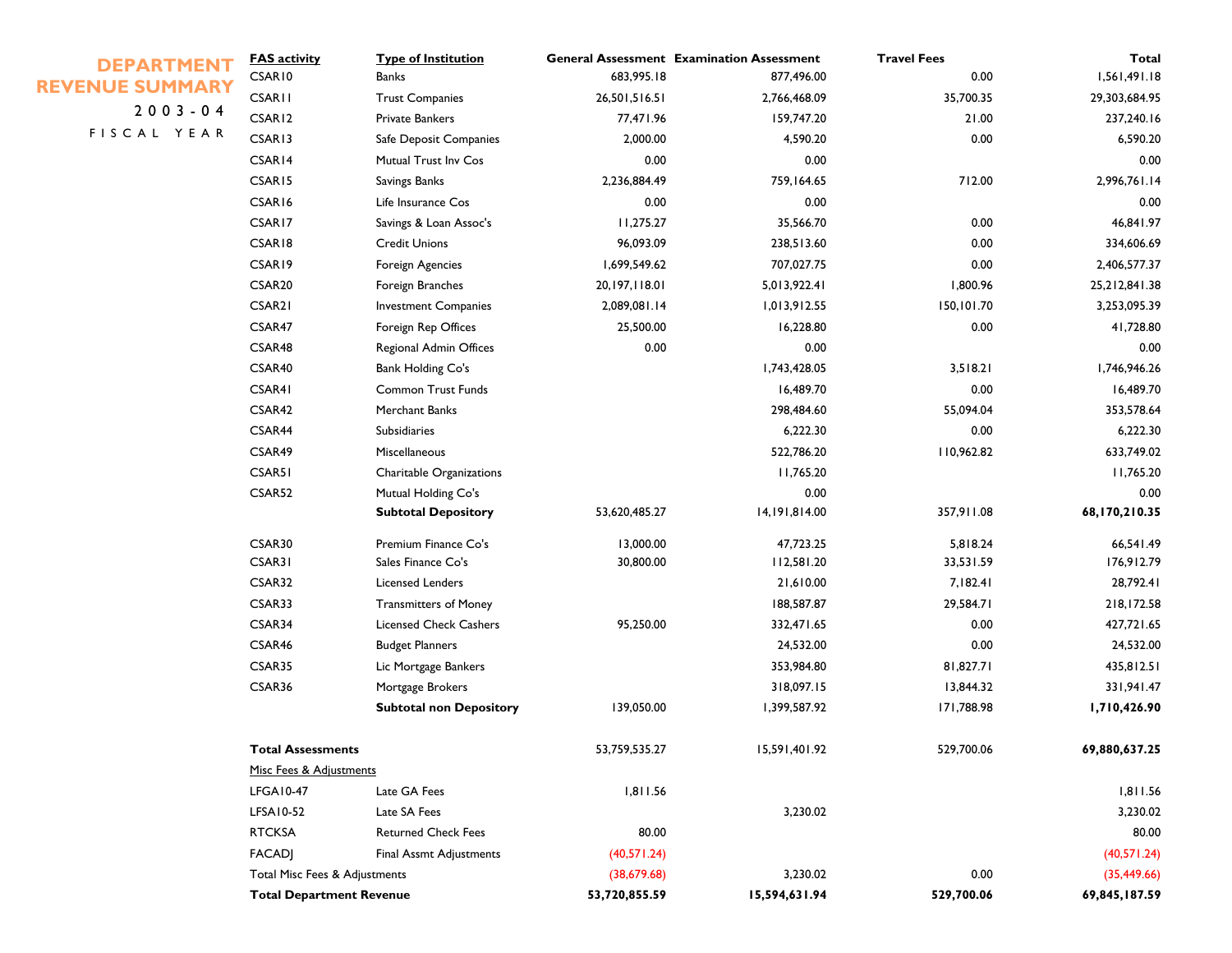# **2004 SELECTED ENFORCEMENT ACTIONS**

| November 30, 2004  | Banking Department Issues Consent Order to Cease and Desist to Liberty Bank of New York                                                                                                                                            |
|--------------------|------------------------------------------------------------------------------------------------------------------------------------------------------------------------------------------------------------------------------------|
| October 13, 2004   | Amityville Payroll Services, Inc., a Licensed Casher of Checks, has entered into a Settlement Agreement with the Superintendent of Banks<br>which includes a Payment of \$25,000 fine.                                             |
| October 8, 2004    | Joint Written Agreement Announced Among Federal Reserve Board, New York State Banking Department and Standard Chartered Bank,<br>London, United Kingdom                                                                            |
| September 10, 2004 | The New York State Banking Department Issued an Order of Suspension to BISA Check Cashing Corp., a Licensed Casher of Checks Pursuant<br>to Article IX-A of the New York Banking Law.                                              |
| July 26, 2004      | Banking Department Issues Consent Order of Assessment of Monetary Penalty Against T.C. Ziraat Bankasi, New York Branch                                                                                                             |
| July 26, 2004      | Joint Written Agreement Announced Among Federal Reserve Board, New York State Banking Department, Illinois Department of Financial<br>and Professional Regulation and ABN AMRO Bank, N.V., Amsterdam, The Netherlands              |
| April 28, 2004     | Banking Department Issues Temporary Suspension Orders to Bronx Check Cashing Corporation and Uribea Realty Corporation                                                                                                             |
| April 21, 2004     | Banking Department Issues Temporary Suspension Order to Cashpoint Network Services, Inc.                                                                                                                                           |
| April 13, 2004     | Banking Department Revokes Mortgage Broker Registration of Robert Kushner D/B/A Shore Finance                                                                                                                                      |
| April 8, 2004      | Bandco Check Cashing Services, Inc., a licensed casher of checks, has entered into a Settlement Agreement with the Superintendent of Banks<br>which includes the payment of a \$50,000 fine                                        |
| April 1, 2004      | Notice of Revocation of Shore Finance's Mortgage Broker Registration                                                                                                                                                               |
| March 24, 2004     | Westchester Check Cashing, Inc., a Licensed Casher of Checks, has entered into a Settlement Agreement with the Superintendent of Banks<br>which includes the Payment of \$35,000 fine                                              |
| March 19, 2004     | Union State Bank Acquires the Deposits of Reliance Bank after Banking Department takes Possession                                                                                                                                  |
| March 16, 2004     | Banking Department Issues Consent Order to Cease and Desist to Chinese American Bank                                                                                                                                               |
| March 10, 2004     | Federal Reserve Board and State Banking Department Issue Joint Order to Cease and Desist and Order of Assessment of a Civil Money<br>Penalty and Monetary Payment against Credit Agricole, S.A., Paris, France, and Its Affiliates |
| March 4, 2004      | Transworld Transmitting Corp., a licensed money transmitter, entered into a Settlement Agreement with the Superintendent of Banks on<br>March 4, 2004 which includes the payment of a \$15,000 fine                                |
| February 13, 2004  | Rupali Exchange, Inc., a licensed money transmitter, has entered into a Settlement Agreement with the Superintendent of Banks which includes<br>the payment of a \$15,000 fine                                                     |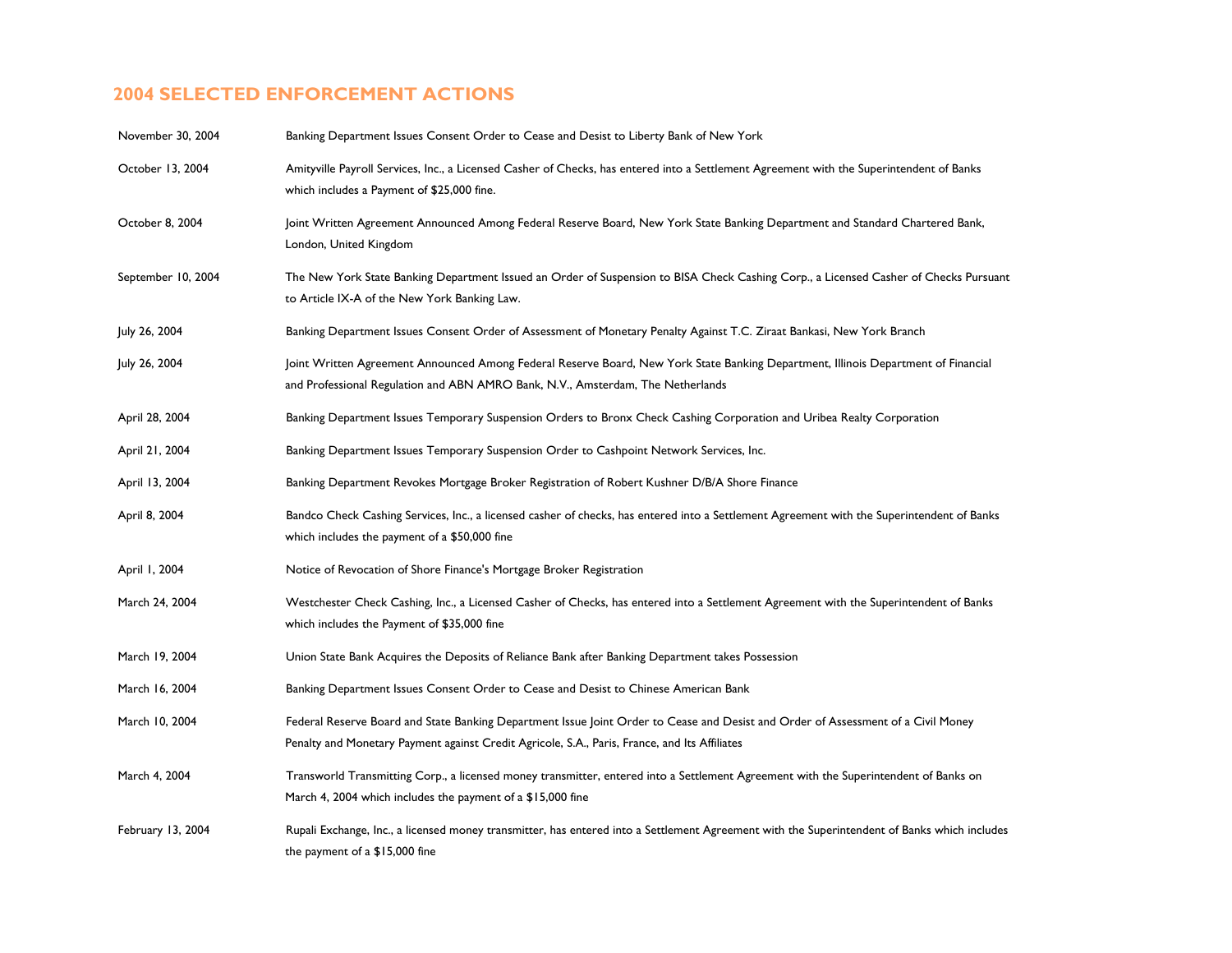# **2004 REGULATORY AMENDMENTS**

| Nov. 17, 2004  | Adoption of Amendments to Supervisory Procedure G 106 (Public Access to Banking Department Records).                                                                                                                                                                                                                                    |
|----------------|-----------------------------------------------------------------------------------------------------------------------------------------------------------------------------------------------------------------------------------------------------------------------------------------------------------------------------------------|
| Nov. 17, 2004  | Adoption of Amendments to Supervisory Procedure FB 105 (Procedure for a Foreign Banking Corporation for a Change of<br>Manager, Deputy Manager, Representative or Individual Designated to Receive Process).                                                                                                                            |
| Sept. 29, 2004 | Repeal of Part 17 of the General Regulations of the Banking Board (Permission to Have Directors and Other Personnel with<br>Certain Underwriting Relationships) and Supervisory Procedure CB 114.                                                                                                                                       |
| Sept. 22, 2004 | Adoption of Amendments to Part 410 of the Superintendent's Regulations (Mortgage Bankers: Licensing Requirements; Mortgage<br>Brokers: Registration Requirements; Branch Applications: Notifications: Books and Records; Annual Reports; Surety Bonds; and<br>Consultants of Licensed Mortgage Bankers and Registered Mortgage Brokers. |
| Sept. 6, 2004  | Emergency Adoption of Amendments to Superintendent's Regulation 400.6 (Licensed Cashers of Checks).                                                                                                                                                                                                                                     |
| June 6, 2004   | Adoption of Amendments to Superintendent's Regulation 400.12 (Check Cashing Fees).                                                                                                                                                                                                                                                      |
| May 26, 2004   | Adoption of Amendments to Part 402 (Budget Planners).                                                                                                                                                                                                                                                                                   |
| April 21, 2004 | Adoption of Amendments to Supervisory Policy G 8 (Registration of Domestic Representative Offices).                                                                                                                                                                                                                                     |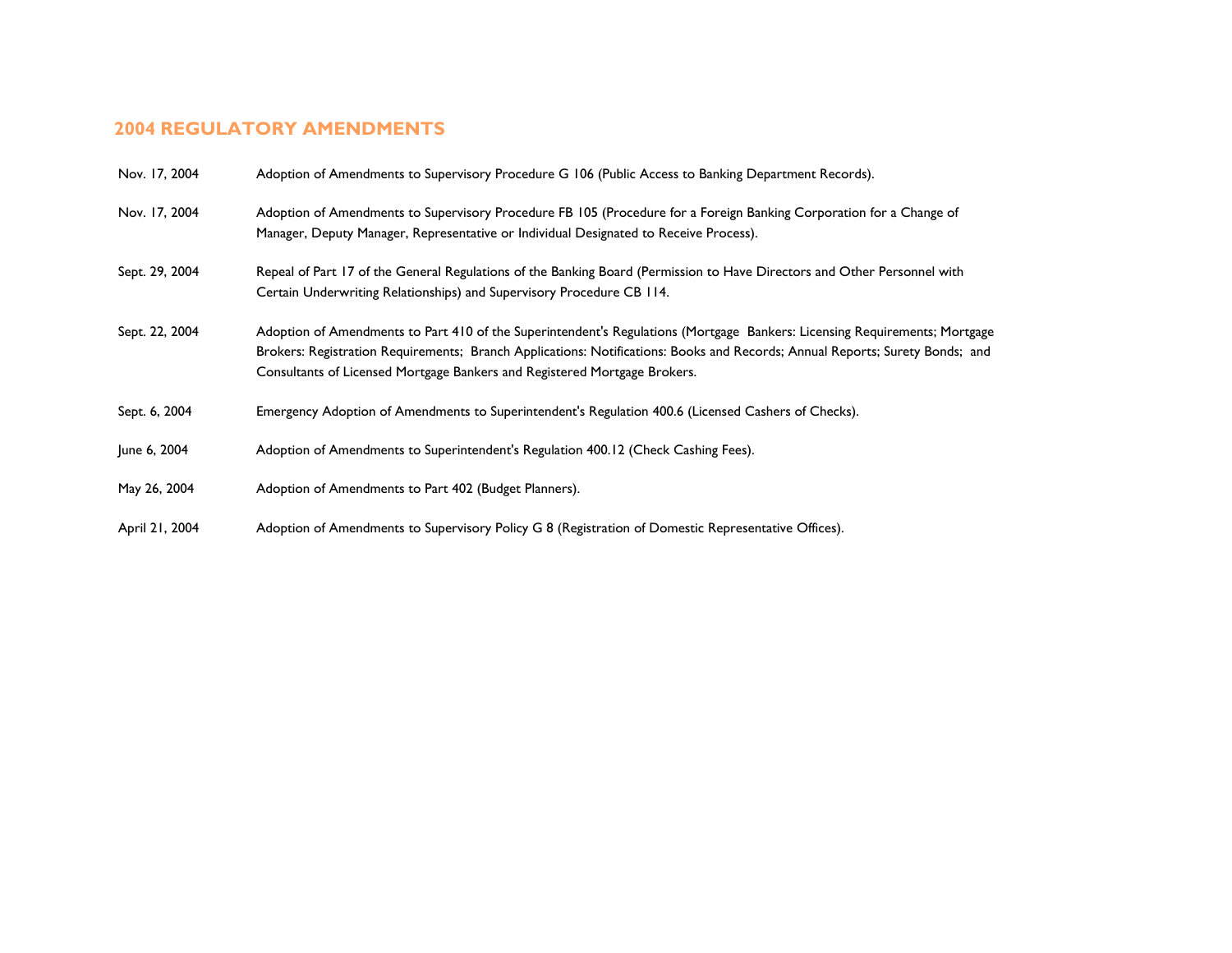## **THE BANKING BOARD**

A S O F D ECEMBER 31, 2004

The Banking Board was established by and derives its authority from Sections 13 and 14 of the New York State Banking Law. It is a quasi-legislative body, whose members serve without pay, which promulgates regulations of both a general and specific nature for the conduct of the banking business in the State of New York. The Banking Board possesses broad powers that affect all areas of banking supervision.

The Banking Board is composed of 17 members, a number established by statute. The Superintendent of Banks serves as Chairman of the Board and Executive Head. The other 16 members of the Board are appointed to a three-year term by the Governor, subject to approval by the Senate. Of these 16 members, eight are so-called public members, while the other eight must have banking experience obtained from employment in the various segments of the banking industry.

Diana L. Taylor, Chairman

| Frederick N. Antalek. Sr. | Beacon                  |
|---------------------------|-------------------------|
| Wesley Chen, Esq.         | New York                |
| Mallory Factor            | New York                |
| E. Peter Forrestel II     | Akron                   |
| Thomas E. Hales           | <b>Briarcliff Manor</b> |
| James E. Higgins          | Jersey City             |
| Jeffrey Hwang             | New York                |
| Francine J. Justa         | New York                |
| Erland E. Kailbourne      | Williamsville           |
| David C. Mancuso          | <b>Dunkirk</b>          |
| Clifford M. Miller        | Kingston                |
| Alan Shamoon              | New York                |
| Thomas G. Siciliano, Esq. | Commack                 |
| George J. Vojta           | <b>Bronxville</b>       |
| Jens A. Westrick          | Mamaroneck              |

Sam Abrams, Esq., Secretary

## **OFFICE LOCATIONS** A S O F D ECEMBER 31, 2004

#### **Headquarters**

One State Street Plaza New York, NY 10004 (212) 709-5470

| 'esley Chen, Esq.        | New York                | <b>Regional Offices</b>    |
|--------------------------|-------------------------|----------------------------|
| allory Factor            | New York                | 5 Empire State Plaza       |
| Peter Forrestel II       | Akron                   | <b>Suite 2310</b>          |
| iomas E. Hales           | <b>Briarcliff Manor</b> | Albany, NY 12223           |
| nes E. Higgins           | Jersey City             | $(518)$ 473-6160           |
| frey Hwang               | New York                | 333 East Washington Street |
| ancine  .  usta          | New York                | Syracuse, NY 13202         |
| land E. Kailbourne       | Williamsville           | $(315)$ 428-4049           |
| avid C. Mancuso          | <b>Dunkirk</b>          |                            |
| ifford M. Miller         | Kingston                |                            |
| an Shamoon               | New York                | <b>Overseas Offices</b>    |
|                          | Commack                 | Sardinia House             |
| iomas G. Siciliano, Esq. |                         | 52 Lincoln's Inn Fields    |
| eorge J. Vojta           | <b>Bronxville</b>       | London, England WC2A 3LZ   |
| as A Wostrick            | Mamaroneck              | 011 44-20-7405-5474        |

Web Site: www.banking.state.ny.us Toll Free Number: 1-877-BANK-NYS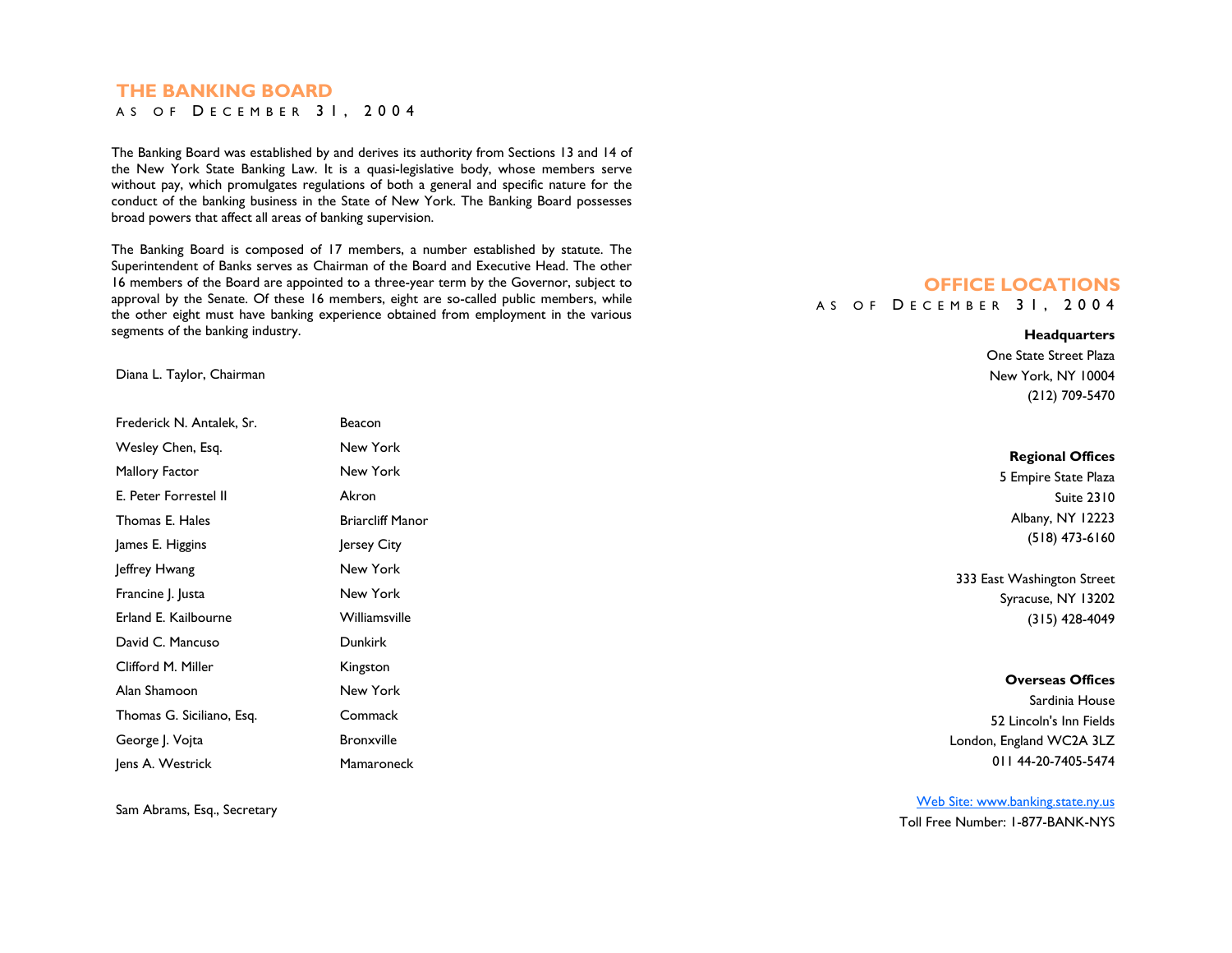## **INDEX OF SCHEDULES**

### A S O F D ECEMBER 31, 2004

| Schedule A        | <b>Consolidated Banking Statistics</b>                                                        |
|-------------------|-----------------------------------------------------------------------------------------------|
| Part I            | Principal Banking and Lending Facilities of New York State                                    |
| Part 2            | Consolidated Statement of Condition of Banks, Trust Companies, and Private Bankers - Mid-Year |
| Part 3            | Consolidated Statement of Condition of Banks, Trust Companies, and Private Bankers - Year-End |
| Part 4            | <b>Consolidated Statement of Condition of Credit Unions</b>                                   |
| Part 5            | Consolidated Statement of Condition of Investment Companies                                   |
| Part 6            | <b>Consolidated Statement of Condition of Licensed Lenders</b>                                |
| Part 7            | Consolidated Statement of Condition of Savings Banks                                          |
| Part 8            | Consolidated Statement of Condition of Savings and Loan Associations                          |
| Part 9            | Consolidated Statement of Condition of Safe Deposit Companies                                 |
| <b>Schedule B</b> | <b>Supervised Institutions</b>                                                                |
| Part I            | Summary of Supervised Institutions                                                            |
| Part 2            | Detail of Supervised Banking Institutions and Licensed Lenders                                |
| <b>Schedule C</b> | <b>Closed Institutions</b>                                                                    |
| Part I            | Voluntary Liquidations Commenced During Year                                                  |
| Part 2            | Voluntary Liquidations Concluded During Year                                                  |
| Part 3            | Unclaimed Funds From Voluntary Liquidations                                                   |
| Part 4            | Unclaimed Funds from Involuntary Liquidations                                                 |
| <b>Schedule D</b> | <b>Banking Board Actions, Mergers, Consolidations and Conversions</b>                         |
| Part 1            | <b>Banking Board Actions</b>                                                                  |
| Part 2            | Mergers and Consolidations                                                                    |
| Part 3            | Conversion of a Federally-Chartered Institution to a State-Chartered Institutions             |
| Part 4            | Conversions of State-Chartered Institutions to Federally Chartered Institutions               |
| <b>Schedule E</b> | <b>State Transmitter of Money Insurance Funds</b>                                             |
| <b>Schedule F</b> | Summary of Banking Law and Regulations Adopted                                                |
| Part 1            | Banking Law and Related Chapters                                                              |
| Part 2            | <b>Banking Regulations</b>                                                                    |
| <b>Schedule G</b> | <b>ATM Safety Act - Exemptions and Variances</b>                                              |
| <b>Schedule H</b> | <b>Banking Department Organization and Maintenance</b>                                        |
| Part I            | Banking Department Budget for Fiscal Year                                                     |
| Part 2            | Banking Department Maintenance Appropriations and Expenditures for Fiscal Year                |
| Part 3            | Department Roster - Exempt Class                                                              |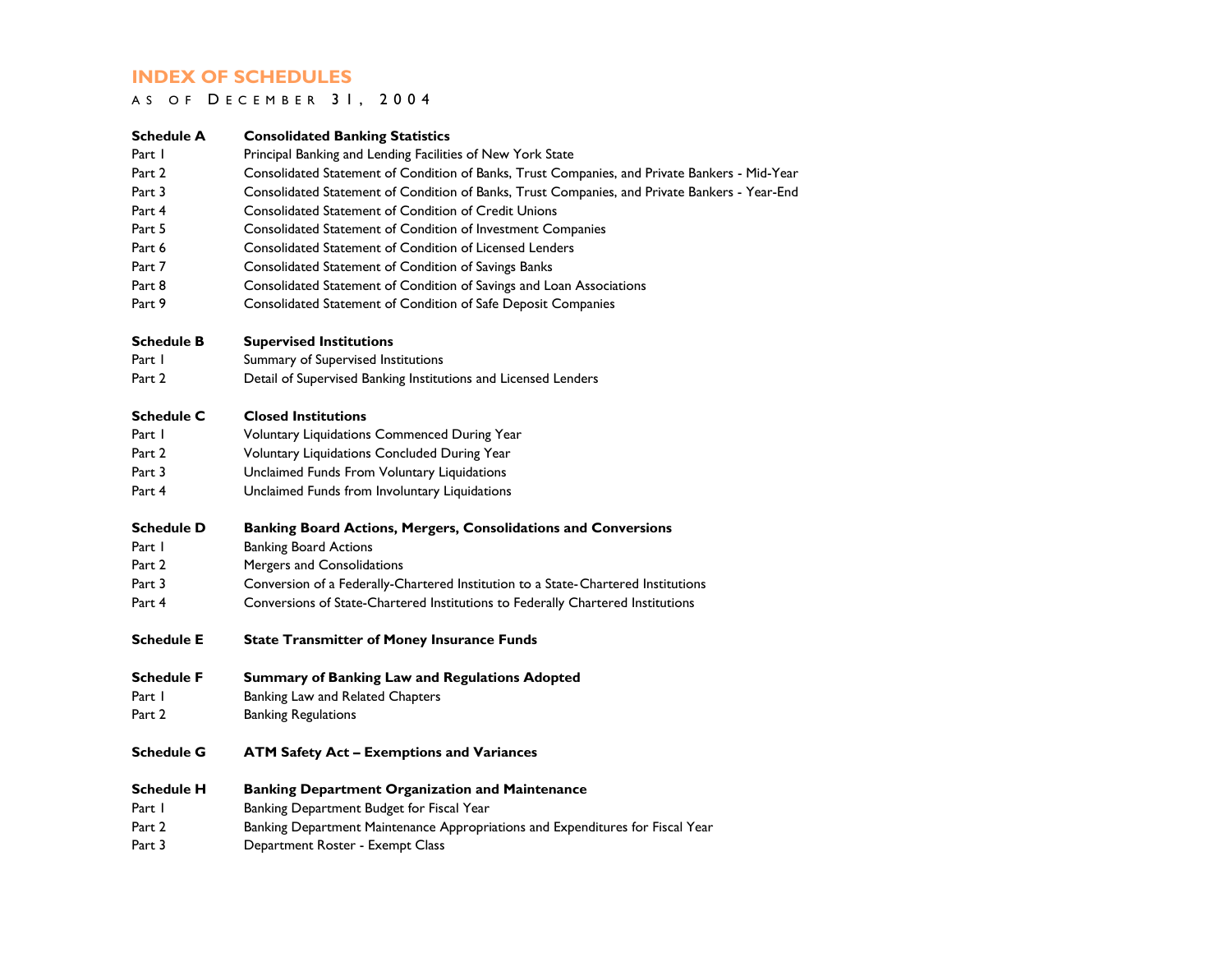**Part 1: Principal Banking and Lending Facilities of New York State**

| <b>Dollars In Thousands</b>   |                | <b>Outside</b> | <b>Number</b>  | <b>Assets</b>               | <b>Assets Outside</b> | <b>Assets</b>   |  |
|-------------------------------|----------------|----------------|----------------|-----------------------------|-----------------------|-----------------|--|
|                               | <b>NYC</b>     | <b>NYC</b>     | <b>Total</b>   | <b>NYC</b>                  | <b>NYC</b>            | <b>Total</b>    |  |
| <b>STATE CHARTER (1)</b>      |                |                |                |                             |                       |                 |  |
| <b>Commercial Banks</b>       | 56             | 47             | 103            | \$190,869,509               | \$99,153,239          | \$290,022,748   |  |
| <b>Savings Banks</b>          | $\overline{7}$ | 19             | 26             | 89,508,260                  | 14,425,537            | 103,933,797     |  |
| <b>Article XII Inv Co's</b>   | $\overline{7}$ |                | 8              | 47,526,746<br>56,556,591    |                       | 104,083,337     |  |
| <b>Foreign Agencies</b>       | 25             | $\mathbf{0}$   | 25             | 51,873,869                  | $\mathbf 0$           | 51,873,869      |  |
| Foreign Branches (2)          | 86             | $\Omega$       | 86             | 873,535,155                 | $\mathbf{0}$          | 873,535,155     |  |
| Savings and Loans             |                | 3              | $\overline{4}$ | 65,303                      | 369,836               | 435,139         |  |
| <b>Licensed Lenders</b>       | Δ              | 10             | 14             | 17,269,948                  | 1,834,376             | 19,104,324      |  |
| <b>Safe Deposit Companies</b> | $\overline{2}$ | $\overline{2}$ | $\overline{4}$ | 1,653                       | 1,040                 | 2,693           |  |
| <b>Credit Unions</b>          | 11             | 21             | 32             | 2,339,782                   | 1,217,054             | 3,556,836       |  |
| <b>Total State Charter</b>    | 199            | 103            | 302            | \$1,272,990,225             | \$173,557,673         | \$1,446,547,898 |  |
| <b>FEDERAL CHARTER (1)</b>    |                |                |                |                             |                       |                 |  |
| <b>Commercial Banks</b>       | 14             | 40             | 54             | \$704,870,712               | \$21,441,780          | \$726,312,492   |  |
| <b>Savings Banks</b>          | 14             | 9              | 23             | 8,762,882                   | 13,446,437            | 22,209,319      |  |
| Article XII Inv Co's          | $\mathbf 0$    | $\Omega$       | $\mathbf 0$    | $\mathbf 0$<br>$\mathbf{0}$ |                       | $\mathbf 0$     |  |
| <b>Foreign Agencies</b>       | $\mathbf 0$    | $\Omega$       | $\Omega$       | $\Omega$                    | $\Omega$              | $\Omega$        |  |
| <b>Foreign Branches</b>       | 34             | $\Omega$       | 34             | 92,563,330                  | $\Omega$              | 92,563,330      |  |
| Savings and Loans             | $\overline{2}$ | 13             | 15             | 24,463,938                  | 5,025,449             | 29,489,387      |  |
| <b>Licensed Lenders</b>       | $\Omega$       | $\mathbf{0}$   | $\Omega$       | $\overline{0}$              | $\mathbf 0$           | $\Omega$        |  |
| <b>Safe Deposit Companies</b> | $\Omega$       | $\mathbf{0}$   | $\Omega$       | $\Omega$                    | $\Omega$              | $\Omega$        |  |
| <b>Credit Unions</b>          | 131            | 405            | 536            | 5,539,699                   | 26,566,999            | 32,106,698      |  |
| <b>Total Federal Charter</b>  | 195            | 467            | 662            | \$836,200,561               | \$66,480,665          | \$902,681,226   |  |
| <b>GRAND TOTALS (1)</b>       |                |                |                |                             |                       |                 |  |
| <b>Commercial Banks</b>       | 70             | 87             | 157            | \$895,740,221               | \$120,595,019         | \$1,016,335,240 |  |
| <b>Savings Banks</b>          | 21             | 28             | 49             | 98,271,142                  | 27,871,974            | 126, 143, 116   |  |
| Article XII Inv Co's          | $\overline{7}$ | -1             | 8              | 47,526,746                  | 56,556,591            | 104,083,337     |  |
| <b>Foreign Agencies</b>       | 25             | $\mathbf{0}$   | 25             | 51,873,869                  | $\mathbf 0$           | 51,873,869      |  |
| <b>Foreign Branches</b>       | 120            | $\mathbf{0}$   | 120            | 966,098,485                 | $\mathbf{0}$          | 966,098,485     |  |
| Savings and Loans             | 3              | 16             | 19             | 24,529,241                  | 5,395,285             | 29,924,526      |  |
| <b>Licensed Lenders</b>       |                | 10             | 14             | 17,269,948                  | 1,834,376             | 19,104,324      |  |
| <b>Safe Deposit Companies</b> | $\overline{2}$ | $\overline{2}$ | $\overline{4}$ | 1,653                       | 1,040                 | 2,693           |  |
| <b>Credit Unions</b>          | 142            | 426            | 568            | 7,879,481                   | 27,784,053            | 35,663,534      |  |
| <b>TOTAL</b>                  | 394            | 570            | 964            | \$2,109,190,786             | \$240,038,338         | \$2,349,229,124 |  |

(1) Total consolidated assets distributed by headquarters location.

(2) Operated by 86 different foreign banking organizations.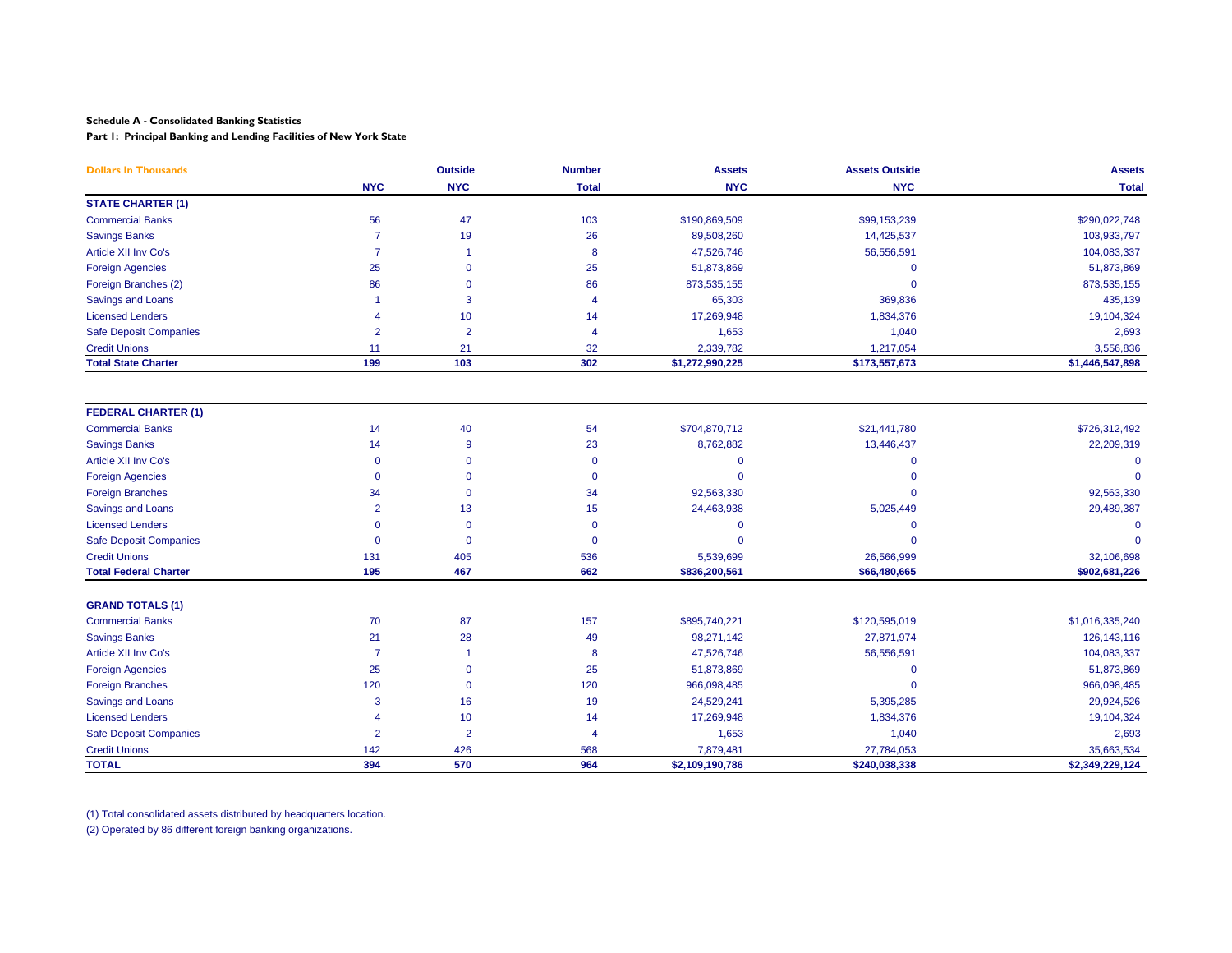**Part 2: Consolidated Statement of Condition of Banks, Trust Companies, and Private Bankers - Mid-Year**

| <b>Assets</b>                                 | <b>Cash and</b> |                   | <b>Federal Funds</b> | <b>Loans and</b> | <b>Bank Premises</b> | <b>Investment</b> in | <b>Customers'</b>   |               |               |
|-----------------------------------------------|-----------------|-------------------|----------------------|------------------|----------------------|----------------------|---------------------|---------------|---------------|
| <b>Dollars In Thousands</b>                   | Due from        | <b>Total</b>      | Sold and             | <b>Leases</b>    | and                  | <b>Unconsol'd</b>    | <b>Liability on</b> | <b>Other</b>  | <b>Total</b>  |
|                                               | <b>Banks</b>    | <b>Securities</b> | Repos                | <b>Net</b>       | <b>Equipment</b>     | <b>Subsidiaries</b>  | <b>Acceptances</b>  | <b>Assets</b> | <b>Assets</b> |
| <b>Adirondack Bank</b>                        | \$12,021        | \$102,163         | \$0                  | \$178,152        | \$4,856              | \$0                  | \$0                 | \$8,959       | \$306,151     |
| Adirondack Trust Company, The                 | 20,204          | 186,987           | 20,000               | 334,764          | 12,143               | $\mathbf{0}$         | $\mathbf 0$         | 13,812        | 587,910       |
| Alden State Bank                              | 5,272           | 58,820            | 1,500                | 108,901          | 2,359                | 20                   | $\mathbf 0$         | 2,841         | 179,713       |
| <b>Alpine Capital Bank</b>                    | 2,505           | 94,510            | 35,000               | 67,291           | 237                  | $\Omega$             | $\mathbf 0$         | 1.170         | 200,713       |
| <b>Amalgamated Bank</b>                       | 70,367          | 2,034,319         | $\mathbf 0$          | 1,421,732        | 19,867               | 2,500                | $\mathbf 0$         | 104,296       | 3,653,081     |
| Amerasia Bank                                 | 14,880          | 9,361             | 9,400                | 103,777          | 2,981                | $\mathbf 0$          | $\mathbf 0$         | 1,107         | 141,506       |
| <b>American Community Bank</b>                | 1,441           | 17,250            | 500                  | 36,531           | 316                  | $\mathbf{0}$         | $\mathbf 0$         | 827           | 56,865        |
| American Stock Transfer & Trust Co.           | 3,239           | 20,554            | $\Omega$             | 0                | 8,663                | $\mathbf 0$          | $\mathbf 0$         | 11,488        | 43,944        |
| <b>Atlantic Bank of New York</b>              | 63,034          | 1,794,813         | 62,500               | 1,266,649        | 37,506               | $\Omega$             | 220                 | 169,341       | 3,394,063     |
| <b>Banco Popular North America</b>            | 178,708         | 1,610,274         | $\mathbf{0}$         | 5,229,364        | 91,169               | $\mathbf{0}$         | 49                  | 357,429       | 7,466,993     |
| <b>Bank Leumi USA</b>                         | 189,871         | 2,740,114         | 102,272              | 2,231,836        | 22,739               | $\mathbf 0$          | 11,921              | 191,966       | 5,490,719     |
| <b>Bank of Akron</b>                          | 12,152          | 41,140            | 7,390                | 82,161           | 3,803                | 299                  | $\mathbf 0$         | 1,913         | 148,858       |
| Bank of Bermuda (NY) Limited                  | 66,869          | 34                | $\mathbf{0}$         | $\mathbf 0$      | 824                  | $\mathbf 0$          | $\mathbf 0$         | 5,818         | 73,545        |
| <b>Bank of Castile, The</b>                   | 16,328          | 94,995            | $\mathbf 0$          | 352,775          | 8,553                | $\mathbf 0$          | $\Omega$            | 9,035         | 481,686       |
| <b>Bank of Cattaraugus</b>                    | 1,069           | 2,762             | $\mathbf{0}$         | 7,850            | 221                  | $\mathbf{0}$         | $\Omega$            | 640           | 12,542        |
| <b>Bank of Holland</b>                        | 1,556           | 9,502             | 1,300                | 42,712           | 3,341                | $\overline{0}$       | $\mathbf 0$         | 1,061         | 59,472        |
| <b>Bank of Millbrook</b>                      | 4,942           | 43,685            | 9,500                | 71,198           | 2,115                | $\Omega$             | $\Omega$            | 1,269         | 132,709       |
| Bank of New York Trust Company                | 167             | 89                | 1,500                | $\mathbf 0$      | $\mathbf 0$          | $\mathbf{0}$         | $\mathbf 0$         | 407           | 2,163         |
| Bank of New York. The                         | 12,991,858      | 24,930,432        | 6,321,005            | 37,753,021       | 957,249              | 246,280              | 251,948             | 11,084,590    | 94,536,383    |
| Bank of Nova Scotia Trust Company of New York | 10,599          | 7,221             | 2,000                | $\mathbf 0$      | $\mathbf 0$          | $\mathbf 0$          | $\mathbf 0$         | 141           | 19,961        |
| <b>Bank of Richmondville</b>                  | 9,162           | 22,596            | 5,100                | 57,811           | 1,414                | $\mathbf 0$          | $\mathbf 0$         | 2,331         | 98,414        |
| <b>Bank of Smithtown</b>                      | 10,278          | 55,528            | 11,617               | 516,573          | 10,583               | 402                  | $\Omega$            | 28,861        | 633,842       |
| Bank of Tokyo-Mitsubishi Trust Company        | 1,419,350       | 2,485,063         | 205,750              | 1,593,160        | 4,580                | $\mathbf 0$          | 13,054              | 59,895        | 5,780,852     |
| <b>Bank of Utica</b>                          | 26,220          | 869,711           | 3.700                | 51,693           | 465                  | $\mathbf{0}$         | $\mathbf 0$         | 10,731        | 962,520       |
| Berkshire Bank, The                           | 9,716           | 605,323           | 10,000               | 284,423          | 3,569                | $\mathbf{0}$         | $\mathbf 0$         | 35,349        | 948,380       |
| <b>BPD Bank</b>                               | 14,163          | 143,622           | 5,000                | 134,017          | 1,902                | $\mathbf 0$          | 1,524               | 22,382        | 322,610       |
| Brown Brothers Harriman & Co.                 | 461,305         | 474,218           | 648,381              | 1,361,312        | 49,381               | 23                   | 4,915               | 246,013       | 3,245,548     |
| Brown Brothers Harriman Trust Company, LLC    | 2,062           | 4,890             | $\mathbf 0$          | $\mathbf 0$      | 5                    | $\mathbf 0$          | $\mathbf 0$         | 5,599         | 12,556        |
| <b>BSB Bank &amp; Trust Company</b>           | 35,762          | 687,063           | $\mathbf 0$          | 1,347,992        | 14,480               | $\mathbf 0$          | $\overline{0}$      | 100,752       | 2,186,049     |
| Capital Bank & Trust Company                  | 2,974           | 11,241            | 7,025                | 60,473           | 264                  | $\mathbf{0}$         | $\Omega$            | 2,166         | 84,143        |
| <b>Cattaraugus County Bank</b>                | 4,969           | 39,280            | $\mathbf 0$          | 65,330           | 3,477                | $\Omega$             | $\mathbf 0$         | 6,952         | 120,008       |
| <b>CHB America Bank</b>                       | 9,930           | 29,960            | 37,500               | 271,771          | 8,123                | $\Omega$             | $\mathbf 0$         | 3,722         | 361,006       |
| <b>Chemung Canal Trust Company</b>            | 23,739          | 291,862           | $\mathbf 0$          | 377,459          | 17,157               | $\mathbf{0}$         | $\mathbf 0$         | 21,115        | 731,332       |
| <b>Chinese American Bank</b>                  | 26,079          | 149,943           | 19,500               | 146,769          | 12,077               | 1,187                | 309                 | 11,694        | 367,558       |
| <b>Citizens Bank of Cape Vincent</b>          | 1,576           | 12,758            | 4,300                | 6,459            | 242                  | $\mathbf 0$          | $\mathbf 0$         | 157           | 25,492        |
| <b>Community Bank of Sullivan County</b>      | 4,642           | 10,140            | 3.779                | 48,625           | 457                  | $\mathbf{0}$         | $\Omega$            | 910           | 68,553        |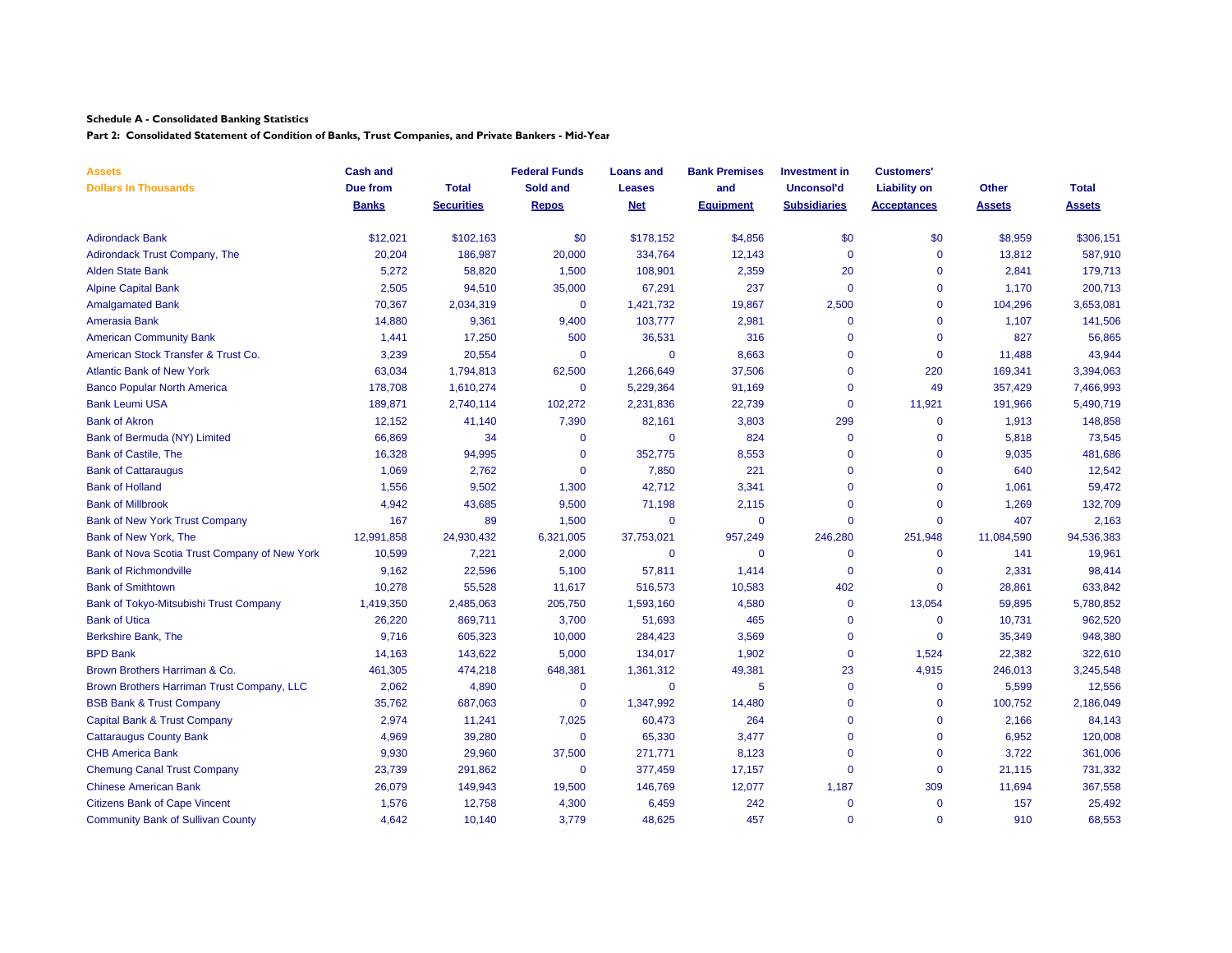| <b>Community Capital Bank</b>                         | 5,307          | 43,992      | 3,400        | 87,800         | 1,658          | $\mathbf{0}$ | $\mathbf 0$ | 4,085       | 146,242     |
|-------------------------------------------------------|----------------|-------------|--------------|----------------|----------------|--------------|-------------|-------------|-------------|
| <b>Computershare Trust Company of New York</b>        | 3,129          | $\Omega$    | $\Omega$     | $\Omega$       | 163            | $\Omega$     | $\Omega$    | 14,939      | 18,231      |
| <b>Continental Stock Transfer &amp; Trust Company</b> | 765            | 999         | $\Omega$     | $\Omega$       | 1,150          | $\mathbf 0$  | $\Omega$    | 2,190       | 5,104       |
| <b>Country Bank</b>                                   | 10,331         | 120,920     | $\Omega$     | 167,315        | 1,320          | $\Omega$     | $\Omega$    | 5,307       | 305,193     |
| Depository Trust Company, The                         | 589,794        | 205,302     | 1,431,531    | $\mathbf 0$    | 134,886        | $\Omega$     | $\Omega$    | 191,147     | 2,552,660   |
| <b>Deutsche Bank Trust Company Americas</b>           | 2,786,000      | 8,607,000   | 6,885,000    | 7,007,000      | 298,000        | 8,000        | $\Omega$    | 5,378,000   | 30,969,000  |
| Deutsche Bank Trust Company New York                  | 110,129        | 18,817      | $\mathbf 0$  | $\mathbf 0$    | 11             | $\mathbf 0$  | $\Omega$    | 1,791       | 130,748     |
| Dreyfus Trust Company, The                            | $\overline{5}$ | 12,534      | $\mathbf{0}$ | $\Omega$       | $\Omega$       | $\Omega$     | $\Omega$    | 325         | 12,864      |
| <b>Fiduciary Trust Company International</b>          | 39,124         | 281,336     | 9,000        | 212,829        | 20,686         | $\Omega$     | $\Omega$    | 774,485     | 1,337,460   |
| <b>First American International Bank</b>              | 27,137         | 15,496      | 502          | 96,727         | 3,960          | $\Omega$     | $\Omega$    | 3,118       | 146,940     |
| <b>First Niagara Commercial Bank</b>                  | 244            | 170,283     | $\mathbf 0$  | $\mathbf 0$    | 0              | $\Omega$     | $\Omega$    | 15,582      | 186,109     |
| <b>First State Bank</b>                               | 1,817          | 9,561       | 2,150        | 27,692         | 599            | $\Omega$     | $\Omega$    | 737         | 42,556      |
| First Tier Bank & Trust                               | 5,347          | 121,746     | 12,874       | 109,945        | 4,894          | $\Omega$     | $\Omega$    | 4,986       | 259,792     |
| <b>Genesee Regional Bank</b>                          | 2,764          | 5,541       | 1,861        | 31,589         | 420            | $\mathbf 0$  | $\Omega$    | 390         | 42,565      |
| <b>Genesee Valley Trust Company</b>                   | 1,615          | 231         | $\mathbf 0$  | $\mathbf 0$    | 112            | $\mathbf 0$  | $\Omega$    | 114         | 2,072       |
| Goldman Sachs Trust Company, The                      | 11,915         | 21,922      | $\mathbf{0}$ | $\Omega$       | 45             | $\Omega$     | $\Omega$    | 199,747     | 233,629     |
| <b>Gotham Bank of New York</b>                        | 13,989         | 62,556      | 6,000        | 84,171         | 506            | $\Omega$     | $\mathbf 0$ | 1,869       | 169,091     |
| <b>Great Eastern Bank</b>                             | 16,286         | 70,578      | 16,500       | 177,441        | 10,122         | $\Omega$     | 702         | 3,966       | 295,595     |
| <b>Greene County Commercial Bank</b>                  | 1,440          | 3,756       | $\mathbf 0$  | $\Omega$       | $\mathbf 0$    | $\mathbf{0}$ | $\mathbf 0$ | 18          | 5,214       |
| <b>Habib American Bank</b>                            | 14,134         | 13,967      | 64,400       | 178,498        | 1,837          | $\mathbf 0$  | 2,617       | 5,652       | 281,105     |
| <b>Hamptons State Bank</b>                            | 5,213          | 17,015      | 4,800        | 26,999         | 1,107          | $\mathbf 0$  | $\mathbf 0$ | 515         | 55,649      |
| <b>HSBC Bank USA</b>                                  | 4,645,815      | 32,805,878  | 3,726,306    | 61,471,352     | 635,398        | 266,145      | 73,749      | 6,680,750   | 110,305,393 |
| <b>Hudson River Commercial Bank</b>                   | 1,992          | 38,327      | $\mathbf 0$  | $\mathbf 0$    | $\mathbf 0$    | $\mathbf 0$  | $\mathbf 0$ | 507         | 40,826      |
| <b>Hudson Valley Bank</b>                             | 51,644         | 911,423     | 24,500       | 761,159        | 13,451         | $\mathbf 0$  | $\mathbf 0$ | 48,141      | 1,810,318   |
| <b>Interaudi Bank</b>                                 | 55,657         | 337,767     | 192,000      | 272,820        | 4,587          | $\Omega$     | 569         | 19,265      | 882,665     |
| <b>Israel Discount Bank of New York</b>               | 361,820        | 5,238,048   | 171,800      | 2,280,615      | 20,288         | $\mathbf 0$  | 15,270      | 368,548     | 8,456,389   |
| <b>JPMorgan Chase Bank</b>                            | 61,701,000     | 239,255,000 | 116,410,000  | 184,841,000    | 5,832,000      | 848,000      | 298,000     | 45,456,000  | 654,641,000 |
| Law Debenture Trust Company of New York               | 2,862          | $\mathbf 0$ | $\mathbf 0$  | $\overline{0}$ | 27             | $\mathbf 0$  | $\mathbf 0$ | 50          | 2,939       |
| <b>Liberty Bank of New York</b>                       | 7,601          | 19,080      | 8,000        | 30,671         | 964            | $\mathbf 0$  | 98          | 782         | 67,196      |
| <b>Long Island Commercial Bank</b>                    | 11,560         | 269,735     | $\mathbf 0$  | 233,685        | 5,710          | $\mathbf 0$  | $\mathbf 0$ | 24,383      | 545,073     |
| <b>Manufacturers and Traders Trust Company</b>        | 1,709,413      | 7,773,269   | 8,644        | 36,609,769     | 364,866        | 70,125       | 5,766       | 4,955,506   | 51,497,358  |
| <b>Market Street Trust Company</b>                    | 40             | 1,906       | $\mathbf 0$  | $\overline{0}$ | 882            | $\mathbf 0$  | $\mathbf 0$ | 146         | 2,974       |
| <b>Mellon Securities Trust Co.</b>                    | 11             | $\Omega$    | $\Omega$     | 834            | 11             | $\Omega$     | $\Omega$    | 740         | 1,596       |
| <b>Mellon Trust of New York</b>                       | 48             | 2,698       | $\mathbf 0$  | $\Omega$       | 222            | $\mathbf 0$  | $\mathbf 0$ | 1,956       | 4,924       |
| Mitsubishi Trust and Banking Corporation (U.S.A.)     | 579,984        | 105,242     | 970          | 662            | 640            | $\mathbf 0$  | $\mathbf 0$ | 5,734       | 693,232     |
| Mizuho Corporate Bank (USA)                           | 77,323         | 830,971     | 200,000      | 1,388,322      | 436            | $\Omega$     | $\mathbf 0$ | 95,508      | 2,592,560   |
| Mizuho Trust & Banking Co. USA                        | 2,340          | $\Omega$    | 41,500       | $\Omega$       | 3,453          | $\Omega$     | $\Omega$    | 15,691      | 62,984      |
| New Commercial Bank of New York                       | 3,000          | $\Omega$    | $\mathbf 0$  | $\Omega$       | $\mathbf{0}$   | $\mathbf 0$  | $\mathbf 0$ | $\mathbf 0$ | 3,000       |
| New York Life Trust Company                           | 259            | 5,648       | $\mathbf 0$  | $\Omega$       | $\overline{2}$ | $\Omega$     | $\mathbf 0$ | 1,903       | 7,812       |
| <b>North Fork Bank</b>                                | 560,341        | 8,646,250   | $\Omega$     | 15,013,819     | 220,352        | $\Omega$     | 4,946       | 1,517,693   | 25,963,401  |
| Northern Trust Company of New York                    | 595            | 6,358       | $\Omega$     | $\Omega$       | 421            | $\Omega$     | $\Omega$    | 177         | 7,551       |
| <b>OFI Trust Company</b>                              | 140            | 3,113       | $\mathbf 0$  | $\Omega$       | $\Omega$       | $\Omega$     | $\mathbf 0$ | 1,024       | 4,277       |
| <b>Orange County Trust Company</b>                    | 7.385          | 187.732     | $\Omega$     | 160.800        | 6.782          | $\Omega$     | $\Omega$    | 23.600      | 386.299     |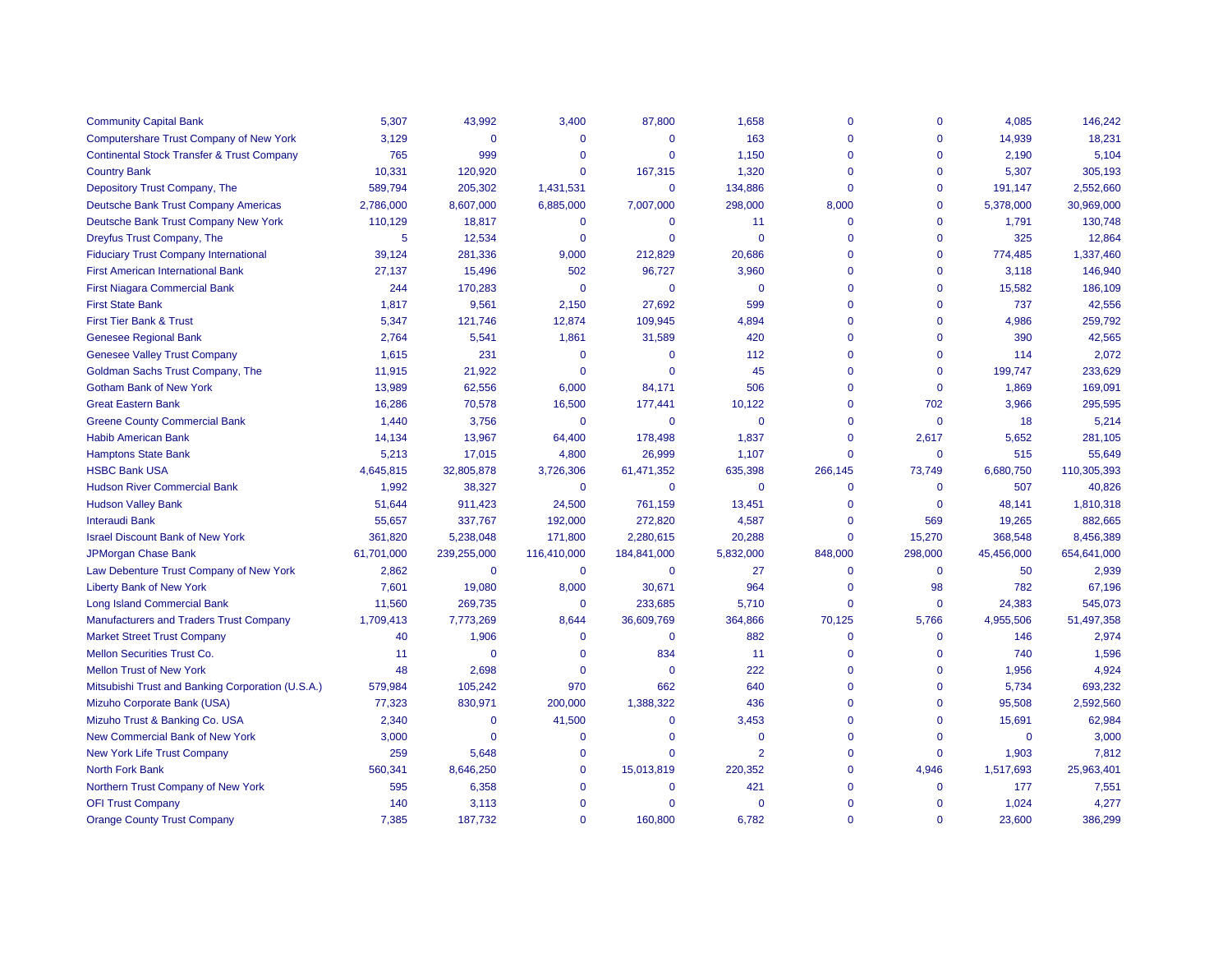| <b>Park Avenue Bank</b>                 | 32,501       | 30,852        | $\mathbf{0}$  | 10,669        | 701         | $\Omega$    | $\mathbf 0$  | 13,221       | 87,944          |
|-----------------------------------------|--------------|---------------|---------------|---------------|-------------|-------------|--------------|--------------|-----------------|
| <b>Pathfinder Commercial Bank</b>       | 2,985        | 32,611        | $\Omega$      | 0             | $\mathbf 0$ | $\Omega$    | $\mathbf 0$  | 1,305        | 36,901          |
| <b>PCSB Commercial Bank</b>             | 34           | 20,563        | $\Omega$      | $\Omega$      | $\Omega$    | $\Omega$    | $\Omega$     | 278          | 20,875          |
| <b>Provident Municipal Bank</b>         | 1,272        | 88,464        | $\Omega$      | $\Omega$      | $\Omega$    | $\Omega$    | $\Omega$     | 1,222        | 90,958          |
| <b>Redwood Bank</b>                     | 5,214        | 30,212        | 3,300         | 46,389        | 4,361       | $\Omega$    | $\mathbf{0}$ | 1,294        | 90,770          |
| <b>Riverside Bank</b>                   | 8,933        | 10,450        | 18,901        | 80,189        | 1,099       |             | $\mathbf 0$  | 2,421        | 121,993         |
| Rockefeller Trust Company, The          | 4,674        | $\Omega$      | $\Omega$      | $\Omega$      | 6           | $\Omega$    | $\Omega$     | 352          | 5,032           |
| <b>SBU Municipal Bank</b>               | 45           | 96,096        | 5,700         | 974           | $\Omega$    | $\Omega$    | $\mathbf 0$  | 8,667        | 111,482         |
| <b>Signature Bank</b>                   | 88,669       | 1,948,409     | 50,000        | 491,372       | 12,042      | 0           | $\Omega$     | 90,083       | 2,680,575       |
| <b>Sleepy Hollow Bank</b>               | 4,717        | 79,188        | 3,050         | 143,825       | 1,762       | $\Omega$    | $\mathbf 0$  | 4,795        | 237,337         |
| <b>Solvay Bank</b>                      | 15,307       | 93,664        | 15,000        | 300,824       | 3,737       | $\Omega$    | $\Omega$     | 8,684        | 437,216         |
| State Bank of Chittenango               | 6,169        | 7,806         | $\Omega$      | $\Omega$      | $\mathbf 0$ | $\Omega$    | $\mathbf{0}$ | 90           | 14,065          |
| State Bank of Long Island               | 47,997       | 639,887       | $\Omega$      | 721,267       | 6,218       | $\Omega$    | $\Omega$     | 81,612       | 1,496,981       |
| <b>Steuben Trust Company</b>            | 10,057       | 85,069        | $\Omega$      | 174,513       | 9,202       |             | $\mathbf{0}$ | 11,839       | 290,680         |
| <b>Tioga State Bank</b>                 | 4,197        | 134,205       | $\Omega$      | 122,157       | 4,766       | 5           | $\mathbf{0}$ | 5,495        | 270,825         |
| <b>Tompkins Trust Company</b>           | 31,995       | 417,696       | 7,342         | 535,144       | 10,115      | 2,333       | $\Omega$     | 44,496       | 1,049,121       |
| <b>UFJ Trust Company of New York</b>    | 12,106       | 20,113        | 43,700        | $\Omega$      | 313         | $\Omega$    | $\Omega$     | 1,265        | 77,497          |
| <b>Union State Bank</b>                 | 64,038       | 1,275,307     | 33,000        | 1,493,283     | 16,121      | $\Omega$    | $\mathbf 0$  | 90,581       | 2,972,330       |
| <b>United Orient Bank</b>               | 5,349        | 11,755        | 1,200         | 70,301        | 1,536       | $\Omega$    | 140          | 1,063        | 91,344          |
| United States Trust Company of New York | 371,047      | 719,577       | $\Omega$      | 5,329,838     | 39,937      | $\Omega$    | $\mathbf{0}$ | 231,154      | 6,691,553       |
| <b>Victory State Bank</b>               | 39,807       | 94,475        | $\Omega$      | 69,918        | 1,768       | $\Omega$    | $\mathbf{0}$ | 3,323        | 209,291         |
| <b>Warwick Commercial Bank</b>          | 1,292        | 8,472         | 2,190         | $\Omega$      | $\mathbf 0$ | $\Omega$    | $\Omega$     | 178          | 12,132          |
| <b>Winthrop Trust Company</b>           | 1,994        | 4,486         | $\mathbf 0$   | $\Omega$      |             | $\Omega$    | $\mathbf 0$  | 346          | 6,826           |
| <b>Woori America Bank</b>               | 50,865       | 129,509       | 30,000        | 412,621       | 7,342       | 0           | 465          | 29,849       | 660,651         |
| <b>Wyoming County Bank</b>              | 17,438       | 212,504       | 879           | 521,217       | 6,477       | $\Omega$    | $\mathbf 0$  | 15,877       | 774,392         |
| <b>Grand Totals</b><br>104              | \$89,985,026 | \$352,125,590 | \$136,971,519 | \$377,410,596 | \$9,026,589 | \$1,445,319 | \$686,262    | \$79,003,296 | \$1,046,654,197 |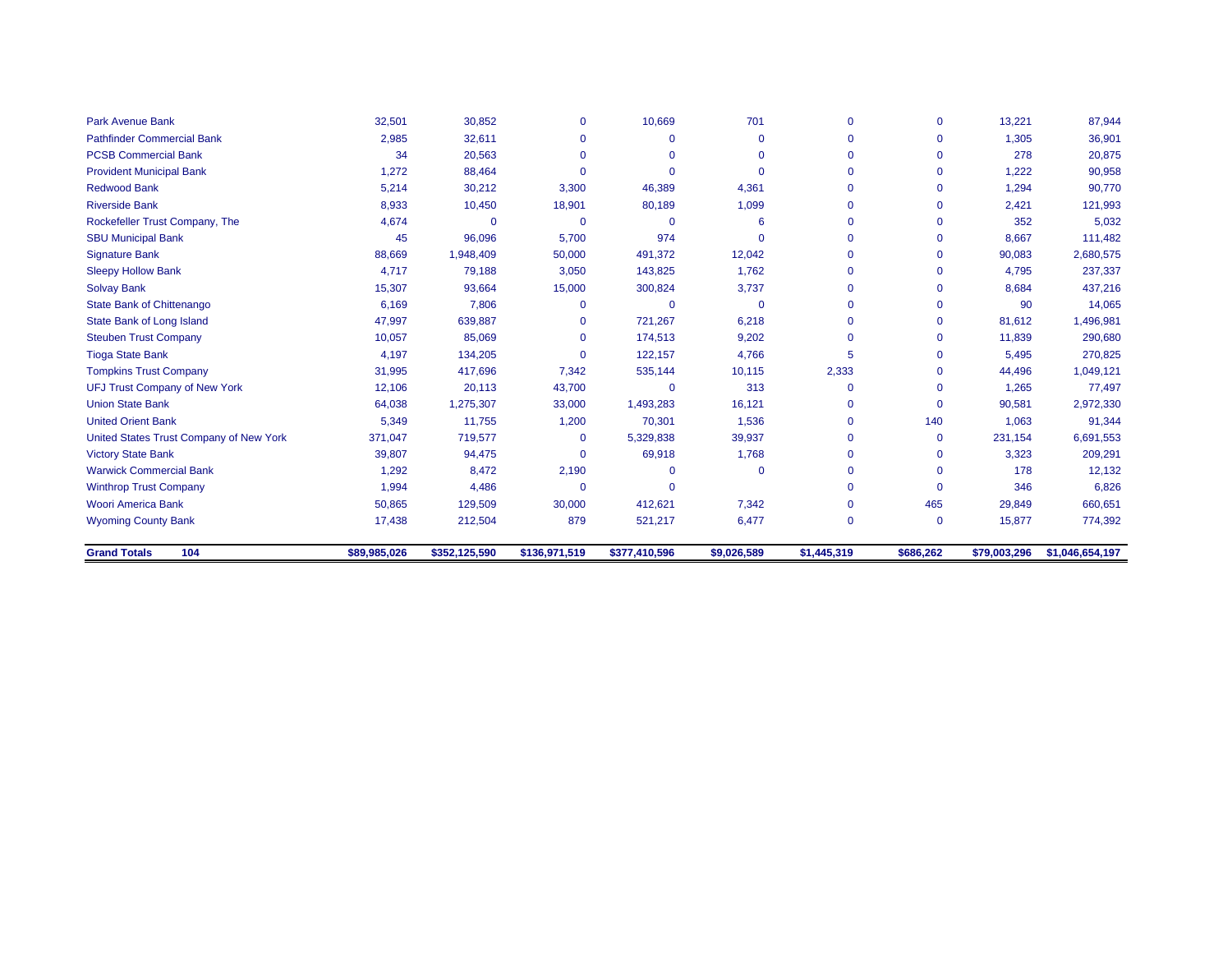#### **Part 2: Consolidated Statement of Condition of Banks, Trust Companies, and Private Bankers (Continued)**

| <b>Liabilities</b>                            |                 | <b>Federal Funds</b> | Other           |                    | <b>Subordinated</b> | All                |                    | <b>Total</b>   | <b>Total</b>       |
|-----------------------------------------------|-----------------|----------------------|-----------------|--------------------|---------------------|--------------------|--------------------|----------------|--------------------|
| <b>Dollars In Thousands</b>                   | <b>Total</b>    | <b>Bought</b>        | <b>Borrowed</b> | <b>Acceptances</b> | <b>Notes and</b>    | <b>Other</b>       | <b>Total</b>       | <b>Equity</b>  | <b>Liabilities</b> |
|                                               | <b>Deposits</b> | and Repos            | <b>Money</b>    | <b>Outstanding</b> | <b>Debentures</b>   | <b>Liabilities</b> | <b>Liabilities</b> | <b>Capital</b> | and Capital        |
| <b>Adirondack Bank</b>                        | \$266,659       | \$2,278              | \$13,076        | \$0                | \$0                 | \$1,325            | \$283,338          | \$22,813       | \$306,151          |
| <b>Adirondack Trust Company, The</b>          | 517,847         | $\mathbf{0}$         | $\mathbf 0$     | $\Omega$           | $\mathbf{0}$        | 5,770              | 523,617            | 64,293         | 587,910            |
| <b>Alden State Bank</b>                       | 154,452         | $\mathbf{0}$         | $\Omega$        | $\Omega$           | $\mathbf 0$         | 119                | 154,571            | 25,142         | 179,713            |
| <b>Alpine Capital Bank</b>                    | 169,828         | 7,500                | 1,056           | $\Omega$           | 4,500               | 548                | 183,432            | 17,281         | 200,713            |
| <b>Amalgamated Bank</b>                       | 1,934,012       | 1,228,662            | 240,843         | $\Omega$           | $\mathbf{0}$        | 72,982             | 3,476,499          | 176,582        | 3,653,081          |
| Amerasia Bank                                 | 126,359         | 0                    | $\mathbf 0$     | $\mathbf 0$        | $\mathbf 0$         | 356                | 126,715            | 14,791         | 141,506            |
| <b>American Community Bank</b>                | 50,219          | $\mathbf{0}$         | $\mathbf 0$     | $\Omega$           | $\mathbf{0}$        | 117                | 50,336             | 6,529          | 56,865             |
| American Stock Transfer & Trust Co.           | $\Omega$        | $\overline{0}$       | $\Omega$        | $\Omega$           | $\mathbf 0$         | 21,562             | 21,562             | 22,382         | 43,944             |
| <b>Atlantic Bank of New York</b>              | 1,950,838       | 944,118              | 226,240         | 220                | $\mathbf 0$         | 63,002             | 3,184,418          | 209,645        | 3,394,063          |
| <b>Banco Popular North America</b>            | 5,632,767       | 750,532              | 450,826         | 49                 | $\mathbf 0$         | 45,632             | 6,879,806          | 587,187        | 7,466,993          |
| <b>Bank Leumi USA</b>                         | 4,370,667       | 35,639               | 509,233         | 11,921             | 100,000             | 100,110            | 5,127,570          | 363,149        | 5,490,719          |
| <b>Bank of Akron</b>                          | 125,678         | $\mathbf{0}$         | $\mathbf 0$     | $\Omega$           | $\mathbf 0$         | 2,673              | 128,351            | 20,507         | 148,858            |
| Bank of Bermuda (NY) Limited                  | $\mathbf 0$     | $\mathbf 0$          | 5,000           | $\Omega$           | $\mathbf{0}$        | 63,782             | 68,782             | 4,763          | 73,545             |
| Bank of Castile, The                          | 426,656         | 13,070               | 5,358           | $\Omega$           | $\mathbf 0$         | 2,524              | 447,608            | 34,078         | 481,686            |
| <b>Bank of Cattaraugus</b>                    | 11,070          | $\mathbf{0}$         | $\mathbf 0$     | $\Omega$           | $\mathbf{0}$        | 94                 | 11,164             | 1,378          | 12,542             |
| <b>Bank of Holland</b>                        | 52,118          | $\mathbf{0}$         | $\mathbf 0$     | $\Omega$           | $\mathbf 0$         | 411                | 52,529             | 6,943          | 59,472             |
| <b>Bank of Millbrook</b>                      | 113,814         | $\mathbf{0}$         | $\Omega$        | $\Omega$           | $\Omega$            | 1,596              | 115,410            | 17,299         | 132,709            |
| <b>Bank of New York Trust Company</b>         | $\mathbf 0$     | $\mathbf{0}$         | $\Omega$        | $\Omega$           | $\mathbf 0$         | 98                 | 98                 | 2,065          | 2,163              |
| Bank of New York, The                         | 67,502,993      | 1,619,356            | 7,313,184       | 254,569            | 2,422,807           | 7,143,188          | 86,256,097         | 8,280,286      | 94,536,383         |
| Bank of Nova Scotia Trust Company of New York | 6,018           | $\mathbf{0}$         | $\mathbf 0$     | $\Omega$           | $\mathbf 0$         | 508                | 6,526              | 13,435         | 19,961             |
| <b>Bank of Richmondville</b>                  | 89,152          | 0                    | $\mathbf{0}$    | 0                  | $\mathbf 0$         | 925                | 90,077             | 8,337          | 98,414             |
| <b>Bank of Smithtown</b>                      | 537,124         | 0                    | 42,000          | $\Omega$           | $\mathbf 0$         | 2,414              | 581,538            | 52,304         | 633,842            |
| Bank of Tokyo-Mitsubishi Trust Company        | 1,895,637       | 2,362,734            | 343,235         | 13,054             | 134,006             | 240,734            | 4,989,400          | 791,452        | 5,780,852          |
| <b>Bank of Utica</b>                          | 877,745         | $\mathbf{0}$         | $\mathbf 0$     | $\Omega$           | $\mathbf 0$         | 4,360              | 882,105            | 80,415         | 962,520            |
| Berkshire Bank, The                           | 623,238         | 144,221              | 86,245          | $\Omega$           | $\mathbf 0$         | 5,144              | 858,848            | 89,532         | 948,380            |
| <b>BPD Bank</b>                               | 258,034         | $\mathbf{0}$         | 33,000          | 1,524              | $\mathbf 0$         | 2,116              | 294,674            | 27,936         | 322,610            |
| Brown Brothers Harriman & Co.                 | 2,609,103       | 18,918               | 94,877          | 4,915              | $\mathbf{0}$        | 144,370            | 2,872,183          | 373,365        | 3,245,548          |
| Brown Brothers Harriman Trust Company, LLC    | $\Omega$        | 0                    | $\mathbf 0$     | $\mathbf 0$        | 1,600               | 3,987              | 5,587              | 6,969          | 12,556             |
| <b>BSB Bank &amp; Trust Company</b>           | 1,553,940       | 45,470               | 391,895         | $\Omega$           | $\mathbf{0}$        | 14,684             | 2,005,989          | 180,060        | 2,186,049          |
| Capital Bank & Trust Company                  | 74,192          | $\mathbf{0}$         | $\mathbf 0$     | $\Omega$           | $\mathbf 0$         | 829                | 75,021             | 9,122          | 84,143             |
| <b>Cattaraugus County Bank</b>                | 102,003         | 1,000                | 3,715           | $\Omega$           | $\mathbf 0$         | 916                | 107,634            | 12,374         | 120,008            |
| <b>CHB America Bank</b>                       | 305,049         | $\mathbf{0}$         | $\mathbf 0$     | $\Omega$           | $\Omega$            | 1,444              | 306,493            | 54,513         | 361,006            |
| <b>Chemung Canal Trust Company</b>            | 532,328         | 89,894               | 25,800          | $\mathbf 0$        | $\mathbf 0$         | 8,361              | 656,383            | 74,949         | 731,332            |
| <b>Chinese American Bank</b>                  | 323,866         | $\mathbf{0}$         | $\mathbf 0$     | 309                | $\mathbf 0$         | 1,959              | 326,134            | 41,424         | 367,558            |
| <b>Citizens Bank of Cape Vincent</b>          | 20,668          | $\mathbf{0}$         | $\mathbf 0$     | $\Omega$           | $\Omega$            | 57                 | 20,725             | 4,767          | 25,492             |
| <b>Community Bank of Sullivan County</b>      | 62,117          | $\Omega$             | $\Omega$        | $\Omega$           | $\Omega$            | 190                | 62,307             | 6,246          | 68,553             |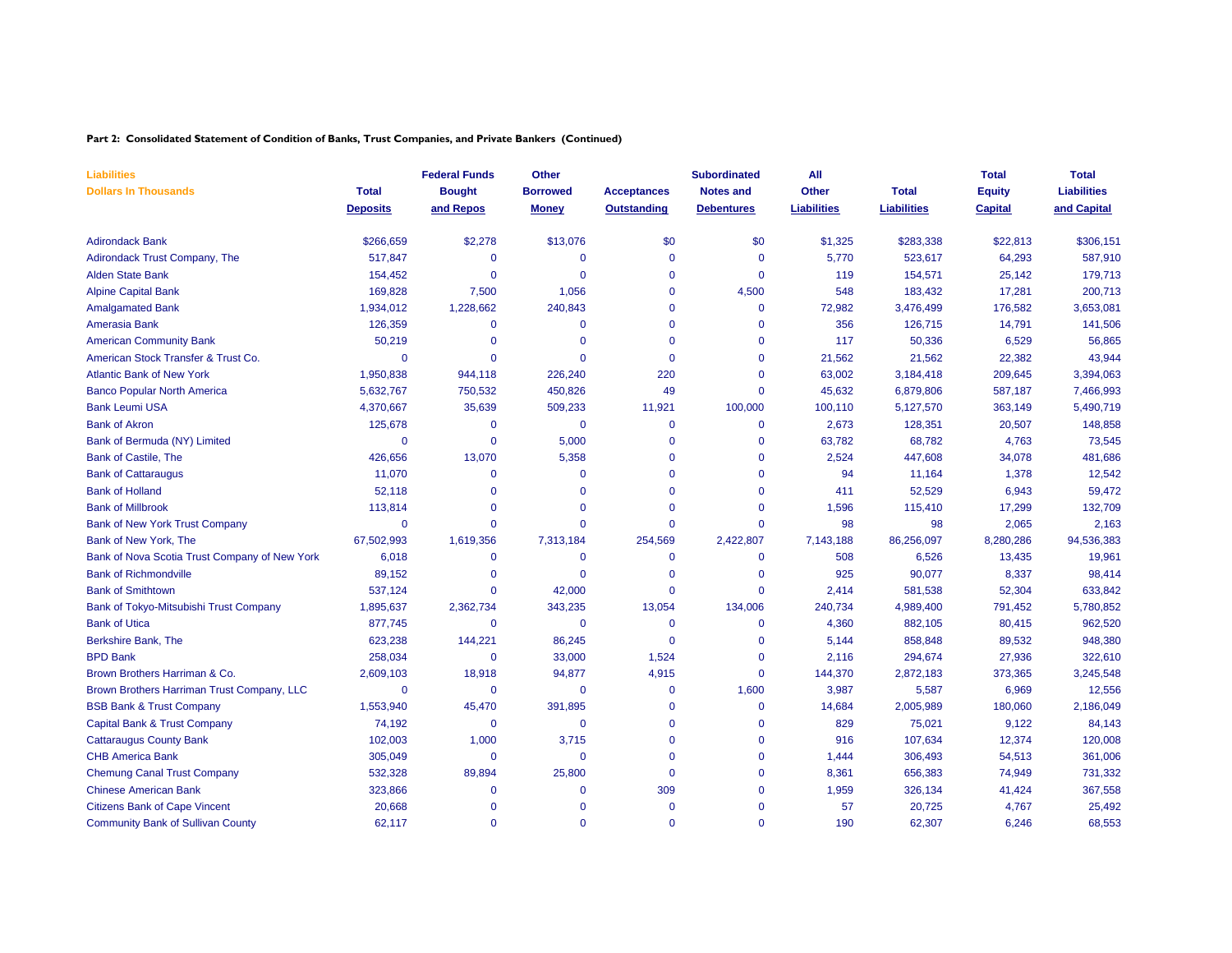| <b>Community Capital Bank</b>                         | 118,647        | 750         | 17,775       | $\mathbf 0$  | $\mathbf 0$    | 2,265       | 139,437     | 6,805      | 146,242     |
|-------------------------------------------------------|----------------|-------------|--------------|--------------|----------------|-------------|-------------|------------|-------------|
| <b>Computershare Trust Company of New York</b>        | $\Omega$       | $\Omega$    | $\Omega$     | $\Omega$     | $\Omega$       | 1,016       | 1,016       | 17,215     | 18,231      |
| <b>Continental Stock Transfer &amp; Trust Company</b> | $\Omega$       | $\Omega$    | $\Omega$     | $\mathbf 0$  | $\Omega$       | 1,493       | 1,493       | 3,611      | 5,104       |
| <b>Country Bank</b>                                   | 287,888        | $\Omega$    | $\Omega$     | $\mathbf{0}$ | $\overline{0}$ | 1,539       | 289,427     | 15,766     | 305,193     |
| Depository Trust Company, The                         | $\Omega$       | $\mathbf 0$ | 297,860      | $\mathbf{0}$ | $\overline{0}$ | 2,149,800   | 2,447,660   | 105,000    | 2,552,660   |
| <b>Deutsche Bank Trust Company Americas</b>           | 14,635,000     | 5,381,000   | 1,237,000    | $\mathbf{0}$ | 9,000          | 2,444,000   | 23,706,000  | 7,263,000  | 30,969,000  |
| Deutsche Bank Trust Company New York                  | $\Omega$       | $\mathbf 0$ | $\Omega$     | $\mathbf{0}$ | $\mathbf 0$    | 4,869       | 4,869       | 125,879    | 130,748     |
| Dreyfus Trust Company, The                            | $\Omega$       | $\mathbf 0$ | $\mathbf{0}$ | $\mathbf 0$  | $\Omega$       | 347         | 347         | 12,517     | 12,864      |
| <b>Fiduciary Trust Company International</b>          | 470,471        | $\Omega$    | $\Omega$     | $\Omega$     | $\Omega$       | 115,384     | 585,855     | 751,605    | 1,337,460   |
| <b>First American International Bank</b>              | 128,097        | $\Omega$    | 6,000        | $\mathbf 0$  | $\Omega$       | 1,212       | 135,309     | 11,631     | 146,940     |
| <b>First Niagara Commercial Bank</b>                  | 148,064        | 12,988      | $\Omega$     | $\mathbf 0$  | $\Omega$       | 845         | 161,897     | 24,212     | 186,109     |
| <b>First State Bank</b>                               | 38,800         | $\mathbf 0$ | $\Omega$     | $\mathbf 0$  | $\Omega$       | 87          | 38,887      | 3,669      | 42,556      |
| First Tier Bank & Trust                               | 221,083        | 5,558       | 18,000       | $\mathbf{0}$ | $\Omega$       | 1,695       | 246,336     | 13,456     | 259,792     |
| <b>Genesee Regional Bank</b>                          | 37,863         | $\mathbf 0$ | 6            | $\Omega$     | $\Omega$       | 187         | 38,056      | 4,509      | 42,565      |
| <b>Genesee Valley Trust Company</b>                   | $\mathbf 0$    | $\Omega$    | $\Omega$     | $\mathbf{0}$ | $\mathbf 0$    | 144         | 144         | 1,928      | 2,072       |
| Goldman Sachs Trust Company, The                      | $\Omega$       | $\Omega$    | 173,850      | $\mathbf{0}$ | $\Omega$       | 30,081      | 203,931     | 29,698     | 233,629     |
| <b>Gotham Bank of New York</b>                        | 148,494        | $\Omega$    | $\Omega$     | $\mathbf{0}$ | $\Omega$       | 1,193       | 149,687     | 19,404     | 169,091     |
| <b>Great Eastern Bank</b>                             | 264,359        | $\Omega$    | $\Omega$     | 702          | $\Omega$       | 764         | 265,825     | 29,770     | 295,595     |
| <b>Greene County Commercial Bank</b>                  | 3,189          | $\Omega$    | $\Omega$     | $\mathbf{0}$ | $\Omega$       | 10          | 3,199       | 2,015      | 5,214       |
| <b>Habib American Bank</b>                            | 244,036        | $\Omega$    | 4,555        | 2,617        | $\Omega$       | 1,636       | 252,844     | 28,261     | 281,105     |
| <b>Hamptons State Bank</b>                            | 49,208         | 2,000       | $\mathbf 0$  | $\mathbf 0$  | $\Omega$       | 390         | 51,598      | 4,051      | 55,649      |
| <b>HSBC Bank USA</b>                                  | 75,423,699     | 2,672,628   | 17,677,612   | 73,749       | 2,542,616      | 3,519,983   | 101,910,287 | 8,395,106  | 110,305,393 |
| <b>Hudson River Commercial Bank</b>                   | 25,496         | $\mathbf 0$ | 11,178       | $\mathbf 0$  | $\mathbf 0$    | 189         | 36,863      | 3,963      | 40,826      |
| <b>Hudson Valley Bank</b>                             | 1,222,652      | 172,706     | 258,882      | $\mathbf 0$  | $\Omega$       | 15,259      | 1,669,499   | 140,819    | 1,810,318   |
| <b>Interaudi Bank</b>                                 | 672,275        | $\mathbf 0$ | 137,143      | 569          | $\Omega$       | 6,378       | 816,365     | 66,300     | 882,665     |
| <b>Israel Discount Bank of New York</b>               | 4,740,885      | 2,535,121   | 524,387      | 15,270       | $\Omega$       | 130,240     | 7,945,903   | 510,486    | 8,456,389   |
| <b>JPMorgan Chase Bank</b>                            | 341,728,000    | 101,961,000 | 127,981,000  | 298,000      | 12,515,000     | 32,695,000  | 617,178,000 | 37,463,000 | 654,641,000 |
| Law Debenture Trust Company of New York               | $\mathbf 0$    | $\mathbf 0$ | $\Omega$     | $\mathbf 0$  | $\mathbf 0$    | 293         | 293         | 2,646      | 2,939       |
| <b>Liberty Bank of New York</b>                       | 57,834         | $\Omega$    | $\mathbf 0$  | 98           | $\mathbf 0$    | 166         | 58,098      | 9,098      | 67,196      |
| Long Island Commercial Bank                           | 370,822        | $\mathbf 0$ | 145,900      | $\mathbf{0}$ | $\mathbf 0$    | 3,135       | 519,857     | 25,216     | 545,073     |
| <b>Manufacturers and Traders Trust Company</b>        | 34,688,914     | 4,776,641   | 3,948,557    | 5,766        | 1,185,331      | 645,505     | 45,250,714  | 6,246,644  | 51,497,358  |
| <b>Market Street Trust Company</b>                    | $\Omega$       | $\Omega$    | $\Omega$     | $\mathbf{0}$ | $\mathbf 0$    | 317         | 317         | 2,657      | 2,974       |
| <b>Mellon Securities Trust Co.</b>                    | $\Omega$       | $\Omega$    | $\Omega$     | $\mathbf 0$  | $\Omega$       | 142         | 142         | 1,454      | 1,596       |
| <b>Mellon Trust of New York</b>                       | $\Omega$       | $\Omega$    | $\Omega$     | $\mathbf{0}$ | $\mathbf 0$    | 901         | 901         | 4,023      | 4,924       |
| Mitsubishi Trust and Banking Corporation (U.S.A.)     | 544,219        | $\Omega$    | $\Omega$     | $\mathbf 0$  | $\Omega$       | 1,191       | 545,410     | 147,822    | 693,232     |
| Mizuho Corporate Bank (USA)                           | 1,341,816      | 2,500       | 59,240       | $\mathbf{0}$ | 135,000        | 143,658     | 1,682,214   | 910,346    | 2,592,560   |
| Mizuho Trust & Banking Co. USA                        | 11,582         | $\Omega$    | $\Omega$     | $\mathbf{0}$ | $\mathbf 0$    | 4,933       | 16,515      | 46,469     | 62,984      |
| New Commercial Bank of New York                       | $\overline{0}$ | $\Omega$    | $\Omega$     | $\mathbf{0}$ | $\mathbf 0$    | $\mathbf 0$ | $\mathbf 0$ | 3,000      | 3,000       |
| New York Life Trust Company                           | $\mathbf 0$    | $\Omega$    | $\Omega$     | $\mathbf{0}$ | $\Omega$       | 1,880       | 1,880       | 5,932      | 7,812       |
| North Fork Bank                                       | 19,353,390     | 2,883,445   | 850,785      | 4,946        | $\Omega$       | 370,532     | 23,463,098  | 2,500,303  | 25,963,401  |
| Northern Trust Company of New York                    | $\Omega$       | $\Omega$    | $\Omega$     | $\mathbf{0}$ | $\Omega$       | 665         | 665         | 6,886      | 7,551       |
| <b>OFI Trust Company</b>                              | 0              | $\Omega$    | $\Omega$     | $\Omega$     | $\Omega$       | 416         | 416         | 3,861      | 4,277       |
| <b>Orange County Trust Company</b>                    | 249.496        | $\Omega$    | 81.200       | $\Omega$     | $\Omega$       | 2.115       | 332.811     | 53.488     | 386,299     |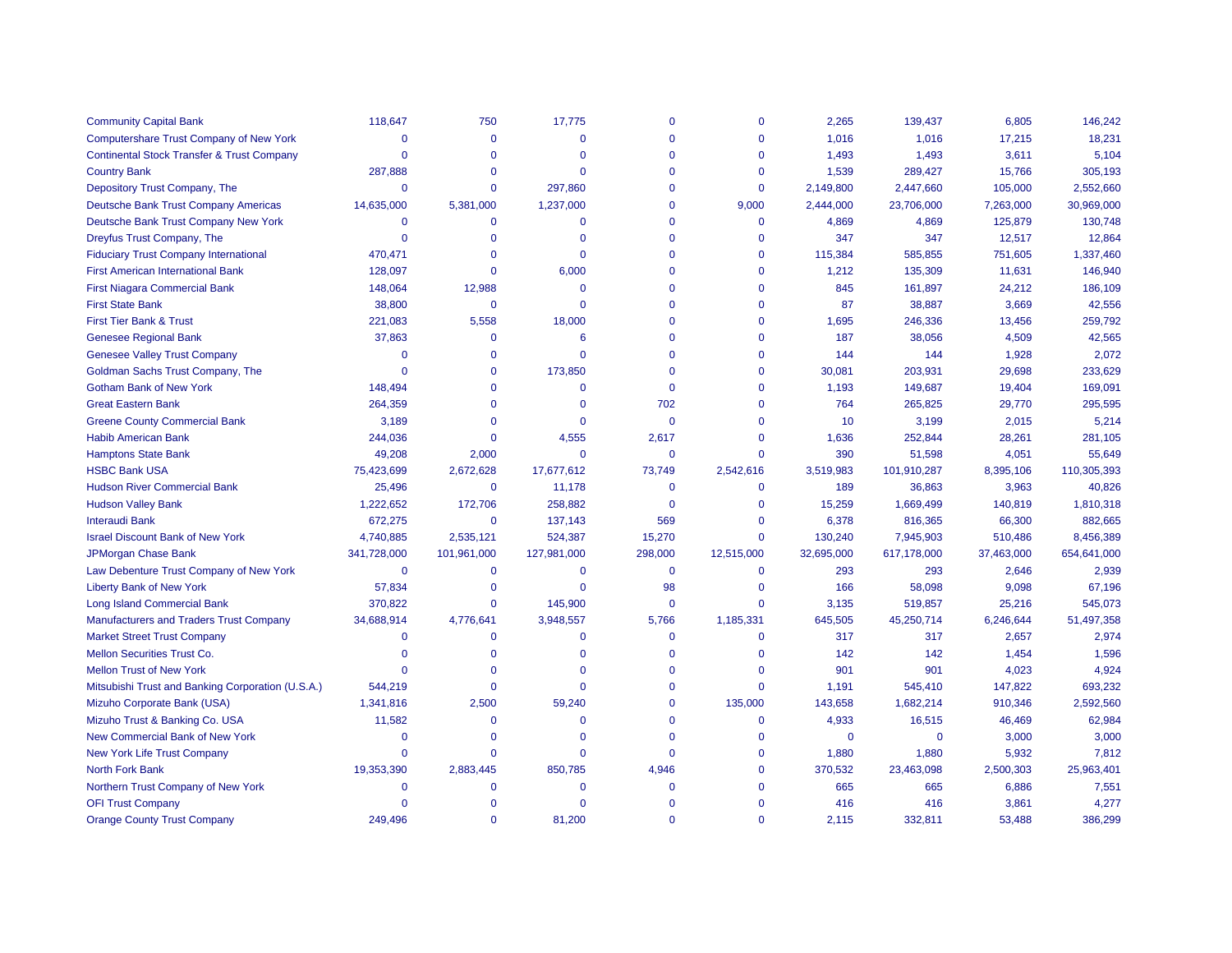| <b>Grand Totals</b><br>104                                 | \$604,492,647 | \$129,273,021 | \$164,404,218 | \$688,883       | \$19,049,860      | \$50,589,615   | \$968,498,244    | \$78,155,953     | \$1,046,654,197  |
|------------------------------------------------------------|---------------|---------------|---------------|-----------------|-------------------|----------------|------------------|------------------|------------------|
|                                                            |               |               |               |                 |                   |                |                  |                  |                  |
| <b>Wyoming County Bank</b>                                 | 681,230       | 22,715        | 13,717        | $\Omega$        | $\mathbf{0}$      | 7,025          | 724,687          | 64,696<br>49,705 | 774,392          |
| <b>Winthrop Trust Company</b><br><b>Woori America Bank</b> | 590,456       | $\Omega$      | $\Omega$      | $\Omega$<br>465 | 0<br>$\mathbf{0}$ | 1,830<br>5,034 | 1,830<br>595,955 | 4,996            | 6,826<br>660,651 |
|                                                            | O             | $\Omega$      |               |                 |                   |                |                  |                  |                  |
| <b>Warwick Commercial Bank</b>                             | 8,800         | $\Omega$      |               | $\Omega$        | O                 |                | 8,807            | 3,325            | 12,132           |
| <b>Victory State Bank</b>                                  | 191,911       | $\Omega$      | $\Omega$      | $\mathbf 0$     | 0                 | 2,505          | 194,416          | 14,875           | 209,291          |
| United States Trust Company of New York                    | 5,117,357     | 398,065       | 668,166       | $\mathbf 0$     | 0                 | 136,215        | 6,319,803        | 371,750          | 6,691,553        |
| <b>United Orient Bank</b>                                  | 79,913        | $\Omega$      | 2,000         | 140             | $\mathbf{0}$      | 983            | 83,036           | 8,308            | 91,344           |
| <b>Union State Bank</b>                                    | 1,887,395     | 757,282       | 93,553        | $\Omega$        | 0                 | 22,706         | 2,760,936        | 211,394          | 2,972,330        |
| <b>UFJ Trust Company of New York</b>                       | 27,422        | $\Omega$      | $\Omega$      | $\Omega$        | $\Omega$          | (258)          | 27,164           | 50,333           | 77,497           |
| <b>Tompkins Trust Company</b>                              | 702,146       | 193,956       | 61,100        | $\mathbf{0}$    | $\Omega$          | 13,971         | 971,173          | 77,948           | 1,049,121        |
| <b>Tioga State Bank</b>                                    | 224,005       | 4,046         | 20,479        | $\mathbf{0}$    | $\Omega$          | 1,383          | 249,913          | 20,912           | 270,825          |
| <b>Steuben Trust Company</b>                               | 257,657       | $\Omega$      | 8,000         | $\mathbf{0}$    | $\mathbf{0}$      | 1,356          | 267,013          | 23,667           | 290,680          |
| State Bank of Long Island                                  | 1,048,287     | 141,906       | 122,341       | $\mathbf 0$     | 0                 | 73,168         | 1,385,702        | 111,279          | 1,496,981        |
| State Bank of Chittenango                                  | 7,858         | $\Omega$      | $\Omega$      | $\Omega$        | $\mathbf{0}$      | 4,049          | 11,907           | 2,158            | 14,065           |
| <b>Solvay Bank</b>                                         | 397,417       | $\Omega$      | $\Omega$      | $\Omega$        | O                 | 1,794          | 399,211          | 38,005           | 437,216          |
| <b>Sleepy Hollow Bank</b>                                  | 222,736       | $\Omega$      | 58            | $\mathbf{0}$    | O                 | 796            | 223,590          | 13,747           | 237,337          |
| <b>Signature Bank</b>                                      | 2,111,404     | 75,000        | 185,000       | $\mathbf{0}$    | $\Omega$          | 51,123         | 2,422,527        | 258,048          | 2,680,575        |
| <b>SBU Municipal Bank</b>                                  | 46,297        | 10,322        | $\Omega$      | $\mathbf{0}$    | 0                 | 1,250          | 57,869           | 53,613           | 111,482          |
| Rockefeller Trust Company, The                             |               | $\Omega$      |               | $\Omega$        | 0                 | 795            | 795              | 4,237            | 5,032            |
| <b>Riverside Bank</b>                                      | 112,696       | $\Omega$      | $\Omega$      | $\Omega$        | O                 | 292            | 112,988          | 9,005            | 121,993          |
| <b>Redwood Bank</b>                                        | 83,253        | O             | $\Omega$      | $\mathbf{0}$    | $\Omega$          | 496            | 83,749           | 7,021            | 90,770           |
| <b>Provident Municipal Bank</b>                            | 75,348        | 0             | 6,114         | $\mathbf{0}$    | O                 | 711            | 82,173           | 8,785            | 90,958           |
| <b>PCSB Commercial Bank</b>                                | 14,299        | 0             | 2,150         | $\mathbf{0}$    | O                 | 89             | 16,538           | 4,337            | 20,875           |
| <b>Pathfinder Commercial Bank</b>                          | 29,394        | $\Omega$      | 5,027         | $\Omega$        | 0                 | 12             | 34,433           | 2,468            | 36,901           |
| <b>Park Avenue Bank</b>                                    | 72,896        | $\Omega$      | $\Omega$      | $\Omega$        | $\mathbf{0}$      | 1,541          | 74,437           | 13,507           | 87,944           |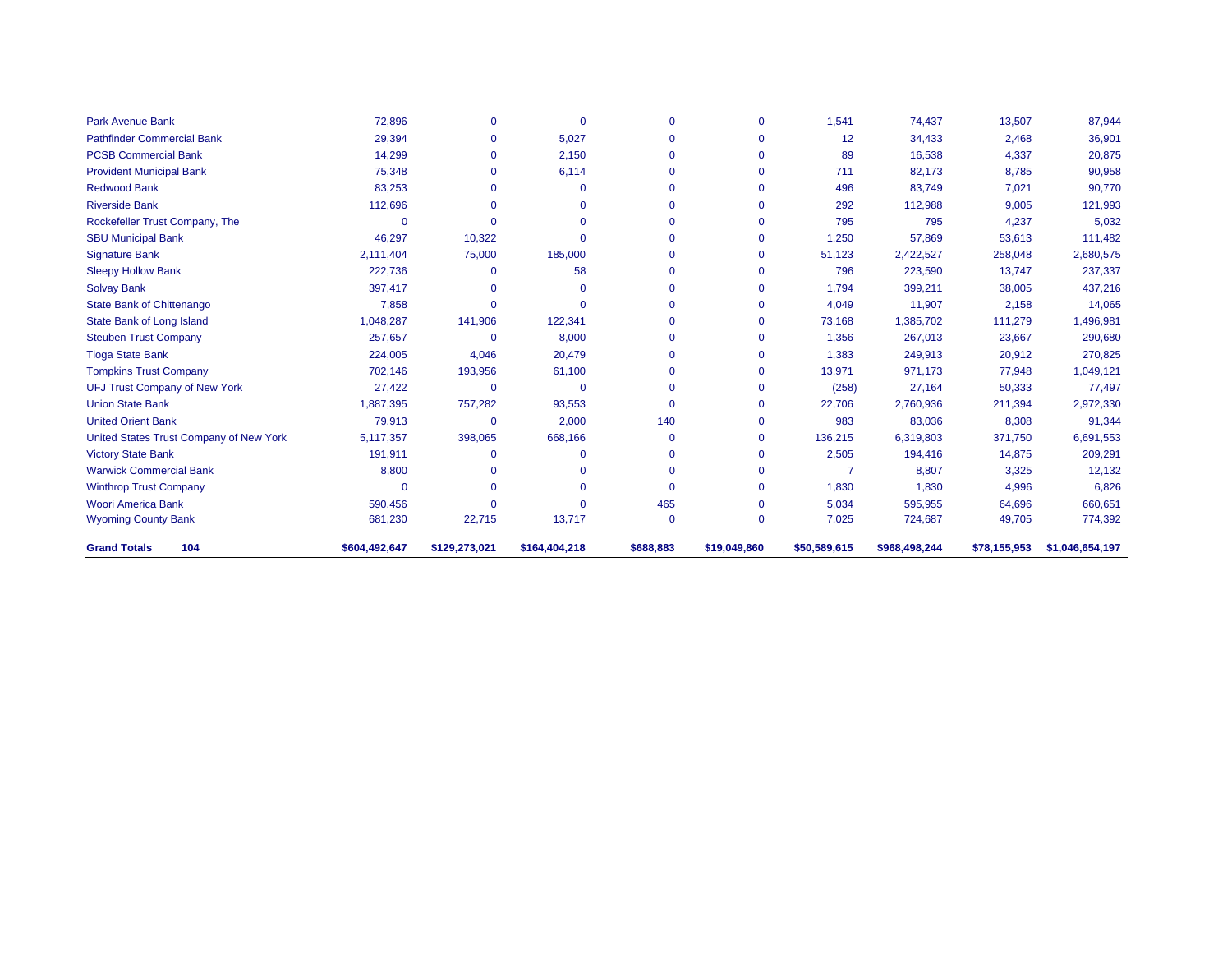**Part 3: Consolidated Statement of Condition of Banks, Trust Companies, and Private Bankers - Year-End**

| <b>Assets</b>                                 | <b>Cash and</b> |                   | <b>Federal Funds</b> | <b>Loans and</b> | <b>Bank Premises</b> | <b>Investment in</b> | <b>Customers'</b>   |               |              |
|-----------------------------------------------|-----------------|-------------------|----------------------|------------------|----------------------|----------------------|---------------------|---------------|--------------|
| <b>Dollars In Thousands</b>                   | Due from        | <b>Total</b>      | Sold and             | <b>Leases</b>    | and                  | Unconsol'd           | <b>Liability on</b> | Other         | <b>Total</b> |
|                                               | <b>Banks</b>    | <b>Securities</b> | <b>Repos</b>         | <b>Net</b>       | <b>Equipment</b>     | <b>Subsidiaries</b>  | <b>Acceptances</b>  | <b>Assets</b> | Assets       |
| <b>Adirondack Bank</b>                        | \$8,072         | \$154,087         | \$403                | \$195,576        | \$5,849              | \$0                  | \$0                 | \$13,395      | \$377,382    |
| Adirondack Trust Company, The                 | 13,983          | 179,608           | 24,000               | 340,725          | 13,183               | $\mathbf 0$          | $\mathbf 0$         | 11,634        | 583,133      |
| Alden State Bank                              | 4,516           | 59,850            | 4,109                | 109,581          | 2,295                | 20                   | 0                   | 2,393         | 182,764      |
| <b>Alpine Capital Bank</b>                    | 3,115           | 66,718            | 25,000               | 76,291           | 195                  | $\overline{0}$       | $\mathbf 0$         | 1,230         | 172,549      |
| <b>Amalgamated Bank</b>                       | 59,250          | 2,480,853         | $\mathbf{0}$         | 1,405,111        | 19,699               | 2,500                | $\Omega$            | 108,796       | 4,076,209    |
| Amerasia Bank                                 | 12,513          | 8,078             | 4,800                | 109,511          | 2,950                | $\mathbf 0$          | $\Omega$            | 1,332         | 139,184      |
| <b>American Community Bank</b>                | 1,388           | 15,652            | $\mathbf{0}$         | 44,928           | 635                  | $\Omega$             | $\overline{0}$      | 712           | 63,315       |
| American Stock Transfer & Trust Co.           | 2,231           | 10,969            | $\Omega$             | $\mathbf 0$      | 8,461                | $\Omega$             | $\mathbf{0}$        | 7,305         | 28,966       |
| <b>Atlantic Bank of New York</b>              | 51,581          | 1,599,033         | 15,000               | 1,329,166        | 35,687               | $\Omega$             | 952                 | 151,008       | 3,182,427    |
| <b>Banco Popular North America</b>            | 281,764         | 2,079,643         | 20,000               | 7,061,247        | 96,682               | $\Omega$             | 58                  | 688,648       | 10,228,042   |
| <b>Bank Leumi USA</b>                         | 289,651         | 2,699,084         | 112,271              | 2,369,857        | 24,245               | $\mathbf 0$          | 12,970              | 194,096       | 5,702,174    |
| <b>Bank of Akron</b>                          | 10,270          | 40,883            | 3,215                | 86,971           | 3,723                | 307                  | $\mathbf 0$         | 2,051         | 147,420      |
| Bank of Bermuda (NY) Limited                  | 56,474          | 32                | $\Omega$             | $\mathbf 0$      | $\mathbf 0$          | $\mathbf 0$          | 0                   | 6,756         | 63,262       |
| <b>Bank of Castile, The</b>                   | 11,914          | 101,895           | $\Omega$             | 359,395          | 9,471                | $\Omega$             | $\mathbf{0}$        | 8,931         | 491,606      |
| <b>Bank of Cattaraugus</b>                    | 1,503           | 2,329             | $\Omega$             | 8,056            | 229                  | $\Omega$             | $\Omega$            | 667           | 12,784       |
| <b>Bank of Holland</b>                        | 1,404           | 6,716             | 4,798                | 47,023           | 3,248                | $\Omega$             | $\overline{0}$      | 993           | 64,182       |
| <b>Bank of Millbrook</b>                      | 7,558           | 38,259            | 10,755               | 75,557           | 2,072                | $\Omega$             | $\Omega$            | 1,326         | 135,527      |
| Bank of New York Trust Company                | 127             | 89                | 1,790                | 0                | $\mathbf 0$          | $\Omega$             | $\mathbf{0}$        | 198           | 2,204        |
| Bank of New York, The                         | 12,321,670      | 26,841,694        | 4,577,812            | 35,608,132       | 949,424              | 268,366              | 52,800              | 11,518,529    | 92,138,427   |
| Bank of Nova Scotia Trust Company of New York | 9,089           | 7,250             | 1,000                | $\mathbf 0$      | $\Omega$             | $\Omega$             | $\mathbf{0}$        | 126           | 17,465       |
| <b>Bank of Richmondville</b>                  | 8,907           | 25,303            | 5,950                | 58,095           | 1,266                | $\mathbf 0$          | $\mathbf 0$         | 2,256         | 101,777      |
| <b>Bank of Smithtown</b>                      | 8,582           | 52,342            | 1,052                | 565,910          | 15,316               | 999                  | $\mathbf 0$         | 32,529        | 676,730      |
| Bank of Tokyo-Mitsubishi Trust Company        | 1,506,725       | 2,636,450         | 460,438              | 1,639,264        | 4,210                | 0                    | 13,711              | 62,352        | 6,323,150    |
| <b>Bank of Utica</b>                          | 22,702          | 873,843           | $\mathbf 0$          | 50,572           | 452                  | $\mathbf 0$          | $\mathbf 0$         | 11,032        | 958,601      |
| Berkshire Bank, The                           | 7,572           | 617,700           | 7,500                | 277,993          | 3,748                | $\Omega$             | $\mathbf{0}$        | 34,620        | 949,133      |
| <b>BPD Bank</b>                               | 14,811          | 122,468           | 35,000               | 197,208          | 2,645                | $\Omega$             | 2,065               | 23,431        | 397,628      |
| Brown Brothers Harriman & Co.                 | 466,594         | 615,829           | 645,817              | 1,416,451        | 45,460               | 23                   | 3,778               | 245,575       | 3,439,527    |
| Brown Brothers Harriman Trust Company, LLC    | 2,947           | 6,980             | $\Omega$             | $\mathbf{0}$     | 3                    | $\Omega$             | $\mathbf 0$         | 4,780         | 14,710       |
| Capital Bank & Trust Company                  | 2,576           | 40,847            | 12,546               | 68,582           | 223                  | $\Omega$             | $\overline{0}$      | 2,389         | 127,163      |
| <b>Cattaraugus County Bank</b>                | 5,616           | 45,434            | 1,300                | 71,881           | 3,677                | $\Omega$             | $\mathbf{0}$        | 8,666         | 136,574      |
| <b>CHB America Bank</b>                       | 10,197          | 35,769            | 39,700               | 254,383          | 8,090                | $\Omega$             | 82                  | 3,272         | 351,493      |
| <b>Chemung Canal Trust Company</b>            | 22,803          | 254,937           | 30,000               | 374,687          | 17,181               | $\Omega$             | $\mathbf 0$         | 20,040        | 719,648      |
| <b>Chinese American Bank</b>                  | 11,647          | 167,276           | 18,500               | 142,037          | 11,776               | 1,163                | 329                 | 12,050        | 364,778      |
| <b>Citizens Bank of Cape Vincent</b>          | 1,242           | 14,076            | 3,000                | 6,250            | 236                  | $\mathbf 0$          | $\mathbf{0}$        | 180           | 24,984       |
| <b>Community Bank of Sullivan County</b>      | 4,654           | 11,772            | 4,843                | 50,868           | 440                  | $\Omega$             | $\Omega$            | 983           | 73,560       |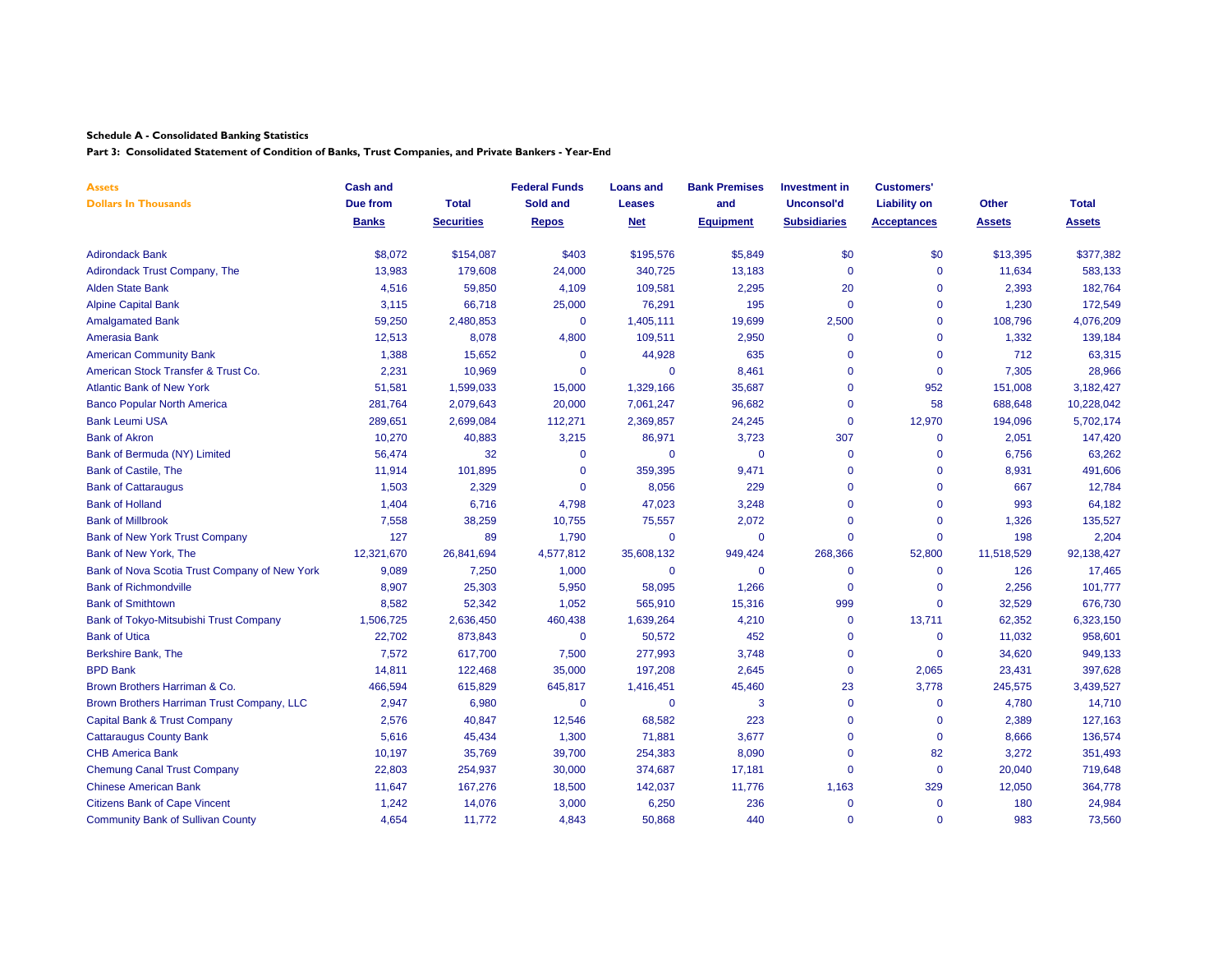| <b>Community Capital Bank</b>                         | 6,086     | 51,258         | 4,900          | 86,891       | 1,548          | $\mathbf 0$  | $\mathbf{0}$ | 3,577          | 154,260    |
|-------------------------------------------------------|-----------|----------------|----------------|--------------|----------------|--------------|--------------|----------------|------------|
| Computershare Trust Company of New York               | 3,289     | $\Omega$       | $\Omega$       | $\Omega$     | 138            | $\Omega$     | $\Omega$     | 14,296         | 17,723     |
| <b>Continental Stock Transfer &amp; Trust Company</b> | 571       | 1,742          | $\Omega$       | $\Omega$     | 1,026          | $\mathbf 0$  | $\Omega$     | 1,998          | 5,337      |
| <b>Country Bank</b>                                   | 4,255     | 131,535        | $\Omega$       | 196,755      | 1,209          | $\Omega$     | $\Omega$     | 5,119          | 338,873    |
| Depository Trust Company, The                         | 593,036   | 205,302        | 1,098,522      | $\mathbf 0$  | 149,158        | $\Omega$     | $\Omega$     | 255,788        | 2,301,806  |
| <b>Deutsche Bank Trust Company Americas</b>           | 2,849,000 | 5,437,000      | 10,981,000     | 8,773,000    | 209,000        | 9,000        | $\Omega$     | 5,083,000      | 33,341,000 |
| Deutsche Bank Trust Company New York                  | 112,571   | 18,976         | $\Omega$       | $\mathbf 0$  | 9              | $\mathbf 0$  | $\Omega$     | 1,745          | 133,301    |
| Dreyfus Trust Company, The                            | 5         | 9,701          | $\Omega$       | $\Omega$     | $\Omega$       | $\Omega$     | $\Omega$     | 58             | 9,764      |
| <b>Emigrant Bank</b>                                  | 11,960    | $\Omega$       | $\Omega$       | $\Omega$     | $\Omega$       | $\Omega$     | $\Omega$     | $\Omega$       | 11,960     |
| <b>Fiduciary Trust Company International</b>          | 65,747    | 213,117        | 135,000        | 211,846      | 19,029         | $\Omega$     | $\Omega$     | 759,907        | 1,404,646  |
| <b>First American International Bank</b>              | 25,738    | 17,557         | 505            | 124,566      | 3,923          | $\mathbf 0$  | $\Omega$     | 3,231          | 175,520    |
| <b>First Niagara Commercial Bank</b>                  | 607       | 179,134        | $\Omega$       | $\mathbf 0$  | $\mathbf 0$    | $\Omega$     | $\Omega$     | 15,682         | 195,423    |
| <b>First State Bank</b>                               | 1,666     | 10,158         | 1,500          | 27,672       | 579            | $\mathbf 0$  | $\Omega$     | 698            | 42,273     |
| First Tier Bank & Trust                               | 5,009     | 118,935        | $\mathbf 0$    | 111,163      | 4,818          | $\Omega$     | $\Omega$     | 4,185          | 244,110    |
| <b>Genesee Regional Bank</b>                          | 2,038     | 4,106          | 11,679         | 33,835       | 410            | $\mathbf 0$  | $\Omega$     | 502            | 52,570     |
| <b>Genesee Valley Trust Company</b>                   | 1,696     | 344            | $\Omega$       | $\mathbf 0$  | 109            | $\Omega$     | $\Omega$     | 35             | 2,184      |
| Goldman Sachs Trust Company, The                      | 22,955    | 22,285         | $\Omega$       | $\Omega$     | 134            | $\Omega$     | $\Omega$     | 43,990         | 89,364     |
| <b>Gotham Bank of New York</b>                        | 14,669    | 64,732         | 187,000        | 94,412       | 843            | $\Omega$     | $\mathbf 0$  | 1,888          | 363,544    |
| <b>Great Eastern Bank</b>                             | 11,979    | 71,937         | 18,800         | 188,514      | 9,850          | $\mathbf 0$  | 1,044        | 4,474          | 306,598    |
| <b>Greene County Commercial Bank</b>                  | 158       | 9,687          | 300            | $\mathbf 0$  | $\mathbf 0$    | $\mathbf{0}$ | $\mathbf 0$  | 61             | 10,206     |
| <b>Habib American Bank</b>                            | 15,095    | 11,163         | 95,000         | 178,772      | 1,711          | $\mathbf 0$  | 2,029        | 5,595          | 309,365    |
| <b>Hamptons State Bank</b>                            | 2,961     | 17,442         | 1,485          | 28,133       | 1,062          | $\mathbf{0}$ | $\mathbf 0$  | 412            | 51,495     |
| <b>HSBC New York Trust Company</b>                    | 2,000     | $\mathbf 0$    | $\mathbf 0$    | $\mathbf 0$  | $\mathbf 0$    | $\mathbf 0$  | $\Omega$     | $\mathbf 0$    | 2,000      |
| <b>Hudson River Commercial Bank</b>                   | 1,988     | 34,642         | $\mathbf 0$    | $\Omega$     | $\overline{0}$ | $\mathbf{0}$ | $\Omega$     | 364            | 36,994     |
| <b>Hudson Valley Bank</b>                             | 32,428    | 873,825        | 5,700          | 862,496      | 13,466         | $\Omega$     | $\mathbf 0$  | 51,881         | 1,839,796  |
| <b>Interaudi Bank</b>                                 | 89,064    | 349,509        | 160,000        | 303,080      | 4,602          | $\Omega$     | 483          | 16,154         | 922,892    |
| <b>Israel Discount Bank of New York</b>               | 362,983   | 5,036,689      | 130,000        | 2,481,110    | 19,306         | $\mathbf{0}$ | 15,417       | 359,036        | 8,404,541  |
| Law Debenture Trust Company of New York               | 2,719     | $\overline{0}$ | $\mathbf 0$    | $\mathbf 0$  | 23             | $\mathbf{0}$ | $\mathbf 0$  | 212            | 2,954      |
| <b>Liberty Bank of New York</b>                       | 3,118     | 24,306         | 6,700          | 27,314       | 853            | $\mathbf{0}$ | 36           | 821            | 63,148     |
| <b>Long Island Commercial Bank</b>                    | 10,347    | 278,814        | $\overline{0}$ | 238,490      | 5,422          | $\mathbf{0}$ | $\mathbf 0$  | 21,296         | 554,369    |
| <b>Manufacturers and Traders Trust Company</b>        | 1,342,150 | 8,097,929      | 62,276         | 37,503,593   | 353,872        | 118,063      | 2,821        | 4,933,436      | 52,414,140 |
| <b>Market Street Trust Company</b>                    | 79        | 2,092          | $\Omega$       | $\mathbf 0$  | 791            | $\mathbf{0}$ | $\mathbf 0$  | 171            | 3,133      |
| <b>Mellon Securities Trust Co.</b>                    | 11        | $\Omega$       | $\Omega$       | 896          | 9              | $\Omega$     | $\Omega$     | 890            | 1,806      |
| <b>Mellon Trust of New York</b>                       | 78        | 2,689          | $\Omega$       | $\mathbf 0$  | 79             | $\mathbf 0$  | $\Omega$     | 2,675          | 5,521      |
| Mitsubishi Trust and Banking Corporation (U.S.A.)     | 468,031   | 105,340        | 1,272          | 592          | 753            | $\mathbf{0}$ | $\mathbf 0$  | 4,766          | 580,754    |
| Mizuho Corporate Bank (USA)                           | 145,582   | 733,809        | $\mathbf 0$    | 1,950,630    | 327            | $\mathbf 0$  | $\mathbf 0$  | 80,393         | 2,910,741  |
| Mizuho Trust & Banking Co. USA                        | 6,803     | $\Omega$       | 40,000         | $\mathbf 0$  | 3,579          | $\Omega$     | $\Omega$     | 17,815         | 68,197     |
| New Commercial Bank of New York                       | 3,000     | $\Omega$       | $\Omega$       | $\mathbf{0}$ | $\mathbf 0$    | $\mathbf{0}$ | $\Omega$     | $\overline{0}$ | 3,000      |
| <b>New York Life Trust Company</b>                    | 58        | 6,192          | $\mathbf 0$    | $\mathbf{0}$ | $\overline{4}$ | $\Omega$     | $\mathbf 0$  | 3,107          | 9,361      |
| <b>North Fork Bank</b>                                | 650,174   | 9,295,826      | 2,500,000      | 16,116,970   | 231,100        | $\Omega$     | 5,049        | 1,493,677      | 30,292,796 |
| Northern Trust Company of New York                    | 420       | 6,589          | $\Omega$       | $\mathbf{0}$ | 382            | $\Omega$     | $\Omega$     | 164            | 7,555      |
| <b>OFI Trust Company</b>                              | 66        | 3,131          | $\Omega$       | $\Omega$     | $\mathbf{0}$   | $\Omega$     | $\Omega$     | 1,289          | 4,486      |
| <b>Orange County Trust Company</b>                    | 17.455    | 194.236        | $\Omega$       | 158.650      | 6.683          | $\Omega$     | $\Omega$     | 22.563         | 399.587    |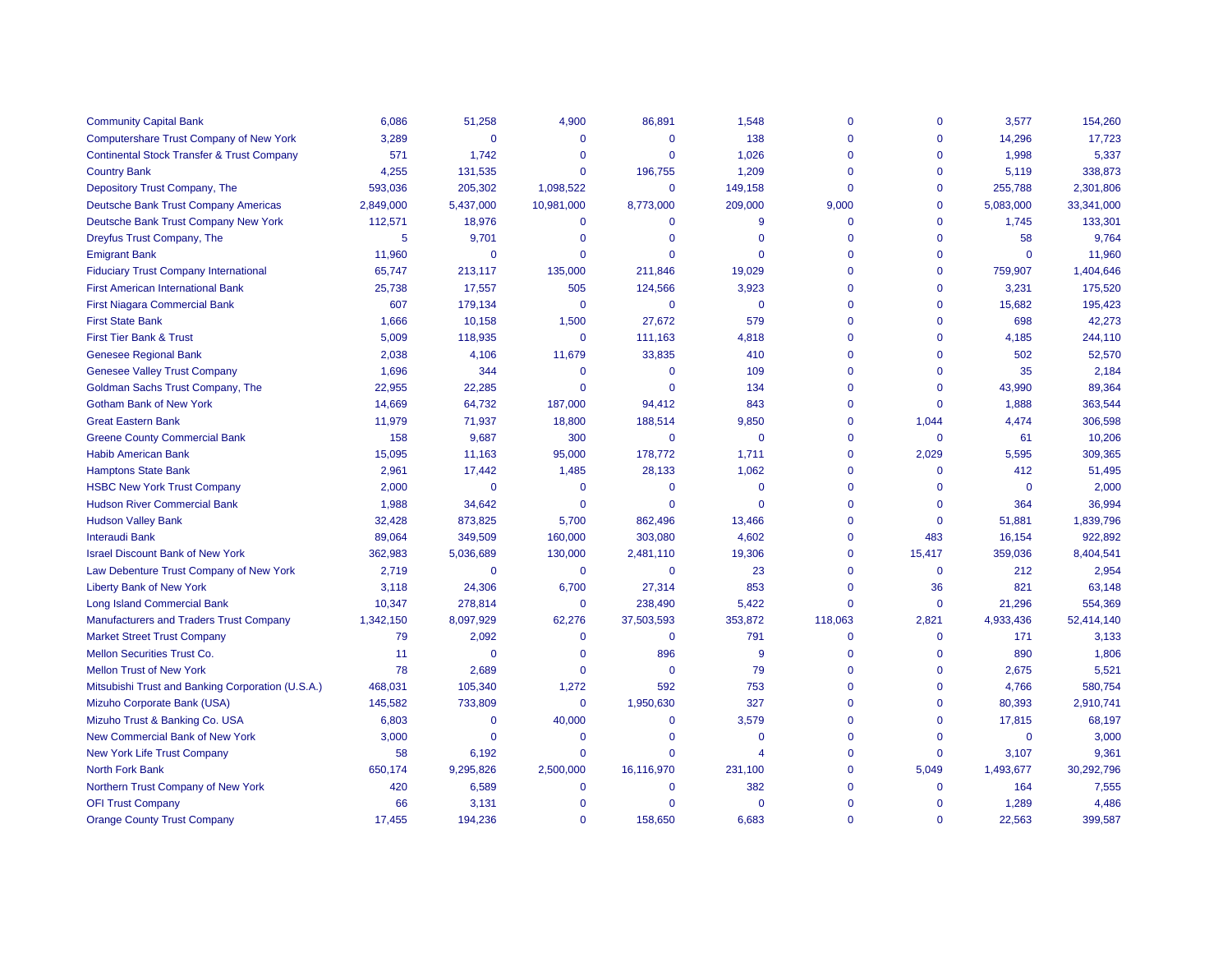| <b>Park Avenue Bank</b>                 | 7,428        | 23,254       | 10,000       | 55,058        | 918         | $\Omega$  | $\mathbf 0$ | 10,232       | 106,890       |
|-----------------------------------------|--------------|--------------|--------------|---------------|-------------|-----------|-------------|--------------|---------------|
| <b>Partners Trust Municipal Bank</b>    | 279          | 423,935      | 30,848       | 946           | $\Omega$    | $\Omega$  | $\Omega$    | 16,928       | 472,936       |
| <b>Pathfinder Commercial Bank</b>       | 3,068        | 34,739       | $\Omega$     | O             | $\Omega$    |           | ∩           | 1,010        | 38,817        |
| <b>PCSB Commercial Bank</b>             | 128          | 23,986       | $\Omega$     | $\Omega$      | $\Omega$    | $\Omega$  | $\Omega$    | 249          | 24,363        |
| <b>Pioneer Commercial Bank</b>          | 1,422        | $\mathbf 0$  | 2,785        | $\Omega$      | $\Omega$    |           | $\Omega$    | $\mathbf{0}$ | 4,207         |
| <b>Provident Municipal Bank</b>         | 4,822        | 112,768      | 24,009       | $\Omega$      | $\Omega$    |           | $\Omega$    | 1.610        | 143,209       |
| <b>Redwood Bank</b>                     | 5,377        | 28,954       | 5,700        | 44,744        | 4,351       | $\Omega$  | $\Omega$    | 2,000        | 91,126        |
| <b>Riverside Bank</b>                   | 7,703        | 8,827        | 5,083        | 93,568        | 1,063       | $\Omega$  | ∩           | 2,588        | 118,832       |
| Rockefeller Trust Company, The          |              | 4,795        | $\Omega$     | $\Omega$      | 5           | $\Omega$  | $\Omega$    | 257          | 5,061         |
| <b>Signature Bank</b>                   | 71,732       | 2,500,600    | $\mathbf 0$  | 676,078       | 14,185      | $\Omega$  | 1,478       | 92,283       | 3,356,356     |
| <b>Sleepy Hollow Bank</b>               | 6,167        | 68,454       | 9,400        | 153,564       | 1,714       | $\Omega$  | $\Omega$    | 6,187        | 245,486       |
| <b>Solvay Bank</b>                      | 14,454       | 94,848       | 10,500       | 305,590       | 3,785       | $\Omega$  | $\Omega$    | 8,893        | 438,070       |
| <b>State Bank of Chittenango</b>        | 564          | 13,080       | $\Omega$     | $\Omega$      | $\Omega$    | $\Omega$  | $\Omega$    | 103          | 13,747        |
| State Bank of Long Island               | 32,935       | 538,698      | 41,000       | 766,349       | 6,170       |           | $\Omega$    | 50,907       | 1,436,059     |
| <b>Steuben Trust Company</b>            | 12,847       | 79,317       | 5,000        | 172,684       | 8,870       | $\Omega$  | $\Omega$    | 12,135       | 290,853       |
| <b>Tioga State Bank</b>                 | 3,772        | 120,009      | $\Omega$     | 138,060       | 5,275       | 5         | $\Omega$    | 5,414        | 272,535       |
| <b>Tompkins Trust Company</b>           | 22,168       | 398,147      | 15,551       | 551,314       | 12,683      | 2,431     | $\Omega$    | 47,272       | 1,049,566     |
| <b>UFJ Trust Company of New York</b>    | 161          | 20,054       | 51,800       | $\mathbf 0$   | 263         | $\Omega$  | $\Omega$    | 1,362        | 73,640        |
| <b>Union State Bank</b>                 | 48,629       | 1,094,361    | 17,000       | 1,492,872     | 15,616      |           | $\Omega$    | 74,328       | 2,742,806     |
| <b>United Orient Bank</b>               | 3,283        | 6,331        | 3,100        | 69,803        | 729         | $\Omega$  | 64          | 970          | 84,280        |
| United States Trust Company of New York | 232,383      | 1,273,493    | 135,000      | 4,788,639     | 39,030      | $\Omega$  | $\Omega$    | 294,715      | 6,763,260     |
| <b>Victory State Bank</b>               | 38,165       | 128,533      | $\Omega$     | 66,755        | 1,664       |           | $\Omega$    | 2,820        | 237,937       |
| <b>Winthrop Trust Company</b>           | 2,408        | 4,653        | $\mathbf 0$  | $\Omega$      | $\Omega$    | $\Omega$  | $\Omega$    | 1,377        | 8,438         |
| <b>Woori America Bank</b>               | 40,011       | 128,060      | 32,000       | 460,028       | 6,849       | $\Omega$  | 1,691       | 29,513       | 698,152       |
| <b>Wyoming County Bank</b>              | 18,497       | 197,458      | $\mathbf{0}$ | 512,279       | 6,692       | $\Omega$  | $\mathbf 0$ | 13,625       | 748,551       |
| <b>Grand Totals</b><br>103              | \$22,713,700 | \$80,882,831 | \$21,911,014 | \$134,449,019 | \$2,468,440 | \$402,877 | \$116,857   | \$27,078,010 | \$290,022,748 |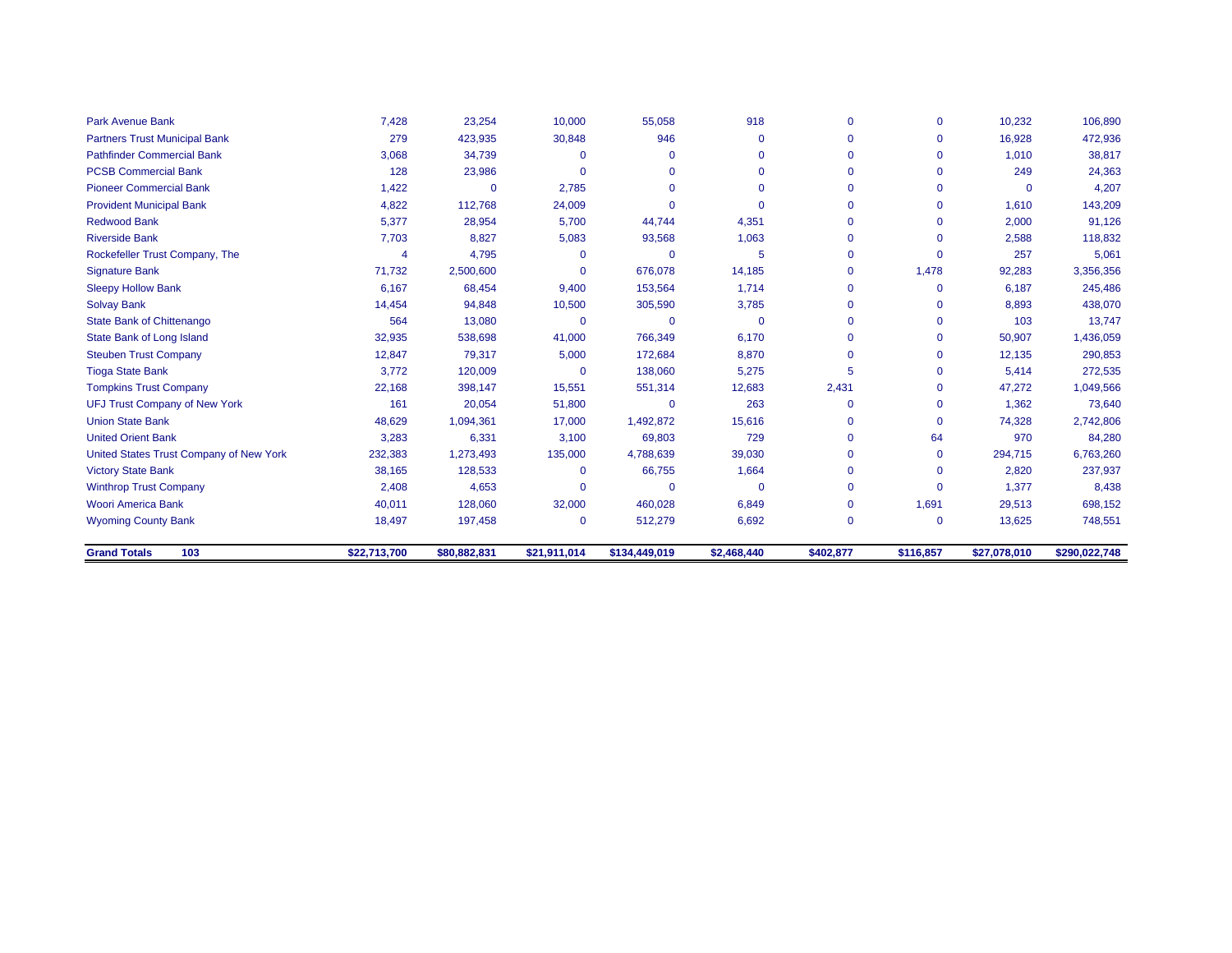#### **Part 3: Consolidated Statement of Condition of Banks, Trust Companies, and Private Bankers (Continued)**

| <b>Liabilities</b>                            |                 | <b>Federal Funds</b> | Other           |                    | <b>Subordinated</b> | All                |                    | <b>Total</b>   | <b>Total</b>       |
|-----------------------------------------------|-----------------|----------------------|-----------------|--------------------|---------------------|--------------------|--------------------|----------------|--------------------|
| <b>Dollars In Thousands</b>                   | <b>Total</b>    | <b>Bought</b>        | <b>Borrowed</b> | <b>Acceptances</b> | <b>Notes and</b>    | <b>Other</b>       | <b>Total</b>       | <b>Equity</b>  | <b>Liabilities</b> |
|                                               | <b>Deposits</b> | and Repos            | <b>Money</b>    | <b>Outstanding</b> | <b>Debentures</b>   | <b>Liabilities</b> | <b>Liabilities</b> | <b>Capital</b> | and Capital        |
| <b>Adirondack Bank</b>                        | \$330,846       | \$7,026              | \$7,955         | \$0                | \$0                 | \$910              | \$346,737          | \$30,645       | \$377,382          |
| Adirondack Trust Company, The                 | 509,842         | $\Omega$             | $\Omega$        | $\mathbf 0$        | $\Omega$            | 4,938              | 514,780            | 68,353         | 583,133            |
| <b>Alden State Bank</b>                       | 158,195         | 0                    | $\mathbf{0}$    | 0                  | $\mathbf 0$         | 120                | 158,315            | 24,449         | 182,764            |
| <b>Alpine Capital Bank</b>                    | 145,813         | 2,500                | 1,035           | $\Omega$           | 4,500               | 456                | 154,304            | 18,245         | 172,549            |
| <b>Amalgamated Bank</b>                       | 1,894,201       | 1,586,678            | 316,659         | $\Omega$           | $\mathbf{0}$        | 82,963             | 3,880,501          | 195,708        | 4,076,209          |
| Amerasia Bank                                 | 124,049         | $\mathbf 0$          | $\mathbf{0}$    | $\Omega$           | $\mathbf 0$         | 423                | 124,472            | 14,712         | 139,184            |
| <b>American Community Bank</b>                | 53,301          | 3,000                | $\Omega$        | $\Omega$           | $\Omega$            | 159                | 56,460             | 6,855          | 63,315             |
| American Stock Transfer & Trust Co.           | $\Omega$        | $\mathbf{0}$         | $\Omega$        | $\mathbf 0$        | $\Omega$            | 3,481              | 3,481              | 25,485         | 28,966             |
| <b>Atlantic Bank of New York</b>              | 1,938,987       | 729,780              | 223,841         | 952                | $\mathbf 0$         | 34,463             | 2,928,023          | 254,404        | 3,182,427          |
| <b>Banco Popular North America</b>            | 7,098,530       | 954,192              | 1,073,473       | 58                 | $\mathbf 0$         | 90,221             | 9,216,474          | 1,011,568      | 10,228,042         |
| <b>Bank Leumi USA</b>                         | 4,509,033       | 35,639               | 540,378         | 12,970             | 100,000             | 126,114            | 5,324,134          | 378,040        | 5,702,174          |
| <b>Bank of Akron</b>                          | 123,855         | $\mathbf 0$          | $\mathbf 0$     | $\mathbf 0$        | $\mathbf 0$         | 2,709              | 126,564            | 20,856         | 147,420            |
| Bank of Bermuda (NY) Limited                  | $\Omega$        | $\mathbf{0}$         | 5,000           | $\Omega$           | $\mathbf 0$         | 56,771             | 61,771             | 1,491          | 63,262             |
| <b>Bank of Castile, The</b>                   | 422,467         | 21,223               | 8,109           | $\Omega$           | $\mathbf{0}$        | 3,054              | 454,853            | 36,753         | 491,606            |
| <b>Bank of Cattaraugus</b>                    | 11,251          | 0                    | $\mathbf 0$     | $\Omega$           | $\mathbf 0$         | 114                | 11,365             | 1,419          | 12,784             |
| <b>Bank of Holland</b>                        | 56,537          | $\overline{0}$       | $\mathbf 0$     | $\Omega$           | $\mathbf 0$         | 426                | 56,963             | 7,219          | 64,182             |
| <b>Bank of Millbrook</b>                      | 116,121         | $\mathbf{0}$         | $\Omega$        | $\Omega$           | $\mathbf 0$         | 1,792              | 117,913            | 17,614         | 135,527            |
| <b>Bank of New York Trust Company</b>         | $\mathbf 0$     | $\mathbf{0}$         | $\Omega$        | $\Omega$           | $\mathbf 0$         | 106                | 106                | 2,098          | 2,204              |
| Bank of New York, The                         | 65,508,853      | 1,531,439            | 7,505,503       | 54,517             | 2,390,000           | 7,041,513          | 84,031,825         | 8,106,602      | 92,138,427         |
| Bank of Nova Scotia Trust Company of New York | 3,646           | $\mathbf{0}$         | $\mathbf 0$     | $\Omega$           | $\mathbf 0$         | 357                | 4,003              | 13,462         | 17,465             |
| <b>Bank of Richmondville</b>                  | 92,058          | $\mathbf{0}$         | $\mathbf 0$     | $\mathbf 0$        | $\mathbf 0$         | 813                | 92,871             | 8,906          | 101,777            |
| <b>Bank of Smithtown</b>                      | 517,661         | 1,500                | 98,000          | $\Omega$           | $\mathbf 0$         | 2,526              | 619,687            | 57,043         | 676,730            |
| Bank of Tokyo-Mitsubishi Trust Company        | 2,194,969       | 2,657,950            | 257,273         | 13,711             | 135,430             | 270,272            | 5,529,605          | 793,545        | 6,323,150          |
| <b>Bank of Utica</b>                          | 862,776         | 4,000                | $\mathbf 0$     | $\Omega$           | $\Omega$            | 5,108              | 871,884            | 86,717         | 958,601            |
| Berkshire Bank, The                           | 625,172         | 127,747              | 95,605          | $\mathbf 0$        | $\mathbf 0$         | 4,732              | 853,256            | 95,877         | 949,133            |
| <b>BPD Bank</b>                               | 327,590         | $\mathbf 0$          | 38,000          | 2,065              | $\mathbf 0$         | 3,046              | 370,701            | 26,927         | 397,628            |
| Brown Brothers Harriman & Co.                 | 2,683,944       | 14,057               | 238,823         | 3,778              | $\mathbf 0$         | 174,421            | 3,118,023          | 324,504        | 3,439,527          |
| Brown Brothers Harriman Trust Company, LLC    | $\Omega$        | 0                    | $\mathbf 0$     | $\mathbf 0$        | 1,600               | 7,854              | 9,454              | 5,256          | 14,710             |
| Capital Bank & Trust Company                  | 115,809         | $\mathbf{0}$         | $\mathbf 0$     | $\Omega$           | $\mathbf 0$         | 640                | 116,449            | 10,714         | 127,163            |
| <b>Cattaraugus County Bank</b>                | 117,576         | $\Omega$             | 3,618           | $\Omega$           | $\Omega$            | 2,905              | 124,099            | 12,475         | 136,574            |
| <b>CHB America Bank</b>                       | 293,704         | 0                    | $\mathbf 0$     | 82                 | $\mathbf 0$         | 1,177              | 294,963            | 56,530         | 351,493            |
| <b>Chemung Canal Trust Company</b>            | 520,655         | 88,505               | 25,000          | $\mathbf 0$        | $\mathbf 0$         | 7,129              | 641,289            | 78,359         | 719,648            |
| <b>Chinese American Bank</b>                  | 320,153         | $\mathbf{0}$         | $\mathbf 0$     | 329                | $\mathbf 0$         | 2,247              | 322,729            | 42,049         | 364,778            |
| <b>Citizens Bank of Cape Vincent</b>          | 20,091          | $\mathbf{0}$         | $\mathbf 0$     | $\overline{0}$     | $\mathbf 0$         | 62                 | 20,153             | 4,831          | 24,984             |
| <b>Community Bank of Sullivan County</b>      | 66,514          | $\mathbf{0}$         | $\mathbf 0$     | $\Omega$           | $\Omega$            | 364                | 66,878             | 6,682          | 73,560             |
| <b>Community Capital Bank</b>                 | 128,868         | 471                  | 15,375          | $\Omega$           | $\Omega$            | 1,805              | 146,519            | 7,741          | 154,260            |
| Computershare Trust Company of New York       | $\Omega$        | $\Omega$             | $\Omega$        | $\Omega$           | $\Omega$            | 792                | $\Omega$           | 16,931         | 17,723             |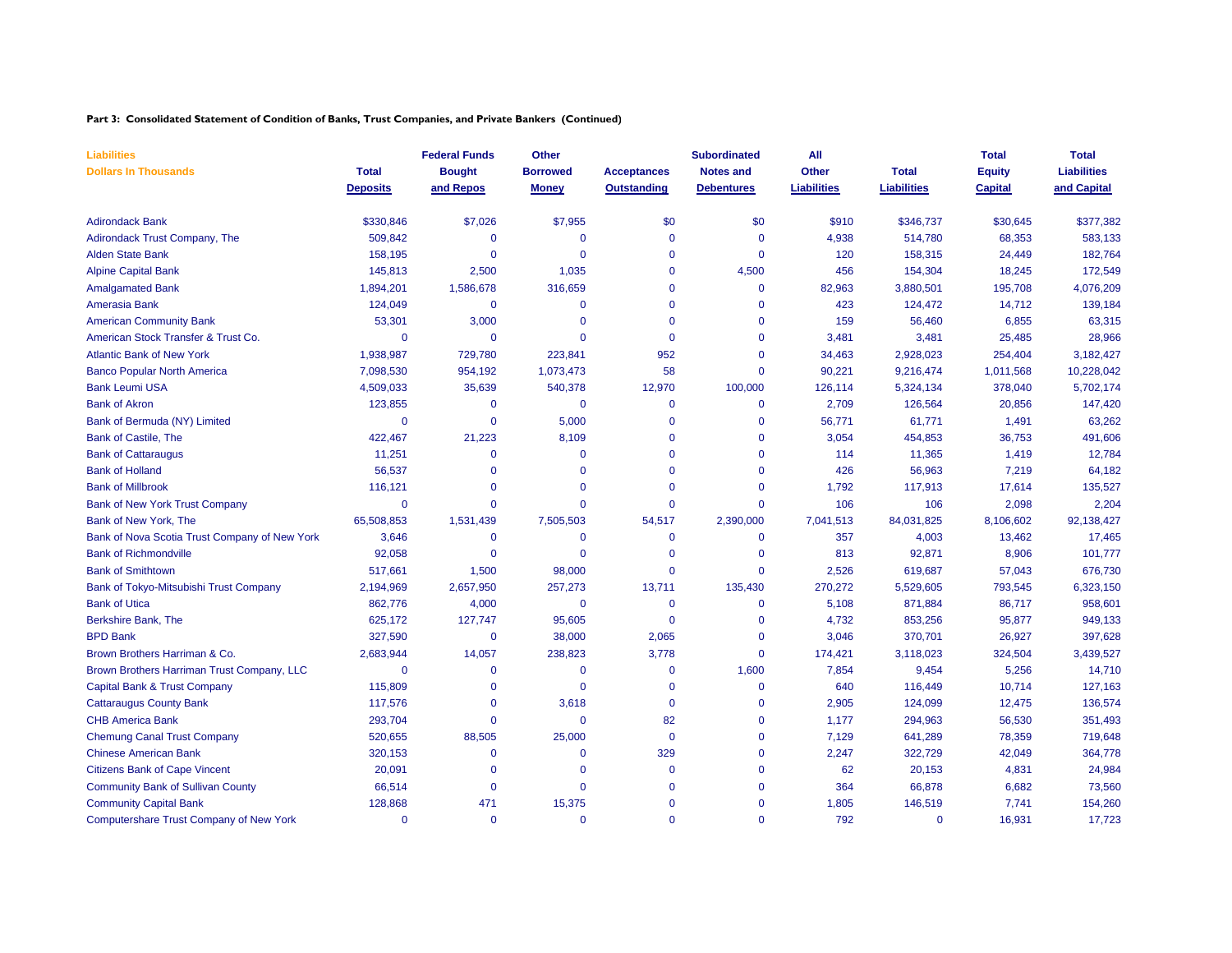| <b>Continental Stock Transfer &amp; Trust Company</b> | $\Omega$     | $\Omega$    | $\Omega$    | $\Omega$     | $\Omega$     | 1,592        | 1,592       | 3,745     | 5,337      |
|-------------------------------------------------------|--------------|-------------|-------------|--------------|--------------|--------------|-------------|-----------|------------|
| <b>Country Bank</b>                                   | 286,632      | 20,000      | 6,150       | $\Omega$     | $\Omega$     | 1,819        | 314,601     | 24,272    | 338,873    |
| Depository Trust Company, The                         | $\Omega$     | $\mathbf 0$ | 320,981     | $\mathbf 0$  | $\mathbf 0$  | 1,855,825    | 2,176,806   | 125,000   | 2,301,806  |
| Deutsche Bank Trust Company Americas                  | 14,990,000   | 7,091,000   | 1,027,000   | $\mathbf 0$  | 8,000        | 2,624,000    | 25,740,000  | 7,601,000 | 33,341,000 |
| Deutsche Bank Trust Company New York                  | $\Omega$     | $\mathbf 0$ | $\Omega$    | $\mathbf{0}$ | $\mathbf 0$  | 6,620        | 6,620       | 126,681   | 133,301    |
| Dreyfus Trust Company, The                            | $\mathbf{0}$ | $\mathbf 0$ | $\Omega$    | $\mathbf{0}$ | $\Omega$     | 383          | 383         | 9,381     | 9,764      |
| <b>Emigrant Bank</b>                                  | $\Omega$     | $\Omega$    | $\Omega$    | $\Omega$     | $\Omega$     | $\mathbf 0$  | $\mathbf 0$ | 11,960    | 11,960     |
| <b>Fiduciary Trust Company International</b>          | 558,782      | $\Omega$    | $\Omega$    | $\mathbf 0$  | $\Omega$     | 103,345      | 662,127     | 742,519   | 1,404,646  |
| <b>First American International Bank</b>              | 147,574      | $\Omega$    | 8,900       | $\Omega$     | $\Omega$     | 2,020        | 158,494     | 17,026    | 175,520    |
| <b>First Niagara Commercial Bank</b>                  | 159,674      | 9,927       | $\mathbf 0$ | $\mathbf 0$  | $\mathbf 0$  | 1,303        | 170,904     | 24,519    | 195,423    |
| <b>First State Bank</b>                               | 38,571       | $\mathbf 0$ | $\Omega$    | $\mathbf{0}$ | $\mathbf 0$  | 57           | 38,628      | 3,645     | 42,273     |
| <b>First Tier Bank &amp; Trust</b>                    | 204,570      | 7,147       | 16,000      | $\mathbf 0$  | $\Omega$     | 1,209        | 228,926     | 15,184    | 244,110    |
| <b>Genesee Regional Bank</b>                          | 46,861       | $\mathbf 0$ | 10          | $\mathbf{0}$ | $\mathbf 0$  | 136          | 47,007      | 5,563     | 52,570     |
| <b>Genesee Valley Trust Company</b>                   | $\mathbf{0}$ | $\Omega$    | $\Omega$    | $\Omega$     | $\Omega$     | 167          | 167         | 2,017     | 2,184      |
| Goldman Sachs Trust Company, The                      | $\Omega$     | $\mathbf 0$ | 20,643      | $\mathbf{0}$ | $\mathbf 0$  | 37,301       | 57,944      | 31,420    | 89,364     |
| <b>Gotham Bank of New York</b>                        | 342,510      | $\Omega$    | $\Omega$    | $\Omega$     | $\Omega$     | 844          | 343,354     | 20,190    | 363,544    |
| <b>Great Eastern Bank</b>                             | 273,602      | $\Omega$    | $\Omega$    | 1,044        | $\Omega$     | 894          | 275,540     | 31,058    | 306,598    |
| <b>Greene County Commercial Bank</b>                  | 8,020        | $\Omega$    | $\Omega$    | $\mathbf{0}$ | $\Omega$     | 44           | 8,064       | 2,142     | 10,206     |
| <b>Habib American Bank</b>                            | 269,474      | $\mathbf 0$ | 5,364       | 2,029        | $\mathbf 0$  | 1,781        | 278,648     | 30,717    | 309,365    |
| <b>Hamptons State Bank</b>                            | 46,914       | $\Omega$    | $\mathbf 0$ | $\mathbf{0}$ | $\Omega$     | 412          | 47,326      | 4,169     | 51,495     |
| <b>HSBC New York Trust Company</b>                    | $\mathbf 0$  | $\Omega$    | $\Omega$    | $\Omega$     | $\Omega$     | $\mathbf 0$  | $\mathbf 0$ | 2,000     | 2,000      |
| <b>Hudson River Commercial Bank</b>                   | 20,204       | $\mathbf 0$ | 12,148      | $\Omega$     | $\Omega$     | 289          | 32,641      | 4,353     | 36,994     |
| <b>Hudson Valley Bank</b>                             | 1,236,165    | 152,722     | 274,871     | $\mathbf 0$  | $\Omega$     | 17,893       | 1,681,651   | 158,145   | 1,839,796  |
| <b>Interaudi Bank</b>                                 | 699,577      | $\mathbf 0$ | 145,989     | 483          | $\Omega$     | 5,209        | 851,258     | 71,634    | 922,892    |
| <b>Israel Discount Bank of New York</b>               | 5,020,837    | 2,052,490   | 609,789     | 15,417       | $\Omega$     | 175,403      | 7,873,936   | 530,605   | 8,404,541  |
| Law Debenture Trust Company of New York               | $\Omega$     | $\mathbf 0$ | $\Omega$    | $\mathbf 0$  | $\Omega$     | 431          | $\mathbf 0$ | 2,523     | 2,954      |
| <b>Liberty Bank of New York</b>                       | 53,835       | $\Omega$    | $\Omega$    | 36           | $\Omega$     | 202          | 54,073      | 9,075     | 63,148     |
| <b>Long Island Commercial Bank</b>                    | 422,854      | $\Omega$    | 98,500      | $\Omega$     | $\Omega$     | 2,859        | 524,213     | 30,156    | 554,369    |
| <b>Manufacturers and Traders Trust Company</b>        | 35,346,240   | 4,449,576   | 4,637,274   | 2,821        | 1,196,271    | 577,626      | 46,209,808  | 6,204,332 | 52,414,140 |
| <b>Market Street Trust Company</b>                    | $\Omega$     | $\Omega$    | $\Omega$    | $\Omega$     | $\mathbf{0}$ | 415          | 415         | 2,718     | 3,133      |
| Mellon Securities Trust Co.                           | $\mathbf 0$  | $\mathbf 0$ | $\Omega$    | $\Omega$     | $\mathbf 0$  | 352          | 352         | 1,454     | 1,806      |
| <b>Mellon Trust of New York</b>                       | $\Omega$     |             | $\Omega$    | $\Omega$     | $\Omega$     | 1,437        | 1,437       | 4,084     | 5,521      |
| Mitsubishi Trust and Banking Corporation (U.S.A.)     | 429,096      | $\Omega$    | $\Omega$    | $\mathbf 0$  | $\mathbf 0$  | 1,523        | 430,619     | 150,135   | 580,754    |
| Mizuho Corporate Bank (USA)                           | 1,308,351    | 60,000      | 337,442     | $\Omega$     | 135,000      | 142,971      | 1,983,764   | 926,977   | 2,910,741  |
| Mizuho Trust & Banking Co. USA                        | 12,546       | $\Omega$    | $\Omega$    | $\mathbf 0$  | $\mathbf 0$  | 7,150        | 19,696      | 48,501    | 68,197     |
| New Commercial Bank of New York                       | $\Omega$     | $\Omega$    | $\Omega$    | $\Omega$     | $\Omega$     | $\mathbf{0}$ | $\mathbf 0$ | 3,000     | 3,000      |
| <b>New York Life Trust Company</b>                    | $\Omega$     | $\Omega$    | $\Omega$    | $\mathbf{0}$ | $\mathbf 0$  | 3,126        | 3,126       | 6,235     | 9,361      |
| North Fork Bank                                       | 20,953,974   | 5,043,299   | 1,150,781   | 5,049        | $\mathbf{0}$ | 333,321      | 27,486,424  | 2,806,372 | 30,292,796 |
| Northern Trust Company of New York                    | 0            | $\mathbf 0$ | $\mathbf 0$ | $\mathbf 0$  | $\Omega$     | 444          | 444         | 7,111     | 7,555      |
| <b>OFI Trust Company</b>                              | $\Omega$     | $\Omega$    | $\mathbf 0$ | $\mathbf{0}$ | $\Omega$     | 507          | 507         | 3,979     | 4,486      |
| <b>Orange County Trust Company</b>                    | 252,653      | $\Omega$    | 86,600      | $\Omega$     | $\Omega$     | 2,349        | 341,602     | 57,985    | 399,587    |
| <b>Park Avenue Bank</b>                               | 75,920       | $\Omega$    | $\Omega$    | $\mathbf 0$  | $\Omega$     | 6,866        | 82,786      | 24,104    | 106,890    |
| <b>Partners Trust Municipal Bank</b>                  | 262.437      | 9.818       | $\Omega$    | $\Omega$     | $\Omega$     | 6.044        | 278.299     | 194.637   | 472.936    |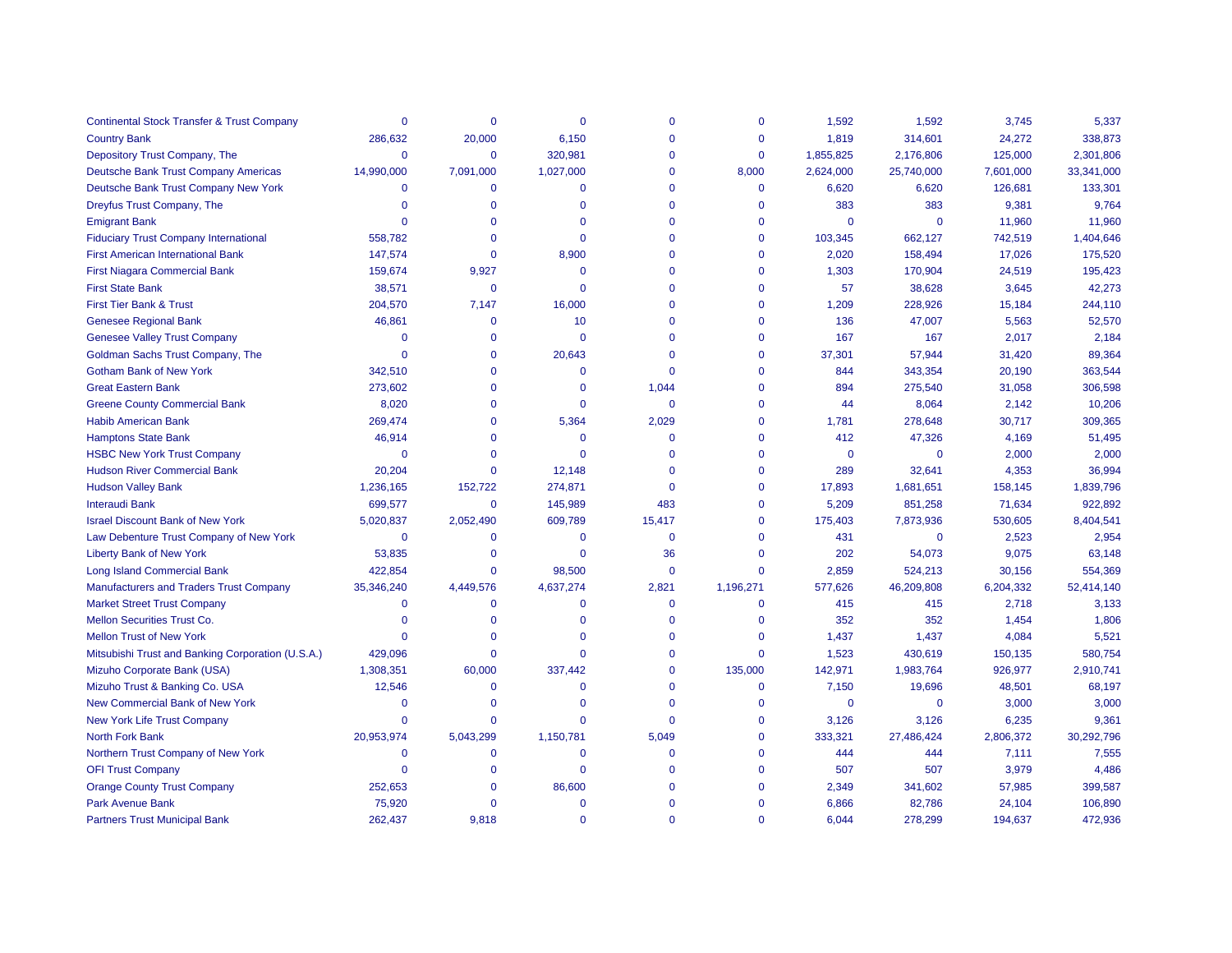| <b>Pathfinder Commercial Bank</b>       | 30,044        | $\mathbf{0}$ | 4,727        | $\Omega$    | $\Omega$    | 166          | 34,937        | 3,880        | 38,817        |
|-----------------------------------------|---------------|--------------|--------------|-------------|-------------|--------------|---------------|--------------|---------------|
| <b>PCSB Commercial Bank</b>             | 17.952        | $\Omega$     | $\Omega$     |             |             | 36           | 17,988        | 6,375        | 24,363        |
| <b>Pioneer Commercial Bank</b>          | 190           | $\Omega$     | $\Omega$     | $\Omega$    | $\Omega$    | 10           | 200           | 4,007        | 4,207         |
| <b>Provident Municipal Bank</b>         | 118,381       | $\Omega$     | 10,986       |             | $\Omega$    | 245          | 129,612       | 13,597       | 143,209       |
| <b>Redwood Bank</b>                     | 83.174        | $\Omega$     | $\Omega$     |             |             | 580          | 83,754        | 7,372        | 91,126        |
| <b>Riverside Bank</b>                   | 108,286       | O            |              |             |             | 640          | 108,926       | 9,906        | 118,832       |
| Rockefeller Trust Company, The          |               | $\mathbf{0}$ |              | $\Omega$    |             | 859          | 859           | 4,202        | 5,061         |
| <b>Signature Bank</b>                   | 2,580,729     | 115,000      | 285,000      | 1,478       | $\Omega$    | 35,231       | 3,017,438     | 338,918      | 3,356,356     |
| <b>Sleepy Hollow Bank</b>               | 229,368       | $\Omega$     | 43           | $\Omega$    | $\Omega$    | 1,253        | 230,664       | 14,822       | 245,486       |
| <b>Solvay Bank</b>                      | 396,118       | O            |              |             |             | 2,036        | 398,154       | 39,916       | 438,070       |
| <b>State Bank of Chittenango</b>        | 8,541         | 0            | $\Omega$     |             |             | 2,896        | 11,437        | 2,310        | 13,747        |
| State Bank of Long Island               | 1,270,045     | 0            | 32,266       |             | $\Omega$    | 13,311       | 1,315,622     | 120,437      | 1,436,059     |
| <b>Steuben Trust Company</b>            | 255,909       | $\Omega$     | 8,000        |             |             | 2,152        | 266,061       | 24,792       | 290,853       |
| <b>Tioga State Bank</b>                 | 225,013       | 4,000        | 19,250       |             |             | 1,670        | 249,933       | 22,602       | 272,535       |
| <b>Tompkins Trust Company</b>           | 728,910       | 163,833      | 54,600       |             | $\Omega$    | 15,694       | 963,037       | 86,529       | 1,049,566     |
| <b>UFJ Trust Company of New York</b>    | 21,997        | 0            | $\Omega$     |             |             | 6            | 22,003        | 51,637       | 73,640        |
| <b>Union State Bank</b>                 | 1,863,179     | 542,323      | 82,709       | $\Omega$    | $\Omega$    | 17,053       | 2,505,264     | 237,542      | 2,742,806     |
| <b>United Orient Bank</b>               | 73,318        | 0            | 2,000        | 64          |             | 440          | 75,822        | 8,458        | 84,280        |
| United States Trust Company of New York | 5,424,700     | 111,975      | 655,095      | $\Omega$    | $\mathbf 0$ | 159,654      | 6,351,424     | 411,836      | 6,763,260     |
| <b>Victory State Bank</b>               | 218,470       | 0            |              | $\Omega$    | $\mathbf 0$ | 2,285        | 220,755       | 17,182       | 237,937       |
| <b>Winthrop Trust Company</b>           |               | $\Omega$     | $\Omega$     | $\Omega$    | $\mathbf 0$ | 3,682        | 3,682         | 4,756        | 8,438         |
| <b>Woori America Bank</b>               | 620,890       | n            | $\Omega$     | 1,691       | $\mathbf 0$ | 6,300        | 628,881       | 69,271       | 698,152       |
| <b>Wyoming County Bank</b>              | 664,548       | 11,303       | 13,711       | $\mathbf 0$ | $\mathbf 0$ | 5,207        | 694,769       | 53,782       | 748,551       |
| <b>Grand Totals</b><br>103              | \$190,300,702 | \$27,610,120 | \$20,380,476 | \$118,574   | \$3,970,801 | \$14,134,558 | \$256,517,008 | \$33,507,517 | \$290,022,748 |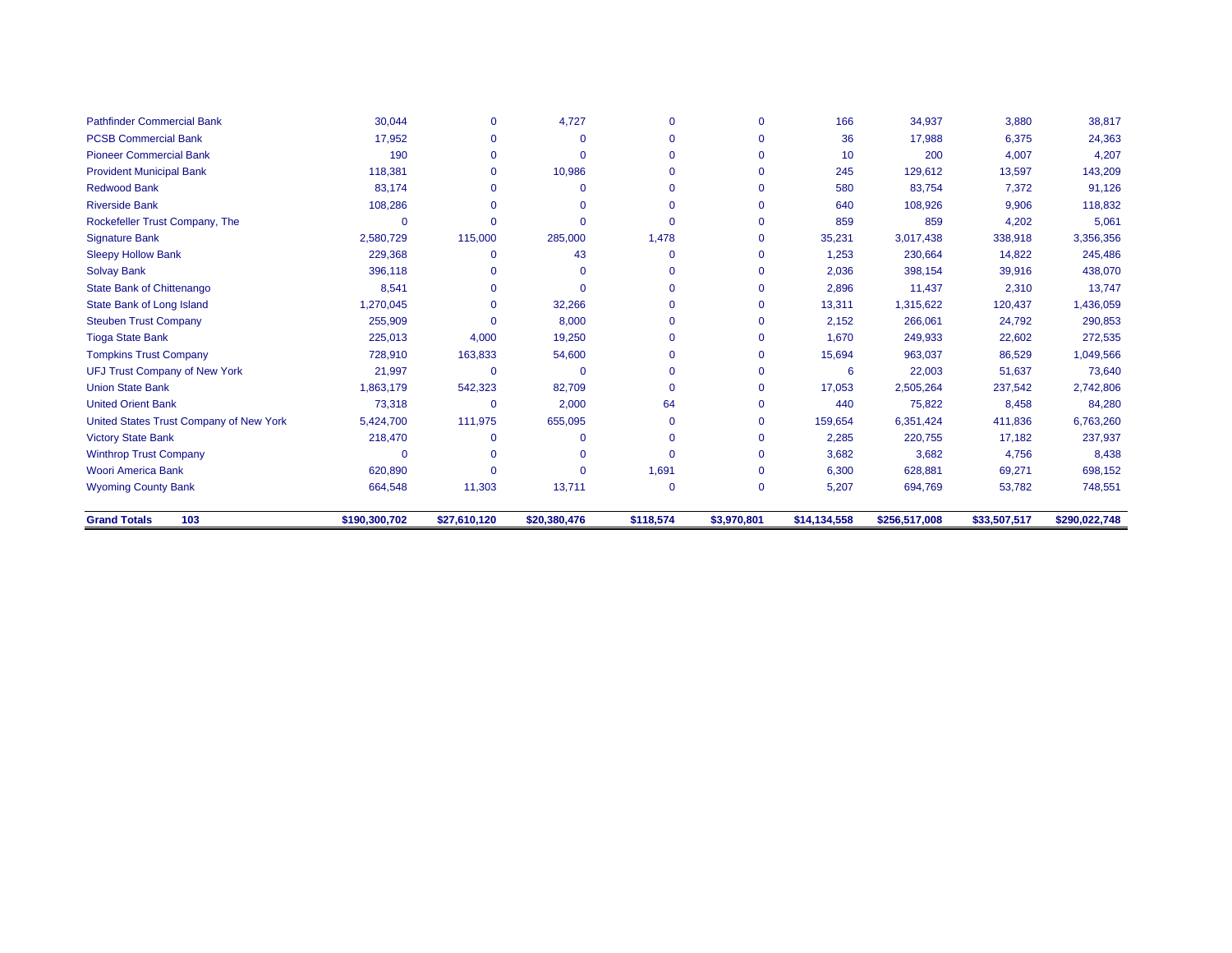**Part 4: Consolidated Statement of Condition of Credit Unions**

| <b>Assets</b>                                      | <b>Loans to</b> | <b>Allowance for</b> |           | <b>Total</b>       | <b>Fixed</b>   | <b>Other Real</b>   | Other         | <b>Total</b>  |
|----------------------------------------------------|-----------------|----------------------|-----------|--------------------|----------------|---------------------|---------------|---------------|
| <b>Dollars In Thousands</b>                        | <b>Members</b>  | <b>Loan Losses</b>   | Cash      | <b>Investments</b> | <b>Assets</b>  | <b>Estate Owned</b> | <b>Assets</b> | <b>Assets</b> |
| <b>Ambrac Credit Union</b>                         | \$1,159         | \$50                 | \$161     | \$319              | \$4            | \$0                 | \$17          | \$1,610       |
| <b>AmeriCU Credit Union</b>                        | 381,399         | 5,754                | 46,112    | 61,657             | 12,312         | $\mathbf 0$         | 20,247        | 517,793       |
| <b>Bakery Salesmen Credit Union</b>                | 2,996           | 56                   | 886       | 3,746              | 41             | $\mathbf 0$         | 63            | 7,676         |
| Branch 6000 NALC Credit Union                      | 4,272           | 63                   | 4,758     | 1,901              | 30             | $\mathbf{0}$        | 106           | 11,004        |
| <b>Buffalo Service Credit Union</b>                | 12,303          | 46                   | 1,236     | 19,567             | 146            | $\mathbf 0$         | 514           | 33,720        |
| <b>Central Credit Union</b>                        | 71,918          | 405                  | 552       | 1,001              | 243            | $\mathbf 0$         | 1,558         | 74,867        |
| <b>CFCU Community Credit Union</b>                 | 202,252         | 1,195                | 37,778    | 140,038            | 8,364          | $\mathbf{0}$        | 5,931         | 393,168       |
| <b>Director's Choice Credit Union</b>              | 987             | 9                    | 77        | 773                | $\mathbf{0}$   | $\mathbf 0$         | 16            | 1,844         |
| <b>Dressmakers Credit Union</b>                    | 245             | $\overline{7}$       | 251       | 343                | 5              | $\mathbf{0}$        | 11            | 848           |
| Empire Branch 36 National Association of Letter Ca | 3,326           | 92                   | 1,002     | 2,024              | 63             | $\mathbf{0}$        | 73            | 6,396         |
| <b>Empire State Credit Union</b>                   | 1,790           | 11                   | 629       | 3,798              | $\mathbf 0$    | $\mathbf{0}$        | 82            | 6,288         |
| Erie County Employees Credit Union                 | 7,914           | 47                   | 1,640     | 8,044              | 13             | $\mathbf 0$         | 232           | 17,796        |
| <b>Excelsior Credit Union</b>                      | 51,192          | 196                  | 6,914     | 8,356              | 2,256          | $\mathbf{0}$        | 1,355         | 69,877        |
| <b>First Rochester Community Credit Union</b>      | 28,489          | 153                  | 785       | 2,782              | 508            | $\mathbf 0$         | 708           | 33,119        |
| <b>GRS Employees Credit Union</b>                  | 1,721           | 22                   | 305       | 673                | 8              | $\Omega$            | 40            | 2,725         |
| <b>Holy Family Parish Credit Union</b>             | 248             | 3                    | 123       | 16                 | $\mathbf{0}$   | $\mathbf 0$         | 5             | 389           |
| <b>Hudson River Community Credit Union</b>         | 58,936          | 361                  | 6,576     | 18,577             | 1,905          | $\mathbf{0}$        | 2,426         | 88,059        |
| <b>Independent Credit Union</b>                    | 2,464           | 100                  | 74        | 2,203              | 16             | $\mathbf 0$         | 40            | 4,697         |
| <b>Jamaica Postal Credit Union</b>                 | 781             | 40                   | 150       | 112                | $\overline{2}$ | $\mathbf{0}$        | 10            | 1,015         |
| Jamestown Post Office Employees' Credit Union      | 2,039           | 34                   | 561       | 3,436              | 3              | $\mathbf{0}$        | 79            | 6,084         |
| <b>Melrose Credit Union</b>                        | 588,382         | 3,281                | 12,658    | 55,980             | 26,825         | $\mathbf{0}$        | 8,407         | 688,971       |
| Middle Village Credit Union                        | 28,870          | 3,832                | 66        | 15,945             | 70             | $\Omega$            | 141           | 41,260        |
| <b>Montauk Credit Union</b>                        | 49,020          | 223                  | 2,994     | 619                | 3,035          | $\mathbf{0}$        | 729           | 56,174        |
| <b>Municipal Credit Union</b>                      | 873,735         | 22,143               | 44,933    | 234,278            | 17,737         | $\mathbf{0}$        | 29,616        | 1,178,156     |
| Newspaper Employees Credit Union                   | 597             | $\overline{7}$       | 38        | 650                | $\mathbf{0}$   | $\mathbf 0$         | 10            | 1,288         |
| Niagara Dupont Employees Credit Union              | 4,484           | 18                   | 487       | 3,810              | 22             | $\mathbf 0$         | 135           | 8,921         |
| Niagara Falls Penn Central Employees Credit Unio   | 3,162           | 23                   | 165       | 3,116              | 3              | $\mathbf{0}$        | 62            | 6,485         |
| Niagara Frontier Federal Employees Credit Union,   | 1,442           | 14                   | 468       | 930                | $\overline{2}$ | $\mathbf{0}$        | 35            | 2,863         |
| <b>Norton-Troy Employees Credit Union</b>          | 2,654           | 41                   | 505       | 5,352              | $\mathbf{0}$   | $\mathbf{0}$        | 93            | 8,563         |
| Poughkeepsie Public School Credit Union            | 333             | 12                   | 96        | 138                | $\Omega$       | $\mathbf{0}$        | 6             | 561           |
| <b>Progressive Credit Union</b>                    | 275,620         | 1,869                | 1,088     | 2,130              | 233            | $\mathbf 0$         | 2,520         | 279,722       |
| <b>Yonkers Postal Employees Credit Union</b>       | 2,277           | 23                   | 154       | 2,447              | 5              | $\mathbf{0}$        | 37            | 4,897         |
| <b>Grand Totals</b><br>32                          | \$2,667,007     | \$40,130             | \$174,222 | \$604,761          | \$73,851       | \$0                 | \$75,304      | \$3,556,836   |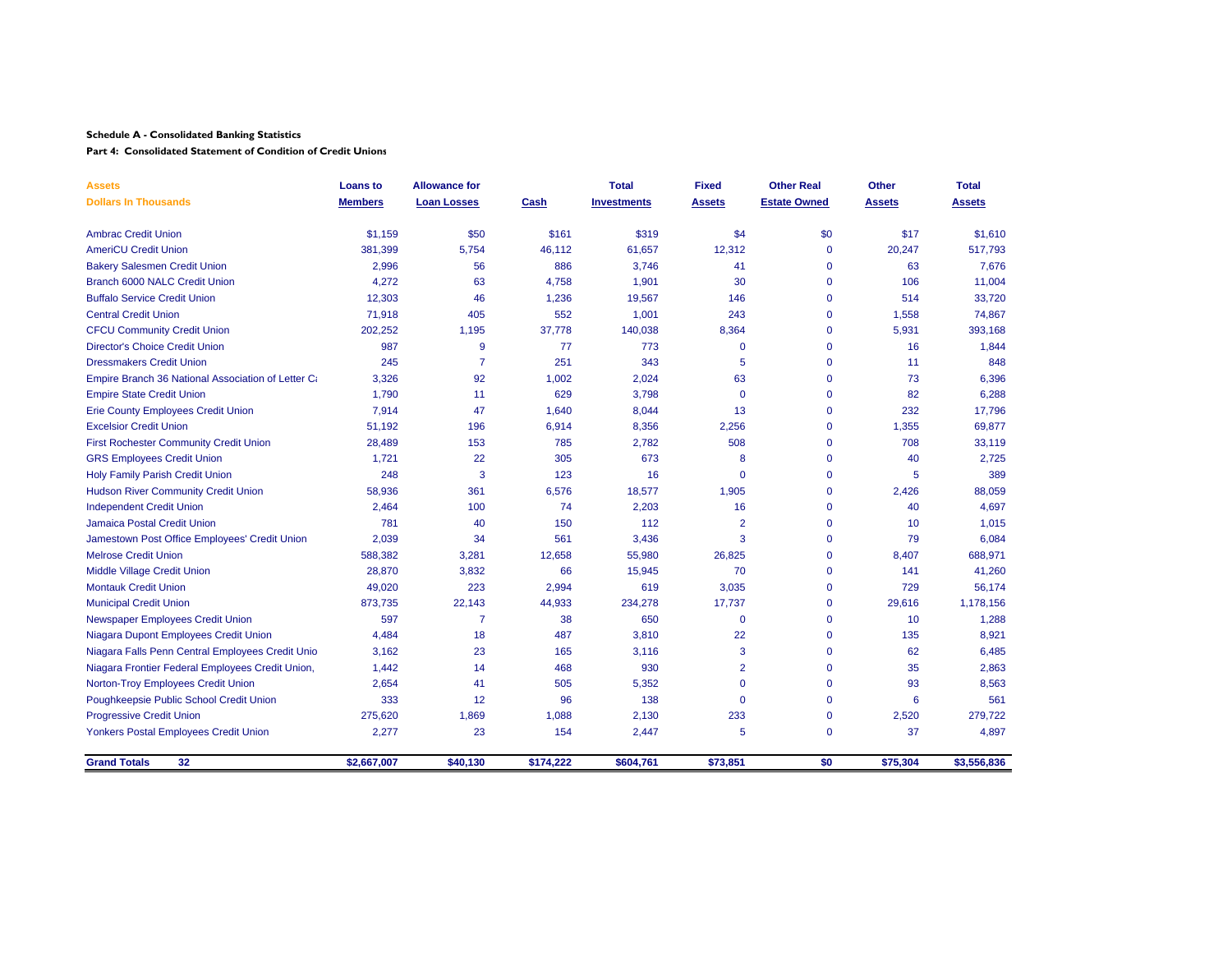**Part 4: Consolidated Statement of Condition of Credit Unions (Continued)**

| <b>Liabilities</b>                                                                     | <b>Total</b>      | Acc. Int.                  | <b>Accounts</b> | <b>Share</b>    |                 | <b>Valuation</b>      | Other                      | <b>Undivided</b> | <b>Total Liabilities</b> |
|----------------------------------------------------------------------------------------|-------------------|----------------------------|-----------------|-----------------|-----------------|-----------------------|----------------------------|------------------|--------------------------|
| <b>Dollars In Thousands</b>                                                            | <b>Borrowings</b> | <b>Payable</b>             | <b>Payable</b>  | <b>Accounts</b> | <b>Reserves</b> | <b>Reserves</b>       | <b>Reserves</b>            | <b>Earnings</b>  | and Equity               |
| <b>Ambrac Credit Union</b>                                                             | \$0               | \$2                        | (\$27)          | \$1,372         | \$111           | ( \$1)                | \$0                        | \$153            | \$1,610                  |
| <b>AmeriCU Credit Union</b>                                                            | 691               | $\mathbf{0}$               | 7,269           | 470,609         | 25,708          | (307)                 | 200                        | 13,623           | 517,793                  |
| <b>Bakery Salesmen Credit Union</b>                                                    | $\Omega$          | $\mathbf{0}$               | 5               | 6,217           | 662             | $\Omega$              | $\mathbf 0$                | 792              | 7,676                    |
| Branch 6000 NALC Credit Union                                                          | $\Omega$          | 10                         | 5               | 9,810           | 657             | $\mathbf 0$           | $\mathbf 0$                | 522              | 11,004                   |
| <b>Buffalo Service Credit Union</b>                                                    | $\Omega$          | $\mathbf{0}$               | 97              | 29,905          | 1,640           | (180)                 | $\mathbf{0}$               | 2,258            | 33,720                   |
| <b>Central Credit Union</b>                                                            | 13,012            | 468                        | 1,198           | 52,097          | 4,430           | -1                    | $\mathbf{0}$               | 3,661            | 74,867                   |
| <b>CFCU Community Credit Union</b>                                                     | 211               | $\overline{2}$             | 2,264           | 338,858         | 15,570          | (288)                 | $\mathbf{0}$               | 36,551           | 393,168                  |
| <b>Director's Choice Credit Union</b>                                                  | $\Omega$          | $\Omega$                   |                 | 1,547           | 24              | (1)                   | $\mathbf 0$                | 273              | 1,844                    |
| <b>Dressmakers Credit Union</b>                                                        | 0                 | $\Omega$                   | $\mathbf 0$     | 714             | 83              | $\Omega$              | $\mathbf{0}$               | 51               | 848                      |
|                                                                                        | 0                 | $\mathbf{0}$               | 36              | 5,603           | 278             | $\overline{2}$        | $\mathbf{0}$               | 477              | 6,396                    |
| Empire Branch 36 National Association of Letter Ca<br><b>Empire State Credit Union</b> | 0                 | $\overline{2}$             | 5               | 5,811           | 318             | $\Omega$              | $\mathbf 0$                | 152              | 6,288                    |
|                                                                                        | $\Omega$          | 5                          | 110             | 15,739          |                 | 26                    | $\mathbf 0$                |                  | 17,796                   |
| <b>Erie County Employees Credit Union</b><br><b>Excelsior Credit Union</b>             | 0                 | $\mathbf{0}$               | 1,034           | 61,148          | 798<br>2,979    | 353                   | $\mathbf 0$                | 1,118<br>4,363   | 69,877                   |
|                                                                                        |                   | $\Omega$                   |                 |                 |                 |                       |                            |                  |                          |
| <b>First Rochester Community Credit Union</b>                                          | 869<br>$\Omega$   | $\Omega$                   | 49              | 29,747          | 1,552<br>271    | (1)<br>$\overline{1}$ | $\mathbf 0$<br>$\mathbf 0$ | 903              | 33,119                   |
| <b>GRS Employees Credit Union</b>                                                      |                   |                            | $\overline{2}$  | 2,349           |                 |                       |                            | 102              | 2,725                    |
| <b>Holy Family Parish Credit Union</b>                                                 | 0                 | $\overline{2}$<br>$\Omega$ | $\overline{2}$  | 335             | 27              | $\Omega$              | 1                          | 22               | 389                      |
| <b>Hudson River Community Credit Union</b>                                             | 0                 |                            | 1,119           | 74,555          | 4,033           | $\Omega$              | 187                        | 8,165            | 88,059                   |
| <b>Independent Credit Union</b>                                                        | $\Omega$          | $\Omega$                   | $\overline{2}$  | 4,023           | 404             | (1)                   | $\mathbf 0$                | 269              | 4,697                    |
| <b>Jamaica Postal Credit Union</b>                                                     | 0                 | $\Omega$                   | 9               | 960             | 104             | $\blacktriangleleft$  | 211                        | (270)            | 1,015                    |
| Jamestown Post Office Employees' Credit Union                                          | 0                 | $\Omega$                   | 6               | 5,285           | 302             | $\Omega$              | $\mathbf 0$                | 491              | 6,084                    |
| <b>Melrose Credit Union</b>                                                            | 20,000            | -1                         | 1,179           | 458,155         | 59,139          | (183)                 | $\mathbf 0$                | 150,680          | 688,971                  |
| Middle Village Credit Union                                                            | 0                 | 402                        | 38              | 16,252          | 3,170           | $\Omega$              | $\mathbf 0$                | 21,398           | 41,260                   |
| <b>Montauk Credit Union</b>                                                            | 0                 | 357                        | 1,294           | 46,541          | 4,354           | $\Omega$              | $\mathbf 0$                | 3,628            | 56,174                   |
| <b>Municipal Credit Union</b>                                                          | 0                 | 81                         | 23,983          | 1,032,000       | 61,528          | (19)                  | $\Omega$                   | 60,583           | 1,178,156                |
| Newspaper Employees Credit Union                                                       | $\Omega$          | $\Omega$                   | (36)            | 1,011           | 101             | $\Omega$              | $\mathbf 0$                | 212              | 1,288                    |
| Niagara Dupont Employees Credit Union                                                  | 0                 | $\Omega$                   | 17              | 7,548           | 409             |                       | 86                         | 860              | 8,921                    |
| Niagara Falls Penn Central Employees Credit Unio                                       | 0                 | $\Omega$                   | (22)            | 5,379           | 450             |                       | $\mathbf 0$                | 677              | 6,485                    |
| Niagara Frontier Federal Employees Credit Union,                                       | 0                 |                            | 8               | 2,405           | 172             | $\Omega$              | $\mathbf 0$                | 277              | 2,863                    |
| Norton-Troy Employees Credit Union                                                     | 0                 | 39                         | 14              | 7,563           | 506             | $\Omega$              | $\Omega$                   | 441              | 8,563                    |
| Poughkeepsie Public School Credit Union                                                | $\Omega$          | $\Omega$                   | $\mathbf 0$     | 498             | 51              | $\Omega$              | $\Omega$                   | 12               | 561                      |
| <b>Progressive Credit Union</b>                                                        | 28,000            | $\mathbf{0}$               | 4,339           | 113,621         | 20,638          | 53                    | $\mathbf 0$                | 113,071          | 279,722                  |
| Yonkers Postal Employees Credit Union                                                  | 0                 | $\mathbf{0}$               | 41              | 4,206           | 356             | $\Omega$              | $\mathbf 0$                | 294              | 4,897                    |
| <b>Grand Totals</b><br>32                                                              | \$62,783          | \$1,372                    | \$44,041        | \$2,811,863     | \$210,825       | (\$542)               | \$685                      | \$425,809        | \$3,556,836              |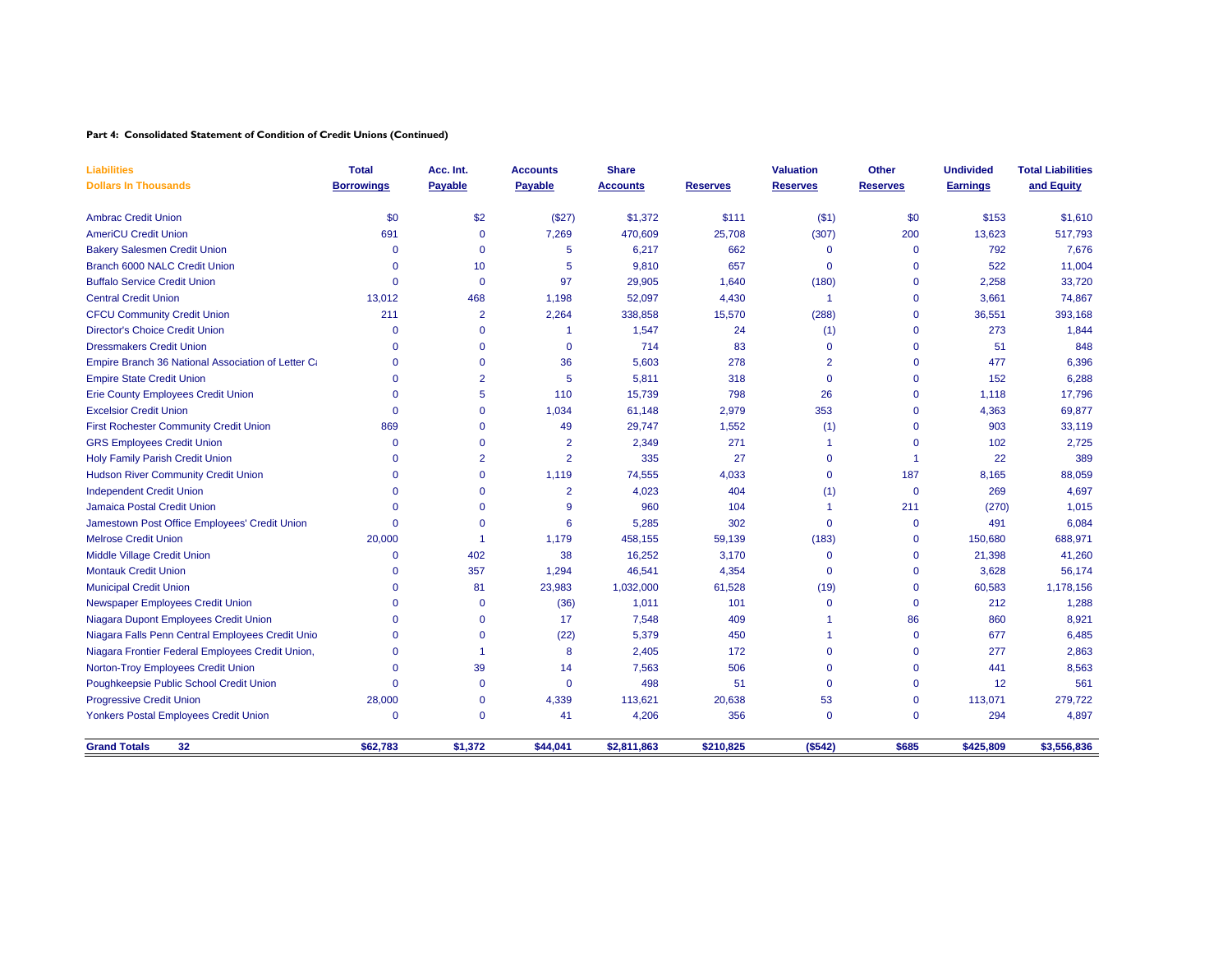#### **Part 5: Consolidated Statement of Condition of Investment Companies**

| Assets                                                | <b>Cash and Due</b> |                      | <b>Federal Funds</b> | <b>Loans and</b>      | <b>Customers'</b>   | <b>Bank Premises</b> | <b>Investment</b> in |                      | <b>Net Due from</b>          |                              |                    |
|-------------------------------------------------------|---------------------|----------------------|----------------------|-----------------------|---------------------|----------------------|----------------------|----------------------|------------------------------|------------------------------|--------------------|
| <b>Dollars In Thousands</b>                           | from Depository     | <b>Total</b>         | Sold and             | <b>Leases</b>         | <b>Liability on</b> | and                  | Unconsol'd           |                      | <b>Other Related Banking</b> | <b>Total</b>                 |                    |
|                                                       | <b>Institutions</b> | <b>Securities</b>    | Repos                | <b>Net</b>            | <b>Acceptances</b>  | <b>Equipment</b>     | <b>Subsidiaries</b>  | <b>Assets</b>        | <b>Institutions</b>          | <b>Assets</b>                |                    |
| AIG Finance Holdings, Inc.                            | \$461               | \$0                  | \$0                  | \$0                   | \$63,745            | \$0                  | \$0                  | \$0                  | \$0                          | \$64,206                     |                    |
| American Express Banking Corp                         | 986,501             | 3,829,707            | 462,211              | 7,041,590             | 70,517              | 158,056              | 218,777              | 707,557              | $\mathbf 0$                  | 13,474,916                   |                    |
| <b>Fiduciary Investment Corporation</b>               | 21,144              | 2,704                | $\mathbf 0$          | 13                    | $\mathbf 0$         | 688                  | $\mathbf 0$          | 28,746               | 61,259                       | 114,554                      |                    |
| French American Banking Corporation                   | 139                 | $\overline{0}$       | 8,355                | $\mathbf 0$           | $\mathbf 0$         | $\mathbf 0$          | $\mathbf 0$          | 38,325               | 101,271                      | 148,090                      |                    |
| <b>GE Capital International Financing Corporation</b> | 2,873,749           | 1,824,939            | $\mathbf 0$          | 47,994,339            | $\mathbf 0$         | 184,062              | 137,546              | 3,541,956            | $\mathbf 0$                  | 56,556,591                   |                    |
| Merrill Lynch International Finance Corporation       | 5,211,615           | 12,618,060           | 3,708,978            | 11,143,621            | $\mathbf 0$         | 27,030               | 24,998               | 939,199              | $\mathbf 0$                  | 33,673,501                   |                    |
| Skandinaviska Enskilda Banken Corporation             | $\mathbf{0}$        | $\mathbf 0$          | 50,000               | 342                   | $\mathbf{0}$        | $\mathbf 0$          | $\mathbf 0$          | $\overline{4}$       | $\mathbf 0$                  | 50,346                       |                    |
| <b>Sterling Banking Corporation</b>                   | $\mathbf 0$         | $\mathbf 0$          | $\mathbf 0$          | $\mathbf 0$           | $\mathbf 0$         | $\mathbf 0$          | $\mathbf 0$          | 1,133                | $\mathbf 0$                  | 1,133                        |                    |
| <b>Grand Totals</b><br>8                              | \$9,093,609         | \$18,275,410         | \$4,229,544          | \$66,179,905          | \$134,262           | \$369,836            | \$381,321            | \$5,256,920          |                              | \$162,530 \$104,083,337      |                    |
|                                                       | <b>Total</b>        |                      | Other                | <b>Liabilities</b>    | Other               | Due to               |                      |                      |                              | <b>Undivided</b>             |                    |
|                                                       | <b>Deposits</b>     | <b>Federal Funds</b> | <b>Liabilities</b>   | <b>Acceptances</b>    | <b>Liabilities</b>  | <b>Related</b>       |                      | <b>Capital</b>       |                              | <b>Profits</b>               | <b>Total</b>       |
| <b>Liabilities</b>                                    | and Credit          | <b>Bought</b>        | for Borrowed         | <b>Executed &amp;</b> | Non-related         | <b>Banking</b>       | <b>Total</b>         | <b>Stock</b>         |                              | <b>Reserves &amp;</b>        | <b>Liabilities</b> |
| <b>Dollars In Thousands</b>                           | <b>Balances</b>     | and Repos            | <b>Money</b>         | <b>Outstanding</b>    | <b>Parties</b>      | <b>Institutions</b>  | <b>Liabilities</b>   | and Notes            |                              | <b>Surplus Other Capital</b> | and Capital        |
| <b>AIG Finance Holdings</b>                           | \$0                 | \$0                  | \$0                  | \$0                   | \$1,030             | \$0                  | \$1,030              | \$100                | \$55,236                     | \$7,840                      | \$64,206           |
| American Express Banking Corp                         | 10,953,001          | 11,626               | 660,365              | 70,517                | 855,954             | $\mathbf 0$          | 12,551,463           | $\mathbf 0$          | 716,043                      | 207,410                      | 13,474,916         |
| <b>Fiduciary Investment Corporation</b>               | $\mathbf{0}$        | $\mathbf 0$          | $\mathbf 0$          | $\mathbf 0$           | 5,677               | 12,970               | 18,647               | 100                  | 7,818                        | 87,989                       | 114,554            |
| French American Banking Corp                          | $\mathbf{0}$        | $\mathbf 0$          | $\mathbf 0$          | $\mathbf 0$           | 25,438              | $\mathbf 0$          | 25,438               | 50,000               | 20,000                       | 52,652                       | 148,090            |
| GE Capital International Financing Corp.              | 6,504,673           | $\mathbf 0$          | 25,509,862           | $\mathbf 0$           | 8,709,643           | $\mathbf 0$          | 40,724,178           | $\blacktriangleleft$ | 8,606,878                    | 7,225,534                    | 56,556,591         |
| Merrill Lynch International Finance Corp.             | 13,899,135          | $\mathbf 0$          | 11,352,712           | $\mathbf{0}$          | 4,785,905           | $\mathbf 0$          | 30,037,752           | 100                  | $\overline{\mathbf{0}}$      | 3,635,649                    | 33,673,501         |
| Skandinaviska Enskilda Banken Corp                    | $\mathbf{0}$        | $\mathbf 0$          | $\mathbf 0$          | $\mathbf 0$           | -1                  | 31,840               | 31,841               | 10,000               | 5,500                        | 3,005                        | 50,346             |
| <b>Sterling Banking Corporation</b>                   | $\mathbf 0$         | $\mathbf 0$          | $\mathbf 0$          | $\mathbf 0$           | 9                   | $\mathbf 0$          | 9                    | 850                  | 170                          | 104                          | 1,133              |
| <b>Grand Totals</b><br>8                              | \$31,356,809        | \$11,626             | \$37,522,939         | \$70,517              | \$14,383,657        | \$44,810             | \$83,390,358         | \$61,151             |                              | \$9,411,645 \$11,220,183     | \$104,083,337      |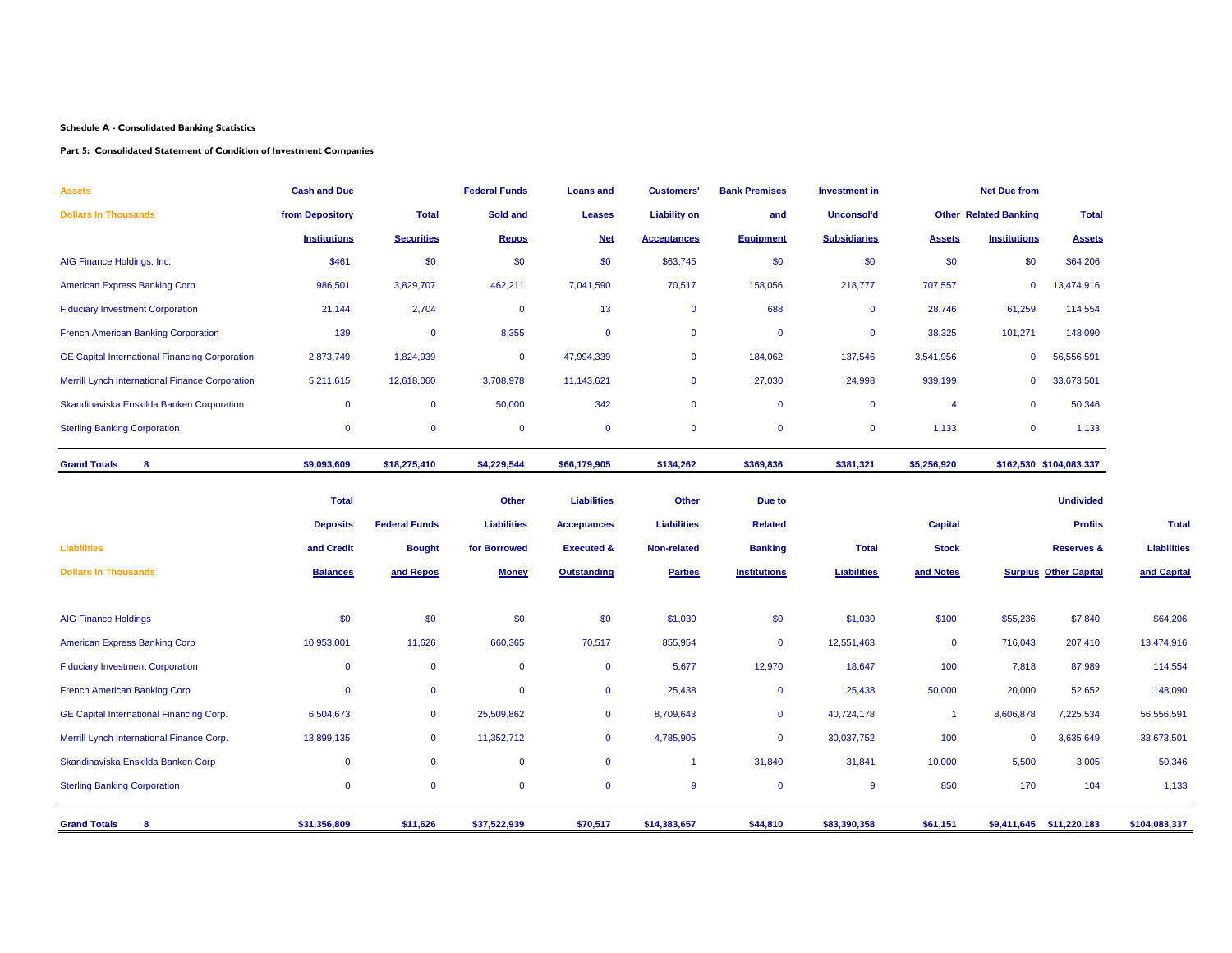**Part 6: Consolidated Statement of Condition of Licensed Lenders**

|                                                                          |                     |                       |                | Furniture,       |                | <b>Total Assets</b>  |     | <b>Total Assets</b>   |                    |
|--------------------------------------------------------------------------|---------------------|-----------------------|----------------|------------------|----------------|----------------------|-----|-----------------------|--------------------|
| <b>Assets</b>                                                            | <b>Total</b>        | <b>Cash on Hand</b>   |                | <b>Fixtures</b>  | Other          | <b>Applicable to</b> |     | <b>Not Applicable</b> | <b>Total</b>       |
| <b>Dollars In Thousands</b>                                              | Loans (net)         | & In Banks            |                | & Equipment      | <b>Assets</b>  | <b>NY Business</b>   |     | to NY Business        | <b>Assets</b>      |
| American General Finance, Inc.                                           | \$<br>56,882 \$     |                       | 3 <sup>5</sup> | 602 \$           | $1,633$ \$     | 59,121 \$            |     | $\sim$                | \$<br>59,121       |
| AmeriCredit Financial Services, Inc.                                     | 10,467              | $\sim$                |                |                  | $\sim$         | 10,467               |     | 236,846               | 247,314            |
| Beneficial New York Inc.                                                 | 319,700             | 3,454                 |                | 1,121            | 7,143          | 331,418              |     | $\sim$                | 331,418            |
| <b>BPD Finance Company</b>                                               | 42,996              | 118                   |                | 476              | 4,017          | 47,607               |     | 6,099                 | 53,706             |
| CitiFinancial, Inc.                                                      | 251,183             | 434                   |                | 3                | 32,823         | 284,443              |     | 483                   | 284,926            |
| DaimlerChrysler Services North America LLC                               | $\sim$              |                       |                |                  | $\sim$         | ٠                    |     |                       | $\sim$             |
| E-Loan, Inc.                                                             | 365                 | $\tilde{\phantom{a}}$ |                | ٠                | $\overline{a}$ | 365                  |     | 121,035               | 121,400            |
| HSBC Auto Credit Inc. (formerly Household Automotive Credit Corporation) | 39,033              | $\overline{4}$        |                | $\mathbf 0$      | 33             | 39,070               |     | 940,564               | 979,634            |
| <b>Household Finance Corporation III</b>                                 | 320,226             | 2,088                 |                | 790              | 19,633         | 342,737              |     | 16,471,761            | 16,814,498         |
| JCB International Credit Card Co., Ltd.                                  | 679                 | 1,148                 |                | 96               | 889            | 2,813                |     | $\omega$              | 2,813              |
| Northwest Finance Company, Inc.                                          | 3,117               | 10                    |                | 23               | $\overline{1}$ | 3,150                |     | 120,123               | 123,274            |
| Novus Credit Services Inc.                                               | 18                  |                       |                | ä,               | $\blacksquare$ | 18                   |     | 49                    | 67                 |
| Retail Charge Financial Services Corp.                                   | 473                 | 17                    |                | 5                | 263            | 759                  |     |                       | 759                |
| Wells Fargo Financial New York, Inc.                                     | 81,455              | 950                   |                | 1,029            | 1,755          | 85,189               |     | 206                   | 85,396             |
| <b>Grand Totals</b><br>14                                                | \$<br>1,126,595 \$  | $8,227$ \$            |                | $4,145$ \$       | 68,191 \$      | 1,207,157 \$         |     | 17,897,167 \$         | 19,104,324         |
| <b>Liabilities</b>                                                       | <b>Borrowed</b>     | Other                 |                | <b>Valuation</b> | <b>Capital</b> | <b>Surplus or</b>    |     | <b>Undivided</b>      | <b>Liabilities</b> |
| <b>Dollars In Thousands</b>                                              | <b>Funds</b>        | <b>Liabilities</b>    |                | <b>Reserves</b>  | <b>Stock</b>   | <b>Capital Res.</b>  |     | <b>Profits</b>        | and Capital        |
| American General Financial Services, Inc.                                | \$<br>49,590 \$     | 77S                   |                | 4,198 \$         | 80 \$          | 981                  | -\$ | $4,195$ \$            | 59,121             |
| AmeriCredit Financial Services, Inc.                                     | 195,372             | 4,627                 |                |                  | 33             | 19,235               |     | 28,047                | 247,314            |
| Beneficial New York Inc.                                                 | 214,542             | 11,252                |                |                  | 500            | $\sim$               |     | 105,124               | 331,418            |
| <b>BPD Finance Company</b>                                               | 55,587              | 591                   |                | $\sim$           | 100            | $\sim$               |     | (2, 573)              | 53,706             |
| CitiFinancial, Inc.                                                      | 226,011             | 5,209                 |                | 8,781            | 100            | 46,918               |     | (2,093)               | 284,926            |
| DaimlerChrysler Services North America LLC                               | $\sim$              | ÷.                    |                |                  | ×.             | $\omega$             |     |                       |                    |
| E-Loan, Inc.                                                             | 14,735              | 20,475                |                | ÷.               | 64             | 85,302               |     | 823                   | 121,400            |
| HSBC Auto Credit Inc. (formerly Household Automotive Credit Corporation) | 961,765             | 239                   |                | ä,               | $\mathbf 0$    | $\sim$               |     | 17,631                | 979,634            |
| <b>Household Finance Corporation III</b>                                 | 15,865,618          | 33,723                |                | ä,               | 103            | 144,377              |     | 770,678               | 16,814,498         |
| JCB International Credit Card Co., Ltd.                                  | 1,891               | 296                   |                |                  | 8              | $\sim$               |     | 617                   | 2,813              |
| Northwest Finance Company, Inc.                                          | 97,076              | 6,185                 |                | ä,               | 2,000          | Ξ                    |     | 18,012                | 123,274            |
| Novus Credit Services Inc.                                               | 64                  | ÷.                    |                |                  | $\mathbf 0$    | 3                    |     | (1)                   | 67                 |
| Retail Charge Financial Services Corp.                                   |                     | $\blacktriangleleft$  |                |                  | $\mathbf 0$    | 353                  |     | 404                   | 759                |
| Wells Fargo Financial New York, Inc.                                     | 80,398              | 69                    |                | 4,822            | -1             | 32,368               |     | (32, 262)             | 85,396             |
| <b>Grand Totals</b><br>14                                                | \$<br>17,762,650 \$ | 82,743 \$             |                | 17,801 \$        | $2,990$ \$     | 329,538 \$           |     | 908,602 \$            | 19,104,324         |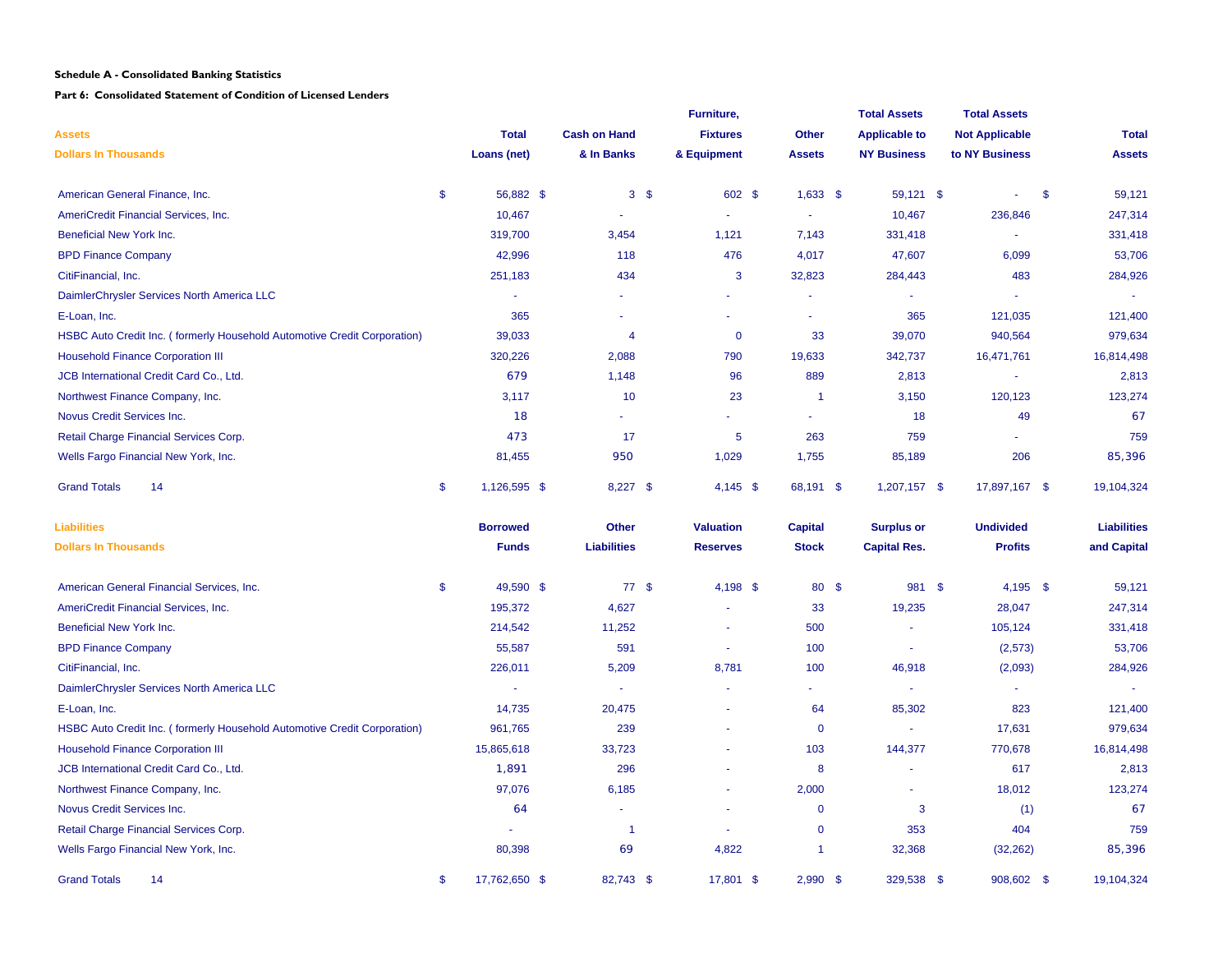## **Part 7: Consolidated Statement of Condition of Savings Banks**

| <b>Assets</b>                        | <b>Cash and</b> |                   | <b>Federal Funds</b> | <b>Loans and</b> | <b>Bank Premises</b> | <b>Investment in</b> |               |               |
|--------------------------------------|-----------------|-------------------|----------------------|------------------|----------------------|----------------------|---------------|---------------|
| <b>Dollars In Thousands</b>          | Due from        | <b>Total</b>      | Sold and             | <b>Leases</b>    | and                  | <b>Unconsol'd</b>    | <b>Other</b>  | <b>Total</b>  |
|                                      | <b>Banks</b>    | <b>Securities</b> | <b>Repos</b>         | <b>Net</b>       | <b>Equipment</b>     | <b>Subsidiaries</b>  | <b>Assets</b> | <b>Assets</b> |
| <b>Apple Bank for Savings</b>        | \$59,410        | \$4,389,696       | \$25,131             | \$951,095        | \$35,311             | \$0                  | \$56,811      | \$5,517,454   |
| Bank of Greene County, The           | 13,448          | 97,627            | 7,651                | 154,736          | 5,984                | 0                    | 3,873         | 283,319       |
| <b>Community Mutual Savings Bank</b> | 9,063           | 25,556            | 750                  | 82,505           | 429                  | 0                    | 1,521         | 119,824       |
| <b>Emigrant Savings Bank</b>         | 48,456          | 3,872,137         | 205,000              | 5,775,856        | 69,918               | 0                    | 296,292       | 10,267,659    |
| <b>First Central Savings Bank</b>    | 17,322          | 17,838            | $\mathbf 0$          | 176,965          | 997                  | 0                    | 2,182         | 215,304       |
| <b>Fulton Savings Bank</b>           | 10,878          | 75,125            | $\Omega$             | 301,946          | 3,210                |                      | 17,370        | 408,530       |
| <b>Greater Buffalo Savings Bank</b>  | 29,708          | 344,925           | $\mathbf 0$          | 292,669          | 14,285               | 0                    | 19,325        | 700,912       |
| <b>GreenPoint Bank</b>               | 411,174         | 5,754,960         | 40,000               | 19,718,464       | 183,066              | 10,866               | 6,357,820     | 32,476,350    |
| Hudson River Bank & Trust Company    | 51,471          | 599,072           | $\mathbf 0$          | 1,674,441        | 27,815               | 0                    | 143,810       | 2,496,609     |
| <b>Independence Community Bank</b>   | 334,950         | 3,883,685         | $\mathbf 0$          | 11,243,828       | 162,570              | 0                    | 2,067,950     | 17,692,983    |
| <b>Jamestown Savings Bank</b>        | 22,018          | 137,257           | $\mathbf 0$          | 247,761          | 9,359                | 0                    | 2,755         | 419,150       |
| <b>New York Community Bank</b>       | 186,094         | 7,035,275         | 1,000                | 13,318,619       | 148,263              | 15,412               | 3,258,679     | 23,963,342    |
| <b>North Country Savings Bank</b>    | 7,894           | 31,257            | 200                  | 169,631          | 3,185                | 0                    | 8,593         | 220,760       |
| <b>Northfield Savings Bank</b>       | 94,851          | 1,070,542         | $\mathbf 0$          | 317,624          | 9,785                | $\mathbf{0}$         | 72,720        | 1,565,522     |
| <b>Oneida Savings Bank</b>           | 11,357          | 149,801           | 3,180                | 211,977          | 8,570                | $\mathbf{0}$         | 37,003        | 421,888       |
| <b>PathFinder Bank</b>               | 14,260          | 74,313            | $\mathbf 0$          | 186,740          | 7,581                | $\Omega$             | 18,636        | 301,530       |
| <b>Pioneer Savings Bank</b>          | 25,914          | 239,818           | 45,367               | 348,109          | 7,518                | 4,006                | 9,791         | 680,523       |
| <b>Putnam County Savings Bank</b>    | 27,727          | 459,069           | 55,000               | 334,216          | 7,330                | 0                    | 11,034        | 894,376       |
| <b>Rhinebeck Savings Bank</b>        | 11,121          | 50,863            | $\mathbf 0$          | 295,691          | 12,261               | 0                    | 12,776        | 382,712       |
| <b>Ridgewood Savings Bank</b>        | 22,639          | 1,507,560         | 50,675               | 1,582,948        | 16,604               | 0                    | 146,674       | 3,327,100     |
| <b>Rondout Savings Bank</b>          | 4,375           | 87,724            | $\Omega$             | 87,233           | 3,227                | 0                    | 6,370         | 188,929       |
| <b>Sawyer Savings Bank</b>           | 1,957           | 78,234            | 0                    | 67,693           | 877                  | 0                    | 3,148         | 151,909       |
| Seneca Falls Savings Bank, The       | 3,134           | 66,988            | $\Omega$             | 69,931           | 4,041                | 0                    | 6,805         | 150,899       |
| <b>Ulster Savings Bank</b>           | 11,311          | 103,572           | $\Omega$             | 408,678          | 9,612                | 0                    | 38,915        | 572,088       |
| <b>Walden Savings Bank</b>           | 14,543          | 73,676            | $\mathbf 0$          | 119,837          | 11,790               | 0                    | 8,522         | 228,368       |
| <b>Watertown Savings Bank</b>        | 9,202           | 126,464           | $\Omega$             | 126,138          | 9,794                | 126                  | 14,033        | 285,757       |
| 26<br><b>Grand Totals</b>            | \$1,454,277     | \$30,353,034      | \$433,954            | \$58,265,331     | \$773,382            | \$30,411             | \$12,623,408  | \$103,933,797 |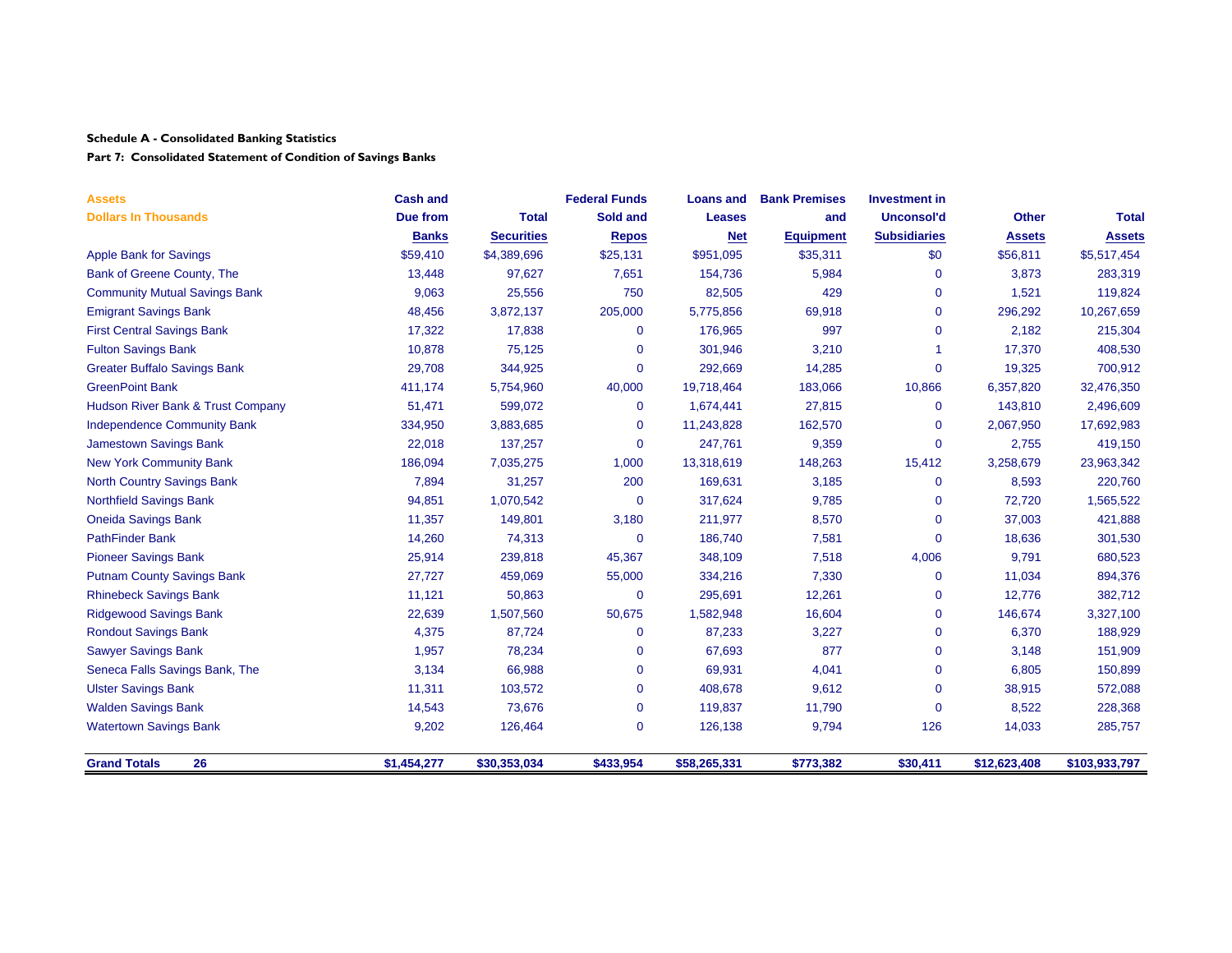## **Part 7: Consolidated Statement of Condition of Savings Banks (Continued)**

| <b>Liabilities</b>                   |                 | <b>Federal Funds</b> | <b>Other</b>    | <b>Subordinated</b> | All                |                    | <b>Total</b>   | <b>Total</b>       |
|--------------------------------------|-----------------|----------------------|-----------------|---------------------|--------------------|--------------------|----------------|--------------------|
| <b>Dollars In Thousands</b>          | <b>Total</b>    | <b>Bought</b>        | <b>Borrowed</b> | <b>Notes and</b>    | <b>Other</b>       | <b>Total</b>       | <b>Equity</b>  | <b>Liabilities</b> |
|                                      | <b>Deposits</b> | and Repos            | <b>Money</b>    | <b>Debentures</b>   | <b>Liabilities</b> | <b>Liabilities</b> | <b>Capital</b> | and Capital        |
| <b>Apple Bank for Savings</b>        | \$4,891,687     | \$0                  | \$1,998         | \$0                 | \$28,463           | \$4,922,148        | \$595,306      | \$5,517,454        |
| Bank of Greene County, The           | 248,223         | 0                    | 7,500           | $\mathbf 0$         | 744                | 256,467            | 26,852         | 283,319            |
| <b>Community Mutual Savings Bank</b> | 109,453         | $\Omega$             | 0               | $\mathbf 0$         | 1,236              | 110,689            | 9,135          | 119,824            |
| <b>Emigrant Savings Bank</b>         | 5,050,595       | 2,403,951            | 1,680,592       | $\mathbf 0$         | 123,570            | 9,258,708          | 1,008,951      | 10,267,659         |
| <b>First Central Savings Bank</b>    | 192,209         | 0                    | 8,000           | $\mathbf 0$         | 969                | 201,178            | 14,126         | 215,304            |
| <b>Fulton Savings Bank</b>           | 225,674         | 0                    | 132,450         | $\mathbf 0$         | 4,088              | 362,212            | 46,318         | 408,530            |
| <b>Greater Buffalo Savings Bank</b>  | 530,502         | 119,000              | 0               | $\Omega$            | 3,292              | 652,794            | 48,118         | 700,912            |
| <b>GreenPoint Bank</b>               | 12,924,190      | 8,249,658            | 3,825,015       | 184,474             | 501,707            | 25,685,044         | 6,791,306      | 32,476,350         |
| Hudson River Bank & Trust Company    | 1,805,090       | 19,734               | 370,178         | $\mathbf{0}$        | 25,464             | 2,220,466          | 276,143        | 2,496,609          |
| <b>Independence Community Bank</b>   | 9,448,882       | 2,923,012            | 2,588,960       | 396,332             | 202,838            | 15,560,024         | 2,132,959      | 17,692,983         |
| <b>Jamestown Savings Bank</b>        | 394,725         | 290                  | 0               | $\mathbf{0}$        | 686                | 395,701            | 23,449         | 419,150            |
| <b>New York Community Bank</b>       | 10,579,773      | 5,885,051            | 3,491,080       | $\mathbf 0$         | 305,522            | 20,261,426         | 3,701,916      | 23,963,342         |
| <b>North Country Savings Bank</b>    | 175,352         | 0                    | 14,831          | $\mathbf 0$         | 2,046              | 192,229            | 28,531         | 220,760            |
| <b>Northfield Savings Bank</b>       | 1,042,741       | 310,500              | 51,208          | $\mathbf 0$         | 8,949              | 1,413,398          | 152,124        | 1,565,522          |
| <b>Oneida Savings Bank</b>           | 304,573         | 0                    | 64,400          | $\mathbf 0$         | 4,768              | 373,741            | 48,147         | 421,888            |
| <b>PathFinder Bank</b>               | 238,253         | 3,400                | 32,001          | $\mathbf 0$         | 2,250              | 275,904            | 25,626         | 301,530            |
| <b>Pioneer Savings Bank</b>          | 602,643         | 0                    | 6,666           | $\mathbf 0$         | 1,367              | 610,676            | 69,847         | 680,523            |
| <b>Putnam County Savings Bank</b>    | 812,472         | $\Omega$             | $\Omega$        | $\mathbf 0$         | 1,865              | 814,337            | 80,039         | 894,376            |
| <b>Rhinebeck Savings Bank</b>        | 319,229         | $\overline{0}$       | 34,170          | $\mathbf 0$         | 1,717              | 355,116            | 27,596         | 382,712            |
| <b>Ridgewood Savings Bank</b>        | 2,677,275       | 20,000               | 100,750         | $\mathbf{0}$        | 25,718             | 2,823,743          | 503,357        | 3,327,100          |
| <b>Rondout Savings Bank</b>          | 150,105         | $\Omega$             | 14,343          | $\mathbf{0}$        | 1,239              | 165,687            | 23,242         | 188,929            |
| <b>Sawyer Savings Bank</b>           | 106,823         | 0                    | 30,000          | $\mathbf 0$         | 1,247              | 138,070            | 13,839         | 151,909            |
| Seneca Falls Savings Bank, The       | 111,150         | $\Omega$             | 29,494          | $\mathbf 0$         | 387                | 141,031            | 9,868          | 150,899            |
| <b>Ulster Savings Bank</b>           | 425,070         | $\Omega$             | 67,650          | $\mathbf{0}$        | 6,103              | 498,823            | 73,265         | 572,088            |
| <b>Walden Savings Bank</b>           | 207,863         | $\Omega$             | 0               | $\mathbf{0}$        | 1,301              | 209,164            | 19,204         | 228,368            |
| <b>Watertown Savings Bank</b>        | 243,665         | 0                    | 0               | $\mathbf 0$         | 1,791              | 245,456            | 40,301         | 285,757            |
| <b>Grand Totals</b><br>26            | \$53,818,217    | \$19,934,596         | \$12,551,286    | \$580,806           | \$1,259,327        | \$88,144,232       | \$15,789,565   | \$103,933,797      |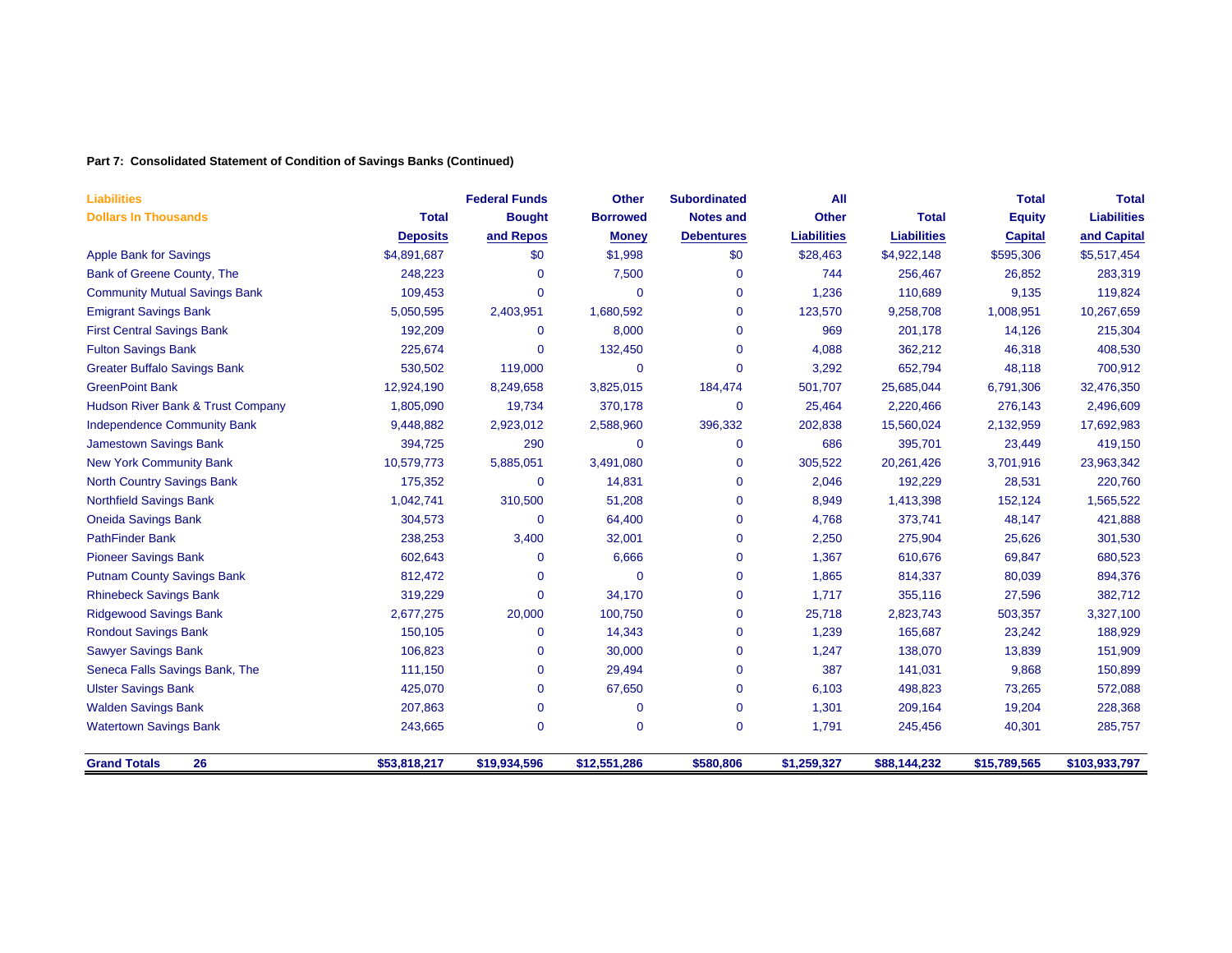#### **Part 8: Consolidated Statement of Condition of Savings and Loan Associations**

| <b>Assets</b>                                |                 |              | Cash,              |               |               |               |
|----------------------------------------------|-----------------|--------------|--------------------|---------------|---------------|---------------|
| <b>Dollars In Thousands</b>                  | <b>Mortgage</b> | <b>Other</b> | Deposits &         | <b>Fixed</b>  | <b>Other</b>  | <b>Total</b>  |
|                                              | Loans           | Loans        | <b>Investments</b> | <b>Assets</b> | <b>Assets</b> | <b>Assets</b> |
|                                              |                 |              |                    |               |               |               |
| Atlas Savings and Loan Association           | \$12,859        | \$2          | \$50,112           | \$1,120       | \$1,210       | \$65,303      |
| <b>Canisteo Savings and Loan Association</b> | 4,326           | 355          | 1,233              | 22            | 36            | 5,972         |
| Lake Shore Savings and Loan Association      | 189,728         | 10,608       | 111,393            | 6,786         | 11,402        | 329,917       |
| Medina Savings and Loan Association          | 16,560          | 4,441        | 11,596             | 901           | 449           | 33,947        |
|                                              |                 |              |                    |               |               |               |
| <b>Grand Totals</b>                          | \$223,473       | \$15,406     | \$174,334          | \$8,829       | \$13,097      | \$435,139     |

| <b>Liabilities</b>                           |                 |                 |                    |                    | <b>Total</b>   | <b>Total</b>       |  |
|----------------------------------------------|-----------------|-----------------|--------------------|--------------------|----------------|--------------------|--|
| <b>Dollars In Thousands</b>                  |                 | <b>Borrowed</b> | Other              | <b>Total</b>       | <b>Equity</b>  | <b>Liabilities</b> |  |
|                                              | <b>Deposits</b> | <b>Money</b>    | <b>Liabilities</b> | <b>Liabilities</b> | <b>Capital</b> | and Capital        |  |
|                                              |                 |                 |                    |                    |                |                    |  |
| Atlas Savings and Loan Association           | \$48,402        | \$0             | \$925              | \$49,327           | \$15,976       | \$65,303           |  |
| <b>Canisteo Savings and Loan Association</b> | 5,351           | $\mathbf 0$     | 11                 | 5,362              | 610            | 5,972              |  |
| Lake Shore Savings and Loan Association      | 245,703         | 54,357          | 2,942              | 303,002            | 26,915         | 329,917            |  |
| Medina Savings and Loan Association          | 28,003          | 2,000           | 30                 | 30,033             | 3,914          | 33,947             |  |
|                                              |                 |                 |                    |                    |                |                    |  |
| <b>Grand Totals</b>                          | \$327,459       | \$56,357        | \$3,908            | \$387,724          | \$47,415       | \$435,139          |  |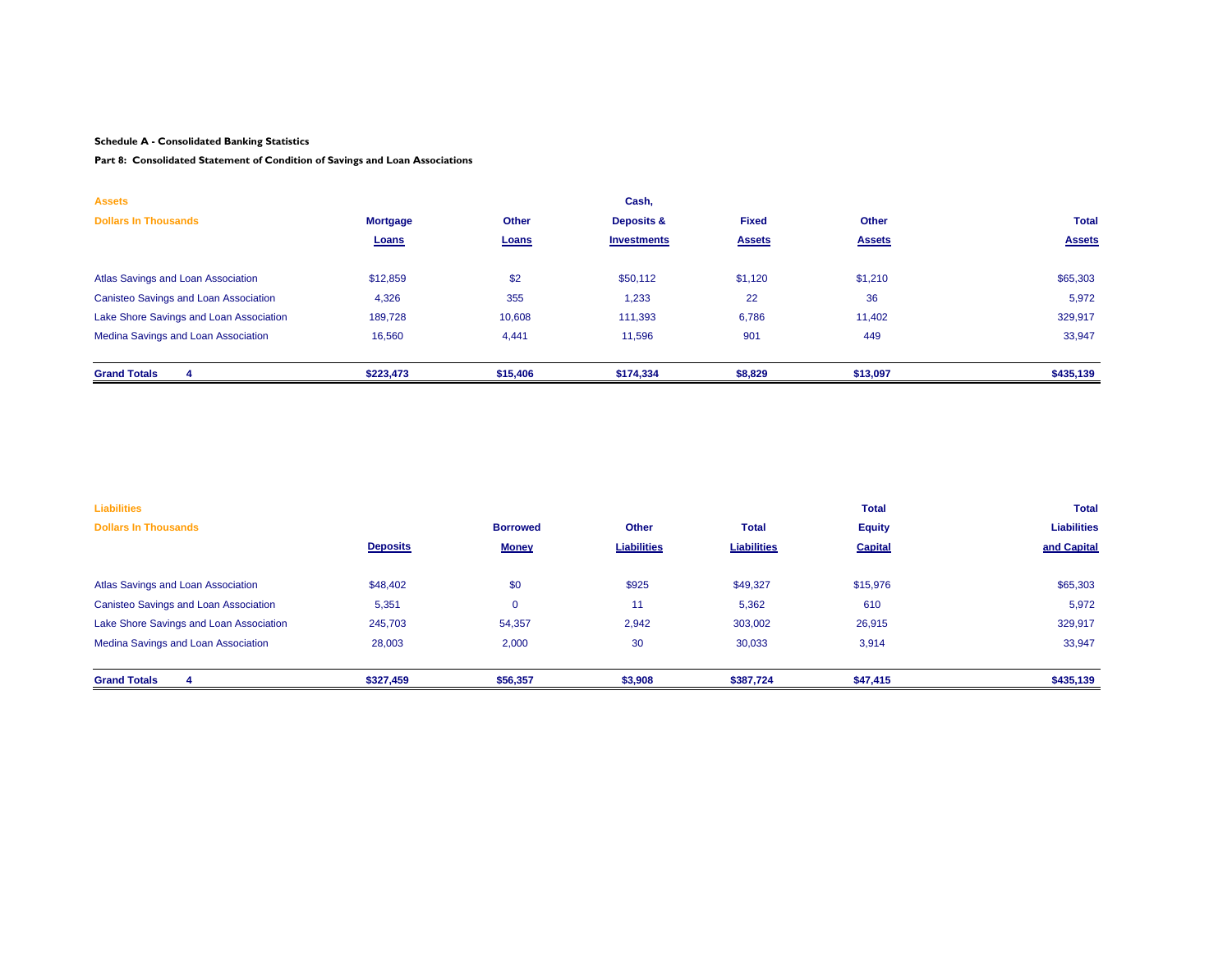#### **Part 9: Consolidated Statement of Condition of Safe Deposit Companies**

| <b>Assets</b><br><b>Dollars In Thousands</b> | <b>Cash and</b><br>Due from<br><b>Banks</b> | <b>Bond and Stock</b><br><b>Investments</b> | <b>Vaults</b><br>and Safes | <b>Furniture</b><br>and Fixtures | <b>Rentals and</b><br><b>Storage Chgs</b><br><b>Due-Accrued</b> | Other<br><b>Assets</b> | <b>Total</b><br><b>Assets</b> |
|----------------------------------------------|---------------------------------------------|---------------------------------------------|----------------------------|----------------------------------|-----------------------------------------------------------------|------------------------|-------------------------------|
| <b>Akron Safe Deposit Company</b>            | \$86                                        | \$169                                       | \$66                       | \$0                              | \$0                                                             | \$4                    | \$325                         |
| <b>China Safe Deposit Company</b>            | 1,183                                       |                                             | 132                        | 5                                | 5                                                               | 16                     | 1,341                         |
| Universal Safe Deposit Corp.                 | 121                                         |                                             | 0                          | 34                               | 51                                                              | 106                    | 312                           |
| <b>Zurich Depository Corporation</b>         | 406                                         | 213                                         | $\mathbf 0$                | 69                               | $\mathbf{0}$                                                    | 27                     | 715                           |
| <b>Grand Totals</b><br>Δ                     | \$1,796                                     | \$382                                       | \$198                      | \$108                            | \$56                                                            | \$153                  | \$2,693                       |

| <b>Liabilities and Capital</b><br><b>Dollars In Thousands</b> | Loans, Taxes<br>Interest &<br><b>Payables</b> | <b>Unearned</b><br><b>Rentals</b> | Other<br><b>Liablities</b> | <b>Capital</b><br><b>Stock</b> | Surplus &<br><b>Undivided Profit</b> | <b>Total Liabilities</b><br>and Capital |
|---------------------------------------------------------------|-----------------------------------------------|-----------------------------------|----------------------------|--------------------------------|--------------------------------------|-----------------------------------------|
| <b>Akron Safe Deposit Company</b>                             | \$0                                           | \$0                               | \$0                        | \$10                           | \$315                                | \$325                                   |
| China Safe Deposit Company                                    | 178                                           | 0                                 | $\mathbf{0}$               | 100                            | 0.063                                | 1,341                                   |
| Universal Safe Deposit Corp.                                  | 48                                            | 6                                 | 98                         | 250                            | (87)                                 | 312                                     |
| <b>Zurich Depository Corporation</b>                          | 62                                            | 385                               | 97                         | 100                            | 71                                   | 715                                     |
| <b>Grand Totals</b><br>4                                      | \$288                                         | \$391                             | \$195                      | \$460                          | \$1,362                              | \$2,693                                 |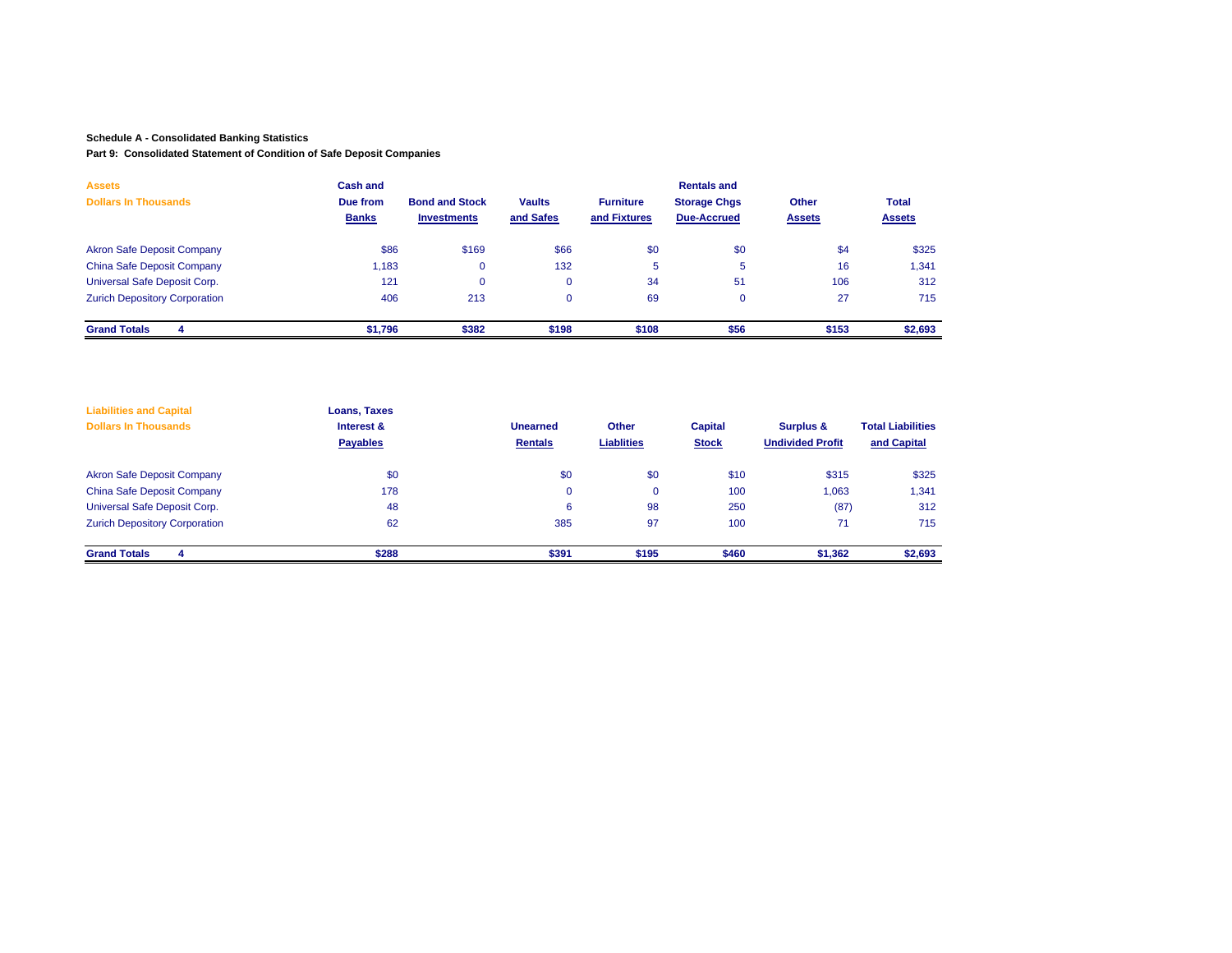#### **Schedule B - Supervised Institutions**

**Part 1: Summary of Supervised Institutions**

|                                         | <b>Numer of</b>      | <b>Domestic</b> |
|-----------------------------------------|----------------------|-----------------|
| <b>Type of Institution</b>              | <b>Institutions</b>  | <b>Branches</b> |
|                                         |                      |                 |
| <b>Commercial Banks</b>                 | 47                   | 224             |
| <b>Trust Companies</b>                  | 31                   | 1,667           |
| <b>Limited Purpose Trust Companies</b>  | 24                   | 29              |
| <b>Savings Banks</b>                    | 26                   | 723             |
| Savings & Loan Associations             | $\overline{4}$       | 12              |
| <b>Credit Unions</b>                    | 32                   | 64              |
| <b>Private Banker</b>                   | $\blacktriangleleft$ | 9               |
| <b>Investment Company (Article XII)</b> | 8                    | 11              |
| <b>Foreign Branches</b>                 | 85                   | 102             |
| <b>Foreign Agencies</b>                 | 25                   | 25              |
| Holding Companies - One Bank            | 34                   | 34              |
| Holding Companies - Multi Bank          | 16                   | 16              |
| <b>Mutual Holding Companies</b>         | 4                    | $\overline{4}$  |
| Safe Deposit Company                    | $\overline{4}$       | 6               |
| <b>Foreign Representative Offices</b>   | 45                   | 45              |
| <b>Licensed Lenders</b>                 | 14                   | 204             |
| <b>Sales Finance Companies</b>          | 110                  | 149             |
| <b>Premium Finance Agencies</b>         | 60                   | 66              |
| <b>Check Cashers</b>                    | 211                  | 670             |
| <b>Money Transmitters</b>               | 73                   | 285             |
| <b>Budget Planners</b>                  | 54                   | 75              |
| Mortgage Bankers                        | 273                  | 1,243           |
| Mortgage Brokers                        | 2,162                | 2,623           |
| <b>Mutual Investment Trusts</b>         |                      |                 |
| <b>Common Trust Funds</b>               | 71                   | 71              |
| <b>NYS Regulated Corporations</b>       | 4                    | $\overline{4}$  |
| <b>Charitable Foundations</b>           | 16                   | 16              |
| <b>Total</b>                            | 3,434                | 8,377           |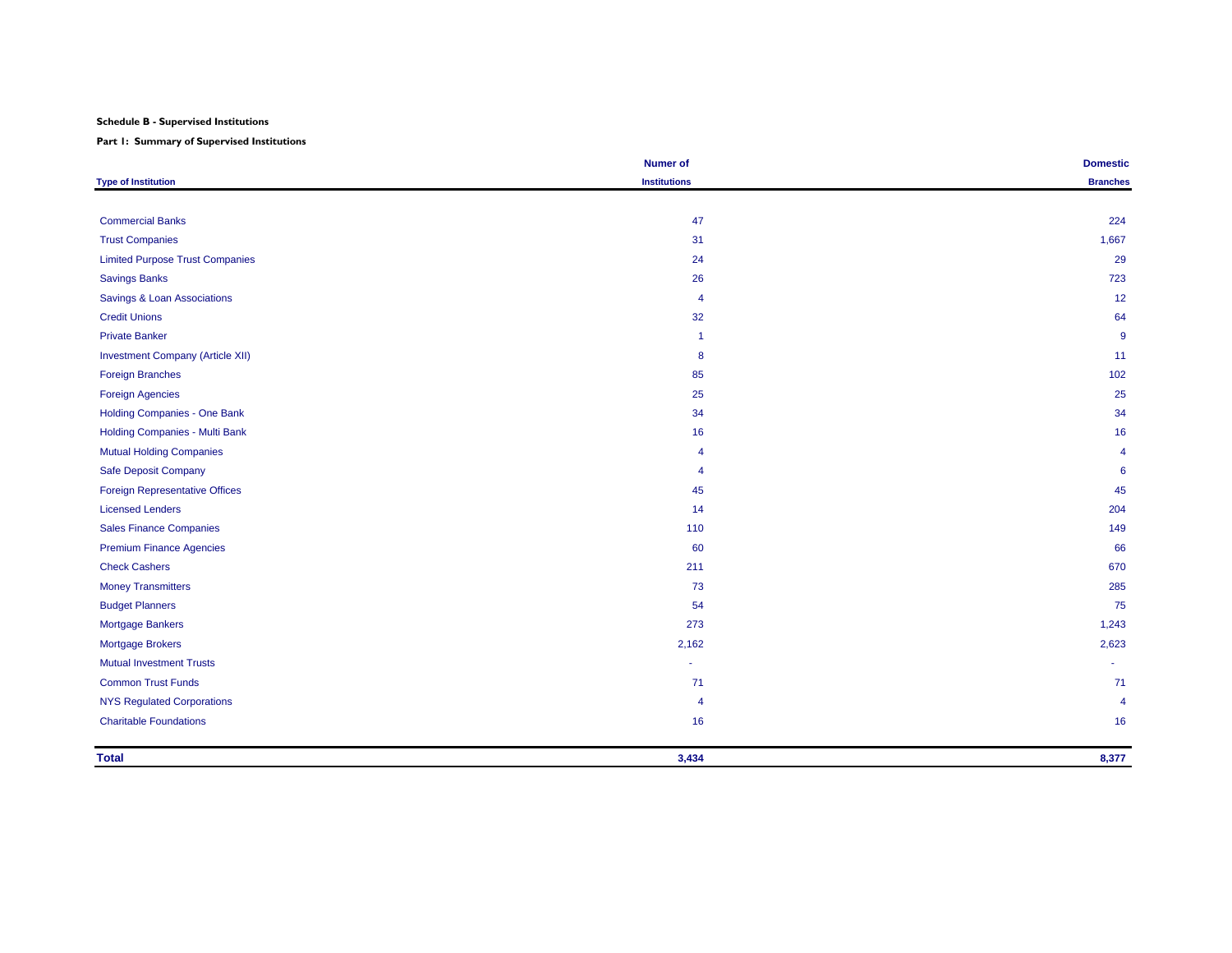#### **Schedule B - Supervised Institutions**

**Part 2: Detail of Supervised Institutions and Licensed Lenders**

|                                          |                            |                           | <b>Domestic</b> |                           |
|------------------------------------------|----------------------------|---------------------------|-----------------|---------------------------|
| <b>Name of Institution</b>               | <b>Address</b>             |                           | <b>Offices</b>  | <b>Charter or License</b> |
| <b>Commercial Banks</b>                  |                            |                           |                 |                           |
| <b>Adirondack Bank</b>                   | <b>185 Genesee Street</b>  | <b>Utica, NY 13501</b>    | 17              | December 30, 2003         |
| <b>Alden State Bank</b>                  | 13216 Broadway             | Alden, NY 14004           | $\overline{2}$  | September 30, 1916        |
| <b>Alpine Capital Bank</b>               | 680 Fifth Avenue           | New York, NY 10019        |                 | <b>February 29, 2000</b>  |
| Amerasia Bank                            | 41-04/41-06 Main Street    | Flushing, NY 11355        |                 | <b>February 16, 1988</b>  |
| <b>American Community Bank</b>           | 300 Glen Street            | Glen Cove, NY 11542       | $\overline{2}$  | October 20, 1999          |
| <b>Bank of Akron</b>                     | <b>46 Main Street</b>      | <b>Akron, NY 14001</b>    |                 | December 31, 1919         |
| <b>Bank of Cattaraugus</b>               | 24 Main Street             | Cattaraugus, NY 14719     |                 | March 30, 1892            |
| <b>Bank of Holland</b>                   | 12 South Main Street       | Holland, NY 14080         | $\overline{2}$  | October 21, 1893          |
| <b>Bank Leumi USA</b>                    | 579 Fifth Avenue           | New York, NY 10017        | 13              | July 15, 1968             |
| <b>BPD Bank</b>                          | 90 Broad Street            | New York, NY 10004        |                 | <b>January 24, 1986</b>   |
| <b>Cattaraugus County Bank</b>           | 116-120 Main Street        | Little Valley, NY 14755   | 5               | <b>January 2, 1902</b>    |
| <b>Citizens Bank of Cape Vincent</b>     | P.O. Box 277, 154 Broadway | Cape Vincent, NY 13618    | $\overline{2}$  | September 11, 1919        |
| <b>Community Bank of Sullivan County</b> | 4438 Route 42 North        | Thompson, NY 12701        | 3               | July 27, 1993             |
| <b>Community Capital Bank</b>            | 111 Livingston Street      | Brooklyn, NY 11201        | $\overline{2}$  | August 27, 1990           |
| <b>Country Bank</b>                      | 200 East 42nd Street       | New York, NY 10017        | 6               | April 20, 1988            |
| <b>CHB America Bank</b>                  | 241 Fifth Avenue           | New York, NY 10016        | 3               | October 10, 1990          |
| <b>Emigrant Bank</b>                     | 6 East 43rd Street         | New York, NY 10017        |                 | July 9, 2004              |
| <b>First American International Bank</b> | 5503 8th Avenue            | Brooklyn, NY 11220        | 5               | October 15, 1999          |
| <b>First Niagara Commercial Bank</b>     | <b>433 River Street</b>    | <b>Troy, NY 12180</b>     |                 | August 1, 2000            |
| First State Bank, Canisteo, N.Y.         | 3 Main Street              | Canisteo, NY 14823        | 3               | April 28, 1897            |
| <b>Genesee Regional Bank</b>             | 3380 Monroe Avenue         | Pittsford, NY 14618       | 4               | August 8, 1985            |
| <b>Gotham Bank of New York</b>           | 1412 Broadway              | New York, NY 10018        |                 | November 17, 1980         |
| <b>Great Eastern Bank</b>                | 235 Fifth Avenue           | New York, NY 10016        | 5               | December 29, 1986         |
| <b>Greene County Commercial Bank</b>     | 425 Main Street            | Catskill, NY 12414        |                 | May 20, 2004              |
| <b>Hamptons State Bank</b>               | 243 North Sea Road         | Southampton, NY 11968     |                 | August 17, 1998           |
| <b>Hudson River Commercial Bank</b>      | <b>72 Mohawk Street</b>    | <b>Cohoes, NY 12047</b>   |                 | November 14, 2002         |
| <b>Interaudi Bank</b>                    | 19 East 54th Street        | New York, NY 10022        | $\overline{2}$  | June 6, 1983              |
| <b>Liberty Bank of New York</b>          | 11 West 32nd Street        | New York, NY 10001        | $\overline{2}$  | <b>February 6, 1998</b>   |
| <b>Long Island Commercial Bank</b>       | <b>One Suffolk Square</b>  | Islandia, NY 11749        | 12              | November 13, 1989         |
| <b>Pathfinder Commercial Bank</b>        | 214 West First Street      | <b>Oswego, NY 13126</b>   |                 | October 23, 2002          |
| <b>Pioneer Commercial Bank</b>           | 21 Second Street           | <b>Troy, NY 12180</b>     |                 | November 15, 2004         |
| <b>Provident Municipal Bank</b>          | 400 Rella Boulevard        | Montebello, NY 10927      | $\overline{2}$  | April 18, 2002            |
| <b>PCSB Commercial Bank</b>              | Route 6 & Drewville Road   | Brewster, NY 10509        |                 | December 20, 2001         |
| <b>Redwood Bank</b>                      | 1000 Coffeen Street        | Watertown, NY 13601       | 8               | June 30, 2003             |
| <b>Riverside Bank</b>                    | 11-13 Garden Street        | Poughkeepsie, NY 12602    | $\overline{4}$  | <b>February 12, 1988</b>  |
| <b>Signature Bank</b>                    | 565 Fifth Avenue           | New York, NY 10017        | 12              | April 5, 2001             |
| <b>Sleepy Hollow Bank</b>                | 49 Beekman Avenue          | North Tarrytown, NY 10591 | 5               | July 8, 2002              |
| <b>State Bank of Chittenango</b>         | 101 Falls Boulevard        | Chittenango, NY 13037     |                 | February 23, 1923         |
| The Bank of Castile                      | 50 North Main Street       | Castile, NY 14427         | 13              | August 2, 1917            |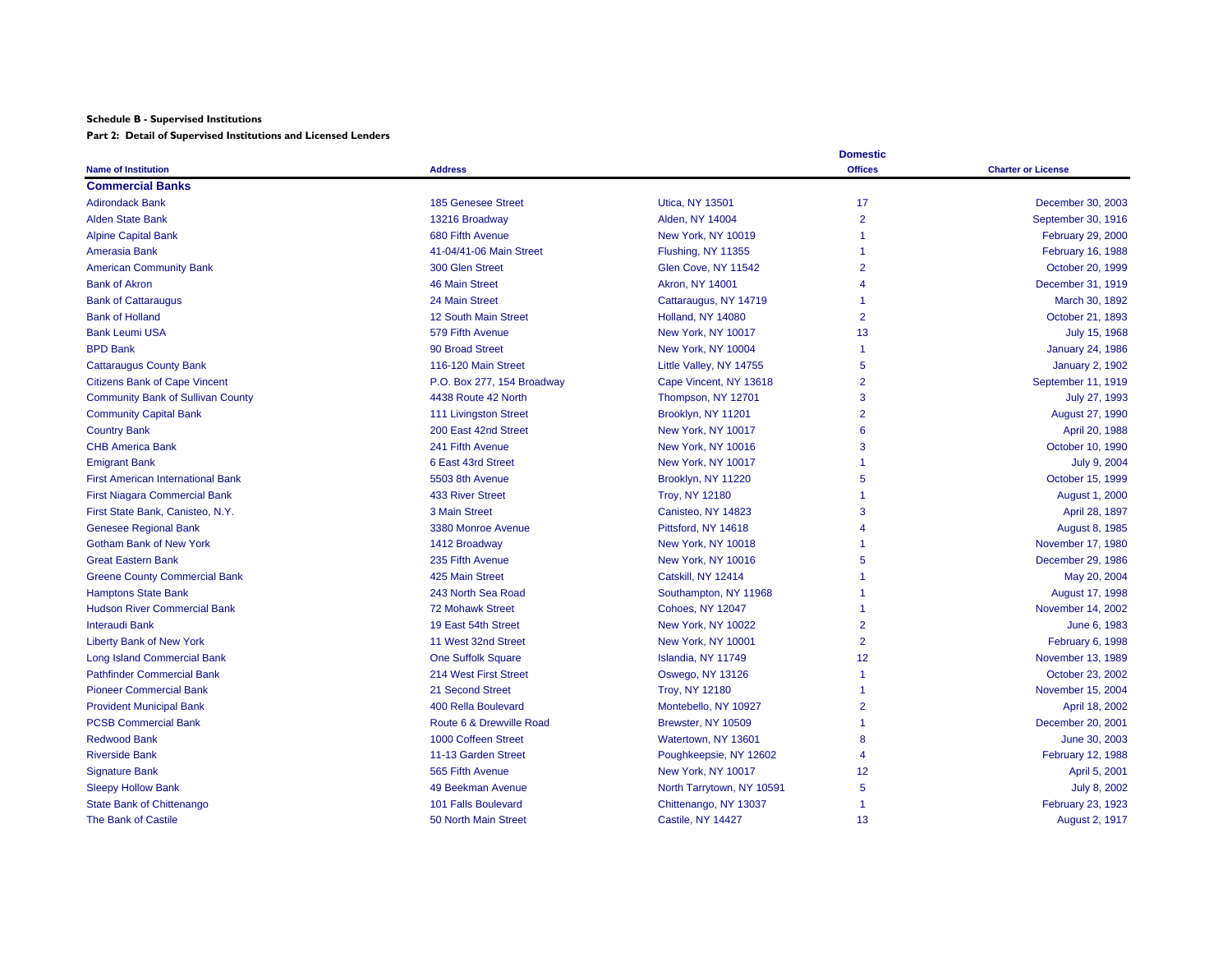| <b>The Berkshire Bank</b>                       | 4 East 39th Street                      | New York, NY 10016         | 8              | May 4, 1989             |
|-------------------------------------------------|-----------------------------------------|----------------------------|----------------|-------------------------|
| The Chinese American Bank                       | 77-79 Bowery                            | New York, NY 10002         | 3              | June 23, 1967           |
| The Park Avenue Bank                            | 460 Park Avenue, 15th Floor             | New York, NY 10022         | -1             | March 30, 2004          |
| <b>Tioga State Bank</b>                         | Main & Tioga Streets                    | Spencer, NY 14883          | 11             | March 22, 1884          |
| <b>Union State Bank</b>                         | 46 College Avenue                       | Nanuet, NY 10954           | 29             | November 18, 1969       |
| <b>United Orient Bank</b>                       | 10 Chatham Square                       | New York, NY 10038         | 3              | May 7, 1980             |
| <b>Victory State Bank</b>                       | 3155 Amboy Road,                        | Staten Island, NY 10306    | $\overline{4}$ | November 13, 1997       |
| Woori America Bank                              | 1250 Broadway                           | New York, NY 10001         | 13             | <b>January 20, 1984</b> |
| <b>Trust Companies</b>                          |                                         |                            |                |                         |
| <b>Amalgamated Bank</b>                         | 11-15 Union Square                      | New York, NY 10003         | 12             | March 16, 1923          |
| <b>Atlantic Bank of New York</b>                | 960-964 Avenue of the Americas          | New York, NY 10001         | 25             | April 1, 1926           |
| <b>Banco Popular North America</b>              | 7 West 51st Street                      | New York, NY 10019         | 138            | <b>January 1, 1999</b>  |
| <b>Bank of Millbrook</b>                        | <b>Franklin Avenue</b>                  | Millbrook, NY 12545        | $\overline{2}$ | March 14, 1891          |
| <b>Bank of Richmondville</b>                    | 5 East Main Street                      | Richmondville, NY 12149    | 3              | December 8, 1893        |
| <b>Bank of Smithtown</b>                        | 1 East Main Street                      | Smithtown, NY 11787        | 14             | May 4, 1923             |
| Bank of Tokyo - Mitsubishi Trust Company        | 1251 Avenue of the Americas, 14th Floor | New York, NY 10020         | 3              | September 15, 1955      |
| <b>Bank of Utica</b>                            | 220-222 Genesee Street                  | <b>Utica, NY 13502</b>     | -1             | September 30, 1958      |
| Capital Bank & Trust Company                    | 145 Wolf Road, Building F               | Colonie, NY 12205          | $\overline{2}$ | December 11, 1995       |
| <b>Chemung Canal Trust Company</b>              | One Chemung Canal Plaza                 | <b>Elmira, NY 14901</b>    | 14             | July 10, 1902           |
| Deutsche Bank Trust Company Americas            | 60 Wall Street                          | New York, NY 10005         | 3              | March 24, 1903          |
| <b>Fiduciary Trust Company International</b>    | 600 Fifth Avenue                        | New York, NY 10020         | -1             | November 17, 1930       |
| First Tier Bank & Trust                         | 107 Main Street                         | Salamanca, NY 14779        | 6              | February 14, 1902       |
| <b>Habib American Bank</b>                      | 99 Madison Avenue                       | New York, NY 10016         | 5              | November 7, 1983        |
| <b>Hudson Valley Bank</b>                       | 35 East Grassy Sprain Road              | Yonkers, NY 10710          | 21             | May 20, 1994            |
| <b>Israel Discount Bank of New York</b>         | 511 Fifth Avenue                        | New York, NY 10017         | 9              | July 17, 1922           |
| <b>Manufacturers and Traders Trust Company</b>  | One M & T Plaza                         | <b>Buffalo, NY 14240</b>   | 671            | June 27, 1893           |
| Mitsubishi Trust & Banking Corporation (U.S.A.) | 520 Madison Avenue (39th Floor)         | New York, NY 10022         | -1             | March 24, 1986          |
| Mizuho Corporate Bank (USA)                     | 1251 Avenue of the Americas             | New York, NY 10020         | $\overline{2}$ | November 29, 1974       |
| Mizuho Trust & Banking Co. (USA)                | 666 Fifth Avenue (Suite 802)            | New York, NY 10103         | -1             | October 22, 1987        |
| North Fork Bank                                 | 245 Love Lane                           | Mattituck, NY 11952        | 267            | July 28, 1988           |
| <b>Orange County Trust Company</b>              | 212 Dolson Avenue                       | Middletown, NY 10940       | 5              | May 3, 1892             |
| <b>Partners Trust Municipal Bank</b>            | 501 East main Street                    | Little Falls, NY 13365     | 12             | April 26, 1917          |
| <b>Solvay Bank</b>                              | 1537 Milton Avenue                      | Solvay, NY 13209           | $\overline{7}$ | March 20, 1917          |
| State Bank of Long Island                       | 699 Hillside Avenue                     | New Hyde Park, NY 11040    | 15             | November 1, 1966        |
| <b>Steuben Trust Company</b>                    | One Steuben Square                      | Hornell, NY 14843          | 11             | December 31, 1919       |
| The Adirondack Trust Company                    | 473 Broadway                            | Saratoga Springs, NY 12866 | 10             | September 19, 1901      |
| The Bank of New York                            | <b>One Wall Street</b>                  | New York, NY 10286         | 367            | February 16, 1871       |
| <b>Tompkins Trust Company</b>                   | 110 North Tioga Street                  | Ithaca, NY 14850           | 12             | September 18, 1891      |
| United States Trust Company of New York         | 114 West 47th Street                    | New York, NY 10036         | 6              | August 30, 1995         |
| <b>Wyoming County Bank</b>                      | 55 North Main Street                    | <b>Warsaw, NY 14569</b>    | 21             | November 29, 1913       |
| <b>Limited Purpose Trust Companies</b>          |                                         |                            |                |                         |

American Stock Transfer & Trust Company **1987** 59 Maiden Lane New York, NY 10038 1 December 31, 1987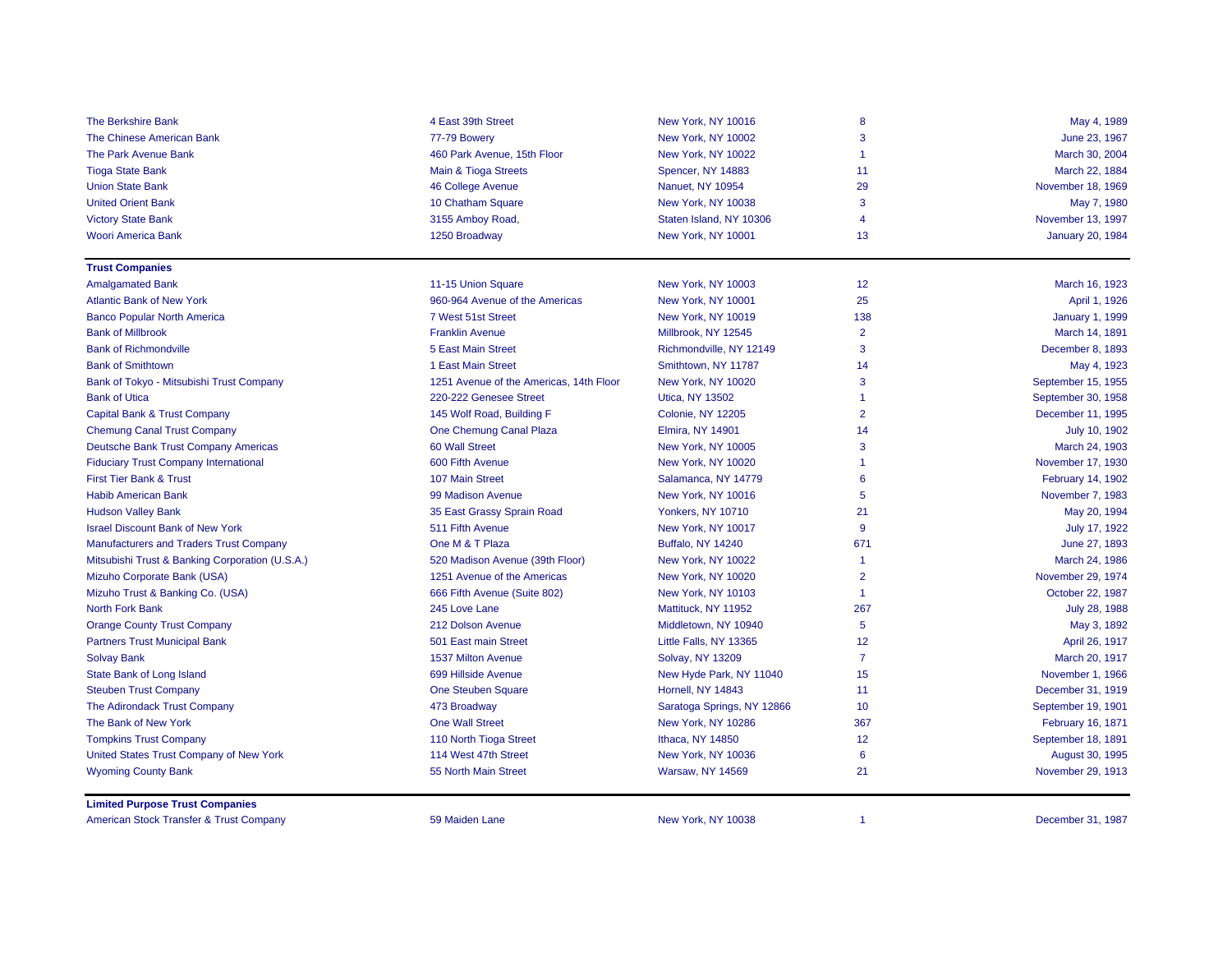| Bank of Bermuda (New York) Limited                    | 100 Wall Street               | New York, NY 10005       | -1             | July 3, 1989            |
|-------------------------------------------------------|-------------------------------|--------------------------|----------------|-------------------------|
| Brown Brothers Harriman Trust Company, LLC            | 140 Broadway                  | New York, NY 10005       | $\overline{2}$ | <b>January 13, 1984</b> |
| Computershare Trust Company of New York               | 88 Pine Street                | New York, NY 10005       | 1              | December 12, 2000       |
| <b>Continental Stock Transfer &amp; Trust Company</b> | 17 Battery Place              | New York, NY 10004       |                | May 1, 1974             |
| Deutsche Bank Trust Company New York                  | 280 Park Avenue               | New York, NY 10017       |                | May 5, 1995             |
| <b>Genesee Valley Trust Company</b>                   | 50 Office Park Way            | Pittsford, NY 14534      |                | March 30, 1994          |
| <b>HSBC New York Trust Company</b>                    | 452 Fifth Avenue              | New York, NY 10018       |                | November 8, 2004        |
| Law Debenture Trust Company of New York               | 767 Third Avenue              | New York, NY 10017       |                | May 8, 2002             |
| <b>Market Street Trust Company</b>                    | <b>80 East Market Street</b>  | Corning, NY 14830        |                | November 17, 1987       |
| <b>Mellon Securities Trust Company</b>                | 120 Broadway                  | New York, NY 10271       |                | September 12, 1985      |
| Mellon Trust of New York, LLC                         | 200 Park Avenue               | New York, NY 10166       |                | June 16, 1988           |
| New Commercial Bank of New York LLC                   | 320 Park Avenue               | New York, NY 10022       | 1              | June 24, 1988           |
| <b>New York Life Trust Company</b>                    | 51 Madison Avenue             | New York, NY 10010       | $\overline{2}$ | March 9, 1995           |
| <b>OFI Trust Company</b>                              | 2 World Financial Center      | New York, NY 10281       | 1              | April 14, 1988          |
| The Bank of New York Trust Company                    | 123 Main Street               | White Plains, NY 10601   | $\overline{2}$ | March 9, 1982           |
| The Bank of Nova Scotia Trust Company of New York     | One Liberty Plaza             | New York, NY 10006       | $\overline{1}$ | June 22, 1959           |
| The Depository Trust Company                          | 55 Water Street               | New York, NY 10041       |                | May 11, 1973            |
| The Dreyfus Trust Company                             | 144 Glenn Curtiss Boulevard   | Uniondale, NY 11556      |                | December 17, 1984       |
| The Goldman Sachs Trust Company                       | One New York Plaza            | New York, NY 10004       | 3              | <b>August 20, 1990</b>  |
| The Northern Trust Company of New York                | <b>40 Broad Street</b>        | New York, NY 10004       |                | June 29, 1989           |
| The Rockefeller Trust Company                         | 30 Rockefeller Plaza          | New York, NY 10012       |                | February 21, 1986       |
| <b>UFJ Trust Company of New York</b>                  | 666 Fifth Avenue              | New York, NY 10103       | -1             | September 26, 1988      |
| <b>Winthrop Trust Company</b>                         | 466 Lexington Avenue          | New York, NY 10017       | -1             | May 15, 1995            |
| <b>Savings Banks</b>                                  |                               |                          |                |                         |
| <b>Apple Bank For Savings</b>                         | 1395 Northern Boulevard       | Manhasset, NY 11030      | 54             | April 17, 1863          |
| <b>Community Mutual Savings Bank</b>                  | <b>40 East First Street</b>   | Mount Vernon, NY 10550   | 5              | February 1, 1980        |
| <b>Emigrant Savings Bank</b>                          | 5 East 42nd Street            | New York, NY 10017       | 47             | April 10, 1850          |
| <b>First Central Savings Bank</b>                     | 19-19 Francis Lewis Boulevard | Whitestone, NY 11357     | $\overline{4}$ | March 31, 1999          |
| <b>Fulton Savings Bank</b>                            | 75 South First Street         | Fulton, NY 13069         | 9              | <b>January 1, 1871</b>  |
| <b>Greater Buffalo Savings Bank</b>                   | 2421 Main Street              | <b>Buffalo, NY 14214</b> | 8              | October 8, 1999         |
| <b>GreenPoint Bank</b>                                | 807 Manhattan Avenue          | Brooklyn, NY 11222       | 101            | <b>January 1, 1868</b>  |
| Hudson River Bank & Trust Company                     | One Hudson City Centre        | Hudson, NY 12534         | 53             | April 4, 1850           |
| <b>Independence Community Bank</b>                    | <b>130 Court Street</b>       | Brooklyn, NY 11201       | 134            | April 7, 1992           |
| <b>Jamestown Savings Bank</b>                         | 311 East Fairmount Avenue     | Lakewood, NY 14750       | 11             | November 8, 1995        |
| <b>New York Community Bank</b>                        | 136-65 Roosevelt Avenue       | Flushing, NY 11354       | 167            | April 14, 1859          |
| <b>Northfield Savings Bank</b>                        | 1731 Victory Boulevard        | Staten Island, NY 10314  | 19             | July 8, 1993            |
| <b>Oneida Savings Bank</b>                            | 182 Main Street               | Oneida, NY 13421         | 8              | February 19, 1866       |
| <b>Pathfinder Bank</b>                                | 214 West First Street         | <b>Oswego, NY 13126</b>  | $\overline{7}$ | March 4, 1859           |
| <b>Pioneer Savings Bank</b>                           | 21 Second Street              | <b>Troy, NY 12180</b>    | 13             | July 1, 1972            |
| <b>Putnam County Savings Bank</b>                     | Route 6 & Drewville Road      | Brewster, NY 10509       | 9              | July 1, 1972            |
| <b>Rhinebeck Savings Bank</b>                         |                               |                          |                |                         |
|                                                       | 6414 Montgomery Street        | Rhinebeck, NY 12572      | 6              | April 12, 1860          |
| <b>Ridgewood Savings Bank</b>                         | 71-02 Forest Avenue           | Ridgewood, NY 11385      | 23             | May 18, 1921            |
| <b>Rondout Savings Bank</b>                           | 300 Broadway                  | Kingston, NY 12401       | $\overline{4}$ | <b>January 1, 1868</b>  |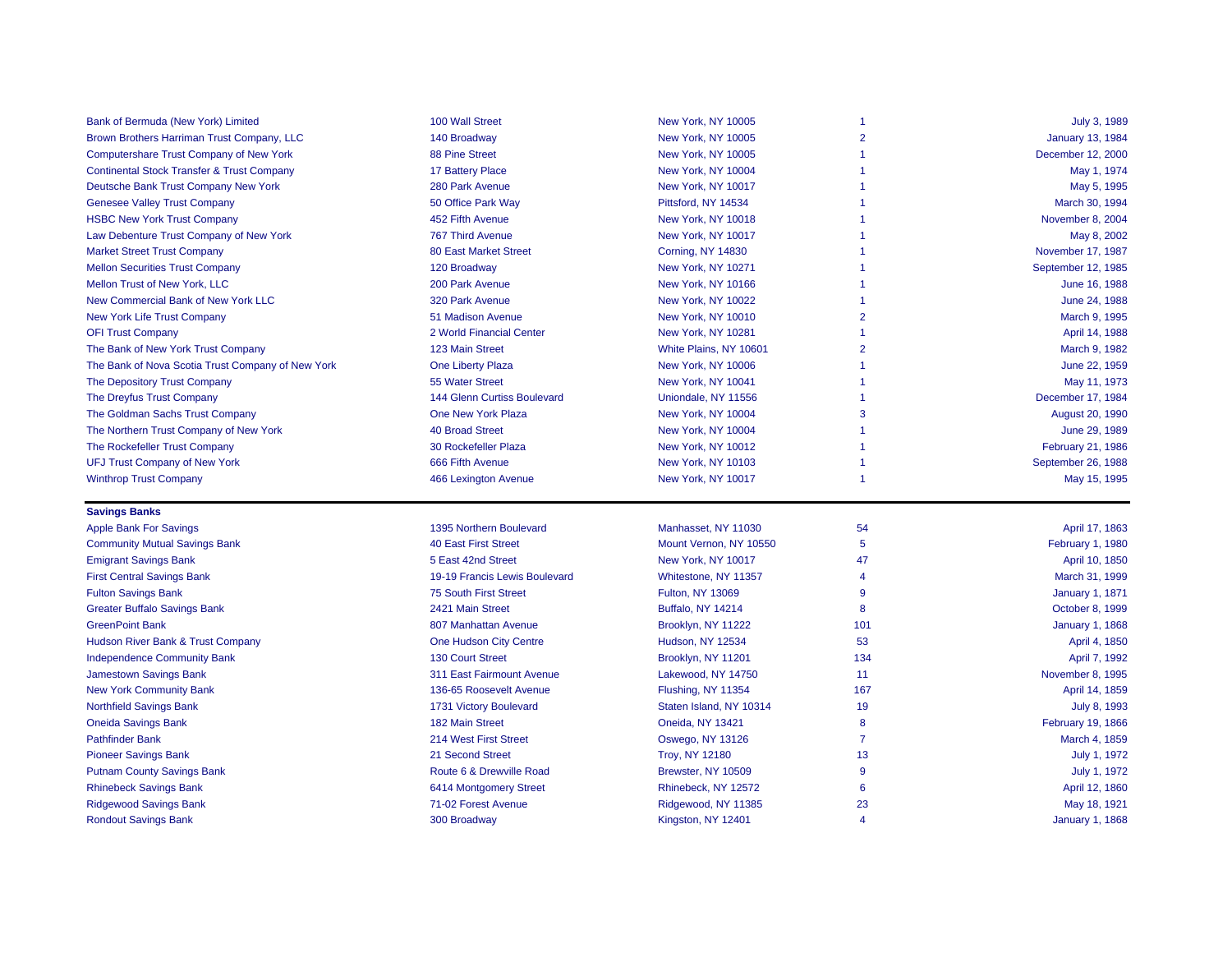| <b>Sawyer Savings Bank</b>                                            | <b>87 Market Street</b>                     | Saugerties, NY 12477       | 3              | July 1, 1972            |
|-----------------------------------------------------------------------|---------------------------------------------|----------------------------|----------------|-------------------------|
| The Bank of Greene County                                             | 425 Main Street                             | Catskill, NY 12414         | $\overline{7}$ | May 14, 1974            |
| The North Country Savings Bank                                        | 127 Main Street                             | <b>Canton, NY 13617</b>    | 5              | March 9, 1909           |
| The Seneca Falls Savings Bank                                         | 19 Cayuga Street                            | Seneca Falls, NY 13148     | 4              | June 21, 2004           |
| <b>Ulster Savings Bank</b>                                            | 280 Wall Street                             | Kingston, NY 12401         | 8              | April 12, 1851          |
| <b>Walden Savings Bank</b>                                            | 2 Bank Street                               | <b>Walden, NY 12586</b>    | 8              | <b>January 1, 1872</b>  |
| <b>Watertown Savings Bank</b>                                         | 111 Clinton Street                          | Watertown, NY 13601        | 6              | October 2, 1893         |
| <b>Savings &amp; Loan Associations</b>                                |                                             |                            |                |                         |
| Atlas Savings and Loan Association                                    | 689 Fifth Avenue                            | Brooklyn, NY 11215         | 1              | October 17, 1900        |
| Canisteo Savings and Loan Association                                 | 1 Main Street                               | Canisteo, NY 14823         | $\overline{1}$ | August 15, 1921         |
| Lake Shore Savings and Loan Association                               | 128 East Fourth Street                      | Dunkirk, NY 14048          | $\overline{7}$ | February 13, 1891       |
| Medina Savings and Loan Association                                   | 11182 Maple Ridge Road                      | <b>Medina, NY 14103</b>    | 3              | March 20, 1888          |
| <b>Credit Unions</b>                                                  |                                             |                            |                |                         |
| <b>Ambrac Credit Union</b>                                            | <b>70 Sayre Street</b>                      | <b>Buffalo, NY 14207</b>   | $\overline{1}$ | October 7, 1940         |
| <b>AmeriCU Credit Union</b>                                           | 1916 Black River Boulevard                  | Rome, NY 13440             | 10             | May 1, 2000             |
| <b>Bakery Salesmen Credit Union</b>                                   | 41-20 Crescent Street                       | Long Island City, NY 11101 | $\overline{1}$ | August 12, 1940         |
| Branch 6000 NALC Credit Union                                         | 630 Broadway                                | Amityville, NY 11701       | 1              | October 10, 1973        |
| <b>Buffalo Service Credit Union</b>                                   | 111 W. Huron St. Room 1104                  | <b>Buffalo, NY 14202</b>   | $\overline{4}$ | February 27, 1933       |
| <b>Central Credit Union</b>                                           | 95-25 Queens Boulevard, 10th Floor          | Rego Park, NY 11374        | $\overline{2}$ | <b>January 2, 1920</b>  |
| <b>CFCU Community Credit Union</b>                                    | 1030 Craft Road                             | Ithaca, NY 14850           | $\overline{7}$ | December 1, 1997        |
| <b>Director's Choice Credit Union</b>                                 | 426 New Karner Road                         | Albany, NY 12205           | 1              | <b>January 5, 2000</b>  |
| <b>Dressmakers Credit Union</b>                                       | 275 Seventh Avenue                          | New York, NY 10001         | 1              | November 24, 1937       |
| Empire Branch 36 National Association of Letter Carriers Credit Union | 347 West 41st Street, Suite 101             | New York, NY 10036         | 1              | <b>February 3, 1939</b> |
| <b>Empire State Credit Union</b>                                      | 385 West Route 59                           | Spring Valley, NY 10977    | 1              | August 30, 1920         |
| <b>Erie County Employees Credit Union</b>                             | 95 Franklin Street                          | <b>Buffalo, NY 14202</b>   | 1              | March 13, 1940          |
| <b>Excelsior Credit Union</b>                                         | 341 New Karner Road                         | <b>Albany, NY 12205</b>    | 1              | July 22, 1915           |
| <b>First Rochester Community Credit Union</b>                         | 1900 S. Clinton Avenue                      | Rochester, NY 14618        | $\overline{4}$ | November 9, 1931        |
| <b>GRS Employees Credit Union</b>                                     | 150 Sawgrass Drive                          | Rochester, NY 14602        | 1              | <b>February 4, 1955</b> |
| Holy Family Parish Credit Union                                       | <b>42 Lorenzo Street</b>                    | Rochester, NY 14611        | 1              | April 3, 1937           |
| <b>Hudson River Community Credit Union</b>                            | 312 Palmer Avenue                           | Corinth, NY 12822          | 1              | March 23, 1998          |
| <b>Independent Credit Union</b>                                       | 1609 Avenue Z                               | Brooklyn, NY 11235         | 1              | <b>January 16, 1922</b> |
| Jamaica Postal Credit Union                                           | 88-40 164th Street                          | Jamaica, NY 11431          | 1              | <b>February 5, 1931</b> |
| Jamestown Post Office Employees' Credit Union                         | 300 East Third Street                       | Jamestown, NY 14701        | 1              | November 30, 1928       |
| <b>Melrose Credit Union</b>                                           | 139-30 Queens Boulevard                     | Briarwood, NY 11435        | 1              | May 27, 1922            |
| Middle Village Credit Union                                           | 78-09 Metropolitan Avenue                   | Middle Village, NY 11379   | 1              | <b>January 2, 1924</b>  |
| <b>Montauk Credit Union</b>                                           | 111 West 26th Street                        | New York, NY 10001         | $\overline{2}$ | March 20, 1922          |
| <b>Municipal Credit Union</b>                                         | <b>22 Cortlandt Street</b>                  | New York, NY 10007         | 9              | November 15, 1916       |
| Newspaper Employees Credit Union                                      | 645 Albany Shaker Road                      | <b>Albany, NY 12211</b>    |                | May 31, 1933            |
| Niagara Dupont Employees Credit Union                                 | 5301 Buffalo Ave. & 26th St. PO Box 787     | Niagara Falls, NY 14302    | 1              | May 3, 1934             |
| Niagara Falls Penn Central Employees Credit Union                     | 8612 Buffalo Avenue                         | Niagara Falls, NY 14304    | 1              | <b>January 12, 1939</b> |
| Norton-Troy Employees Credit Union                                    | Norton-Troy Co. Building 10th Ave & 25th St | Watervliet, NY 12189       | 1              | March 3, 1939           |
| Poughkeepsie Public School Credit Union                               | May & Forbus Street                         | Poughkeepsie, NY 12601     | 1              | March 4, 1937           |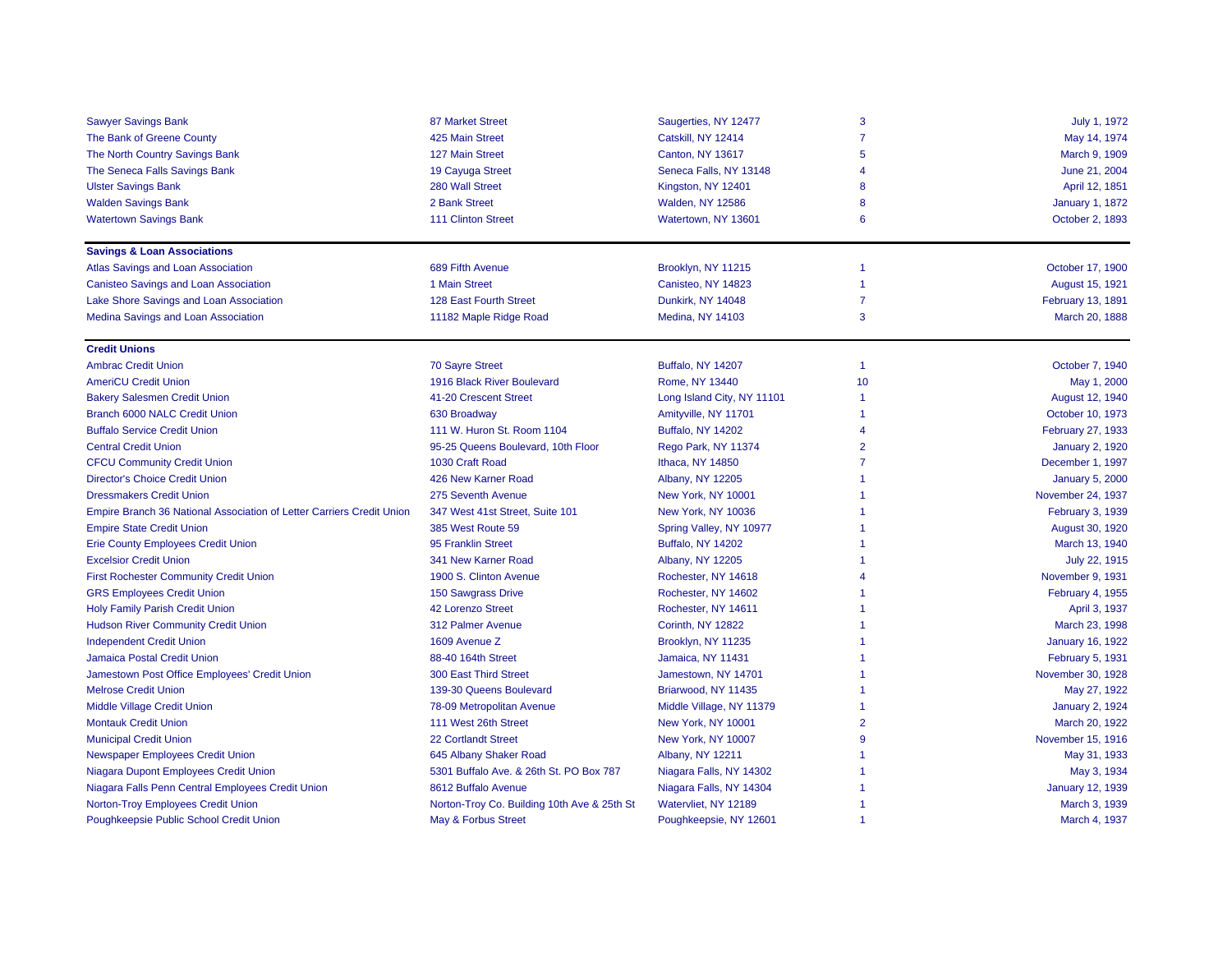| <b>Progressive Credit Union</b>                       | 370 Seventh Avenue, Suite 1400                                   | New York, NY 10001        | $\overline{2}$ | July 15, 1918            |  |
|-------------------------------------------------------|------------------------------------------------------------------|---------------------------|----------------|--------------------------|--|
| The Niagara Frontier Federal Employees Credit Union   | 615 Main Street                                                  | Niagara Falls, NY 14302   | $\overline{1}$ | <b>February 5, 1931</b>  |  |
| <b>Yonkers Postal Employees Credit Union</b>          | 75 Main Street                                                   | <b>Yonkers, NY 10702</b>  | $\overline{1}$ | March 26, 1934           |  |
| <b>Private Bankers</b>                                |                                                                  |                           |                |                          |  |
| Brown Brothers Harriman & Co.                         | 140 Broadway                                                     | New York, NY 10005        | 9              | June 15, 1934            |  |
| <b>Investment Company (Article XII)</b>               |                                                                  |                           |                |                          |  |
| <b>American Express Banking Corp</b>                  | American Express Tower World Financial Center New York, NY 10285 |                           | $\overline{1}$ | April 1, 1998            |  |
| AIG Finance Holdings, Inc.                            | <b>70 Pine Street</b>                                            | New York, NY 10270        | $\overline{1}$ | October 23, 1996         |  |
| <b>Fiduciary Investment Corporation</b>               | 600 Fifth Avenue                                                 | New York, NY 10020        | $\overline{1}$ | February 27, 1970        |  |
| <b>French American Banking Corporation</b>            | <b>787 Seventh Avenue</b>                                        | New York, NY 10019        | 3              | May 21, 1919             |  |
| <b>GE Capital International Financing Corporation</b> | 335 Madison Avenue                                               | New York, NY 10017        | -1             | November 13, 2000        |  |
| Merrill Lynch International Finance Corporation       | Merrill Lynch World Financial Center                             | New York, NY 10281        | -1             | March 27, 1984           |  |
| Skandinaviska Enskilda Banken Corporation             | 245 Park Avenue                                                  | New York, NY 10167        | -1             | July 23, 1982            |  |
| <b>Sterling Banking Corporation</b>                   | 650 Fifth Avenue                                                 | New York, NY 10019        | -1             | August 30, 1951          |  |
| <b>Foreign Branches</b>                               |                                                                  |                           |                |                          |  |
| Allied Irish Banks, p.l.c.                            | 405 Park Avenue                                                  | New York, NY 10022        | $\overline{1}$ | December 12, 1977        |  |
| ABN AMRO Bank N.V.                                    | 55 East 52nd Street                                              | <b>New York, NY 10055</b> | $\overline{2}$ | January 31, 1941         |  |
| Banca di Roma S.p.A.                                  | 34 East 51st Street                                              | New York, NY 10022        | -1             | July 1, 2002             |  |
| Banca Intesa S.p.A.                                   | 1 William Street                                                 | New York, NY 10004        | $\overline{2}$ | April 19, 2000           |  |
| Banca Monte dei Paschi di Siena S.p.A.                | 55 East 59th Street                                              | New York, NY 10022        | -1             | February 4, 1983         |  |
| Banca Nazionale del Lavoro                            | 51 West 52st Street                                              | New York, NY 10019        | -1             | March 7, 1962            |  |
| Banco de La Nacion Argentina                          | 225 Park Avenue                                                  | New York, NY 10169        | -1             | August 21, 1973          |  |
| Banco do Brasil, S.A.                                 | 600 Fifth Avenue                                                 | New York, NY 10020        | -1             | March 25, 1969           |  |
| Banco Bilbao Vizcaya Argentaria, S.A.                 | 1345 Avenue of the Americas                                      | <b>New York, NY 10105</b> | -1             | October 1, 1988          |  |
| Banco Commercial Portugues, S.A.                      | 2 Wall Street                                                    | New York, NY 10005        | -1             | August 14, 2000          |  |
| Banco Espanol de Credito, S.A.                        | 730 Fifth Avenue                                                 | New York, NY 10019        | -1             | <b>February 22, 1984</b> |  |
| Banco Espirito Santo, S.A.                            | 320 Park Avenue                                                  | New York, NY 10022        | -1             | May 6, 1988              |  |
| Banco Itau, S.A.                                      | 540 Madison Avenue                                               | New York, NY 10022        | $\overline{1}$ | October 2, 1979          |  |
| Banco Popular de Puerto Rico                          | 5 West 51st Street                                               | New York, NY 10019        | $\overline{2}$ | <b>January 1, 1999</b>   |  |
| Banco Santander Central Hispano, S.A.                 | 45 East 53rd Street                                              | New York, NY 10022        | -1             | April 12, 1977           |  |
| <b>Bank of Baroda</b>                                 | <b>One Park Avenue</b>                                           | New York, NY 10016        | -1             | December 4, 1978         |  |
| <b>Bank of India</b>                                  | 277 Park Avenue                                                  | New York, NY 10172        | -1             | December 1, 1978         |  |
| <b>Bank of Montreal</b>                               | 3 Times Square                                                   | New York, NY 10036        | -1             | September 1, 1911        |  |
| Bank Hapoalim B.M.                                    | 1177 Avenue of the Americas                                      | New York, NY 10036        | $\overline{2}$ | November 19, 1974        |  |
| <b>Barclays Bank PLC</b>                              | 200 Park Avenue                                                  | New York, NY 10166        | $\overline{2}$ | September 1, 1911        |  |
| Bayerische Hypo-und Verinsbank Aktiengesellschaft     | 150 East 42nd Street                                             | New York, NY 10017        | -1             | July 17, 1974            |  |
| <b>BNP Paribas</b>                                    | 787 7th Avenue                                                   | New York, NY 10019        | $\overline{2}$ | November 3, 1976         |  |
| Caixa Geral de Depositos, S.A.                        | 280 Park Avenue, 28th Floor (East Building)                      | New York, NY 10017        | -1             | May 7, 1999              |  |
| Calyon                                                | 1301 Avenue of the Americas                                      | New York, NY 10019        | -1             | December 5, 1979         |  |
| Chang Hwa Commercial Bank, Ltd.                       | 685 Third Avenue                                                 | New York, NY 10017        | -1             | August 4, 1989           |  |
| Chinatrust Commercial Bank, Ltd.                      | 366 Madison Avenue                                               | New York, NY 10017        | -1             | December 25, 1998        |  |
|                                                       |                                                                  |                           |                |                          |  |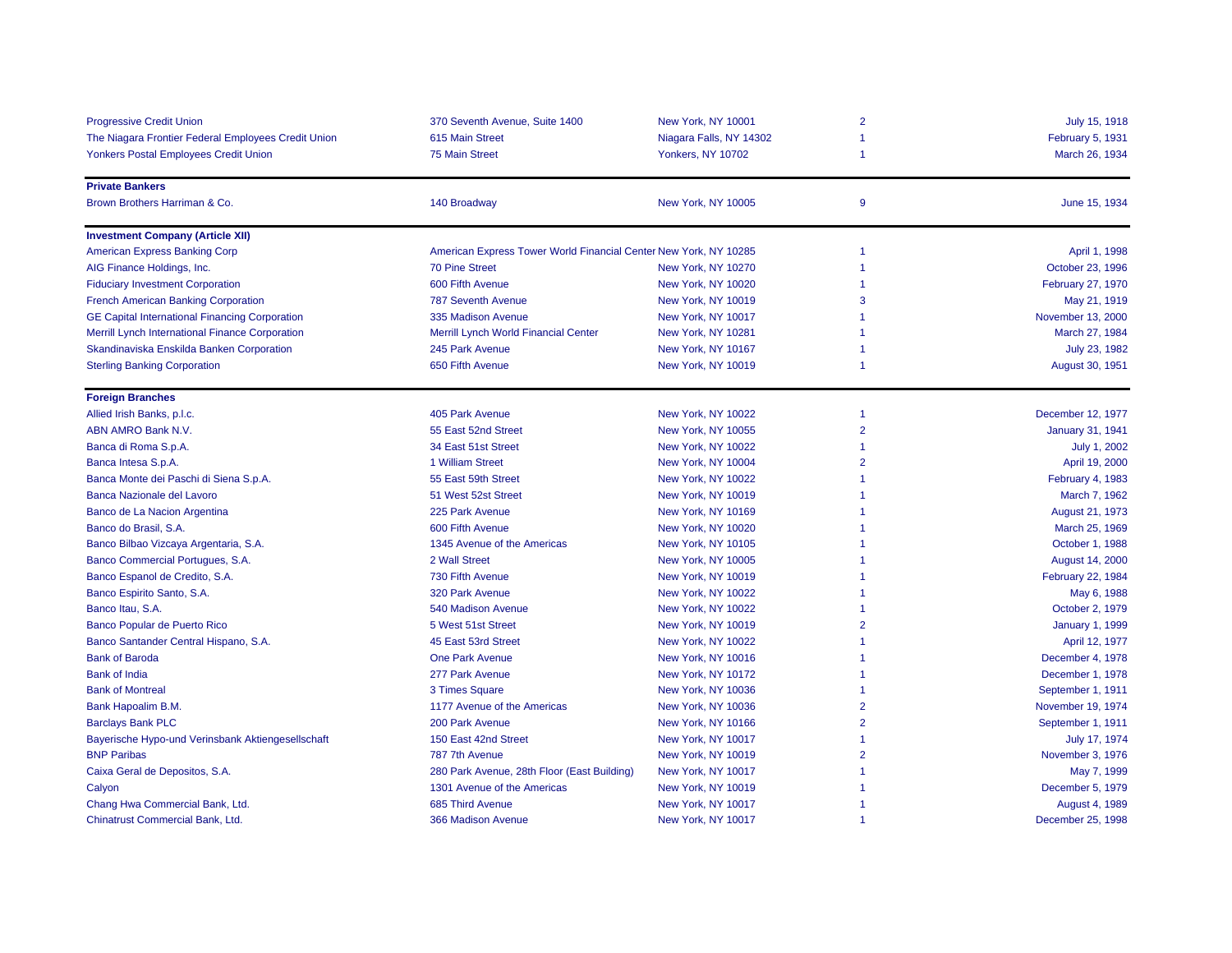| <b>Chohung Bank</b>                                               | 320 Park Avenue, 27th Floor             | New York, NY 10022 |                | December 6, 1977        |
|-------------------------------------------------------------------|-----------------------------------------|--------------------|----------------|-------------------------|
| <b>Commerzbank Aktiengesellschaft</b>                             | <b>Two World Financial Center</b>       | New York, NY 10281 |                | August 20, 1971         |
| Cooperatieve Centrale Raiffeisen-Boeren Leenbank BA, Rabobank Ned | 245 Park Avenue                         | New York, NY 10167 |                | December 19, 1995       |
| <b>Credit Industriel et Commercial</b>                            | 520 Madison Avenue                      | New York, NY 10022 | 1              | December 10, 1991       |
| <b>Credit Suisse First Boston</b>                                 | 11 Madison Avenue                       | New York, NY 10010 | 1              | April 8, 1940           |
| Danske Bank A/S                                                   | 299 Park Avenue                         | New York, NY 10171 |                | December 13, 1985       |
| Depfa Bank plc                                                    | 623 Fifth Avenue, 22nd floor            | New York, NY 10022 | 1              | June 26, 2003           |
| Deutsche Bank AG                                                  | <b>60 Wall Street</b>                   | New York, NY 10005 | 4              | July 15, 1978           |
| Dexia Bank Belgium, S.A.                                          | 445 Park Avenue                         | New York, NY 10022 |                | March 29, 2002          |
| Dexia Credit Local S.A.                                           | 445 Park Avenue                         | New York, NY 10022 | 1              | November 5, 1990        |
| <b>DnB NOR Bank ASA</b>                                           | 200 Park Avenue                         | New York, NY 10022 | 1              | <b>January 19, 2004</b> |
| <b>Dresdner Bank AG</b>                                           | <b>75 Wall Street</b>                   | New York, NY 10005 | $\overline{2}$ | September 14, 1972      |
| DZ Bank AG Deutsche Zentral-Genossenschaftsbank                   | 609 Fifth Avenue                        | New York, NY 10017 |                | November 22, 1976       |
| Eurohypo Aktiengesellschaft                                       | 1114 Avenue of the Americas             | New York, NY 10036 |                | December 17, 2002       |
| Fortis Bank S.A./N.V.                                             | 520 Madison Avenue                      | New York, NY 10022 |                | November 15, 2002       |
| <b>Habib Bank Limited</b>                                         | <b>44 Wall Street</b>                   | New York, NY 10005 | 1              | February 19, 1971       |
| <b>HSH Nordbank AG</b>                                            | 230 Park Avenue                         | New York, NY 10169 | 1              | September 24, 2002      |
| <b>Industrial Bank of Korea</b>                                   | 1250 Broadway                           | New York, NY 10001 |                | November 1, 1990        |
| <b>Kookmin Bank</b>                                               | 565 Fifth Avenue                        | New York, NY 10017 | $\overline{2}$ | <b>January 4, 1999</b>  |
| <b>KBC Bank N.V.</b>                                              | 125 West 55th Street                    | New York, NY 10019 |                | June 4, 1998            |
| Landesbank Baden - Wurttemberg                                    | 280 Park Avenue                         | New York, NY 10017 | 1              | December 1, 1998        |
| Landesbank Hessen - Thuringen Girozentrale                        | 420 Fifth Avenue                        | New York, NY 10018 |                | <b>January 2, 1981</b>  |
| Lloyds TSB Bank plc                                               | 1251 Avenue of the Americas             | New York, NY 10020 |                | October 1, 1971         |
| <b>Malayan Banking Berhad</b>                                     | 400 Park Avenue                         | New York, NY 10022 | 1              | March 28, 1984          |
| Mashreg Bank psc                                                  | 255 Fifth Avenue                        | New York, NY 10016 |                | <b>January 24, 1989</b> |
| Mizuho Corporate Bank, Ltd.                                       | 1251 Avenue of the Americas             | New York, NY 10020 | 3              | August 22, 1956         |
| <b>Natexis Banques Populaire</b>                                  | 1251 Avenue of the Americas             | New York, NY 10020 |                | December 22, 1976       |
| National Bank of Canada                                           | 65 East 55th Street                     | New York, NY 10022 | 1              | November 1, 1979        |
| National Bank of Egypt                                            | 40 East 52nd Street                     | New York, NY 10022 |                | December 6, 2000        |
| <b>National Bank of Pakistan</b>                                  | 100 Wall Street, 21st Floor             | New York, NY 10005 |                | July 23, 1964           |
| Norddeutsche Landesbank Girozentrale                              | 1114 Avenue of the Americas, 37th Floor | New York, NY 10036 |                | February 15, 1991       |
| Nordea Bank Finland Plc                                           | 437 Madison Avenue                      | New York, NY 10022 |                | October 1, 2001         |
| Nordea Bank Norge ASA                                             | 437 Madison Avenue                      | New York, NY 10022 |                | April 11, 1987          |
| <b>Philippine National Bank</b>                                   | 546 Fifth Avenue (8th Floor)            | New York, NY 10036 |                | February 3, 1917        |
| <b>Shinhan Bank</b>                                               | 800 Third Avenue                        | New York, NY 10022 |                | June 10, 1989           |
| <b>Shinkin Central Bank</b>                                       | 1251 Avenue of the Americas             | New York, NY 10020 |                | October 10, 1987        |
| Skandinaviska Enskilda Banken                                     | 245 Park Avenue                         | New York, NY 10167 | 1              | October 9, 1987         |
| <b>Societe Generale</b>                                           | 1221 Avenue of the Americas             | New York, NY 10020 | 1              | November 8, 1978        |
| <b>Standard Chartered Bank</b>                                    | <b>One Madison Avenue</b>               | New York, NY 10010 | $\overline{2}$ | May 25, 1976            |
| <b>State Bank of India</b>                                        | <b>460 Park Avenue</b>                  | New York, NY 10022 | $\overline{2}$ | November 26, 1971       |
| <b>Sumitomo Mitsui Banking Corporation</b>                        | 277 Park Avenue                         | New York, NY 10172 |                | March 17, 2003          |
| Svenska Handelsbanken AB                                          | 875 Third Avenue                        | New York, NY 10022 |                | May 8, 1987             |
| Swedbank (ForeningsSparbanken AB)                                 | <b>One Penn Plaza</b>                   | New York, NY 10119 |                | <b>January 23, 1991</b> |
| <b>T.C. Ziraat Bankasi</b>                                        | 330 Madison Avenue                      | New York, NY 10017 |                | September 1, 1983       |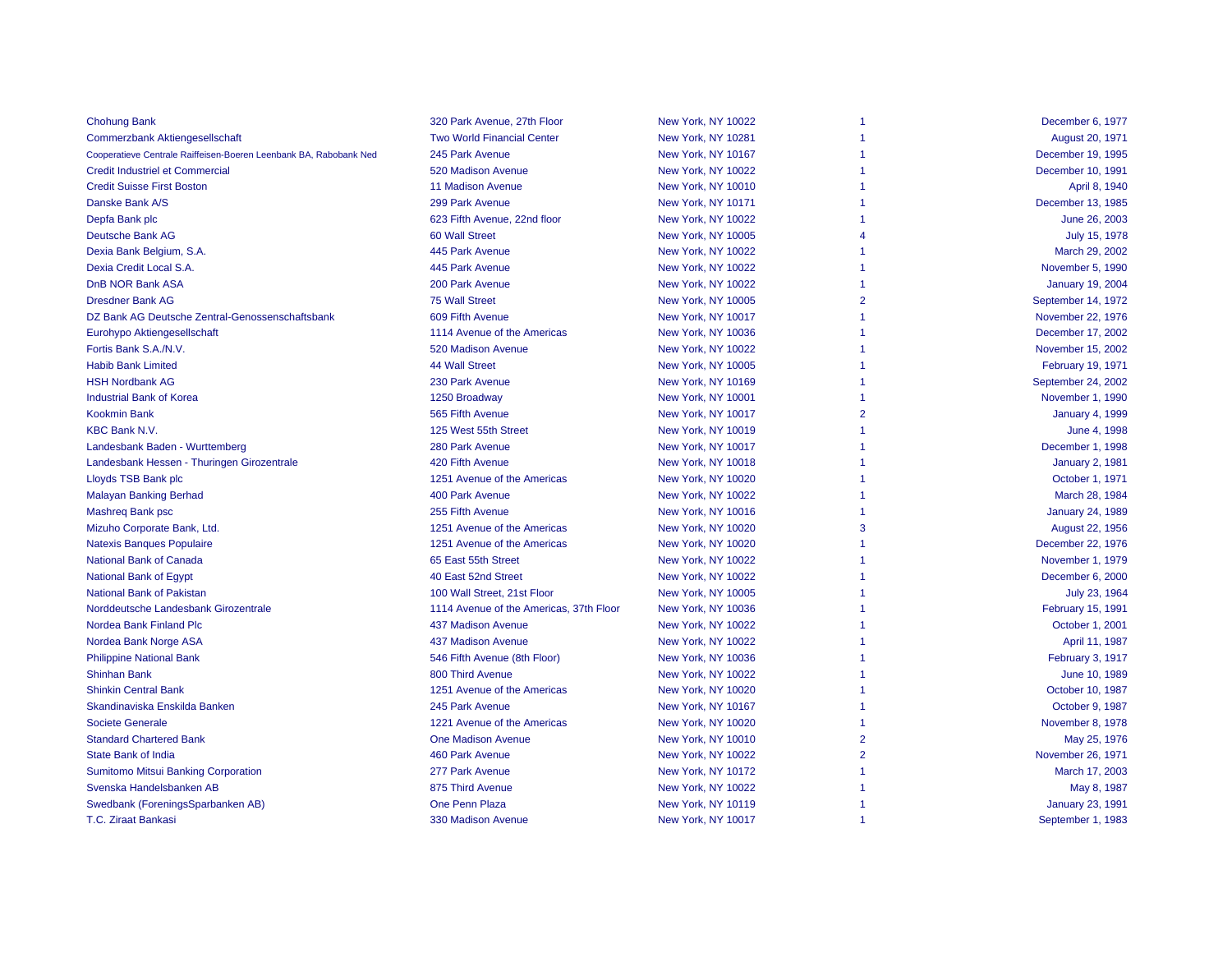| The Bank of Tokyo - Mitsubishi, Ltd.               | 1251 Avenue of the Americas, 14th Floor                          | New York, NY 10020 |                | October 2, 1952         |
|----------------------------------------------------|------------------------------------------------------------------|--------------------|----------------|-------------------------|
| The Chiba Bank, Ltd.                               | 1133 Avenue of the Americas (15th Floor)                         | New York, NY 10036 |                | March 3, 1987           |
| The Gunma Bank, Ltd.                               | 245 Park Avenue (29th Floor)                                     | New York, NY 10167 |                | <b>January 20, 1988</b> |
| The Korea Development Bank                         | 320 Park Avenue                                                  | New York, NY 10022 |                | April 1, 1997           |
| The Mitsubishi Trust and Banking Corporation       | 520 Madison Avenue (39th Floor)                                  | New York, NY 10022 | 1              | December 11, 1973       |
| <b>The Norinchukin Bank</b>                        | 245 Park Avenue (29th Floor)                                     | New York, NY 10167 | 1              | July 8, 1984            |
| The Royal Bank of Scotland Plc                     | 101 Park Avenue, 10th & 11th Floor                               | New York, NY 10178 | $\overline{2}$ | June 6, 1985            |
| The Shoko Chukin Bank                              | 666 Fifth Avenue                                                 | New York, NY 10103 |                | October 11, 1986        |
| The Sumitomo Trust and Banking Company Limited     | 527 Madison Avenue (3rd Floor)                                   | New York, NY 10022 |                | September 20, 1976      |
| The Toronto-Dominion Bank                          | 31 West 52nd Street                                              | New York, NY 10019 | 1              | February 28, 1919       |
| Turkiye Vakiflar Bankasi T.A.O.                    | 680 Fifth Avenue                                                 | New York, NY 10019 |                | December 3, 1991        |
| <b>United Bank Limited</b>                         | 80 Broad Street                                                  | New York, NY 10004 | -1             | April 5, 1977           |
| UniCredito Italiano S.p.A.                         | 430 Park Avenue                                                  | New York, NY 10022 |                | July 31, 1973           |
| <b>UFJ Bank Limited</b>                            | Park Avenue Plaza, 55 East 52nd Street                           | New York, NY 10055 |                | March 22, 1963          |
| <b>WestLB AG</b>                                   | 1211 Avenue of the Americas                                      | New York, NY 10036 | $\overline{2}$ | August 11, 1975         |
| <b>Foreign Agencies</b>                            |                                                                  |                    |                |                         |
| American Express Bank Ltd.                         | American Express Tower World Financial Center New York, NY 10285 |                    |                | May 2, 1919             |
| Banco de la Provincia de Buenos Aires              | 609 Fifth Avenue                                                 | New York, NY 10017 |                | December 5, 1979        |
| Banco de Bogota                                    | 375 Park Avenue                                                  | New York, NY 10152 | -1             | March 6, 1974           |
| Banco Industrial de Venezuela, C.A.                | 900 Third Avenue                                                 | New York, NY 10022 |                | September 10, 1975      |
| Banco Latinoamericano de Exportaciones, S.A.       | 708 Third Avenue                                                 | New York, NY 10017 |                | November 4, 1988        |
| Banco Mercantil C.A., S.A.C.A., S.A.I.C.A.         | 11 East 51st Street                                              | New York, NY 10022 |                | October 1, 1987         |
| <b>Banco Nacional de Mexico</b>                    | 767 Fifth Avenue                                                 | New York, NY 10153 |                | July 11, 1929           |
| <b>Bank of Taiwan</b>                              | 100 Wall Street                                                  | New York, NY 10005 |                | May 3, 1990             |
| Bank Leumi Le-Israel B.M.                          | 562 Fifth Avenue                                                 | New York, NY 10036 |                | September 2, 1959       |
| Beogradska Banka dd                                | C/O NYS Banking Department One State Street New York, NY 10004   |                    |                | July 27, 1982           |
| <b>Canadian Imperial Bank of Commerce</b>          | 425 Lexington Avenue                                             | New York, NY 10017 | 1              | September 1, 1911       |
| Chiao Tung Bank Co., Ltd.                          | One World Financial Center (30th Floor)                          | New York, NY 10281 |                | March 19, 1993          |
| <b>First Commercial Bank</b>                       | 750 Third Avenue                                                 | New York, NY 10017 |                | October 5, 1989         |
| Hana Bank                                          | 650 Fifth Avenue                                                 | New York, NY 10019 |                | December 6, 1977        |
| Hua Nan Commercial Bank, Ltd.                      | 330 Madison Avenue                                               | New York, NY 10017 |                | June 8, 1990            |
| Jugobanka dd                                       | C/O NYS Banking Department One State Street New York, NY 10004   |                    |                | June 6, 1980            |
| <b>Oversea-Chinese Banking Corporation Limited</b> | 1700 Broadway                                                    | New York, NY 10019 |                | April 8, 1981           |
| P.T. Bank Negara Indonesia (Persero) Tbk           | One Exchange Plaza, 55 Broadway                                  | New York, NY 10006 |                | August 3, 1983          |
| P.T. Bank Rakyat Indonesia (Persero)               | <b>14 Wall Street</b>                                            | New York, NY 10005 |                | April 7, 1988           |
| Taipeibank                                         | 100 Wall Street                                                  | New York, NY 10005 |                | March 11, 1991          |
| The Bank of Nova Scotia                            | One Liberty Plaza, 22nd-26th Floors                              | New York, NY 10006 |                | September 1, 1911       |
| The International Commercial Bank of China         | 59-65 Liberty Street                                             | New York, NY 10005 |                | April 2, 1936           |
| The Shizuoka Bank, Ltd.                            | 101 East 52nd Street                                             | New York, NY 10022 |                | May 5, 1989             |
| <b>United Overseas Bank Limited</b>                | 592 Fifth Avenue                                                 | New York, NY 10036 |                | September 8, 1976       |
| <b>Woori Bank</b>                                  | 245 Park Avenue (41st Floor)                                     | New York, NY 10167 | 1              | March 3, 1976           |

**Holding Companies - One Bank**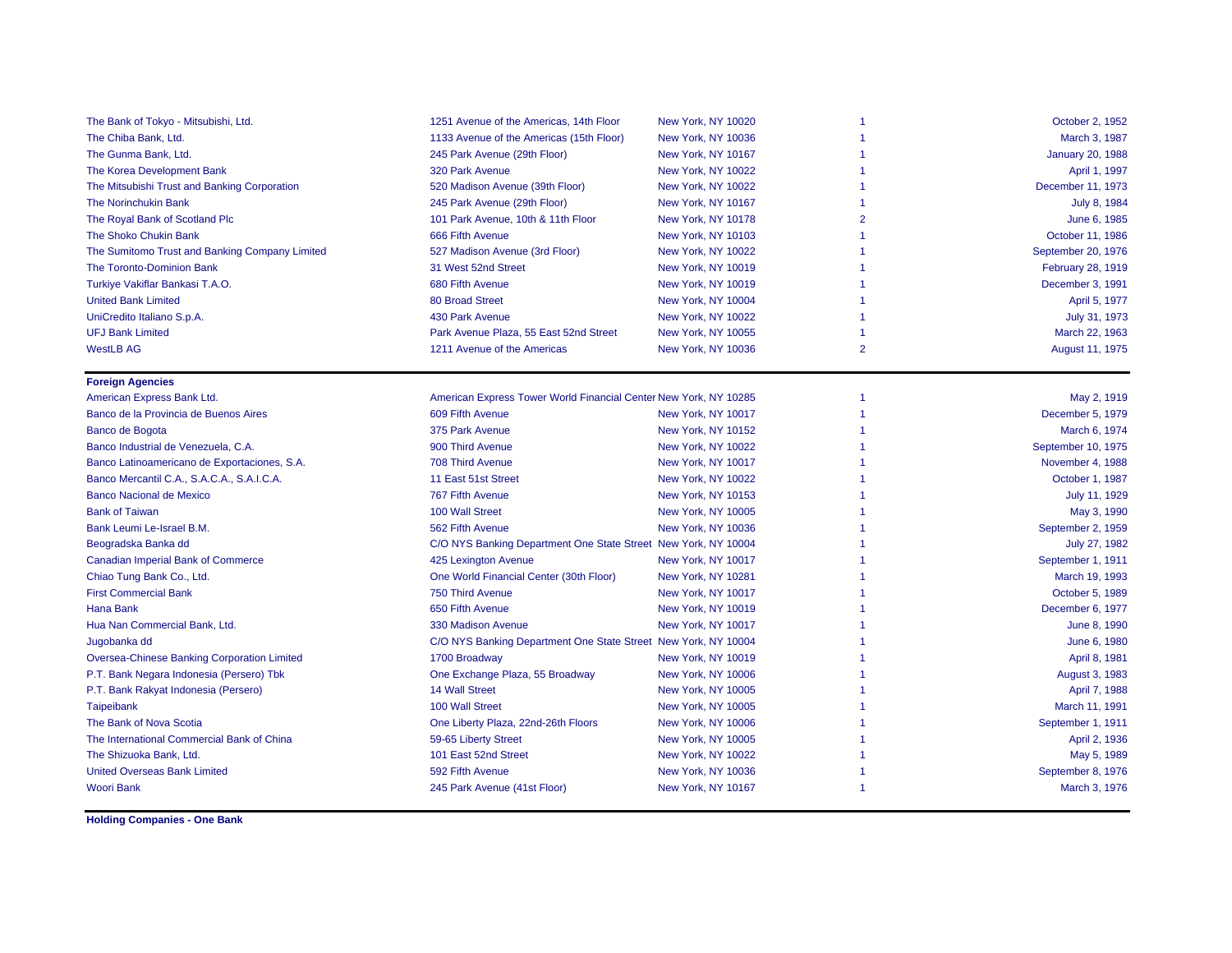| Bermuda (U.S.) Holdings Limited                    | 350 Park Avenue                                                  | New York, NY 10022         | -1 | August 10, 1983         |
|----------------------------------------------------|------------------------------------------------------------------|----------------------------|----|-------------------------|
| <b>Brown Brothers Harriman &amp; Co</b>            | 140 Broadway                                                     | New York, NY 10005         |    | March 1, 1990           |
| C.C. Bancorp, Inc.                                 | 116-120 Main Street                                              | Little Valley, NY 14755    |    | July 16, 2001           |
| <b>Canisteo Valley Corporation</b>                 | 3 Main Street                                                    | Canisteo, NY 14823         |    | September 30, 1998      |
| <b>Chemung Financial Corporation</b>               | 1 Chemung Canal Plaza                                            | <b>Elmira, NY 14901</b>    |    | June 1, 1985            |
| Country Bank Holding Company, Inc.                 | 200 East 42nd Street                                             | New York, NY 10017         |    | October 31, 2003        |
| <b>CAB Holdings LLC</b>                            | 77-79 Bowery                                                     | New York, NY 10022         |    | November 30, 1998       |
| <b>Depository Trust &amp; Clearing Corporation</b> | 55 Water Street                                                  | New York, NY 10041         |    | March 22, 1999          |
| Discount Bancorp, Inc.                             | 511 Fifth Avenue                                                 | New York, NY 10017         |    | March 23, 2000          |
| Great Lakes Bancorp, Inc.                          | 2421 Main Street                                                 | <b>Buffalo, NY 14214</b>   |    | May 1, 2003             |
| Greene County Bancorp, Inc.                        | 425 Main Street                                                  | Catskill, NY 12414         |    | December 30, 1998       |
| <b>GreenPoint Financial Corp</b>                   | 807 Manhattan Avenue                                             | Brooklyn, NY 11222         |    | <b>January 28, 1994</b> |
| Holland Bancorp, Inc.                              | 12 South Main Street                                             | Holland, NY 14080          |    | <b>January 31, 2001</b> |
| Hudson River Bancorp, Inc.                         | <b>One Hudson City Centre</b>                                    | <b>Hudson, NY 12534</b>    |    | June 30, 1998           |
| Hudson Valley Holding Corp.                        | 21 Scarsdale Road                                                | Yonkers, NY 10707          |    | December 31, 1983       |
| Independence Community Bank Corp.                  | 195 Montague Street                                              | Brooklyn, NY 11201         |    | March 13, 1998          |
| Long Island Financial Corp.                        | <b>One Suffolk Square</b>                                        | Islandia, NY 11722         |    | <b>January 28, 1999</b> |
| Millbrook Bank System, Inc.                        | Franklin Avenue, PO Box AF                                       | Millbrook, NY 12545        |    | April 13, 1998          |
| New York Community Bancorp, Inc.                   | 136-65 Roosevelt Avenue                                          | Flushing, NY 11354         |    | November 23, 1993       |
| Northern New York Bancorp, Inc.                    | 1000 Coffeen Street                                              | Watertown, NY 13601        |    | June 30, 2003           |
| <b>Northern Trust Corporation</b>                  | 50 South LaSalle Street                                          | Chicago, IL 60675          |    | December 1, 1971        |
| Northfield Holdings Corp.                          | 1731 Victory Boulevard                                           | Staten Island, NY 10314    | 1  | December 31, 2002       |
| Pathfinder Bancorp, Inc.                           | 214 West First Street                                            | Oswego, NY 13126           | 1  | December 31, 1997       |
| Popular, Inc.                                      | Popular Center Building 208 Ponce de Leon Ave Hato Rey, PR 00918 |                            |    | August 1, 1985          |
| Sleepy Hollow Bancorp, Inc.                        | 49 Beekman Avenue                                                | Sleepy Hollow, NY 10591    |    | July 1, 2003            |
| Smithtown Bancorp Inc.                             | <b>One East Main Street</b>                                      | Smithtown, NY 11787        |    | November 1, 1984        |
| Solvay Bank Corp.                                  | 1537 Milton Avenue                                               | Solvay, NY 13209           | 1  | June 30, 1987           |
| State Bancorp, Inc.                                | 2 Jericho Plaza                                                  | Jericho, NY 11753          | 1  | June 24, 1986           |
| <b>Steuben Trust Corporation</b>                   | <b>One Steuben Square</b>                                        | Hornell, NY 14843          | 1  | July 31, 1990           |
| <b>TSB Services Inc.</b>                           | <b>One Main Street</b>                                           | Spencer, NY 14883          |    | March 16, 1984          |
| <b>U.S. Trust Corporation</b>                      | 114 West 47th Street                                             | New York, NY 10036         |    | May 24, 1995            |
| U.S.B. Holding Co., Inc.                           | 100 Dutch Hill Road                                              | Orangeburg, NY 10962       |    | <b>January 11, 1983</b> |
| VSB Bancorp, Inc.                                  | 3155 Amboy Road                                                  | Staten Island, NY 10306    |    | May 30, 2003            |
| 473 Broadway Holding Corp.                         | 473 Broadway                                                     | Saratoga Springs, NY 12866 | -1 | June 17, 1926           |
| <b>Holding Companies - Multi Bank</b>              |                                                                  |                            |    |                         |
| Adirondack Bancorp, Inc.                           | 185 Genesee Street                                               | <b>Utica, NY 13501</b>     | 1  | December 30, 2003       |
| <b>Bank Leumi le-Israel Corp</b>                   | 579 Fifth Avenue                                                 | New York, NY 10014         |    | December 24, 1984       |
| Berkshire Bancorp Inc.                             | 160 Broadway                                                     | New York, NY 10038         | 1  | <b>January 4, 1999</b>  |
| <b>Deutsche Bank Trust Corporation</b>             | <b>60 Wall Street</b>                                            | New York, NY 10005         |    | May 31, 1966            |
| Emigrant Bancorp, Inc.                             | 5 East 42nd Street                                               | New York, NY 10017         |    | November 8, 1994        |
| Financial Institutions, Inc.                       | 220 Libery Street P.O. Box 227                                   | <b>Warsaw, NY 14569</b>    |    | September 15, 1931      |
| M & T Bank Corporation                             | One M & T Plaza                                                  | <b>Buffalo, NY 14240</b>   |    | December 31, 1969       |
| <b>Mellon Financial Corporation</b>                | <b>One Mellon Bank Center</b>                                    | Pittsburgh, PA 15258       | -1 | November 28, 1972       |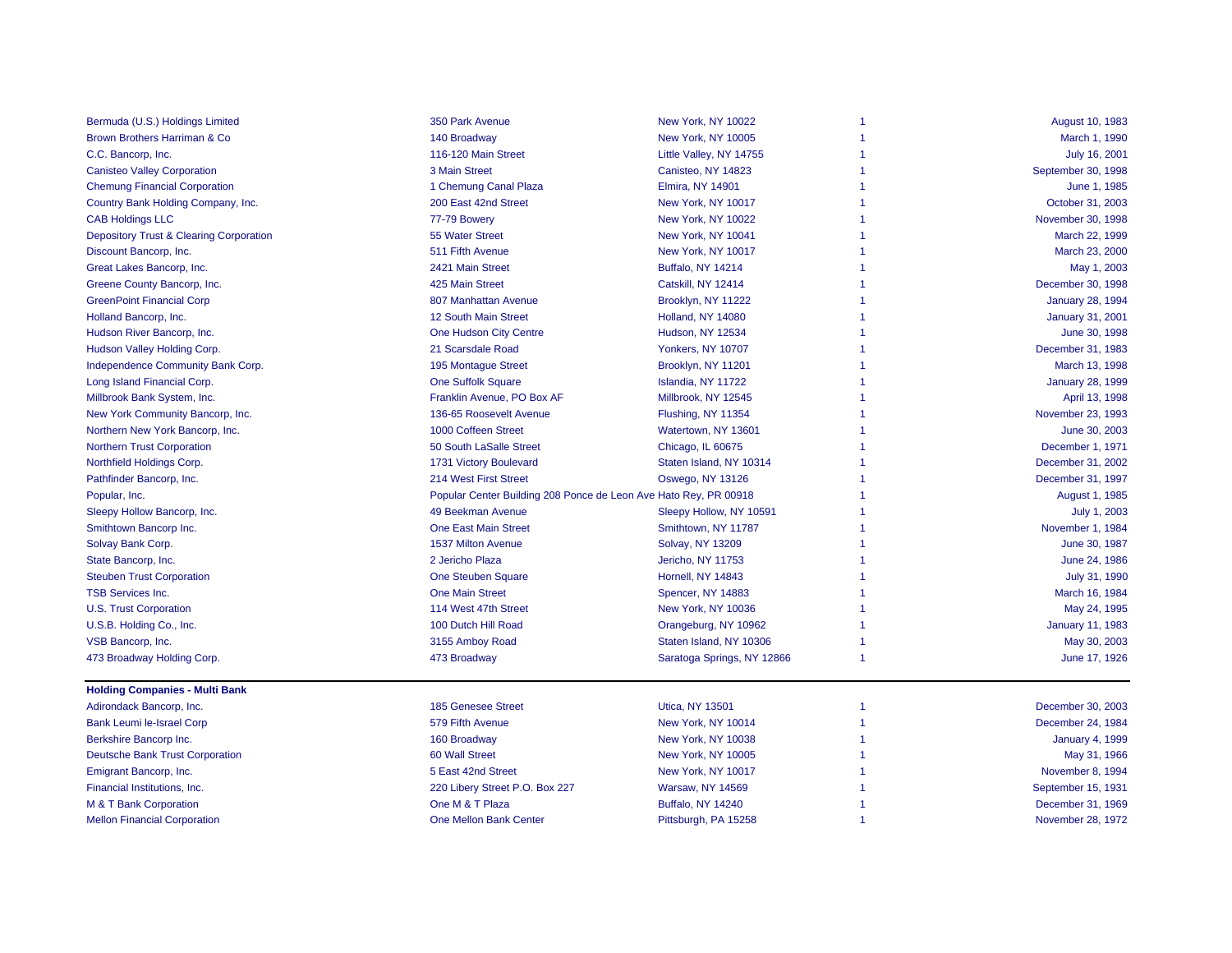| Mitsubishi Tokyo Financial Group, Inc.     | 26F Marunouchi Bldg. 4-1, Marunouchi 2-chome Chiyoda-ku, Tokyo, 100 JP |                            | March 1, 2001  |                        |
|--------------------------------------------|------------------------------------------------------------------------|----------------------------|----------------|------------------------|
| Mizuho Financial Group, Inc.               | 6-1, Marunouchi, 1-chome, Chiyoda-ku                                   | Tokyo, JP                  |                | March 6, 2003          |
| North Fork Bancorporation, Inc.            | 275 Broad Hollow Road                                                  | Melville, NY 11747         |                | December 17, 1981      |
| Northwest Bancorp, Inc.                    | <b>Liberty Street at Second Avenue</b>                                 | <b>Warren, PA 16365</b>    |                | March 9, 1998          |
| Provident Bancorp, Inc.                    | 400 Rella Boulevard                                                    | Montebello, NY 10901       |                | October 1, 2004        |
| The Bank of New York Company, Inc.         | <b>One Wall Street</b>                                                 | New York, NY 10286         |                | May 29, 1969           |
| Tompkins Trustco, Inc.                     | 110 North Tioga Street                                                 | Ithaca, NY 14850           |                | October 17, 1995       |
| UFJ Holdings, Inc.                         | 5-6 Fushimimachi 3-Chome, Chuo-Ku                                      | Osaka, 541 JP              |                | June 7, 1999           |
| <b>Mutual Holding Companies</b>            |                                                                        |                            |                |                        |
| Northwest Bancorp, MHC                     | <b>Liberty Street at Second Avenue</b>                                 | <b>Warren, PA 16365</b>    |                | March 9, 1998          |
| NSB Holding Corp., MHC                     | 1731 Victory Boulevard                                                 | Staten Island, NY 10314    |                | August 7, 1995         |
| Pathfinder Bancorp, MHC                    | 214 West First Street                                                  | Oswego, NY 13126           |                | October 25, 2002       |
| Rhinebeck Bancorp, MHC                     | 2 Jefferson Plaza                                                      | Poughkeepsie, NY 12601     |                | October 6, 2004        |
| <b>Licensed Lenders</b>                    |                                                                        |                            |                |                        |
| American General Financial Services, Inc.  | 601 N.W. Second Street - P.O. Box 59                                   | Evansville, IN 47701       | 23             | April 4, 1962          |
| AmeriCredit Financial Services, Inc.       | 4001 Embarcadero Drive                                                 | Arlington, TX 76014        | -1             | July 8, 2002           |
| <b>Beneficial New York Inc.</b>            | 2700 Sanders Road                                                      | Prospect Heights, IL 60070 | 60             | November 15, 1930      |
| <b>BPD Finance Company</b>                 | 1 Evertrust Plaza                                                      | Jersey City, NJ 07302      | -1             | April 1, 2003          |
| CitiFinancial, Inc.                        | 300 St. Paul Place                                                     | Baltimore, MD 21202        | 53             | November 10, 1988      |
| DaimlerChrysler Services North America LLC | 27777 Inkster Road CIMS 4052710                                        | Farmington Hills, MI 48334 |                | October 28, 2003       |
| E-Loan, Inc.                               | 5875 Arnold Road                                                       | Dublin, CA 94568           |                | December 10, 2003      |
| HSBC Auto Credit Inc. (1)                  | 5855 Copley Drive                                                      | San Diego, CA 92111        | $\overline{2}$ | <b>January 4, 1999</b> |
| <b>Household Finance Corporation III</b>   | 2700 Sanders Road                                                      | Prospect Heights, IL 60070 | 38             | December 31, 1984      |
| JCB International Credit Card Co., Ltd.    | 700 South Flower Street, Suite 1000                                    | Los Angeles, CA 90017      |                | December 17, 2002      |
| Northwest Finance Company, Inc.            | 2 Liberty Street                                                       | <b>Warren, PA 16365</b>    | $\overline{2}$ | October 1, 1990        |
| Novus Credit Services Inc.                 | 2500 Lake Cook Road - 3 West                                           | Riverwoods, IL 60015       |                | August 24, 1983        |
| Retail Charge Financial Services Corp.     | 2650 Merrick Road                                                      | Bellmore, NY 11710         | -1             | April 18, 1995         |
| Wells Fargo Financial New York, Inc.       | 800 Walnut Street                                                      | Des Moines, IA 50309       | 19             | July 14, 1987          |
| <b>Safe Deposit Companies</b>              |                                                                        |                            |                |                        |
| <b>Akron Safe Deposit Company</b>          | <b>46 Main Street</b>                                                  | Akron, NY 14001            |                | October 24, 1926       |
| The China Safe Deposit Company             | 77-79 Bowery                                                           | New York, NY 10002         | 3              | April 9, 1947          |
| Universal Safe Deposit Corp.               | 420 Lexington Avenue                                                   | New York, NY 10170         |                | March 18, 1983         |
| <b>Zurich Depository Corporation</b>       | 1165 Northern Boulevard                                                | Manhasset, NY 11030        | -1             | October 27, 1983       |

(1) formerly Household Automotive Credit Corporation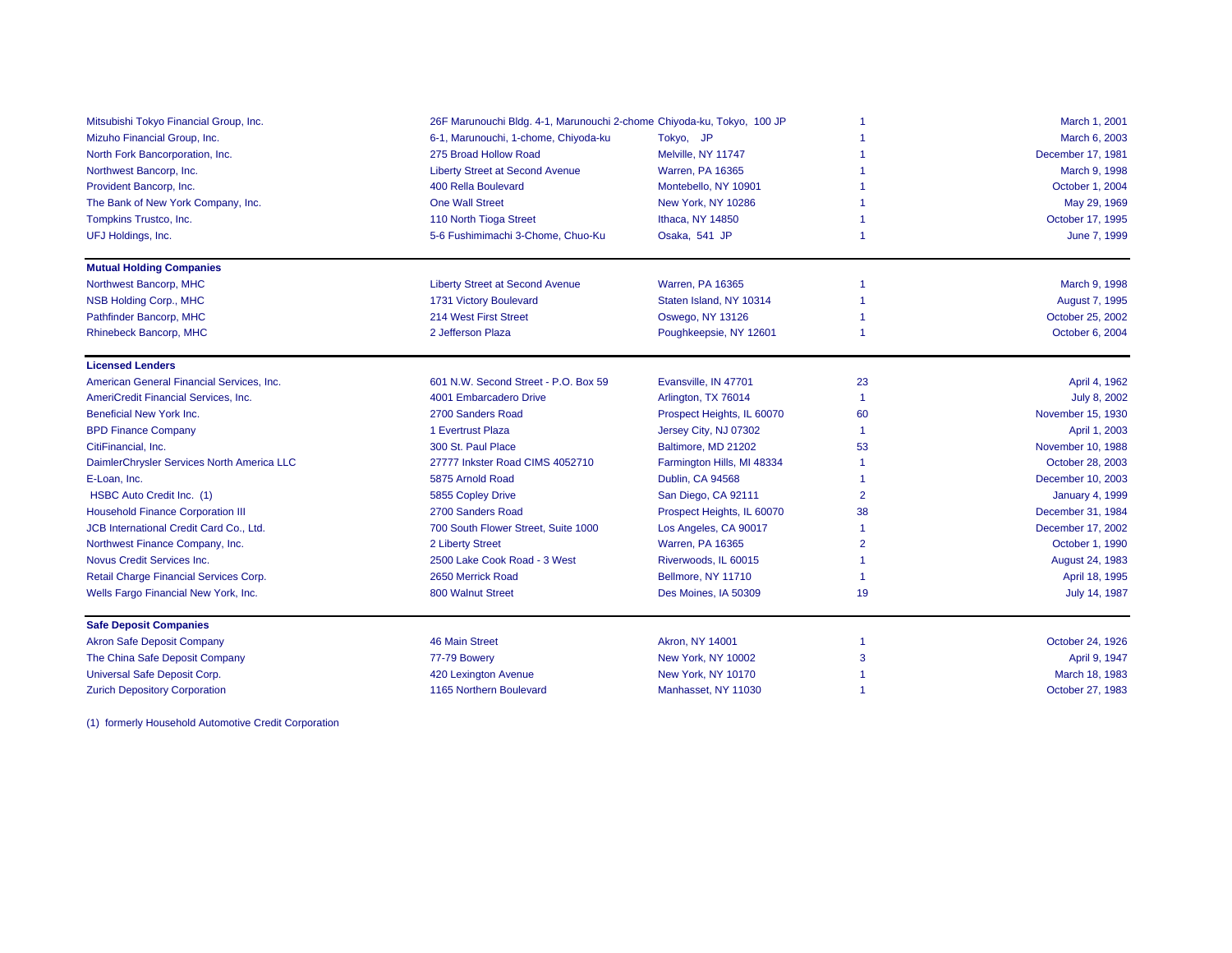**Schedule C - Closed Institutions**

| Part I: Voluntary Liquidations Commenced  |                 |                    |                  |                        |                | Due to             |                    |
|-------------------------------------------|-----------------|--------------------|------------------|------------------------|----------------|--------------------|--------------------|
|                                           |                 | Date of            | <b>Total</b>     | <b>Due Depositors</b>  |                | <b>Head Office</b> | Other              |
| <b>Name of Institution</b>                | <b>Location</b> | <b>Last Report</b> | <b>Resources</b> | <b>Or Shareholders</b> | <b>Capital</b> | & Affiliates       | <b>Liabilities</b> |
| <b>Commercial Banks</b>                   |                 |                    |                  |                        |                |                    |                    |
| None                                      |                 |                    |                  |                        |                |                    |                    |
| <b>Trust Companies</b>                    |                 |                    |                  |                        |                |                    |                    |
| <b>None</b>                               |                 |                    |                  |                        |                |                    |                    |
| <b>Limited Purpose Trust Companies</b>    |                 |                    |                  |                        |                |                    |                    |
| Harris Trust Company of New York          | <b>New York</b> | December 31, 2003  | 19,570           |                        | 18,981         |                    | 589                |
| First Chicago Trust Company of New York   | <b>New York</b> | December 31, 2003  | 70,560           |                        | 70,223         |                    | 337                |
| Friends Ivory & Sime Trust Company        | <b>New York</b> | December 31, 2002  | 2,899            |                        | 2,899          |                    |                    |
| <b>Savings Banks</b>                      |                 |                    |                  |                        |                |                    |                    |
| None                                      |                 |                    |                  |                        |                |                    |                    |
| <b>Savings &amp; Loan Associations</b>    |                 |                    |                  |                        |                |                    |                    |
| <b>None</b>                               |                 |                    |                  |                        |                |                    |                    |
| <b>Credit Unions</b>                      |                 |                    |                  |                        |                |                    |                    |
| <b>None</b>                               |                 |                    |                  |                        |                |                    |                    |
| <b>Private Bankers</b>                    |                 |                    |                  |                        |                |                    |                    |
| <b>None</b>                               |                 |                    |                  |                        |                |                    |                    |
| <b>Investment Company (Article XII)</b>   |                 |                    |                  |                        |                |                    |                    |
| American Scandinavian Banking Corporation | <b>New York</b> | December 31, 2003  | 19,570           |                        | 18,981         |                    | 589                |
| <b>Foreign Branches</b>                   |                 |                    |                  |                        |                |                    |                    |
| Korea Exchange Bank                       | <b>NewYork</b>  | March 31, 2004     | 222,042          | 2,587                  |                | 219,405            | 50                 |
| National Westminster Bank plc             | <b>NewYork</b>  | March 31, 2004     | 11,599           |                        |                | 11,599             |                    |
| Danske Bank A/S                           | <b>NewYork</b>  | December 31, 2004  | 10,366,805       | 5,714,508              |                |                    | 4,652,297          |
| <b>Foreign Agencies</b>                   |                 |                    |                  |                        |                |                    |                    |
| Banco Nacional de Mexico, S.A.            |                 | December 31, 2004  | 68,311           | 42,693                 |                | 5,613              | 20,005             |
| <b>Holding Companies - One Bank</b>       |                 |                    |                  |                        |                |                    |                    |
| None                                      |                 |                    |                  |                        |                |                    |                    |
| <b>Holding Companies - Multi Bank</b>     |                 |                    |                  |                        |                |                    |                    |
| <b>None</b>                               |                 |                    |                  |                        |                |                    |                    |
| <b>Mutual Holding Companies</b>           |                 |                    |                  |                        |                |                    |                    |
| <b>None</b>                               |                 |                    |                  |                        |                |                    |                    |
|                                           |                 |                    |                  |                        |                |                    |                    |

**Licensed Lenders**

None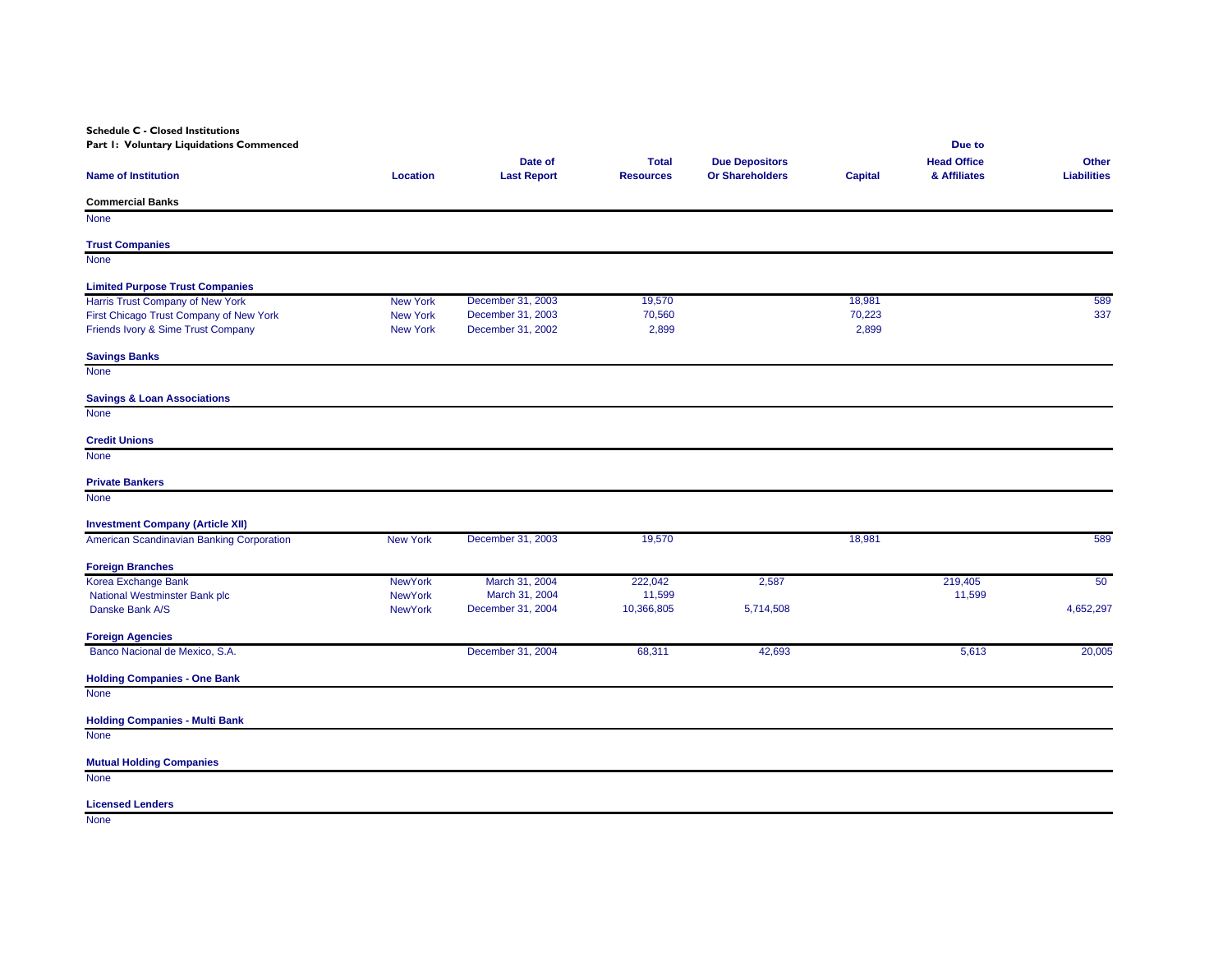**Schedule C - Closed Institutions**

**Part 2: Voluntary Liquidations Concluded**

| <b>Name of Institution</b>                | <b>Location</b> | Date of<br><b>Last Report</b> | <b>Total</b><br><b>Resources</b> | <b>Due Depositors</b><br><b>Or Shareholders</b> | Capital | <b>Due To Head</b><br><b>Office &amp; Affiliates</b> | Other<br><b>Liabilities</b> |
|-------------------------------------------|-----------------|-------------------------------|----------------------------------|-------------------------------------------------|---------|------------------------------------------------------|-----------------------------|
| <b>Commercial Banks</b>                   |                 |                               |                                  |                                                 |         |                                                      |                             |
| None                                      |                 |                               |                                  |                                                 |         |                                                      |                             |
| <b>Trust Companies</b>                    |                 |                               |                                  |                                                 |         |                                                      |                             |
| <b>None</b>                               |                 |                               |                                  |                                                 |         |                                                      |                             |
| <b>Limited Purpose Trust Companies</b>    |                 |                               |                                  |                                                 |         |                                                      |                             |
| Harris Trust Company of New York          | <b>New York</b> | December 31, 2003             | 19,570                           |                                                 | 18,981  |                                                      | 589                         |
| First Chicago Trust Company of New York   | <b>New York</b> | December 31, 2003             | 70,560                           |                                                 | 70,223  |                                                      | 337                         |
| Friends Ivory & Sime Trust Company        | <b>New York</b> | December 31, 2002             | 2,899                            |                                                 | 2,899   |                                                      |                             |
| <b>Savings Banks</b>                      |                 |                               |                                  |                                                 |         |                                                      |                             |
| <b>None</b>                               |                 |                               |                                  |                                                 |         |                                                      |                             |
| <b>Savings &amp; Loan Associations</b>    |                 |                               |                                  |                                                 |         |                                                      |                             |
| <b>None</b>                               |                 |                               |                                  |                                                 |         |                                                      |                             |
| <b>Credit Unions</b>                      |                 |                               |                                  |                                                 |         |                                                      |                             |
| None                                      |                 |                               |                                  |                                                 |         |                                                      |                             |
| <b>Private Banker</b>                     |                 |                               |                                  |                                                 |         |                                                      |                             |
| <b>None</b>                               |                 |                               |                                  |                                                 |         |                                                      |                             |
| <b>Investment Company (Article XII)</b>   |                 |                               |                                  |                                                 |         |                                                      |                             |
| American Scandinavian Banking Corporation | <b>New York</b> | September 30, 2004            | \$9,215                          |                                                 | \$9,215 |                                                      |                             |
| <b>Foreign Branches</b>                   |                 |                               |                                  |                                                 |         |                                                      |                             |
| Korea Exchange Bank                       | <b>New York</b> | March 31, 2004                | 222,042                          | 2,587                                           |         | 219,405                                              | 50                          |
| National Westminster Bank plc             | <b>New York</b> | March 31, 2004                | 11,599                           |                                                 |         | 11,599                                               |                             |
| <b>Foreign Agencies</b>                   |                 |                               |                                  |                                                 |         |                                                      |                             |
| None                                      |                 |                               |                                  |                                                 |         |                                                      |                             |
| <b>Holding Companies - One Bank</b>       |                 |                               |                                  |                                                 |         |                                                      |                             |
| None                                      |                 |                               |                                  |                                                 |         |                                                      |                             |
| <b>Holding Companies - Multi Bank</b>     |                 |                               |                                  |                                                 |         |                                                      |                             |
| <b>None</b>                               |                 |                               |                                  |                                                 |         |                                                      |                             |
| <b>Mutual Holding Companies</b>           |                 |                               |                                  |                                                 |         |                                                      |                             |
| <b>None</b>                               |                 |                               |                                  |                                                 |         |                                                      |                             |
| <b>Licensed Lenders</b>                   |                 |                               |                                  |                                                 |         |                                                      |                             |

None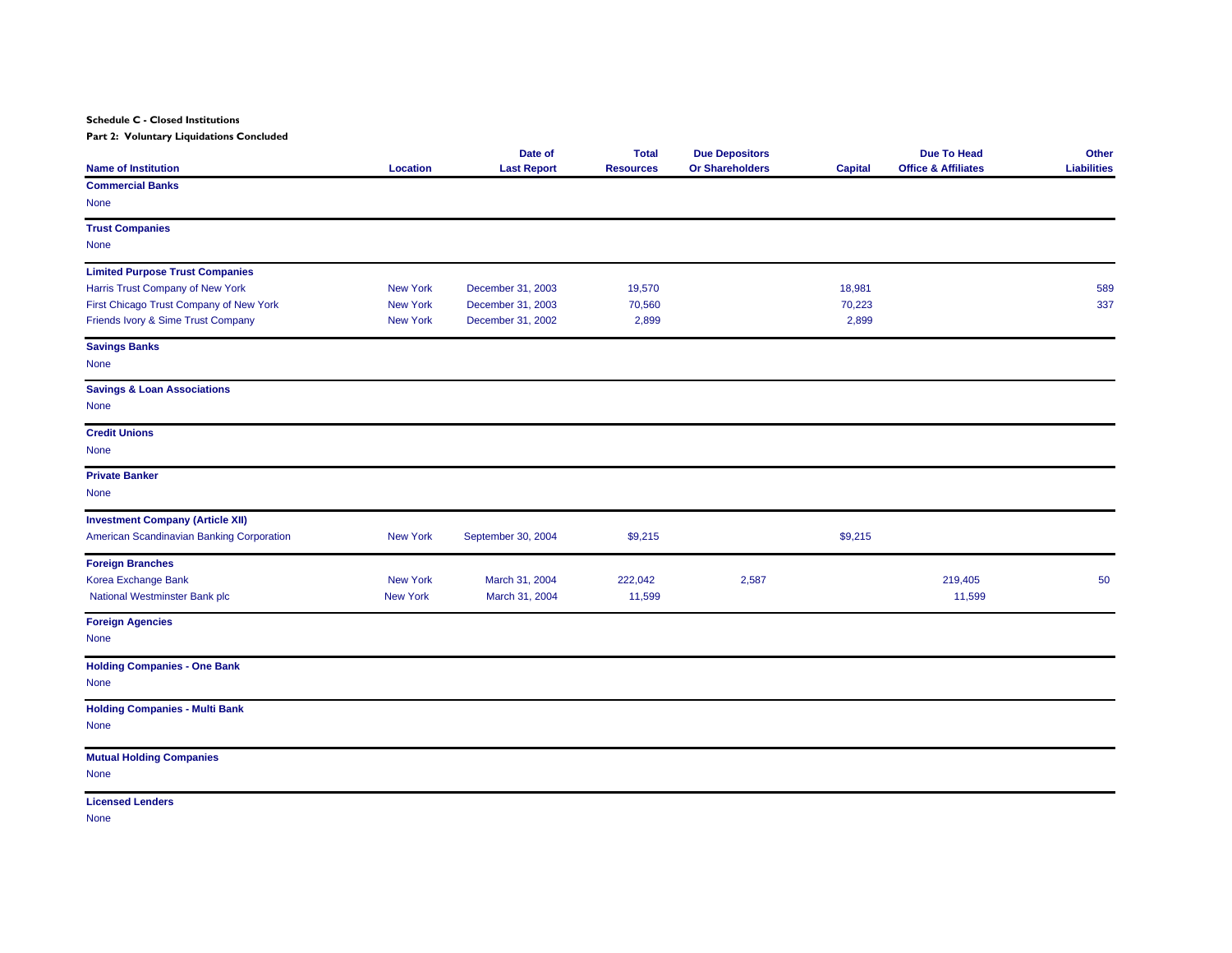#### **Schedule C - Closed Institutions (Voluntary Liquidations)**

**Part 3: Unclaimed Deposits or Dividends Deposited With Superintendent**

| <b>Amounts In Dollars</b>            | <b>Date Funds</b> | <b>Unclaimed</b>  | Paid To          | <b>Paid To</b>      | <b>Balance of</b>      |
|--------------------------------------|-------------------|-------------------|------------------|---------------------|------------------------|
|                                      | Paid To           | <b>Deposit or</b> | <b>Claimants</b> | <b>Claimants</b>    | <b>Unclaimed Funds</b> |
| <b>Name of Institution</b>           | <b>NYSBD</b>      | <b>Dividend</b>   | During 2004      | <b>Ever To Date</b> | <b>Held By NYSBD</b>   |
|                                      |                   |                   |                  |                     |                        |
| <b>East Buffalo Credit Union</b>     | July 30, 1998 \$  | 630 \$            | -\$<br>a.        | -\$<br>$\sim 100$   | 630                    |
| <b>Rochester Hebrew Credit Union</b> | July 26, 1999     | 3,043             | ٠                |                     | 3,043                  |
| <b>Banco Real</b>                    | September 9, 1999 | 2,297             | ٠                |                     | 2,297                  |
| Banca Serfin S.A.                    | November 22, 1999 | 2,150             | ٠                |                     | 2,150                  |
| Sumitomo Bank of New York Trust Co.  | February 22, 2000 | 15,441            | ٠                |                     | 15,441                 |
| <b>BSI AG</b>                        | June 29, 2000     | 15,079            | ٠                |                     | 15,079                 |
| Bank of the Phillippine Islands      | October 2, 2000   | 2,765             | ٠                | 904                 | 1,861                  |
| Banco Union S.A.C.A.                 | February 22, 2001 | 314,815           | ٠                | 280,903             | 33,912                 |
| Banco Atlantico S.A.                 | December 11, 2001 | 480,133           | ٠                | 302,492             | 177,641                |
| Banco International S.A.             | April 30, 2003    | 148,500           | 117,488          | 139,725             | 8,775                  |
| Korea Exchange Bank, New York Branch | April 6, 2004     | 92,711            | ٠                |                     | 92,711                 |
| Harris Trust Company of New York     | May 7, 2004       | 546,579           | ٠                |                     | 546,579                |
|                                      |                   |                   |                  |                     |                        |
| <b>Total</b>                         |                   | $1,624,143$ \$    | 117,488 \$       | 724,024 \$          | 900,119                |

Note: Unclaimed Funds on deposit with the Superintendent of Banks are held by the Office of the State Comptroller.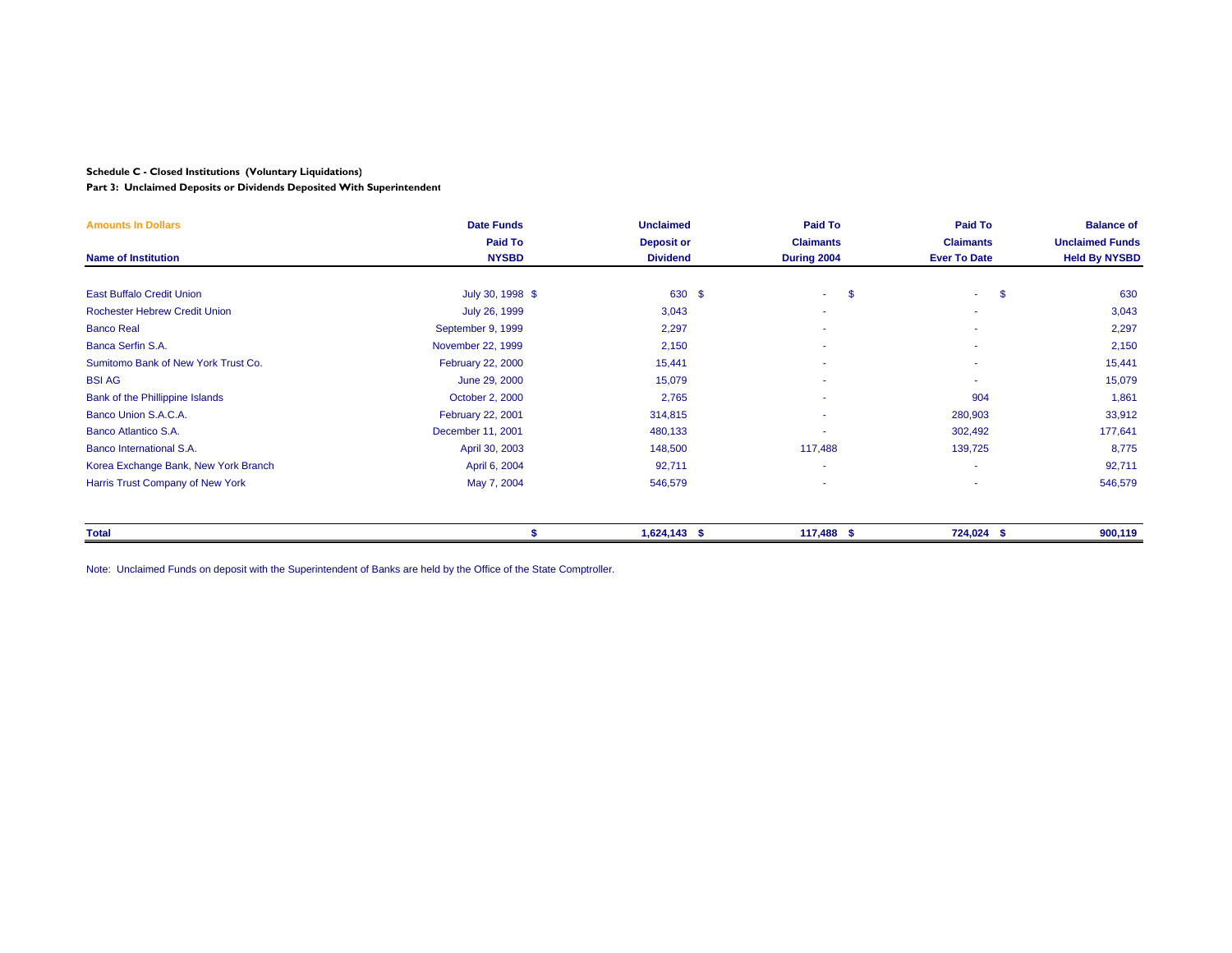**Schedule C - Closed Institutions (Involuntary Liquidations)**

**Part 4: Unclaimed Deposits or Dividends Deposited With Superintendent**

| <b>Name of Institution</b> | <b>Date Funds</b><br>Paid To<br><b>NYSBD</b> | <b>Unclaimed</b><br><b>Deposit or</b><br><b>Dividend</b> | Paid To<br><b>Claimants</b><br>During 2004 | Paid To<br><b>Claimants</b><br><b>Ever To Date</b> |                | <b>Balance of</b><br><b>Unclaimed Funds</b><br><b>Held By NYSBD</b> |        |
|----------------------------|----------------------------------------------|----------------------------------------------------------|--------------------------------------------|----------------------------------------------------|----------------|---------------------------------------------------------------------|--------|
| <b>None</b>                |                                              |                                                          | $-$ \$ $-$ \$                              |                                                    | $ \sim$ $\sim$ |                                                                     | $\sim$ |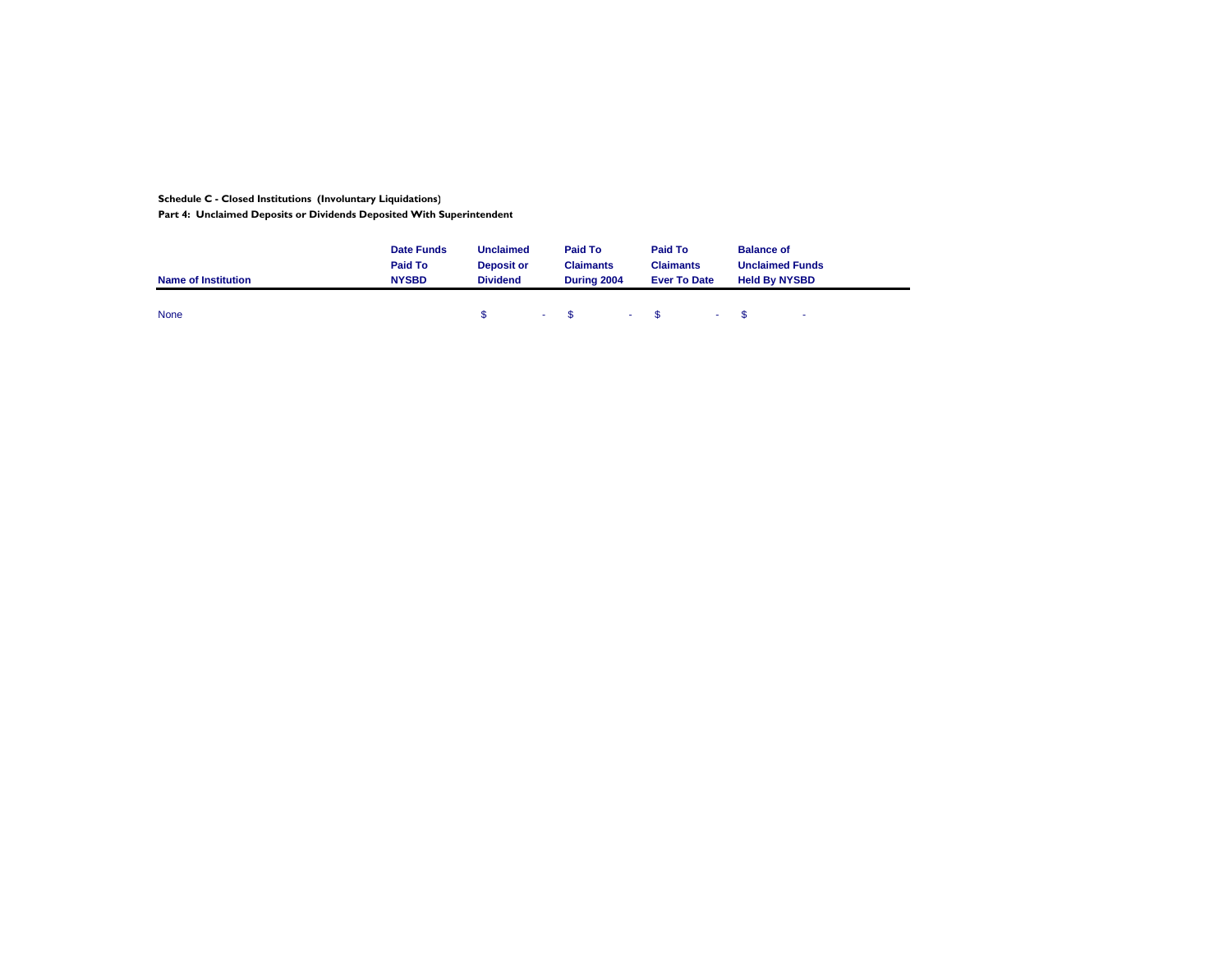#### **Schedule D - Banking Board Actions**

**Part 1: Actions Other Than Mergers and Conversions** 

|                                                                          |                                                                                                                                              | <b>MAN HIPPI VYUN</b>   |
|--------------------------------------------------------------------------|----------------------------------------------------------------------------------------------------------------------------------------------|-------------------------|
| <b>New Banking Organizations Chartered</b>                               |                                                                                                                                              |                         |
| Rhinebeck Interim One Savings Bank (1)                                   |                                                                                                                                              | March 4, 2004           |
| Rhinebeck Interim Two Savings Bank (1)                                   |                                                                                                                                              | March 4, 2004           |
| J.P. Morgan Trust Company of New York (1)                                |                                                                                                                                              | April 1, 2004           |
| <b>Emigrant Bank</b>                                                     |                                                                                                                                              | June 3, 2004            |
| First American Interim Bank (1)                                          |                                                                                                                                              | July 8, 2004            |
| <b>Pioneer Commercial Bank</b>                                           |                                                                                                                                              | September 9, 2004       |
| <b>HSBC New York Trust Company (1)</b>                                   |                                                                                                                                              | September 9, 2004       |
| <b>New Branches of Foreign Banking Organizations Licensed</b>            |                                                                                                                                              |                         |
| Banco del Estado de Chile (Chile)                                        |                                                                                                                                              | November 4, 2004        |
| New Agencies of Foreign Banking Organizations Licensed                   |                                                                                                                                              |                         |
| None                                                                     |                                                                                                                                              |                         |
| <b>Acquisitions of Subsidiaries and Other Interests</b>                  |                                                                                                                                              |                         |
| <b>North Fork Bank</b>                                                   | Approval to acquire five insurance agencies from Greenpoint Bank                                                                             | June 3, 2004            |
| <b>Bank of Smithtown</b>                                                 | Approval to acquire Seigerman-Mulvey Insurance Agency                                                                                        | July 8, 2004            |
| <b>Mergers, Holding Company and Holding Company Expansion Activities</b> |                                                                                                                                              |                         |
| <b>Marathon Banking Corporation</b>                                      | Approval to become a bank holding company by virtue of its acquisition of Interbank of New York                                              | <b>January 21, 2004</b> |
| <b>HSBC Holding plc</b>                                                  | Approval to become a bank holding company by virtue of its indirect acquisition of Bank of Bermuda (New York) Limited                        | February 10, 2004       |
| J.P. Morgan Chase & Co.                                                  | Approval to become a bank holding company by virtue of its formation of J.P. Morgan Trust Company of New York                                | April 4, 2004           |
| The Bank of New York Company, Inc. and The Bank of New York              | Approval to merge J.P. Morgan Trust Company of New York with and into The Bank of New York                                                   | April 1, 2004           |
| <b>Mergers, Holding Company and Holding Company Expansion Activities</b> |                                                                                                                                              |                         |
| Emigrant Bancorp, Inc and ESB Acquisition Corp.                          | Approval to become a bank holding company by virtue of the formation of Emigrant Bank                                                        | June 3, 2004            |
| Partners Trust Financial Group, Inc.                                     | Approval to become a bank holding company by virtue of the acquisition of BSB Bank & Trust Company                                           | June 3, 2004            |
| North Fork Bancorporation, Inc.                                          | Approval to become a bank holding company by virtue of the acquisition of GreenPoint Bank                                                    | June 3, 2004            |
| Provident Bancorp, Inc.                                                  | Approval to become a bank holding company by virtue of the acquisition of The Warwick Savings Bank and The Warwick Commercial Bank           | September 9, 2004       |
| <b>HSBC Holdings plc</b>                                                 | Approval to become a bank holding company by virtue of the formation of HSBC New York Trust Company                                          | September 9, 2004       |
| First Niagara Financial Group, Inc.                                      | Approval to become a bank holding company by virtue of the acquisition of Hudson River Bank & Trust Company                                  | November 4, 2004        |
| <b>Change in Control of Banking Organizations</b>                        |                                                                                                                                              |                         |
| Great Lakes Bancorp, Inc.                                                | Approval for Lindew Properties LLC, Barry M. Snyder, Andrew Snyder and Linsey Snyder to acquire a controlling interest                       | March 4, 2004           |
| <b>The Park Avenue Bank</b>                                              | Approval for David W. Lichtenstein to acquire a controlling interest                                                                         | May 4, 2004             |
| <b>Other Actions</b>                                                     |                                                                                                                                              |                         |
| <b>Independence Community Bank</b>                                       | Approval to exercise fiduciary powers                                                                                                        | April 1, 2004           |
| <b>Bank Leumi USA</b>                                                    | Approval to conduct securities underwriting activities through its subsidiary Leumi Investment Services, Inc.                                | May 4, 2004             |
| Manufacturers and Traders Trust Company                                  | Approval to expand the insurance activities of its subsidiary M&T Securities, Inc.                                                           | July 8, 2004            |
| <b>Signature Bank</b>                                                    | Approval to engage in insurance sales and brokerage and investment advisory services through its subsidiary Signature Securities Corporation | July 8, 2004            |
| <b>Emigrant Savings Bank</b>                                             | Approval to exercise fiduciary powers                                                                                                        | November 4, 2004        |
| <b>American Community Bank</b>                                           | Approval to engage in insurance activities through its new subsidiary American Community Bank Insurance Agency, Inc.                         | November 4, 2004        |
| New Commercial Bank of New York (1)                                      | Approval to convert from a trust company to a limited liability trust company                                                                | December 2, 2004        |
|                                                                          |                                                                                                                                              |                         |

(1) Deposit insurance requirement waived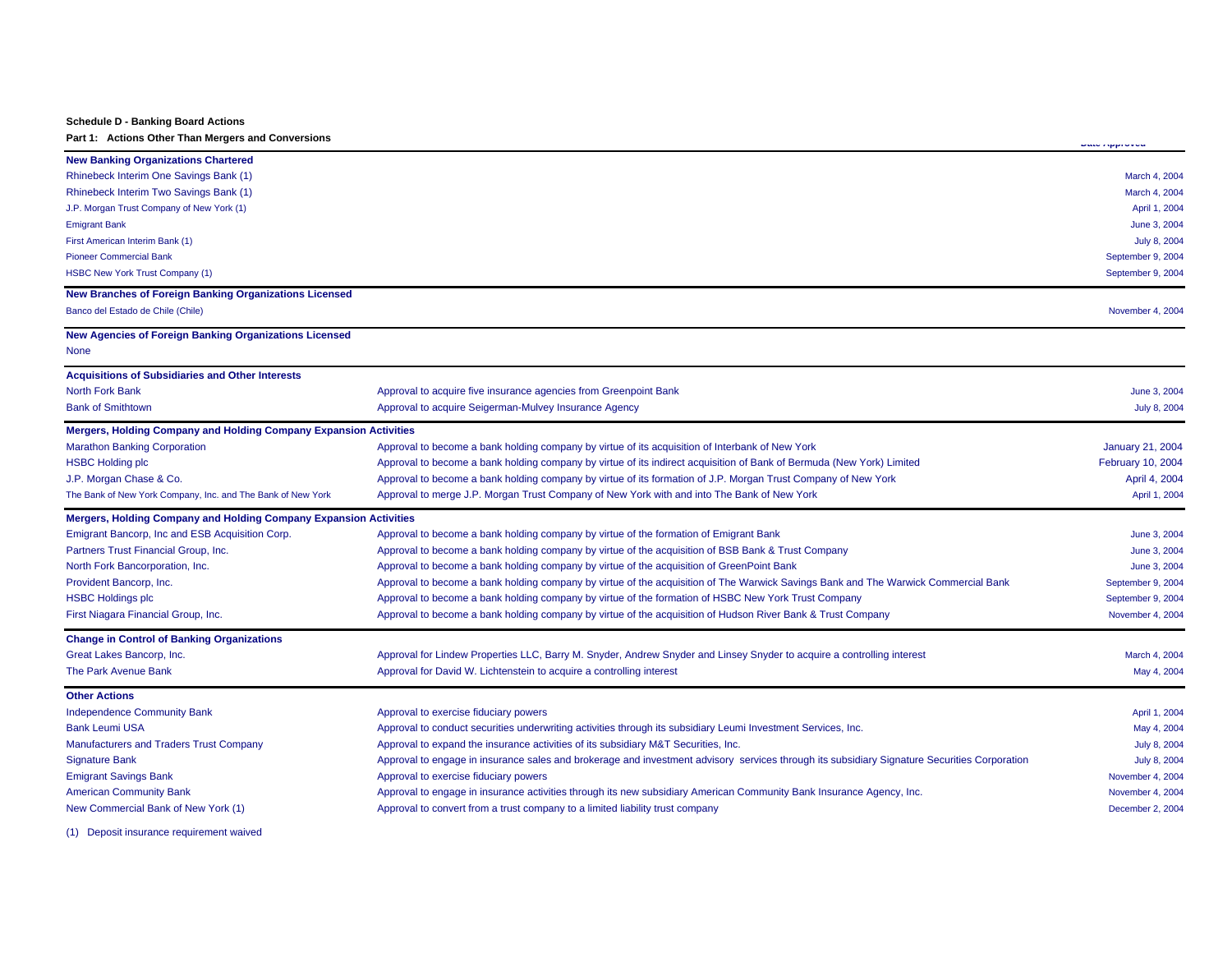## **Schedule D - Banking Board Actions**

#### **Part 2: Mergers and Consolidations**

| <b>Name</b>                                                                                   | <b>Locations</b>                    | <b>Name After Conversion</b>       | <b>Effective Date</b> |
|-----------------------------------------------------------------------------------------------|-------------------------------------|------------------------------------|-----------------------|
| <b>Commercial Banks</b><br>Marathon National Bank of New York<br><b>Interbank of New York</b> | Astoria, NY<br>New York, NY         | Marathon National Bank of New York | Jan 23, 2004          |
| <b>Provident Municipal Bank</b><br><b>Warwick Commercial Bank, The</b>                        | Montebello, NY<br>Warwick, NY       | <b>Provident Municipal Bank</b>    | Oct 1, 2004           |
| <b>Trust Company</b><br>Atlantic Trust Company, N.A.<br><b>Whitehall Trust Company</b>        | Boston, MA<br>New York, NY          | Atlantic Trust Company, N.A.       | Jan 29, 2004          |
| <b>North Fork Bank</b><br>Trust Company of New Jersey, The                                    | Mattituck, NY<br>Jersey City, NJ    | <b>North Fork Bank</b>             | May 14, 2004          |
| Bank of New York, The<br>J.P. Morgan Trust Company of New York                                | New York, NY<br>New York, NY        | Bank of New York, The              | Jun 23, 2004          |
| <b>Banco Popular North America</b><br><b>Quaker City Bank</b>                                 | New York, NY<br><b>Whittier, CA</b> | <b>Banco Popular North America</b> | Aug 31, 2004          |
| <b>Savings Banks</b><br>First Niagara Bank N.A.<br><b>Troy Savings Bank, The</b>              | Lockport, NY<br>Troy, NY            | First Niagara Bank N.A.            | Jan 16, 2004          |
| <b>Independence Community Bank</b><br><b>SI Bank and Trust</b>                                | Brooklyn, NY<br>Staten Island, NY   | <b>Independence Community Bank</b> | Apr 12, 2004          |
| <b>SBU Bank (Federal)</b><br><b>BSB Bank &amp; Trust Company</b>                              | Utica, NY<br>Binghamton, NY         | <b>SBU Bank (Federal)</b>          | June 3, 2004          |
| <b>Provident Bank</b><br><b>Warwick Savings Bank, The</b>                                     | Haverstraw, NY<br>Warwick, NY       | <b>Provident Bank</b>              | Oct 1, 2004           |
| <b>Foreign Branches</b><br>Gjensidige NOR Sparebank ASA<br>Den Norske Bank ASA                | New York, NY<br>New York, NY        | <b>DnB NOR Bank ASA</b>            | Jan 19, 2004          |
| <b>Check Cashers</b><br>Van Wyck Check Cashing Corp.<br>Westbury Check Cashing Corp.          | Hempstead, NY<br>Hicksville, NY     | Van Wyck Check Cashing Corp.       | Mar 25, 2004          |
| <b>Check Change LLC</b><br>Whitestone Check Cashing Corp.                                     | Jamaica, NY<br>Flushing, NY         | <b>Check Change LLC</b>            | Dec 24, 2004          |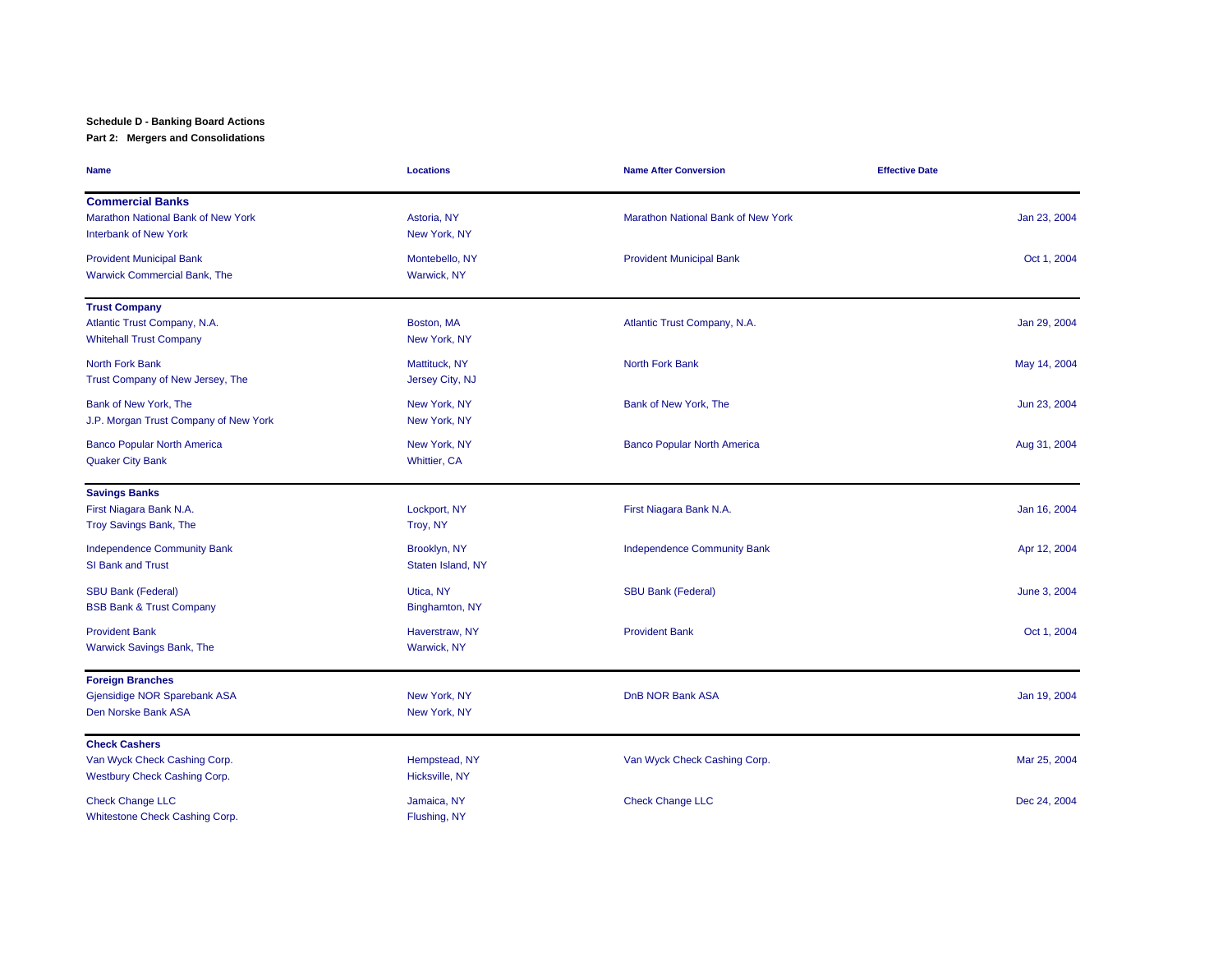#### **Schedule D - Banking Board Actions**

#### **Part 3: Conversion of Federal To State Charter**

| <b>Name</b>               | Locations        | <b>Name After Conversion</b>   | <b>Effective Date</b> |
|---------------------------|------------------|--------------------------------|-----------------------|
| <b>Commercial Banks</b>   |                  |                                |                       |
| Park Avenue Bank, N.A.    | New York, NY     | Park Avenue Bank, The          | Mar 30, 2004          |
| <b>Savings Banks</b>      |                  |                                |                       |
| Seneca Falls Savings Bank | Seneca Falls, NY | Seneca Falls Savings Bank, The | Jun 21, 2004          |

#### **Schedule D - Banking Board Actions**

#### **Part 4: Conversion of State To Federal Charter**

| Name                                 | Locations         | <b>Name After Conversion</b>                 | <b>Effective Date</b> |
|--------------------------------------|-------------------|----------------------------------------------|-----------------------|
| <b>Trust Company</b>                 |                   |                                              |                       |
| <b>HSBC Bank USA</b>                 | Buffalo, NY       | <b>HSBC Bank USA</b>                         | Jun 30, 2004          |
|                                      |                   |                                              |                       |
| JPMorgan Chase Bank                  | New York, NY      | JPMorgan Chase Bank, National Associati      | Nov 13, 2004          |
| <b>Savings Banks</b>                 |                   |                                              |                       |
| Rome Savings Bank, The               | Rome, NY          | Rome Savings Bank, FSB                       | Apr 27, 2004          |
| <b>Credit Unions</b>                 |                   |                                              |                       |
| <b>Riverside Credit Union</b>        | Buffalo, NY       | <b>Riverside Federal Credit Union</b>        | Feb 24, 2004          |
| <b>Postal Employees Credit Union</b> | Schenectady, NY   | Postal Employees Federal Credit Union        | May 12, 2004          |
|                                      |                   |                                              |                       |
| <b>Western Division Credit Union</b> | Williamsville, NY | <b>Western Division Federal Credit Union</b> | Oct 21, 2004          |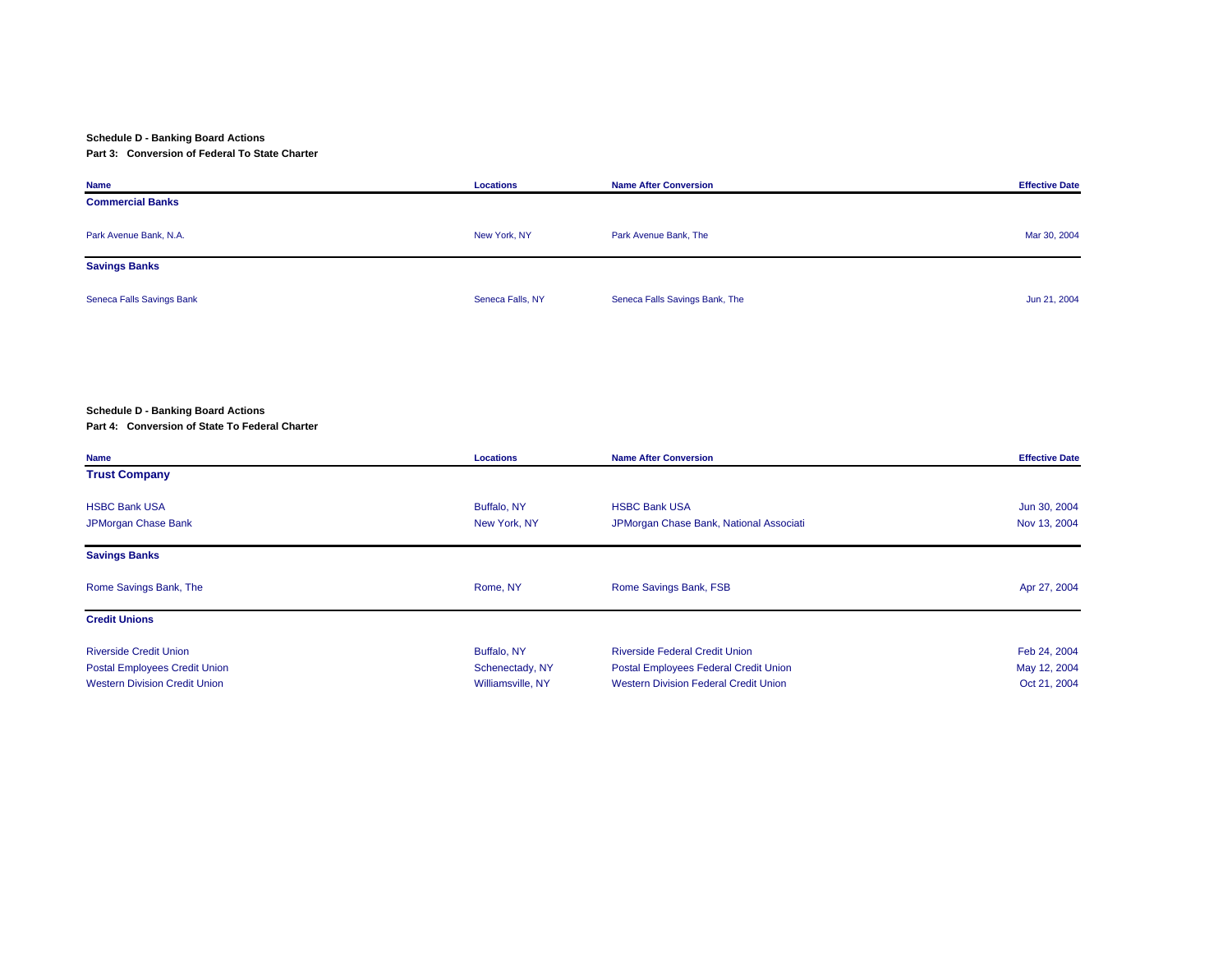#### **Schedule E - State Transmitter of Money Insurance Fund (STMIF)**

| <b>BALANCE SHEET (Cash Basis)</b>                    |             |
|------------------------------------------------------|-------------|
| <b>ASSETS</b>                                        |             |
| Cash in STMIF on Hand Prior To Assessment            | \$4,368,946 |
| <b>Cash Received in STMIF From Assessments</b>       | 252,452     |
| <b>TOTAL ASSETS</b> (1)                              | \$4,621,398 |
| <b>NET ASSETS</b>                                    |             |
| Fund Balance - January 1, 2004                       | \$4,312,456 |
| Excess of 2004 Income over Expenses                  | 308,942     |
| Fund Balance - December 31, 2004                     | \$4,621,398 |
| <b>STATEMENT OF INCOME AND EXPENSES (Cash Basis)</b> |             |
| <b>INCOME</b>                                        |             |
| <b>STMIF Assessment Income</b>                       | \$252,452   |
| Interest Income                                      | 56,490      |
| <b>Total Income</b>                                  | \$308,942   |
| <b>EXPENSES</b>                                      | \$0         |
| <b>EXCESS OF INCOME OVER EXPENSES</b>                | \$308,942   |

Total STMIF assets for the year ending December 31, 2004 amounted to \$4,621,398.32. Monies received in the 2004 calendar year from the 2004 STMIF assessment are included in the total STMIF asset balance. Specifically, in December 2004 the STMIF levied assessments on entities licensed to conduct the business of money transmission in New York State in accordance with the provisions of Article 13-C of New York's Banking Law. The assessments were levied to increase the fund balance in the STMIF in order to protect purchasers and holders of New York instruments which were not transmitted by Cash Point Network Services, Inc. ("Cash Point"). Cash Point's New York money transmission license is temporarily suspended. As of December 31, 2004, \$252,452.00 was collected as a result of assessments leaving an outstanding balance to be collected of \$1,195,152.00. In connection with Cash Point's failure to effectuate money transmission transactions conducted through its agents in New York State, the State of New York Banking Department will conduct a claims process authorized under Article 13-C of New York's Banking Law for the benefit of purchasers and holders of New York instruments resulting from the failed money transmission transactions. Future assessments may be necessary.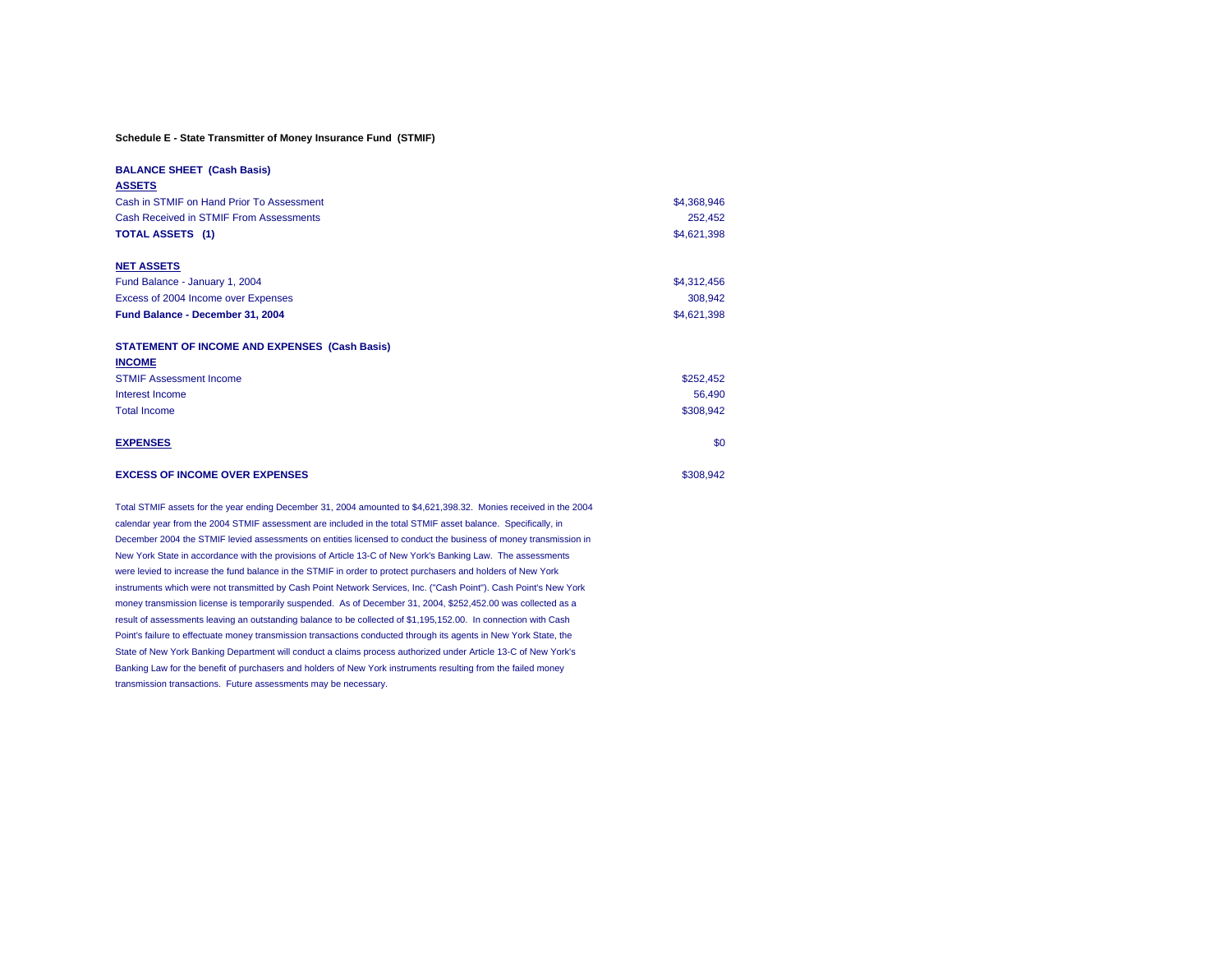## **SCHEDULE F - SUMMARY OF BANKING LAW AND REGULATIONS ADOPTED**

PART 1: BANKING LAW AND RELATED CHAPTERS

**Chapter 59 (S.6059-B—Parts EE and FF)**, Application of General Assessment; approved 8/20/04. Amends sections 17, 20, 21 and 39 of the Banking Law. Effective immediately.

Updates and expands authority of the Superintendent to apply the annual general assessment to all persons and entities regulated by the Department. The Chapter permits the Superintendent to incorporate into and collect examination expenses as part of the general assessment, rather than billing such expenses separately. In addition, the Superintendent is given additional flexibility in determining the amounts and periodic occurrence of the general assessment billing. Finally, the Superintendent is authorized to suspend upon notice any regulated person or entity that fails to timely pay their general assessment billing. Part EE also makes conforming amendments to sections 20 and 21.

Part FF makes certain technical corrections relating to section 39 due to the enactment of Chapter 356 (below). Of note is the revision of the definition of "bank holding company" to be inclusive of one-bank holding companies.

**Chapter 300 (A.9445)**, Banking Development District Program Extension; approved 8/3/04. Amends section 4 of Chapter 526 of the laws of 1998. Effective immediately.

Extends the expiration and repeal date of Chapter 526, which authorized the banking development district program, from January 1, 2005 until January 1, 2012.

**Chapter 356 (A.10875)**, Supervisory Powers of the Superintendent; approved 8/10/04. Amends sections 39 and 44 of the Banking Law, and section 2403 of the Public Authorities Law. Effective immediately.

Clarifies, updates and expands the Superintendent's authority to order regulated persons and entities to take certain actions with respect to appearing before the Superintendent and explaining an apparent violation of any law or regulation; discontinuing any unauthorized or unsafe practice; making good any impairment of capital or ensuring compliance with financial requirements; making good on any encroachments on reserves; and keeping books and accounts as prescribed. The Chapter also makes consistent the application of any penalties upon any regulated person or entity, which the Superintendent may charge for violations of the Banking Law or regulations thereunder, any final or temporary order of the Superintendent, any condition imposed in writing by the Superintendent or the Banking Board regarding an application or grant, or any written agreement entered into with the Superintendent.

The chapter also removes the Superintendent as a named member from the board of the State of New York Mortgage Agency, which the Department supervises, and authorizes the Governor to make four, rather than three, appointments to the board.

**Chapter 432 (S.7710-A)**, Regulation of Commercial Check Cashers; approved 9/14/04. Amends sections 369, 372, and 373 of the Banking Law and adds a new section 372-a. Effective immediately.

Clarifies and states expressly that the legislative intent of Article 9-A of the Banking Law is to provide for the regulation of the business of cashing checks, drafts, or money orders, whether such business is provided to payees that are natural persons or to any business person or entity (commercial entities). The Chapter amends the Banking Law to save harmless commercial check cashers, which become licensed, that were (on or before July 14, 2004) and continue to be located within 3/10 of a mile from an existing licensed check casher, provided that such commercial check casher (or any subsequent person or entity that obtains such licensed location through a change of control) continues to cash checks only for commercial entities at that location. The Chapter further provides that no maximum fee shall apply to the cashing of commercial checks, whether such checks are cashed by a commercial check casher or any other licensed check casher. For non-commercial checks, the Chapter increases the maximum face amount of such checks that may be cashed by licensed cashers from \$6,000 to \$15,000. The Chapter also adds an express requirement that all licensed check cashers must deposit cash checks in the licensee's bank account not later than the first business day after they were cashed.

The Chapter further amends Article 9-A to require licensed check cashers to submit to the Superintendent copies of any suspicious activity reports or currency transaction reports that are filed, as required, with appropriate federal authorities. The new section 372-a added by the Chapter expressly authorizes the Superintendent or designee to examine and investigate the operations of licensed check cashers and to have free access to the places of business and books and records, etc. of such licensees.

**Chapter 455 (A.11303)**, Board of Director Requirements; approved 9/14/04. Amends section 121 of the Banking Law. Effective immediately.

Revises the requirement that banks and trust companies make periodic reports regarding their business activities to their respective boards of directors by limiting such reports to each regular scheduled meeting of a board or an executive committee, if the latter is conducting a regular scheduled meeting. Section 121 presently requires such institutions to make the reports monthly and specifies the types of business activities and transactions that must be included within the report since the last report. In addition, the Chapter amends the provisions of such section, which permit the Superintendent by regulation to modify the defined content requirements of such reports, to allow the Superintendent to further modify the content by size and/or business activities of a bank or trust company.

**Chapter 527 (S.123-C)**, Premium Finance Agencies; advance of premium; approved 9/28/04. Amends section 577-A of the Banking Law and section 2120 of the Insurance Law. Effective January 1, 2005.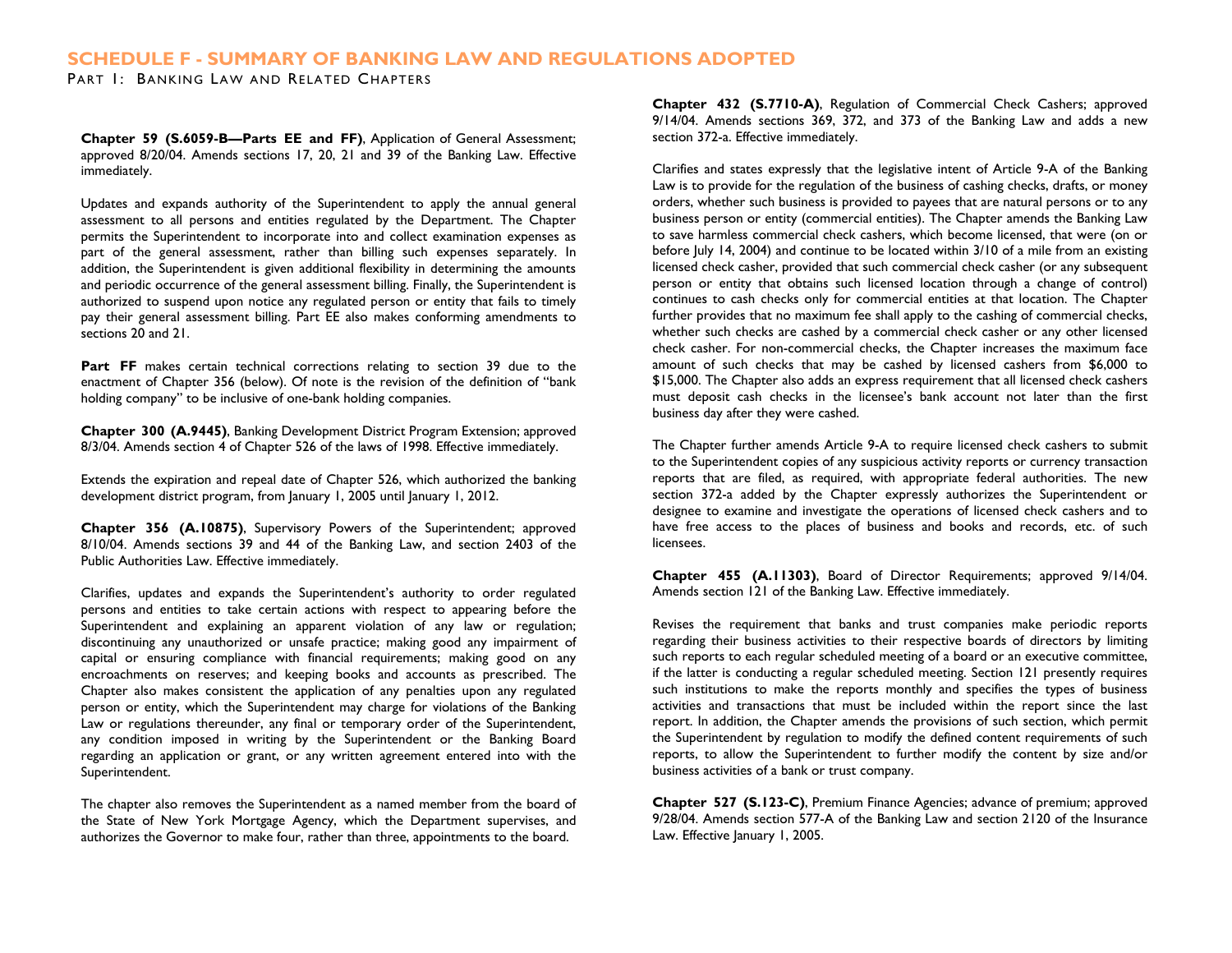Addresses instances in which payment of premium is made by a premium finance agency to a retail insurance producer and such payment is not timely conveyed to the wholesale producer that has obtained the insurance coverage for the insured. The Chapter requires a retail producer to provide the premium finance agency in writing with the name and address of the wholesale producer through which coverage is obtained and the policy number, if available, either prior to or at the time funds are advanced to the retail producer. The premium finance agency is required to notify in writing the wholesale producer and the insurance company of the gross premium, the borrower's name and address, and the policy number, if available, within ten business days of acceptance of the agreement. Failure of the retail producer to comply with the notification requirement constitutes a violation of section 2120(d) of the Insurance Law and the retail producer is liable for actual damages for failure to disclose.

**Chapter 563 (S.6379)**, Personal Loan Limits; foreign banks and investment companies; approved 10/5/04. Repeals and adds a new section 202 of the Banking Law; amends section 508(1) and repeals section 510-a of such law. Effective immediately.

Conforms currently and on an on-going basis the provisions governing interest rates on loans and installment obligations charged by licensed foreign bank branches and agencies to the provisions of sections 103(4-a) and (5) and 108 of the Banking Law, which govern similar transactions by State-chartered banks and trust companies, and generally provides that foreign branches and agencies may make credit related transactions to the same extent and under the same conditions as banks and trust companies for similar types of credit instruments. The chapter also empowers investment companies, licensed pursuant to Article 12 of the Banking Law, when engaged in lending, to lend at rates agreed to between the lender and the borrower. Repealed sections 202 and 510-a imposed various statutory restrictions, respectively, upon foreign bank branches and agencies and investment companies regarding interest rates that may be charged when making loans to customers.

**Chapter 566 (S.6470-A)**, Regulatory Reform; banking activities; approved 9/14/04. Amends subdivisions 1 and 4 of section 11; subdivisions 4-a, 4-b and 5 of section 97 and adds a new subdivision 4-c; amends subdivisions 6, 6-a and 10 of section 36 and adds a new subdivision 6-b; amends subdivision 2 of section 136; amends subdivision 2 of section 142-a; adds a new subdivision 29 to section 235; amends subdivision 2 of section 2001; amends subdivision 1 of section 5007 and adds new subdivisions 5 and 6; and amends subdivisions 1 and 2 of section 5008 of the Banking Law. Effective immediately.

Causes the state banking charter to be more flexible and attractive, facilitates effective and efficient business structures by banking institutions, and fosters effective and efficient supervision of those organizations. The Chapter affects a number of different banking activities and related regulatory practices.

The Chapter clarifies the supervisory scope of the Banking Department with respect to any type of business organization that is subject to the Banking Law, and also clarifies that any official communication from the Department to any entity subject to supervision and examination shall, at the direction of the Department, be presented to the controlling owners or principal management of such entity.

Further, banks and trust companies are authorized to make equity investments in any type of entity, in addition to a corporation, for purposes of engaging in any authorized banking activities, which includes any activity a bank may engage in directly. The Superintendent also is authorized to allow an eligible bank or trust company, on a case by case basis, to increase its level of investments in stock equities, not to exceed 5 percent of assets or 100 percent of its capital, surplus and undivided profits, whichever is less.

The Chapter, in addition, extends and/or expands 1) the authority of the Superintendent to examine entities with which banking organizations may be affiliated, including non-banking subsidiaries of an affiliate that controls directly or indirectly a banking organization; and 2) the source of reports of other regulatory agencies that the Superintendent may use in such examinations. These provisions also clarify the determination of "control" as it applies to non-corporate entities. Related to this expanded authority, the Chapter also extends and/or expands upon the regulatory settings, and sharing between such settings, to which the confidential treatment of documents used in examinations and investigations applies.

The Chapter makes consistent the standards that relate to an out-of-state bank holding company acquiring and merging a New York banking institution, which is less than five years old, into an out-of-state bank with provisions that relate to merging a New York banking institution into an out-of-state bank by such bank.

Banks, trust companies, savings banks and, by operation of law, savings and loan associations, are granted express authority to invest in small business investment companies.

Finally, the Chapter authorizes corporate banking organizations to issue uncertificated stock shares and generally conforms such provisions of the Banking Law to parallel provisions in the Business Corporation Law that apply to non-banking corporations.

**Chapter 625 (S.7565)**, Money Transmitters; sub-agents, electronic instruments and permissible investments approved 10/19/04. Amends sections 640(7), 640(9), 643(1), 648, 651-A, 652-b(2) of the Banking Law, and adds a new subdivision 10 to section 640. Effective January 1 (January1, 2005) following the date on which it became law.

Authorizes licensed money transmitters to issue electronic traveler's checks, as defined, and eliminates the requirement that traveler's checks be issued only in multiples of ten if under one hundred dollars or in multiples of one hundred dollars. In addition, the Chapter also authorizes licensed money transmitters to use certain assets, when approved by the Superintendent, as another collateral resource or permissible investment to secure, as required by the Banking Law, the outstanding payment instruments and traveler's checks of such transmitters.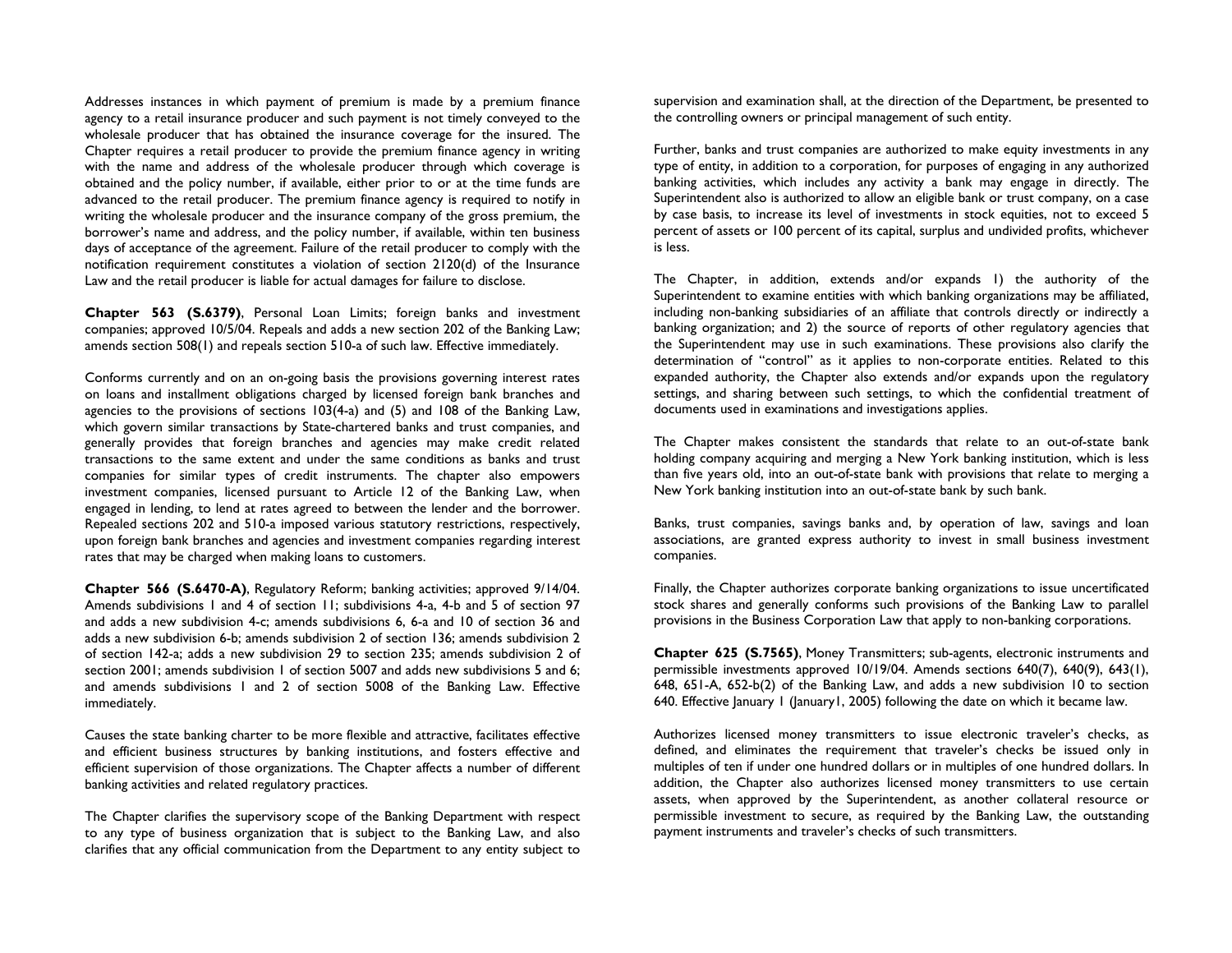The Chapter adds a definition of "agent" of a licensed money transmitter and requires that agents be designated or appointed by the licensee pursuant to a written agency agreement. Finally, the Chapter deletes any reference to sub-agents contained in Article 13-B, thus effectively repealing any express or implied authorization that licensed money transmitters or their agents may engage in money transmission transactions through sub-agents.

Certain technical amendments are also made by the Chapter including revising the definition of a traveler's check contained in Article 13-C, which authorizes the State Transmitter of Money Insurance Fund, to conform to the amended definition in Article 13-B, discussed above.

**Chapter 660 (S.6868-B)**, Credit Unions; bylaws and general powers; approved 10/26/04. Amends sections 451(2), 454(6) and (18), 453(6), 456(2), 460(3), of the Banking Law and renumbers sections 481 through 490 of Article 11-A as sections 490 a through 490-j of such law. Effective immediately.

Conforms the State Charter credit union requirements relating to membership and member business loans to those applicable to federal credit unions as the result of recent regulatory actions adopted by the National Credit Union Administration. The Chapter modifies a so-called "streamlined" application process by which a credit union may add groups to its field of membership by increasing the size of such groups from those under 500 to those under 3000, and also modifies the definition of the "immediate family" of a member to include siblings, stepparents, stepchildren and stepsiblings, all of which may become members. In addition, the Chapter repeals limits on borrowing by an association or organization of members of a credit union, which itself is a member, that restricted such borrowing to the amount of shares (deposits) the association or organization has placed in the credit union.

Further, the Chapter repeals a definition of "net worth" which is inconsistent with the definition of net worth added by Chapter 679 of laws of 2003 and repeals and corrects various references to "surplus" and "surplus account" the requirements for which were also repealed by Chapter 679 and replaced with net worth requirements.

Finally, the Chapter conforms the limits upon member business loans to those applicable to federal credit unions. The total of such loans outstanding may not exceed the lesser of 1.75 times the net worth of a credit union or 1.75 times the minimum net worth required for a federal credit union to be well capitalized. Credit unions are exempted from this standard if they (i) are chartered for the purpose of making business loans or have a history of primarily making such loans, as determined by the Superintendent; (ii) serve predominantly low-income members, as defined by the Superintendent; or (iii) are formed as community development financial institutions.

**Chapter 662 (S.7127-A)**, Credit Union Conversion; mutual thrift; approved 8/20/04. Adds section 487-a to Article 11 of the Banking Law. Effective January 1 (January 1, 2005) after the date on which it became law.

Authorizes the conversion of a State-chartered credit union to a State-chartered mutual savings bank. The defined process includes specified periodic notices to the members of a credit union and a subsequent specified vote by the members. Notice also must be given to the Superintendent, and the Superintendent is required to verify the vote and may direct that the vote be taken again if he or she disapproves of the methods or procedures by which the vote was taken. No director or senior management, as defined, of the credit union is permitted to receive any economic benefit in regard to the conversion of the credit union other than director fees and ordinary compensation. A credit union seeking to convert would make application and obtain approval by the Banking Board, upon which the Superintendent would issue the authorization certificate. Upon such issuance, the credit union ceases and is converted to a mutual savings bank, upon which all property is transferred to the mutual savings bank and it succeeds to all rights, obligations and relations of the credit union.

**Chapter 677 (S.2263-B)**, Money Transmitters; technical amendments; approved 11/3/04. Amends sections 131(1), 180(6), 641(1), 646(4), 651, 651-A and 652-b(2) of the Banking Law, and repeals section 644. Effective immediately.

The Chapter makes comprehensive technical and conforming amendments to the Banking Law provisions that authorize the licensing of money transmitters and the regulation of money transmission activities.

Specifically, the Chapter revises and corrects various intended references to Article 13-B of the Banking Law, deletes various outdated transition provisions related to the initial licensing of money transmitters; deletes a separate outdated reference to a previously repealed section 670; expressly includes in the licensing exemption provisions a reference to foreign banking entities supervised by the federal Office of the Comptroller of the Currency; repeals outdated transitional provisions regarding the pledge of securities by entities already subject to regulation by the Banking Law that also sought licensing as money transmitters when the licensing article was newly enacted; conforms the confidentiality provisions of the licensing article regarding supervision of licensees to the scope of the confidentiality provisions in section 36(10) of the Banking Law regarding examinations and investigations of banks; deletes outdated references to foreign banking corporations; includes a reference to federal savings associations inadvertently not included when section 651-a was enacted; and includes references to foreign banking entities licensed by the Department and federal banking entities performing money transmission activities in this state to the "antitying" provisions pertaining to licensed check cashers that serve as agents for such money transmission entities.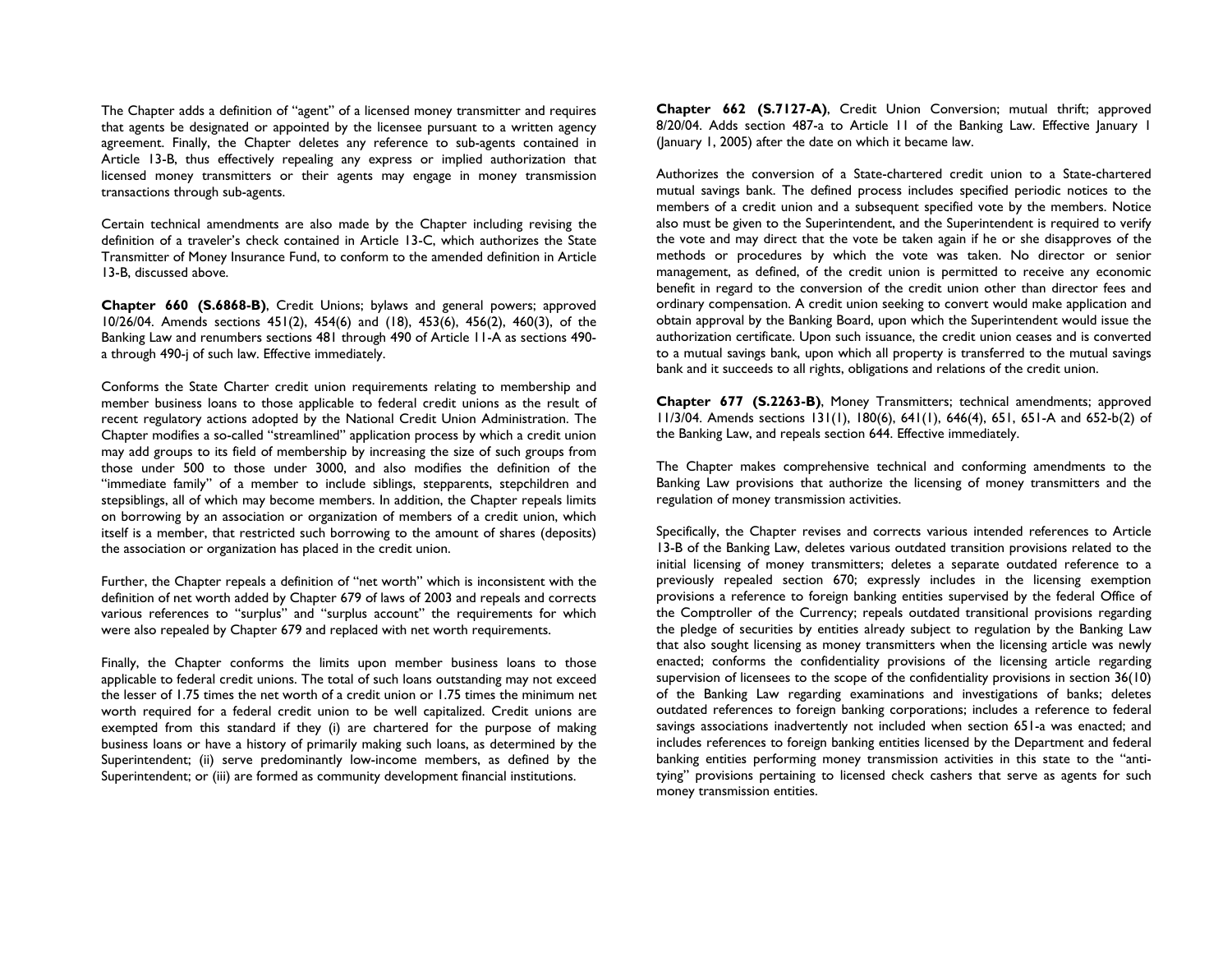## **SCHEDULE F - SUMMARY OF BANKING REGULATIONS ADOPTED**

P ART 2: B ANKING R EGULATIONS

#### **Amendments to Supervisory Policy G 8 – domestic representative offices – adopted 4/1/04; effective 4/21/04**

The amendments expand the permissible activities of representative offices of domestic banks operating in New York to allow such offices to approve loans and execute loan documents.

**Amendments to Parts 95, 96, 97 and 113 of the General Regulations of the Banking Board and new Parts 326 and 327 of the Superintendent's Regulations – Credit Unions – adopted on an emergency basis 3/25/04; effective 5/6/04** 

The amendments conform the regulations to changes in the Banking Law intended to provide New York chartered credit unions with powers comparable to, and competitive with, those of federally chartered credit unions.

#### **Amendments to Part 402 of the Superintendent's Regulations – Budget Planners – adopted 4/21/04; effective 5/26/04**

The amendments implement new statutory requirements relating to budget planners.

#### **Amendments to Part 400.12 of the Superintendent's Regulations – Check Casher Fees – adopted 6/3/04; effective 6/23/04**

The amendments increase the maximum fee that licensed check cashers may charge for cashing a check.

**Amendments to Part 400.6 of the Superintendent's Regulations – Check Casher Signage – adopted on an emergency basis 6/2/04; effective 6/23/04**  The amendments revise the disclosure requirements for check cashing fees to take

account of changes in the regulations establishing such fees. In addition to amending the disclosure of the amount of the check-cashing fee, the structure of the disclosure is being amended to provide more useful information.

#### **New Part 114 of the General Regulations of the Banking Board – Supervision and Regulation of Investment Company Holding Companies – adopted on an emergency basis 6/1/04; effective 6/7/04**

This new regulation clarifies the Superintendent's examination, supervision, regulation, and enforcement authority over financial conglomerates that include an entity chartered under Article XII of the New York State Banking Law for purposes of carrying out equivalent supervision under the European Union Financial Conglomerates Directive.

#### **Amendments to Part 410 of the Superintendent's Regulations – Mortgage Bankers and Mortgage Brokers – adopted 8/16/04; effective 9/22/04**

The amendments implement legislation regarding surety bond requirements for mortgage bankers and mortgage brokers by establishing a schedule of bond amounts. The amendments also change the regulation to cover consultants and impose more stringent recordkeeping requirements on mortgage bankers.

#### **Repeal of Part 17 of the General Regulations of the Banking Board and Supervisory Procedure CB 114 – Interlocking Relationships – adopted 9/9/04; effective 9/29/04**

These repeals conform the regulations of the Banking Department to changes in the Banking Law repealing the prohibition on officer, director or employee interlocks between banking organizations and organizations primarily engaged in the underwriting of securities.

#### **Amendments to Part 400 of the Superintendent's Regulations – Commercial Check Cashing – adopted on an emergency basis on 10/12/04; effective 10/14/04**

The amendments implement or conform the regulations to changes in the Banking Law in relation to the cashing of checks for payees who are other than natural persons. The amendments also incorporate the provisions of an earlier emergency regulation regarding the disclosure of check cashing fees.

#### **Amendments to Supervisory Procedure G 106 – Public Access to Banking Department Records – adopted 10/26/04; effective 11/17/04**

These amendments change the Department's FOIL procedures to more closely follow the FOIL law, which has been significantly amended, and clarify times and places when records are available, persons from whom records are available, payment of fees, denial of access to records, right of appeal and confidential communications.

**Housekeeping Technical Amendments to Supervisory Procedure FB 105 – Service of Process on Foreign Banks – adopted 10/26/04; effective 11/17/04**  These amendments eliminate the requirement that a litigation affidavit and resume must be submitted when a foreign banking corporation changes the individual designated to receive process.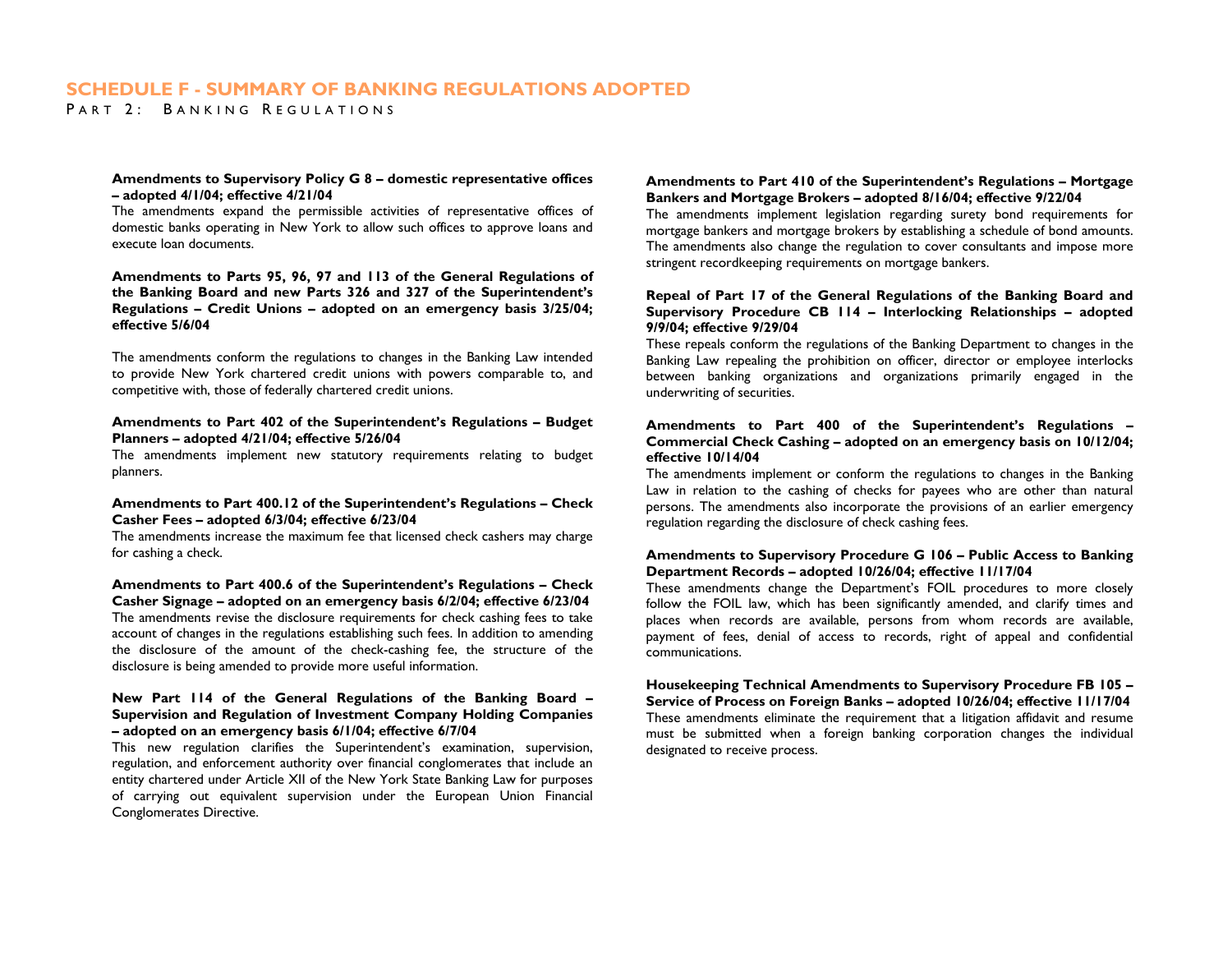**Schedule G - ATM Safety Act Part 1: Exemptions and Variances**

During the year ending December 31, 2004, the Banking Department neither received nor approved requests for exemptions or variances from the requirements of the ATM Safety Act.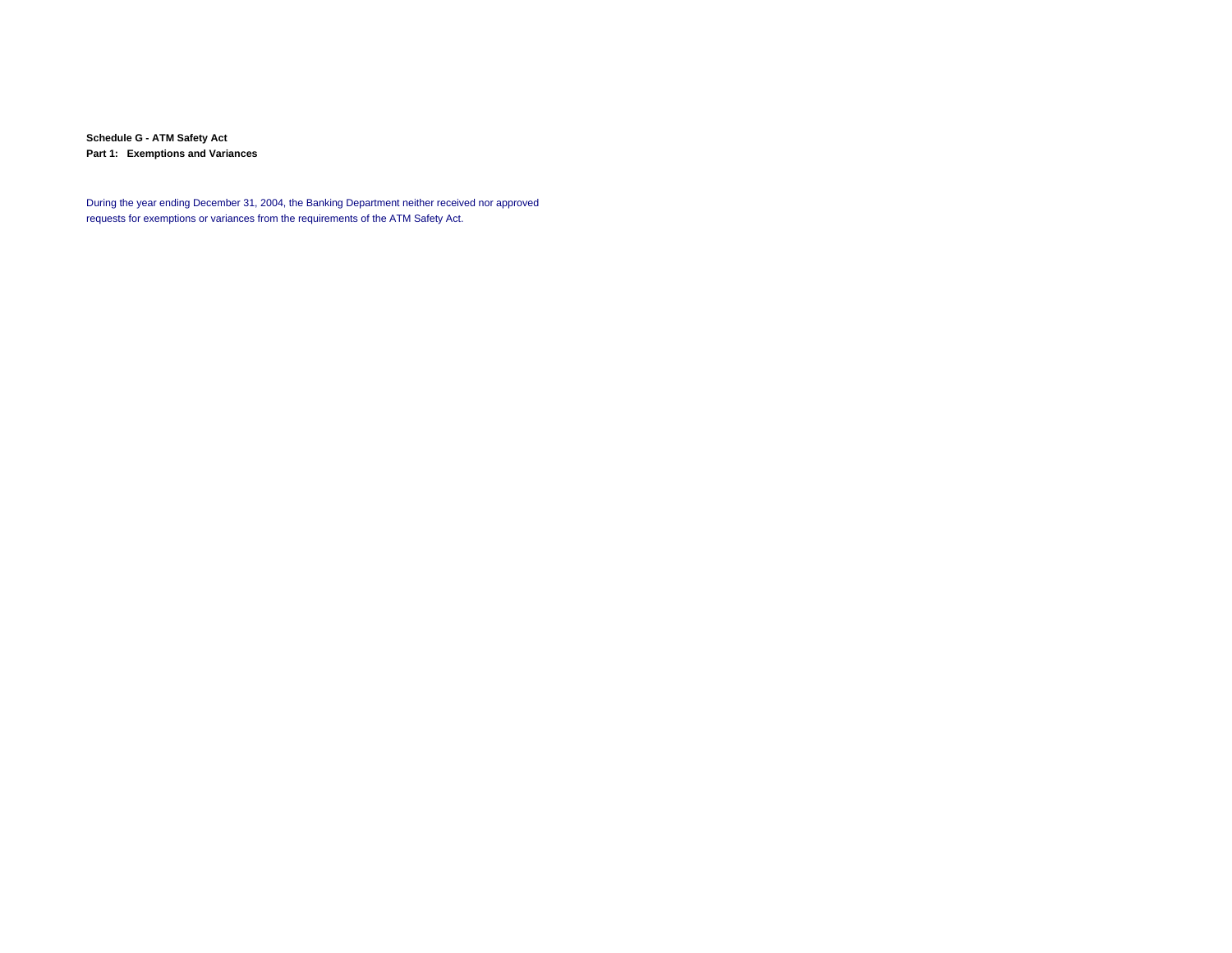#### **Schedule H - Banking Department Organization and Maintenance Part 1: Banking Department Budget For Fiscal Year 2003 - 2004**

#### **BANKING DEPARTMENT ACCOUNT:**

Total expenditures for the operation of the New York State Banking Department Account were \$69,845,187.59 for the fiscal year 2003-2004. This includes expended sub-allocations of \$672,860.99 to the Department of Law, \$227,000.00 to the Office of the Inspector General and \$76,436.76 to the Taxation and Finance Department.

Revenues from examination fees amounted to \$16,124,412.00. The balance was assessed to banking organizations, foreign banking corporations, and other financial institutions.

The final assessment rate was \$2.76 per \$100,000 of assets for all assessed institutions.

For the fiscal year 2003-2004, revenues of \$10,514,730.00 were collected for investigation, license, other fees and fines, and credited to the General Fund.

#### **BANKING DEPARTMENT SEIZED ASSETS ACCOUNT:**

Total expenditures from the Seized Assets Account were \$7,586.00. Funding for this account is the Department's portion of the proceeds from criminal activities obtained by our Criminal Investigations Bureau. Expenditures from the account are in accordance with strict Federal guidelines governed by federal law at 18 U.S.C. § 981(e), 19 U.S.C. §1616a(c) and 31 U.S.C. §9703 (a)(1)(G)(h).

#### **BANKING DEPARTMENT HOLOCAUST CLAIMS PROCESSING OFFICE ACCOUNT:**

The funding for this account offsets partial personal service and fringe benefit costs, and is available through a sub-allocation from the Insurance Department. Total Insurance Department funding for this account was \$447,000, with expenditures totaling \$336,643.60.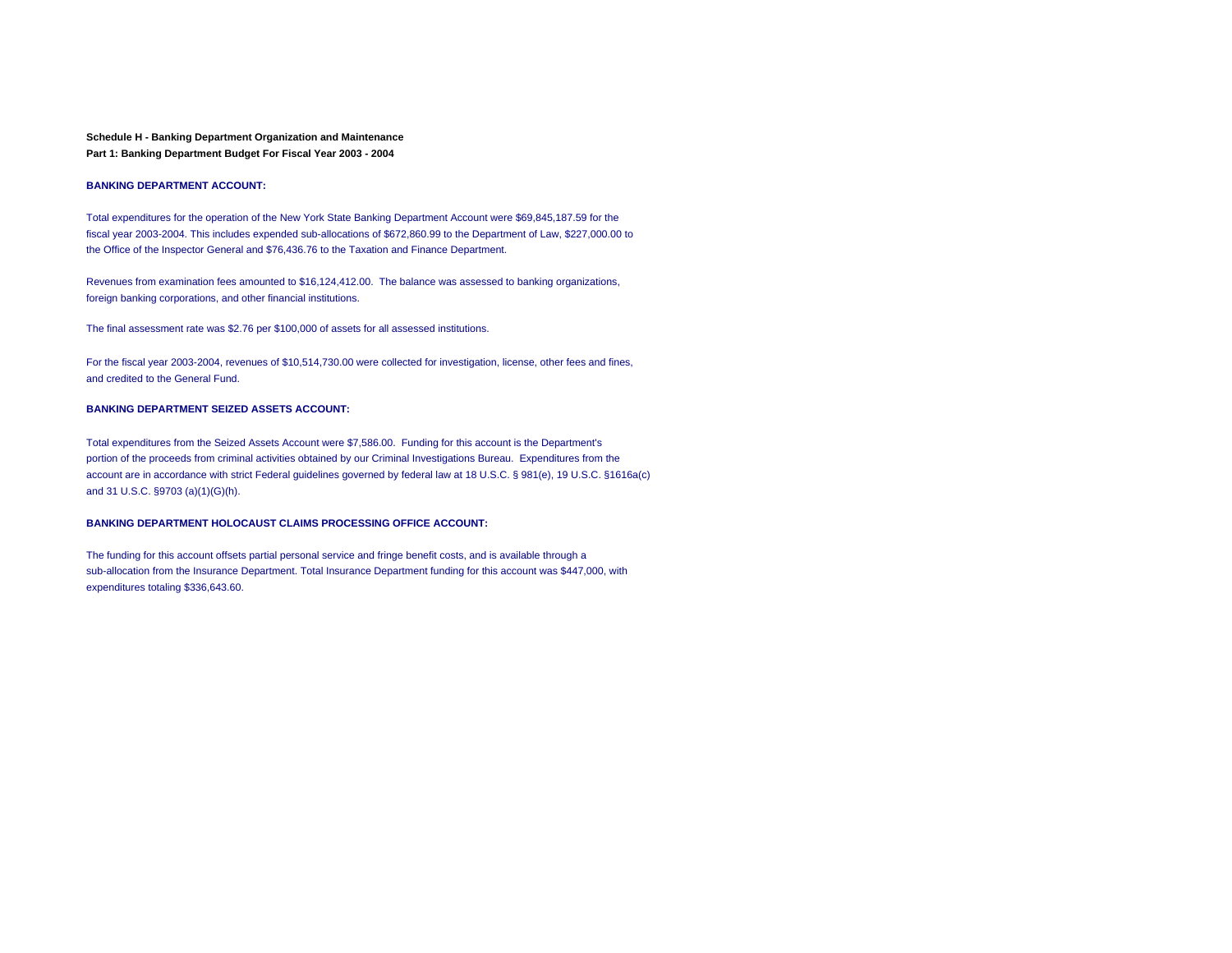#### **Schedule H - Banking Department Organization and Maintenance**

**Part 2: Appropriations and Expenditures For The Fiscal Year 2003 - 2004**

| <b>BANKING DEPARTMENT ACCOUNT: (1)</b><br><b>Special Revenue Appropriations:</b> | 2003 - 2004         |
|----------------------------------------------------------------------------------|---------------------|
| Appropriations available including funds for sub-allocation to other agencies    | \$<br>70,980,440.00 |
| <b>Expenditures:</b>                                                             |                     |
| Banking Department expenditures from appropriation:                              |                     |
| <b>Personal Service</b>                                                          | 39,578,773.31       |
| <b>Non-Personal Service</b>                                                      | 29,290,116.53       |
| <b>Total Banking Department Expenditures From Appropriation</b>                  | 68,868,889.84       |
| <b>Other Expenditures:</b>                                                       |                     |
| Charges by other state agencies and departments                                  |                     |
| <b>Total Other Expenditures</b>                                                  | \$<br>976,297.75    |
| <b>Total Expenditures From Banking Department Account</b>                        | \$<br>69,845,187.59 |
| <b>BANKING DEPARTMENT SEIZED ASSETS ACCOUNT:</b>                                 | 2003 - 2004         |
| <b>Special Revenue Appropriations:</b>                                           |                     |
| Appropriations available                                                         | \$<br>150,000.00    |
| Expenditures from appropriation:                                                 |                     |
| <b>Non-Personal Service</b>                                                      | 7,586.00            |
| <b>Total Expenditures From Banking Department Seized Assets Account</b>          | \$<br>7,586.00      |
| <b>BANKING DEPARTMENT HOLOCAUST CLAIMS PROCESSING OFFICE ACCOUNT: (2)</b>        |                     |
| <b>Special Revenue Appropriations:</b>                                           | 2003 - 2004         |
| Appropriations available                                                         | 447,000.00          |
| Expenditures from appropriation:                                                 |                     |
| <b>Personal Service</b>                                                          | 241,433.09          |
| <b>Non-Personal Service</b>                                                      | 95,210.51           |

Total Expenditures From Banking Department Holocaust Claims Account 3 336,643.60

The industry supervised has been levied an assessment by the Department to ensure that funds are available in the State Treasury to cover the expenditures of the Department. Thus, the cost of maintaining the Department is entirely paid by the institutions under its supervision.

The industry supervised has been levied an assessment by the Insurance Department to ensure that funds are available in the State Treasury to cover the expenditures of this Banking Department office. The cost to maintain this sub-allocation is entirely paid by the institutions under the Insurance Department's supervision.